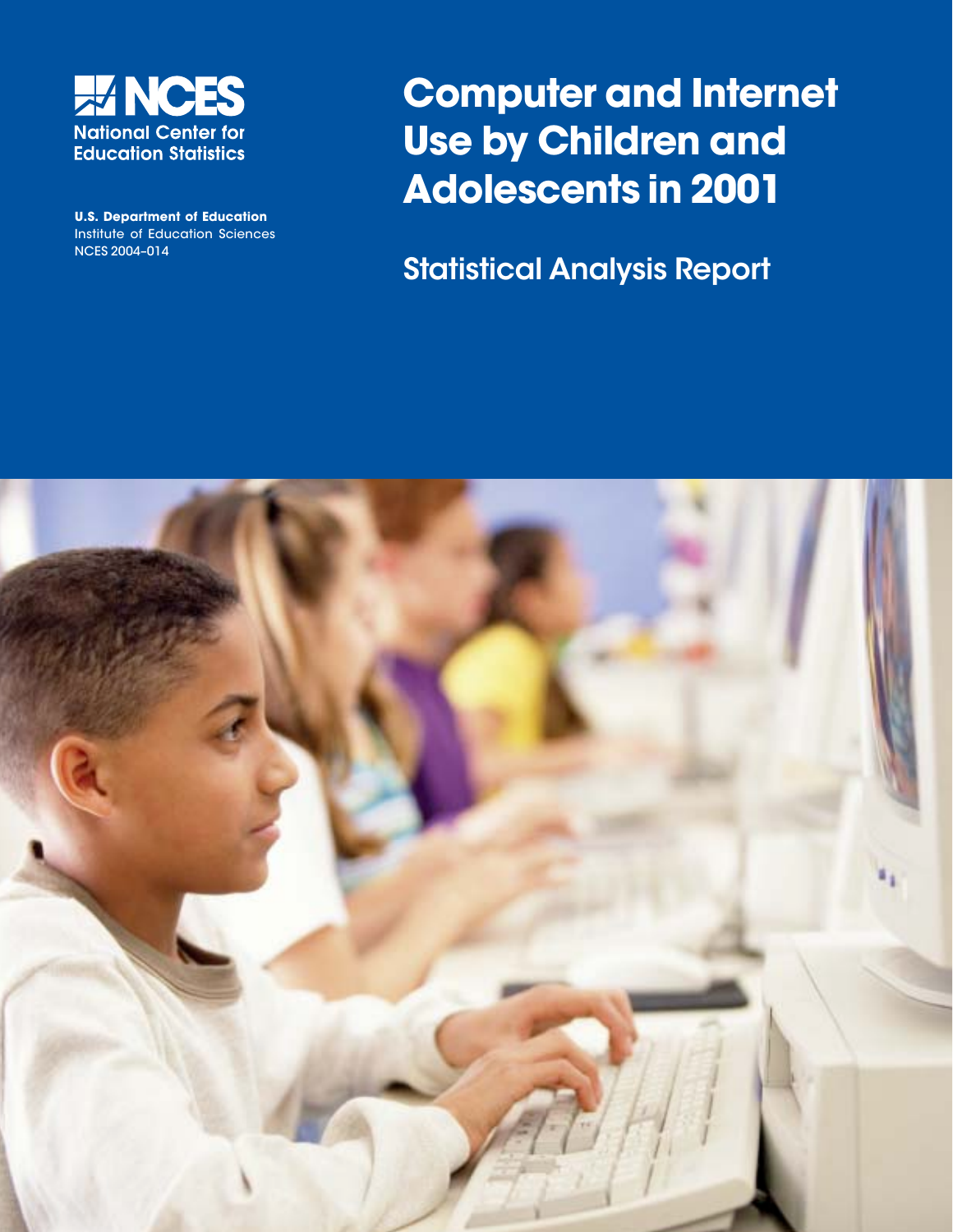

**U.S. Department of Education** Institute of Education Sciences NCES 2004–014

# **Computer and Internet Use by Children and Adolescents in 2001**

Statistical Analysis Report

**October 2003**

Matthew DeBell Education Statistics Services Institute/ American Institutes for Research

Chris Chapman National Center for Education Statistics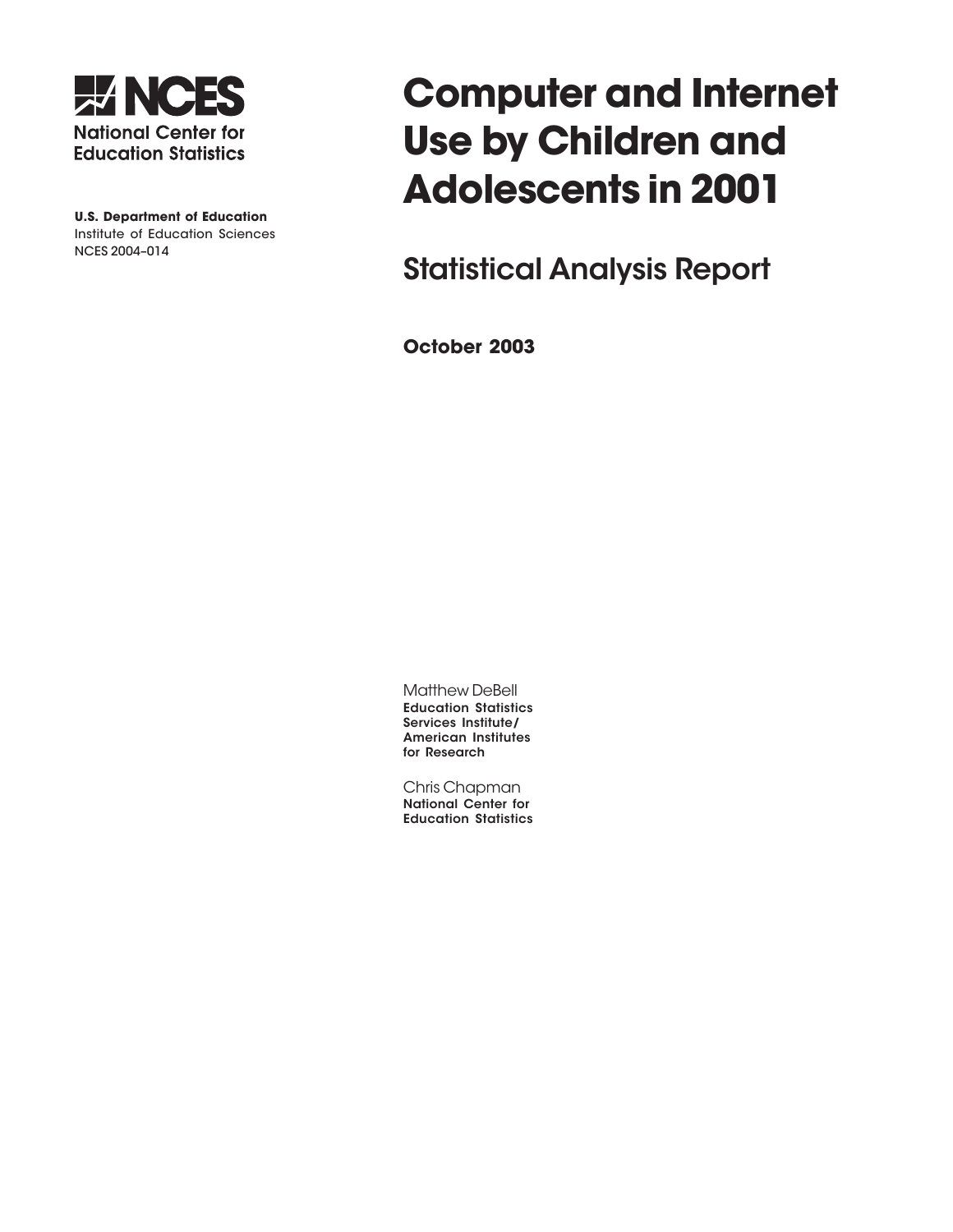# U.S. Department of Education

Rod Paige **Secretary** 

Institute of Education Sciences Grover J. Whitehurst **Director** 

## National Center for Education Statistics

Val Plisko Associate Commissioner

The National Center for Education Statistics (NCES) is the primary federal entity for collecting, analyzing, and reporting data related to education in the United States and other nations. It fulfills a congressional mandate to collect, collate, analyze, and report full and complete statistics on the condition of education in the United States; conduct and publish reports and specialized analyses of the meaning and significance of such statistics; assist state and local education agencies in improving their statistical systems; and review and report on education activities in foreign countries.

NCES activities are designed to address high priority education data needs; provide consistent, reliable, complete, and accurate indicators of education status and trends; and report timely, useful, and high quality data to the U.S. Department of Education, the Congress, the states, other education policymakers, practitioners, data users, and the general public.

We strive to make our products available in a variety of formats and in language that is appropriate to a variety of audiences. You, as our customer, are the best judge of our success in communicating information effectively. If you have any comments or suggestions about this or any other NCES product or report, we would like to hear from you. Please direct your comments to:

National Center for Education Statistics Institute of Education Sciences U.S. Department of Education 1990 K Street NW Washington, DC 20006–5651

#### October 2003

The NCES World Wide Web Home Page address is: http://nces.ed.gov The NCES World Wide Web Electronic Catalog is: http://nces.ed.gov/pubsearch

## Suggested Citation

U.S. Department of Education, National Center for Education Statistics. Computer and Internet Use by Children and Adolescents in 2001, NCES 2004–014, by Matthew DeBell and Chris Chapman. Washington, DC: 2003.

## For ordering information on this report, write:

U.S. Department of Education ED Pubs P.O. Box 1398 Jessup, MD 20794–1398

Call toll free 1–877–4ED–Pubs; or order online at http://www.edpubs.org

## Content Contact:

Chris Chapman (202) 502–7414 Chris.Chapman@ed.gov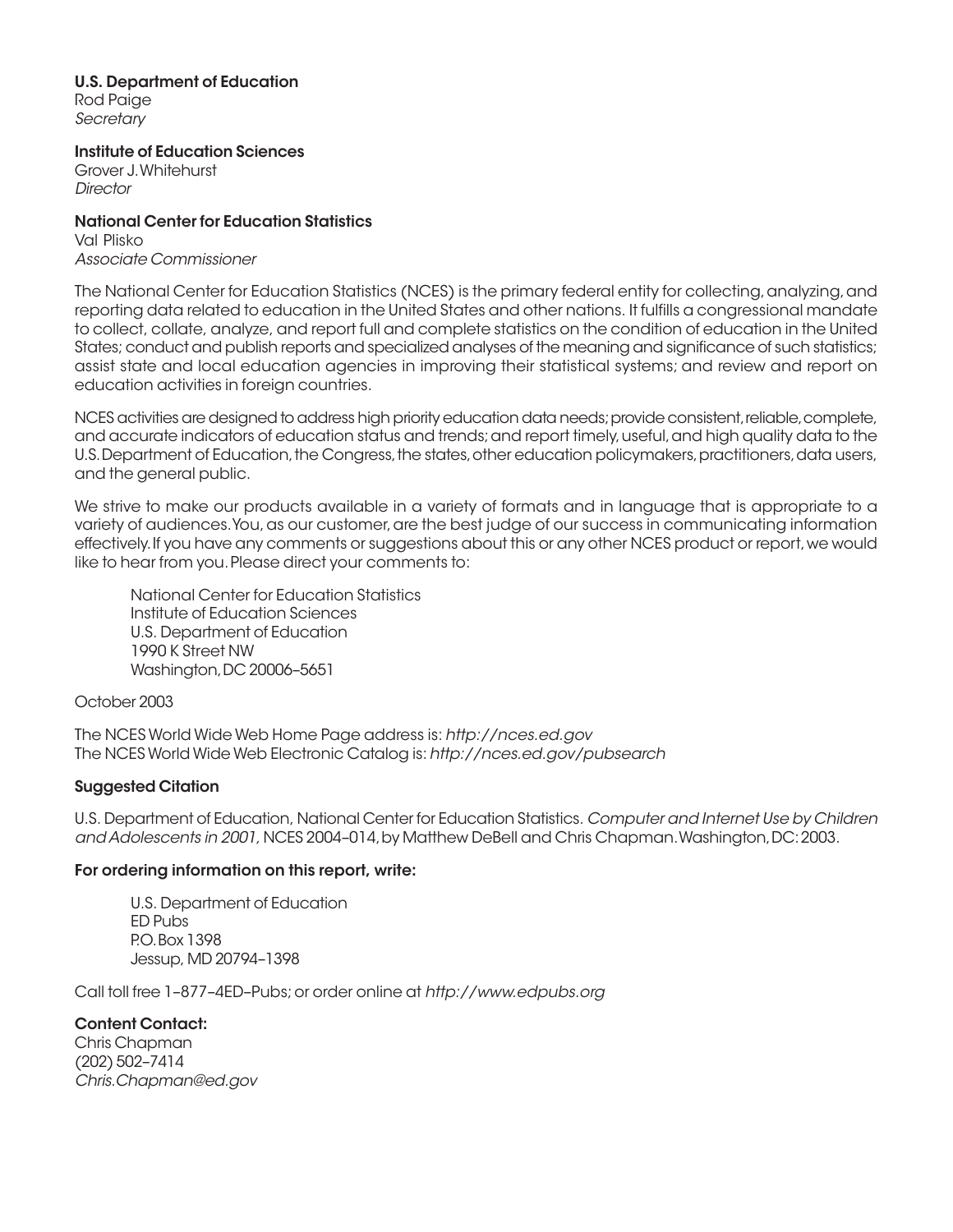# <span id="page-3-0"></span>**Acknowledgements**

The authors wish to thank John Bailey of the U.S. Department of Education's Office of Educational Technology for helping to make this report possible. The authors would also like to thank Alex Janus of the U.S. Census Bureau, Nolan Bowie of the John F. Kennedy School of Government at Harvard University, and Valena Plisko, Marilyn Seastrom, Jerry West, Bill Hussar, Edith McArthur, and Lee Hoffman of the U.S. Department of Education's National Center for Education Statistics, for their detailed reviews and thoughtful comments. The authors would also like to thank staff from the Education Statistics Services Institute (ESSI), including Sandy Eyster, who were instrumental in assuring the technical quality of the report.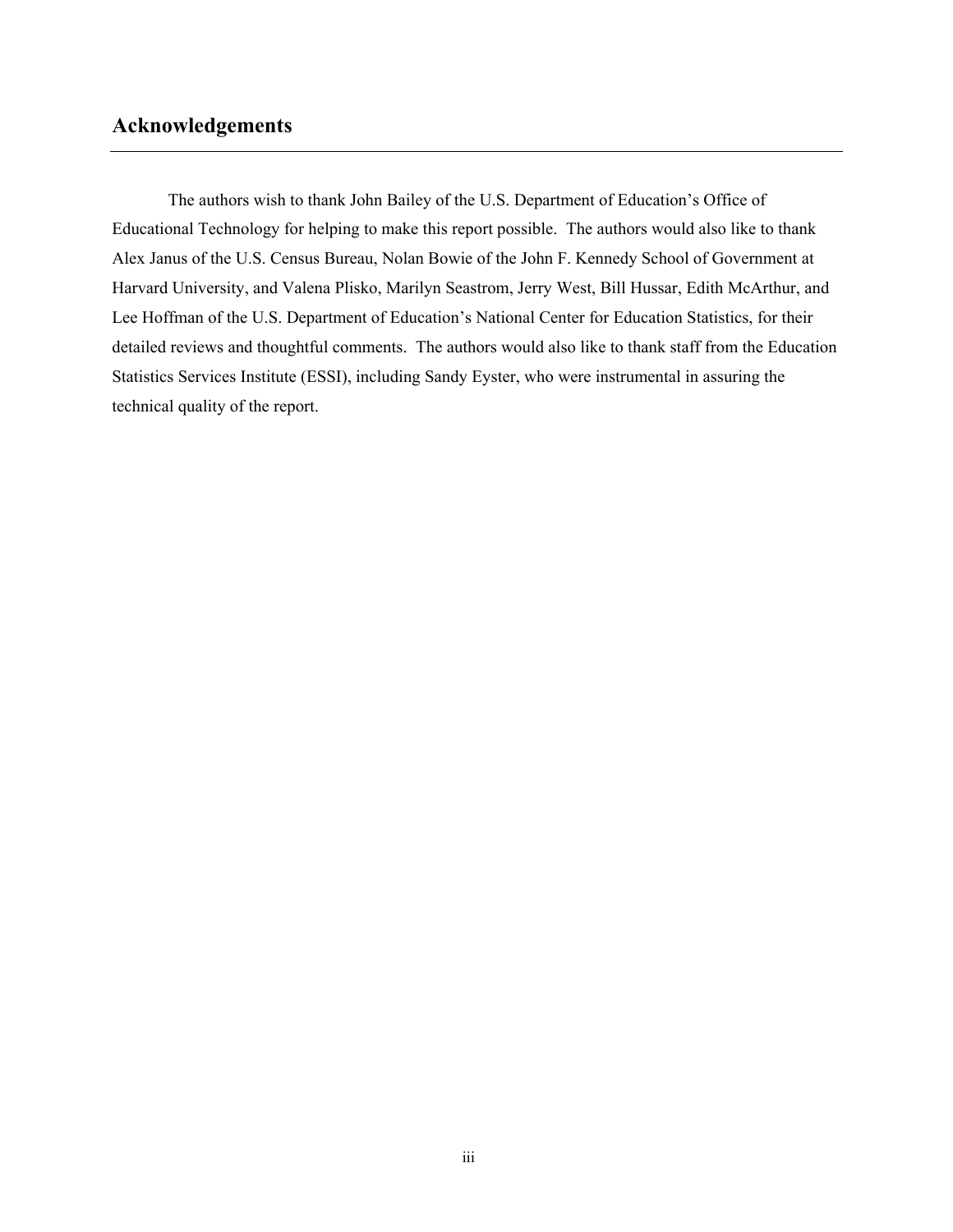# <span id="page-4-2"></span>**Highlights**

 $\overline{a}$ 

This report uses data from the September Computer and Internet Use supplement to the 2001 Current Population Survey to examine the use of computers and the Internet by American children and adolescents between the ages of 5 and  $17<sup>1</sup>$  $17<sup>1</sup>$ . The report examines the overall rate of use, the ways in which children and teens use the technologies, where the use occurs (home, school, and other locations), and the relationships of these aspects of computer and Internet use to demographic and socioeconomic characteristics such as children's age and race/ethnicity and their parents' education and family income. All statistical comparisons in this report were tested for significance at the 95 percent confidence level  $(p<.05)$ , and all reported differences are statistically significant, unless otherwise noted.

Key findings are as follows:

- **Most children and adolescents use these technologies** (table 1). About 90 percent of children and adolescents ages 5–17 (47 million persons) use computers, and about 59 percent (31 million persons) use the Internet.
- **Use begins at an early age** (figure 1). About three-quarters of 5-year-olds use computers, and over 90 percent of teens (ages 13–17) do so. About 25 percent of 5 year-olds use the Internet, and this number rises to over 50 percent by age 9 and to at least 75 percent by ages 15–17.
- **There is a "digital divide"** (table 1). Computer and Internet use are divided along demographic and socioeconomic lines. Use of both technologies is higher among Whites than among Blacks and Hispanics and higher among Asians and American Indians than among Hispanics.<sup>2</sup> Five- through 17-year-olds living with more highly educated parents are more likely to use these technologies than those living with less

<span id="page-4-0"></span><sup>&</sup>lt;sup>1</sup> Current Population Survey interviews were conducted in about 56,000 households in September 2001 and collected information regarding 28,002 5- to 17-year-olds, including those enrolled in school and those not enrolled in school. One respondent per household was interviewed and that respondent provided information about the household and about individual household members, including information about computer and Internet use. Because a household's respondent may not have full information regarding computer and Internet use by other members of the household, this method is a potential source of error in the data.

<span id="page-4-1"></span><sup>&</sup>lt;sup>2</sup> "White," "Black," "Asian," and "American Indian" refer to White non-Hispanic; Black non-Hispanic; Asian or Pacific Islander, non-Hispanic; and American Indian, Aleut, or Eskimo, non-Hispanic, respectively, and will be used throughout this report for ease of presentation. Hispanics may be of any race.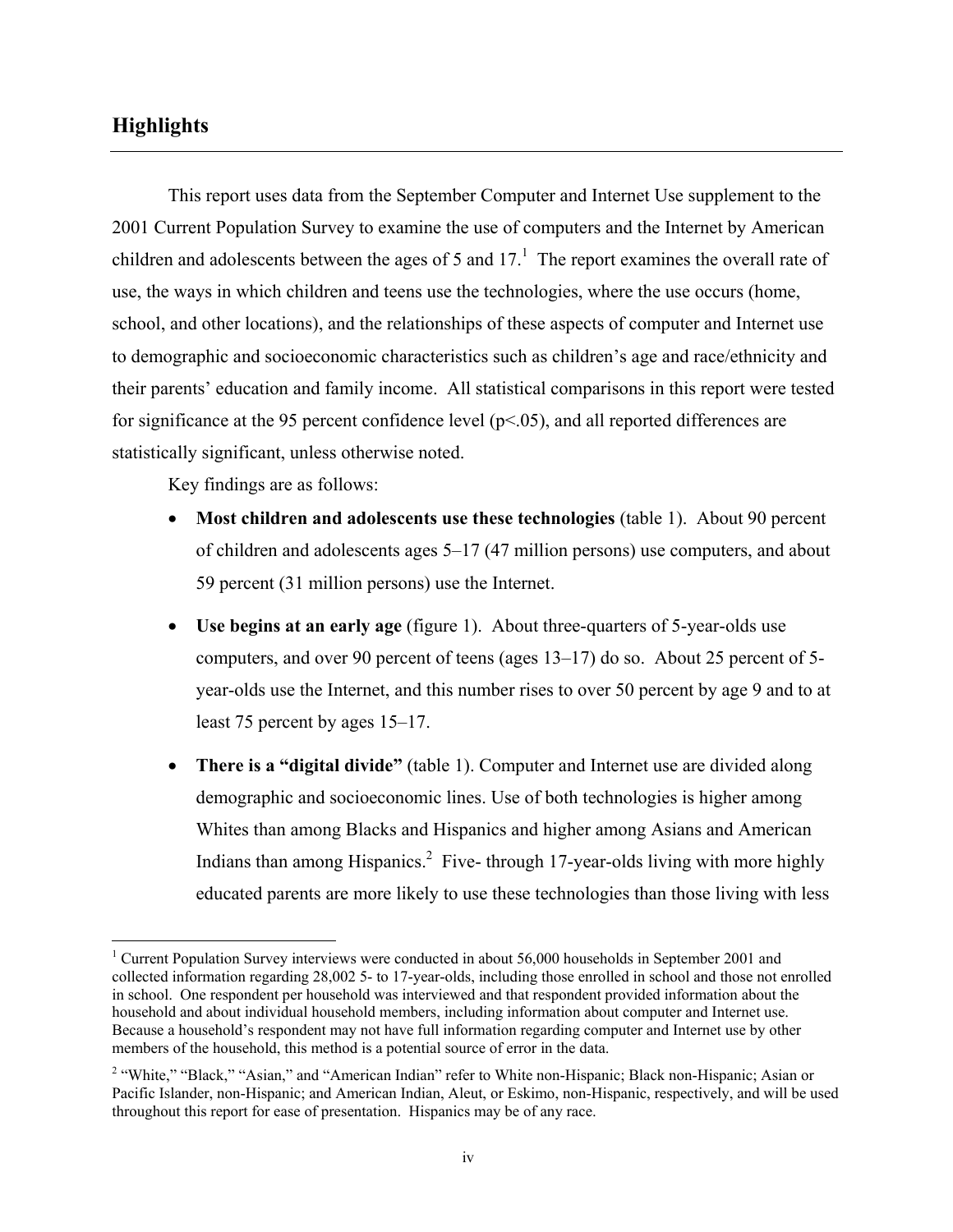well educated parents, and those living in households with higher family incomes are more likely to use computers and the Internet than those living in lower income households.

- **Disability, urbanicity, and household type are factors in the digital divide.**  Consistent with the findings of previous research (U.S. Department of Commerce 2002), 5- through 17-year-olds without a disability are more likely to use computers and the Internet than their disabled peers, and children and adolescents living outside of central cities are more likely to use computers than those living in central cities. When not controlling for other factors, children and adolescents from two-parent households are more likely to use the computer and the Internet than those from single-parent households, $3$  and children and adolescents living outside of central cities are more likely to use the Internet than those living in central cities. However, when controlling for other factors such as family income and parent education, the association of household type and of Internet use outside of central cities was not statistically significant (table 2).
- **There are no differences between the sexes in overall computer or Internet use rates.** In contrast to the 1990s, when boys were more likely to use computers and the Internet than girls were, overall computer and Internet use rates for boys and girls are now about the same.
- **More children and adolescents use computers at school (81 percent) than at home (65 percent)** (table 3). The difference in school versus home computer use is larger for groups of 5- through 17-year-olds who are generally less likely to use computers. Computer use at school exceeds use at home by 30 percentage points or more for Blacks and for Hispanics. Use at school also exceeds use at home by 30 percentage points or more for those whose parents did not complete high school, who live with a single mother, who live in households where Spanish is the only language spoken by household members age 15 or over, or who live in households where the

 $\overline{a}$ 

<span id="page-5-0"></span><sup>&</sup>lt;sup>3</sup> The categories for family structure include "male-headed single-householder" and "female-headed singlehouseholder." "Single father" and "single mother" (or "single parent," when referring to both) are used for ease of presentation. Some single-householders include nonrelatives or relatives other than the father or mother such as a grandfather or grandmother.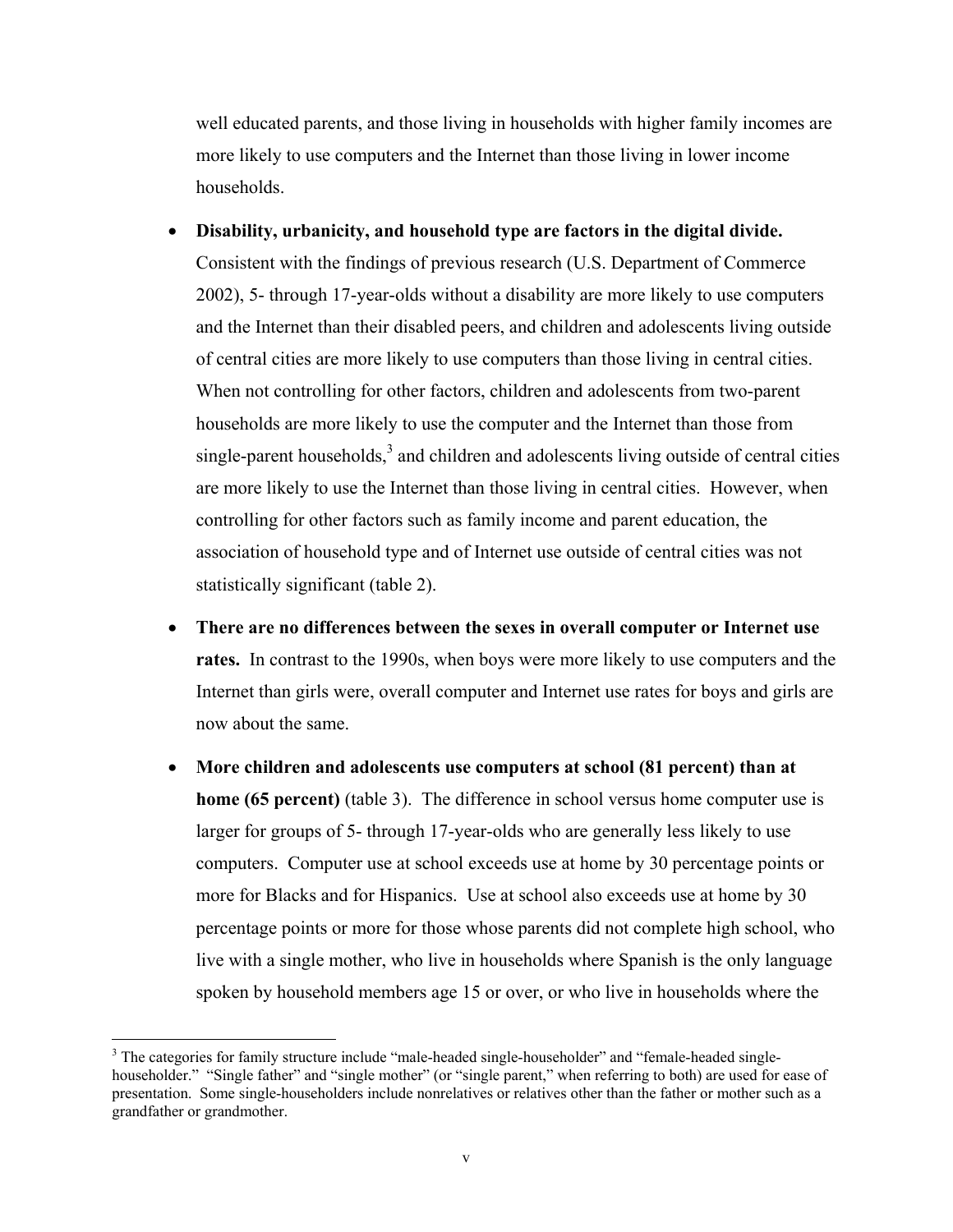family income is under \$20,000. However, home use is slightly more prevalent than school use for two groups: (1) children and adolescents whose parents have at least some graduate school education, and (2) children and adolescents who live in families with incomes of  $$75,000$  or more per year.<sup>[4](#page-6-0)</sup>

- **Use of home computers for playing games and for work on school assignments are common activities**. A majority (59 percent) of 5- through 17-year-olds use home computers to play games, and over 40 percent use computers to connect to the Internet (46 percent) and to complete school assignments (44 percent) (table 4). Middle-school-age and high-school-age youth (ages 11–17) use home computers to complete school assignments (57–64 percent), to connect to the Internet (54-63 percent), and to play games (60-63 percent).
- **Home is the most common location for Internet access, followed by school**. Although nearly all schools have Internet access, children and adolescents are more likely to access the Internet from their homes (table 6). Of those children and adolescents who use the Internet, 78 percent access it at home, compared to 68 percent who access it at school. Many of those who rely more on access at school come from lower income families (less than \$35,000 per year) or have parents who have not earned at least a high school credential.
- **Many disadvantaged children and adolescents use the Internet only at school**. Among the group of children and adolescents who access the Internet at only one location, 52 percent of those from families in poverty and 59 percent of those whose parents have not earned at least a high school credential do so at school. In comparison, 26 percent of those from families not in poverty and 39 percent of those with more highly educated parents do so only at school. This illustrates the role of schools in bridging the digital divide (table 7).
- **Considering all locations, use of the Internet for work on school assignments, email, and games are common activities**. About 72 percent of Internet users ages 5– 17 (or 42 percent of all youth in this age range) use the Internet to complete school

 $\overline{a}$ 

<span id="page-6-0"></span> $4$  The prevalence of the use of a technology is measured in this report by the percentage of 5–17 year-olds using the technology. This report does not examine other aspects of the frequency of use, such as the number of incidents of use or the amount of time spent using technologies, because the CPS does not include these data.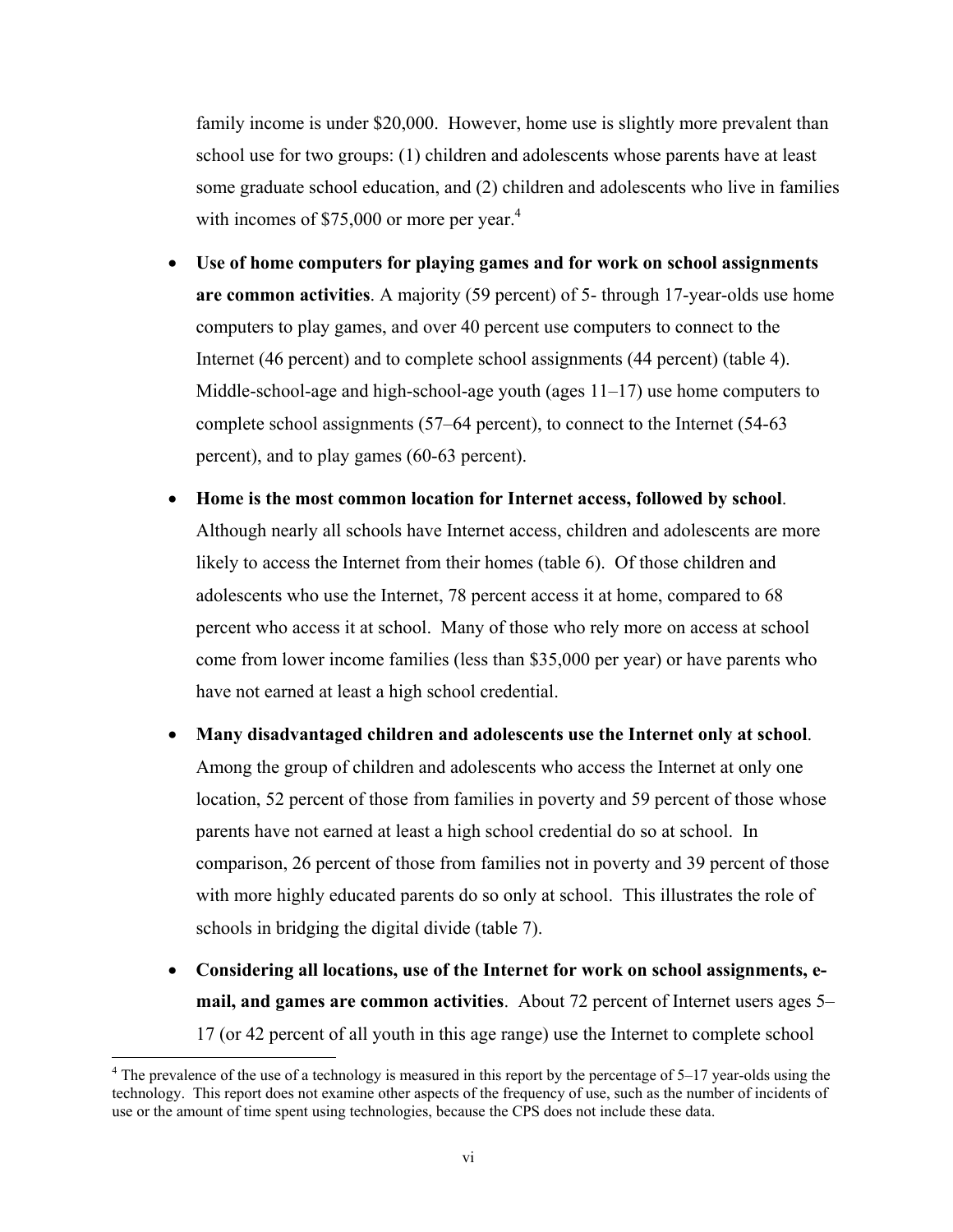assignments, while 65 percent of users (38 percent of all persons 5–17) use the Internet for e-mail or instant messaging and 62 percent of users (36 percent of all persons 5–17) use it to play games (tables 8 and 9).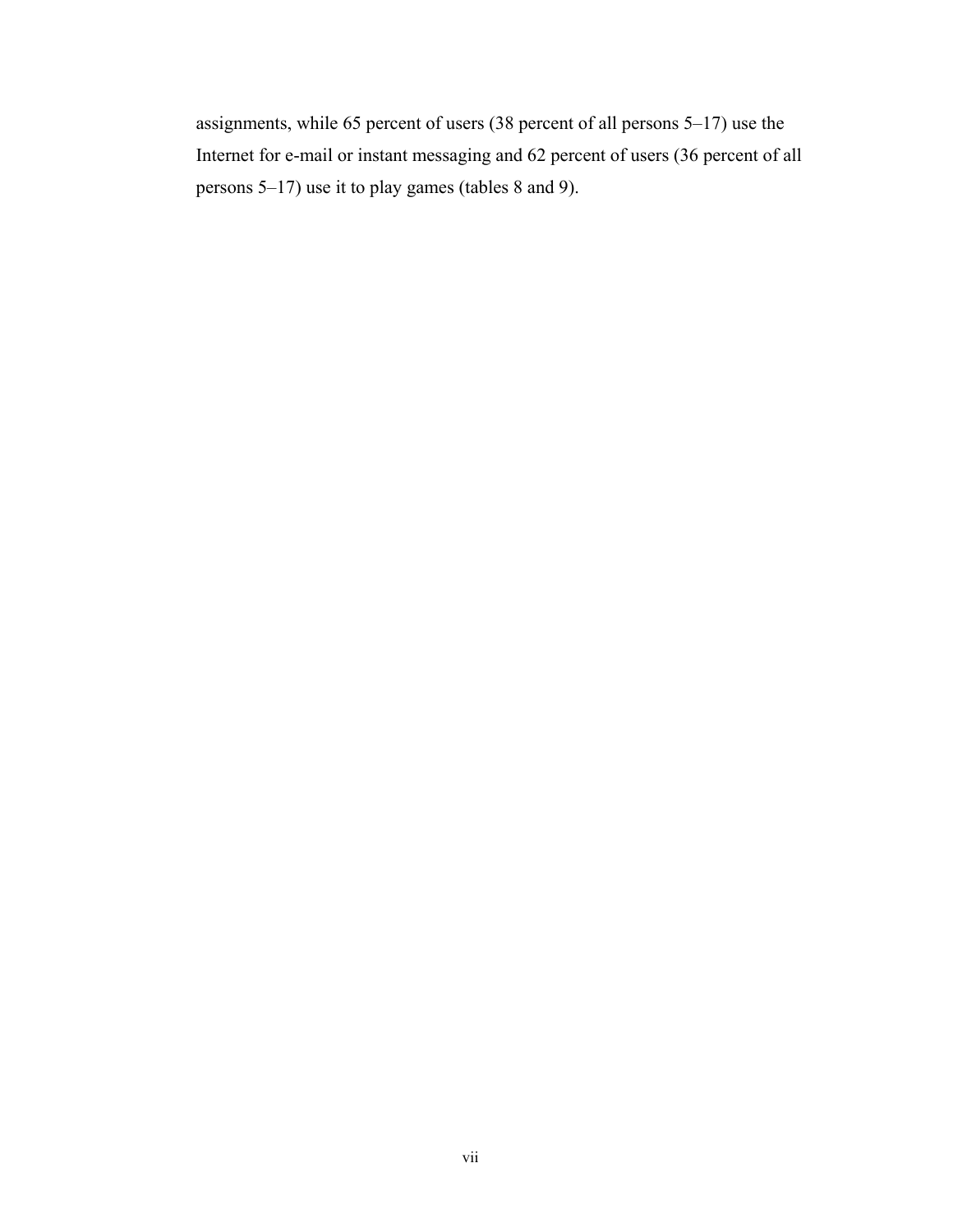# **Contents**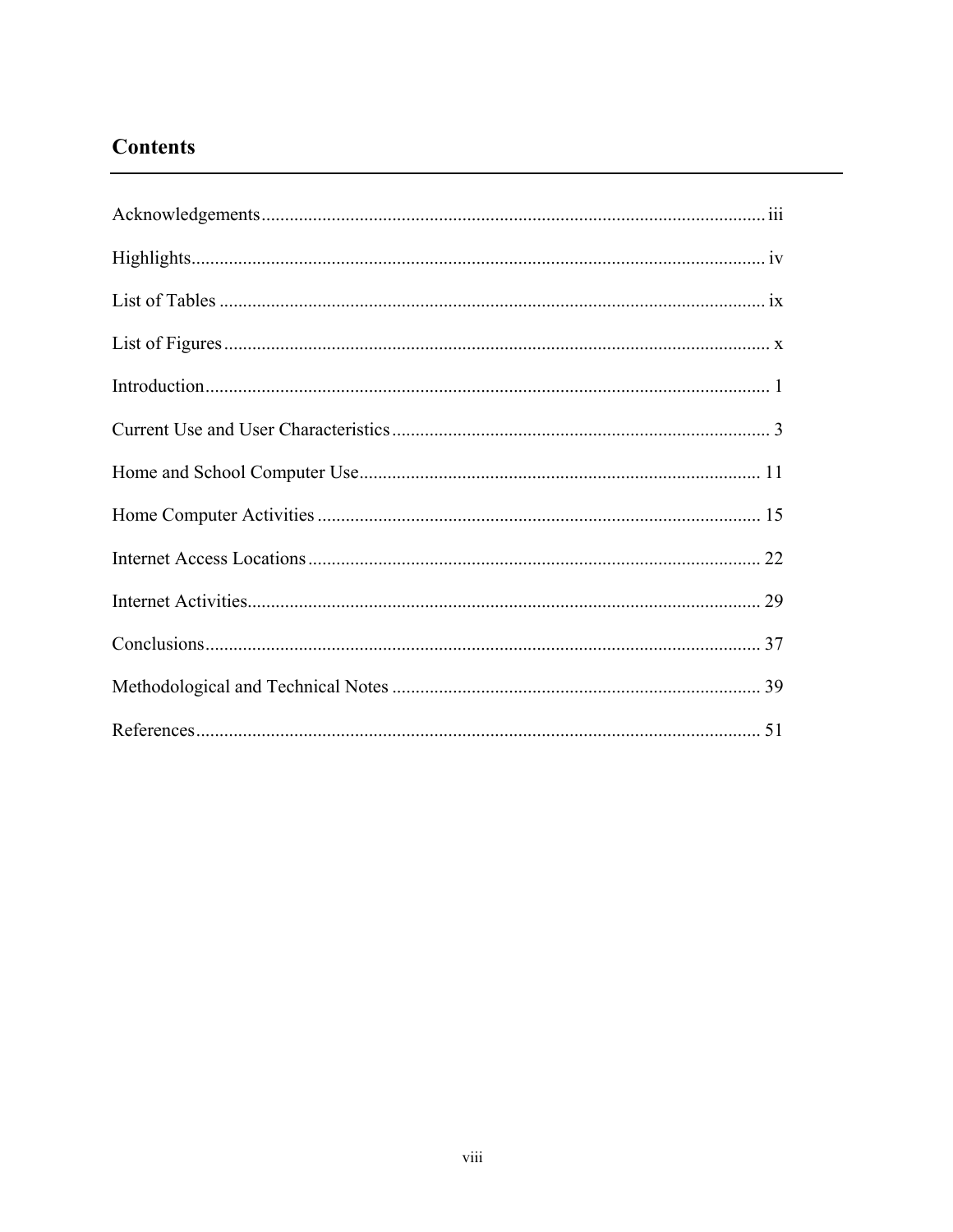# <span id="page-9-0"></span>**List of Tables**

| Table 1. Percentage of children and adolescents age 5–17 who use computers and the                                                                                         |
|----------------------------------------------------------------------------------------------------------------------------------------------------------------------------|
| Table 2. Logistic regression analyses of child and family/household characteristics and                                                                                    |
| Table 3. Percentage of children and adolescents age 5–17 using computers at home and at<br>school, by child and family/household characteristics: 200112                   |
| Table 4. Percentage of persons age 5–17 using home computers for specific activities, by                                                                                   |
| Table 5. Percentage of home computer users age 5–17 who use home computers for<br>specific activities, by child and family/household characteristics: 200119               |
| Table 6. Percentage of Internet users age 5–17 who use the Internet at specific locations,                                                                                 |
| Table 7. Percentage of children and adolescents who use the Internet at only one location,<br>by child and family/household characteristics and by location of use: 200126 |
| Table 8. Percentage of persons age 5–17 using the Internet for specific activities, by                                                                                     |
| Table 9. Percentage of Internet users age 5–17 using the Internet for specific activities, by                                                                              |
| Table A1. Percentage of children and adolescents age 5-17 who use computers and the                                                                                        |
| Table A2. Percentage of adults who use computers and the Internet, by selected                                                                                             |
|                                                                                                                                                                            |
| Table A4. Characteristics of persons age 5–17 using computers at home and at school:                                                                                       |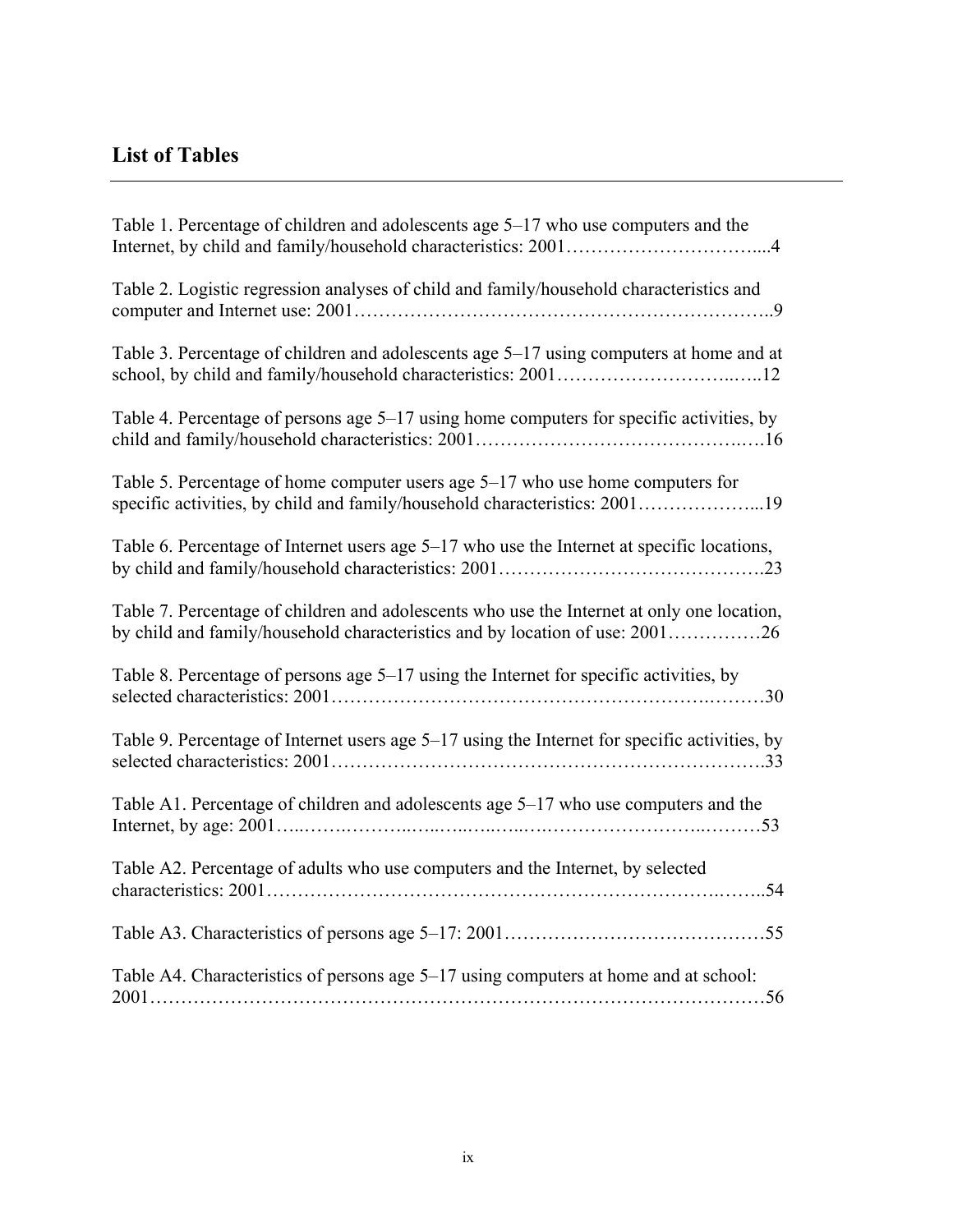# <span id="page-10-0"></span>**List of Figures**

| Figure 1. Percentage of 5–17-year-olds using computers or the Internet, by age: 2001  5    |
|--------------------------------------------------------------------------------------------|
| Figure 2. Percentage of children and adolescents using computers at home and at school, by |
| Figure 3. Percentage of children and adolescents using computers at home and at school, by |
| Figure 4. Percentage of children and adolescents using computers at home and at school, by |
| Figure 5. Percentage of children and adolescents age 5–17 who use the Internet at only one |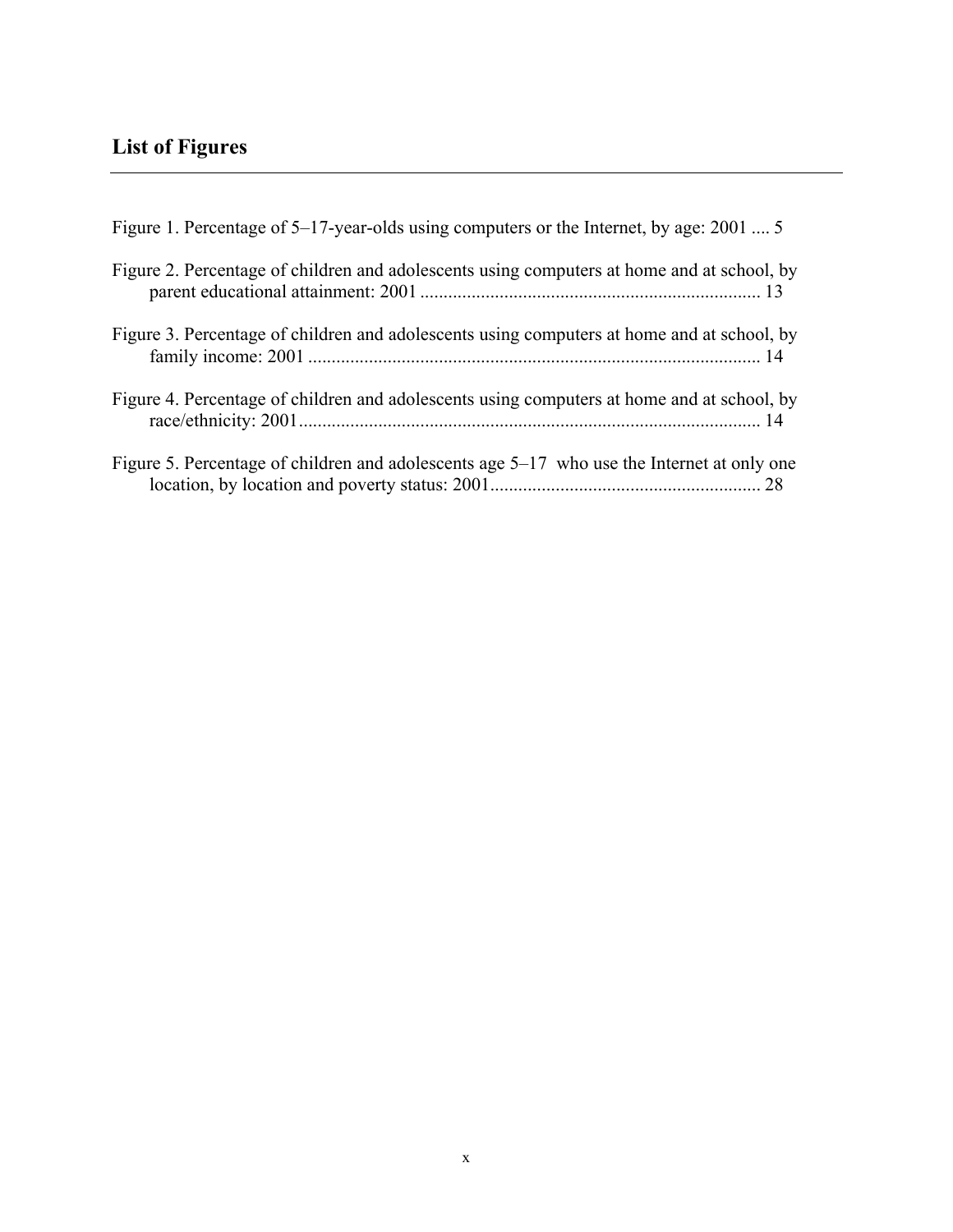# <span id="page-11-0"></span>**Introduction**

 $\overline{a}$ 

Computers and the Internet recently passed a milestone: both are now used by a majority of Americans. Two-thirds of Americans used computers in 2001, up from about one-half in 1997, and 54 percent used the Internet, up from about a third in 1997. Comparable trend data have not been published for 5- to 17-year-olds, but among those ages 9 to 17, Internet use has increased from about one third in 1997 to about two thirds in 2001 (U.S. Department of Commerce 2002). Currently, the use of these technologies is more widespread among children and adolescents ages 5 through 17 than among adults: about 90 percent of 5- to 17-year-olds use computers and 59 percent use the Internet (table 1).

This report describes computer and Internet use by children and teens ages 5–17. This age range represents the modal ages for students in grades K-12, and has not been the focus of previous reports using the 2001 Current Population Survey (CPS) data. The purpose of this report is to provide interested researchers, policymakers, and the general public with a detailed view of computer and Internet use, examining the rates of use, how these technologies are used, where they are used, and the characteristics of users. This information provides a portrait of those who are embracing these technologies in large numbers and those who have yet to do so.

This report is based on data collected in the September Computer and Internet Use supplement to the 2001 Current Population Survey. Interviews were conducted in approximately 56,000 households. One respondent per household was interviewed and that respondent provided information both about the household and about individual household members, including information pertaining to their computer and Internet use.<sup>1</sup> Respondents provided information about the computer and Internet use experiences of 28,002 5- to 17-year-olds. The following questions are addressed using these data:

1. What percentage of children and adolescents use computers and the Internet?

<span id="page-11-1"></span><sup>&</sup>lt;sup>1</sup> Because a household's informant may not have full information regarding computer and Internet use by other members of the household (especially when that use occurs at school), this method is a potential source of error in the data.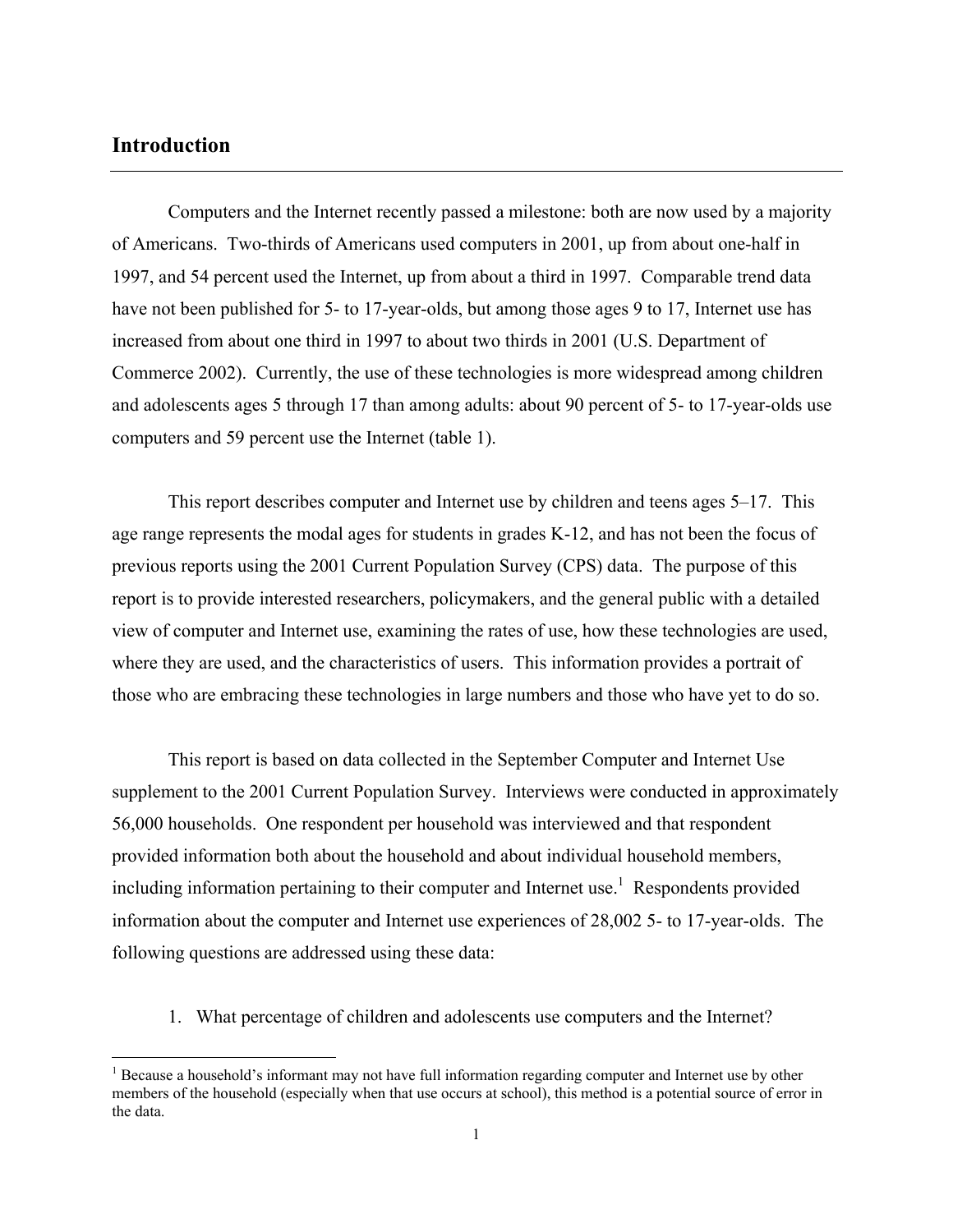- 2. Is use by children and adolescents related to age, socioeconomic and demographic characteristics such as race/ethnicity, family income, parents' educational attainment, and other factors?
- 3. How do children and adolescents use home computers and the Internet?
- 4. Where do children and adolescents use computers? Where do they use the Internet? How many users use the Internet in only one place, and what locations do these users favor?
- 5. Do the ways children and adolescents use computers and the Internet, and where they use them, vary by children's and adolescents' demographic or socioeconomic characteristics?

All statistical comparisons in this report were tested for significance at the 95 percent confidence level  $(p<0.05)$ , and all reported differences are statistically significant, unless otherwise noted.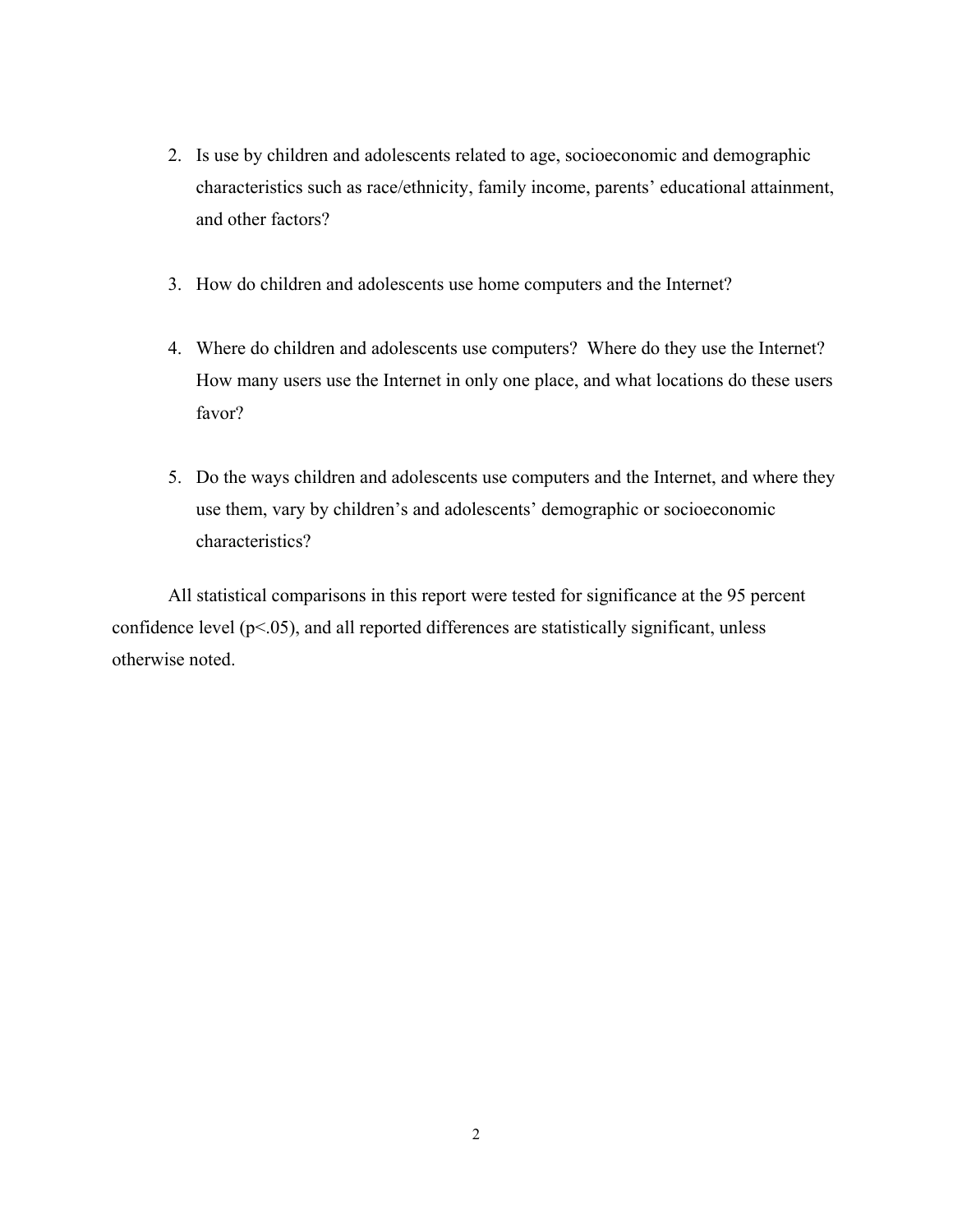#### <span id="page-13-0"></span>**Growth Over Time**

Rates of computer and Internet use by children and adolescents have increased rapidly. In 1984, data from the Current Population Survey indicated that 27 percent of students (from prekindergarten through college) used computers at school. By 1989 this number had increased to 43 percent; by 1997 it was 69 percent. Student use of computers at home has also shown increases, rising from 12 percent in 1984 to 19 percent in 1989, 27 percent in 1993, and 45 percent in 1997 (U.S. Department of Education 1999). Internet use by children and adolescents of elementary and high school age has also increased rapidly, growing from about one third of 9 through 17-year-olds in 1997 to about two thirds in 2001 (U.S. Department of Commerce 2002).

#### **Current Use**

<span id="page-13-1"></span>Table 1 shows that about 90 percent of children and adolescents age 5 through 17 (47 million persons) use computers and about 59 percent (31 million persons) use the Internet. Figure 1 graphs the relationship between age and the use of these technologies (data shown in appendix table A1). About three quarters of children already use computers by the age of five, and a majority use the Internet by the age of nine. Among high-school-age youth (ages 15–17), more than 90 percent use computers and at least three quarters use the Internet.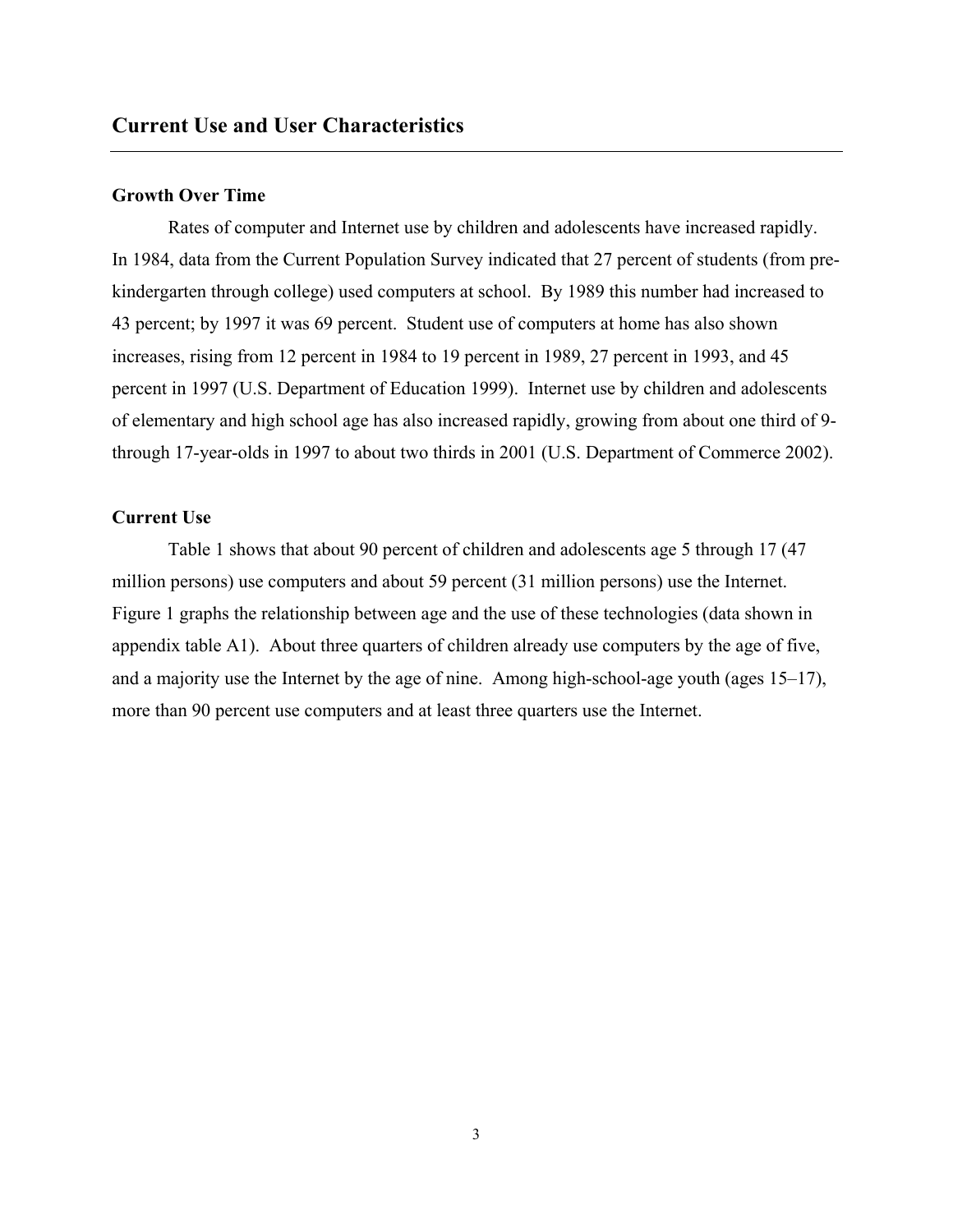|                                                                     | Number of<br>children | Percent using<br>computers |      | Percent using the<br>Internet |      |  |
|---------------------------------------------------------------------|-----------------------|----------------------------|------|-------------------------------|------|--|
| Characteristics                                                     | (in thousands)        | Percent                    | s.e. | Percent                       | s.e. |  |
| Total (persons age 5-17)                                            | 53,013                | 89.5                       | 0.30 | 58.5                          | 0.49 |  |
| Child characteristics                                               |                       |                            |      |                               |      |  |
| Age                                                                 |                       |                            |      |                               |      |  |
| $5 - 7$                                                             | 11,990                | 80.5                       | 0.83 | 31.4                          | 0.97 |  |
| $8 - 10$                                                            | 12,455                | 90.5                       | 0.60 | 53.5                          | 1.02 |  |
| $11 - 14$                                                           | 16,493                | 92.6                       | 0.47 | 68.3                          | 0.83 |  |
| $15 - 17$                                                           | 12,075                | 93.4                       | 0.52 | 77.1                          | 0.87 |  |
| Sex                                                                 |                       |                            |      |                               |      |  |
| Female                                                              | 25,835                | 90.0                       | 0.43 | 58.6                          | 0.70 |  |
| Male                                                                | 27,178                | 89.1                       | 0.43 | 58.3                          | 0.68 |  |
| Race/ethnicity <sup>1</sup>                                         |                       |                            |      |                               |      |  |
| White                                                               | 33,433                | 93.4                       | 0.31 | 66.7                          | 0.59 |  |
| <b>Black</b>                                                        | 8,275                 | 85.0                       | 1.07 | 45.3                          | 1.50 |  |
| Hispanic                                                            | 8,400                 | 78.7                       | 1.59 | 37.2                          | 1.87 |  |
| Asian                                                               | 2,268                 | 89.7                       | 1.46 | 64.6                          | 2.29 |  |
| American Indian                                                     | 637                   | 89.8                       | 2.74 | 53.5                          | 4.51 |  |
| Disability status                                                   |                       |                            |      |                               |      |  |
| Disabled                                                            | 626                   | 80.0                       | 3.65 | 48.9                          | 4.56 |  |
| Not disabled                                                        | 45,416                | 89.8                       | 0.32 | 59.4                          | 0.53 |  |
| Family & household characteristics<br>Parent educational attainment |                       |                            |      |                               |      |  |
| Less than high school credential                                    | 5,450                 | 75.6                       | 1.33 | 31.6                          | 1.44 |  |
| High school credential                                              | 13,611                | 87.2                       | 0.65 | 50.2                          | 0.98 |  |
| Some college                                                        | 15,665                | 92.0                       | 0.49 | 63.2                          | 0.88 |  |
| Bachelor's degree                                                   | 6,712                 | 94.2                       | 0.65 | 69.3                          | 1.29 |  |
| Graduate education                                                  | 9,114                 | 96.4                       | 0.45 | 74.4                          | 1.04 |  |
| Family/household type                                               |                       |                            |      |                               |      |  |
| Two parent household                                                | 37,230                | 91.3                       | 0.33 | 62.2                          | 0.57 |  |
| Male householder                                                    | 2,715                 | 86.9                       | 1.48 | 54.3                          | 2.18 |  |
| Female householder                                                  | 12,440                | 85.5                       | 0.72 | 48.8                          | 1.02 |  |
| Other arrangement                                                   | 628                   | 75.2                       | 3.94 | 48.8                          | 4.56 |  |
| Household language                                                  |                       |                            |      |                               |      |  |
| Spanish-only                                                        | 2,549                 | 70.4                       | 2.06 | 28.7                          | 2.05 |  |
| Not Spanish-only                                                    | 50,464                | 90.5                       | 0.30 | 60.0                          | 0.50 |  |
|                                                                     |                       |                            |      |                               |      |  |
| Poverty status                                                      |                       |                            |      |                               |      |  |
| In poverty                                                          | 9,277                 | 80.5                       | 1.33 | 36.7                          | 1.61 |  |
| Not in poverty                                                      | 36,904                | 92.6                       | 0.44 | 65.3                          | 0.80 |  |
| Family income                                                       |                       |                            |      |                               |      |  |
| <b>Under \$20,000</b>                                               | 8,344                 | 80.1                       | 1.00 | 36.5                          | 1.20 |  |
| \$20,000-\$34,999                                                   | 8,852                 | 86.3                       | 0.83 | 48.8                          | 1.21 |  |
| \$35,000-\$49,999                                                   | 7,438                 | 92.0                       | 0.72 | 62.8                          | 1.28 |  |
| \$50,000-\$74,999                                                   | 9,530                 | 93.6                       | 0.57 | 67.1                          | 1.10 |  |
| \$75,000 or more                                                    | 12,018                | 96.2                       | 0.40 | 75.4                          | 0.90 |  |
| Urbanicity                                                          |                       |                            |      |                               |      |  |
| Metropolitan, city center                                           | 12,249                | 84.6                       | 0.74 | 49.5                          | 1.03 |  |
| Metropolitan, not city center                                       | 23,566                | 91.1                       | 0.42 | 61.9                          | 0.72 |  |
| Non-metropolitan                                                    | 9,609                 | 91.4                       | 0.80 | 59.7                          | 1.40 |  |

| Table 1. Percentage of children and adolescents age 5–17 who use computers and the Internet, by |
|-------------------------------------------------------------------------------------------------|
| child and family/household characteristics: 2001                                                |

<sup>1</sup> White, Black, Asian, and American Indian respectively indicate White, non-Hispanic; Black, non-Hispanic; Asian or Pacific Islander, non-Hispanic; and American Indian, Aleut, or Eskimo, non-Hispanic.

SOURCE: U.S. Census Bureau, Current Population Survey, September 2001. NOTE: s.e. is standard error. Detail may not sum to total due to rounding or missing data.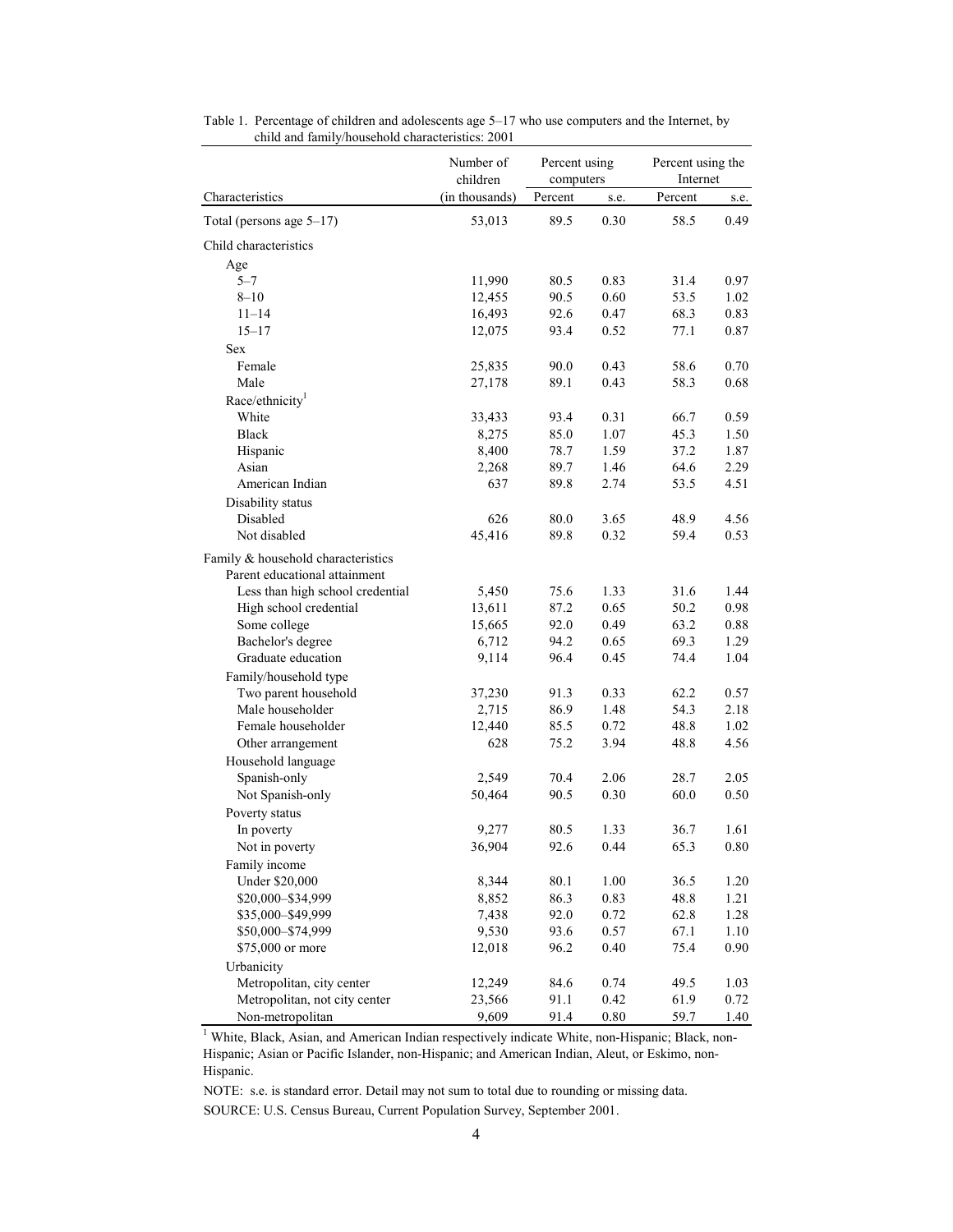

<span id="page-15-0"></span>Figure 1. Percentage of 5–17 year-olds using computers or the Internet, by age: 2001

SOURCE: U.S. Census Bureau, Current Population Survey, September 2001.

#### **"Digital Divide"**

 $\overline{a}$ 

Although the adoption of these technologies has been rapid, it has occurred at disparate rates in different parts of American society. How computers and the Internet are used, and whether they are used at all, often vary by socioeconomic status (assessed in this report with measures of parent educational attainment, poverty status and/or family income) and other characteristics such as race/ethnicity, household composition, and urbanicity, such that the inequality of use has been termed a "digital divide" (U.S. Department of Commerce 1998; Norris 2001). This is particularly true of adults. While 82 percent of adults with an annual family income over \$75,000 used the Internet in 2001, only 24 percent of adults with an annual family income below \$20,000 did so (table A2). Large racial/ethnic and educational differences exist as well. Sixty percent of White and Asian adults used the Internet, compared to 47 percent of American Indians, 39 percent of Blacks, and 31 percent of Hispanics.<sup>[2](#page-15-1)</sup> About 80 percent of adult college graduates used the Internet, but 42 percent with only a high school education were Internet users, and the rate of Internet use was only 17 percent among adults who had not

<span id="page-15-1"></span><sup>&</sup>lt;sup>2</sup> "White," "Black," "Asian," and "American Indian" refer to White non-Hispanic; Black non-Hispanic; Asian or Pacific Islander, non-Hispanic; and American Indian, Aleut, or Eskimo, non-Hispanic, respectively, and will be used throughout this report for ease of presentation. Hispanics may be of any race.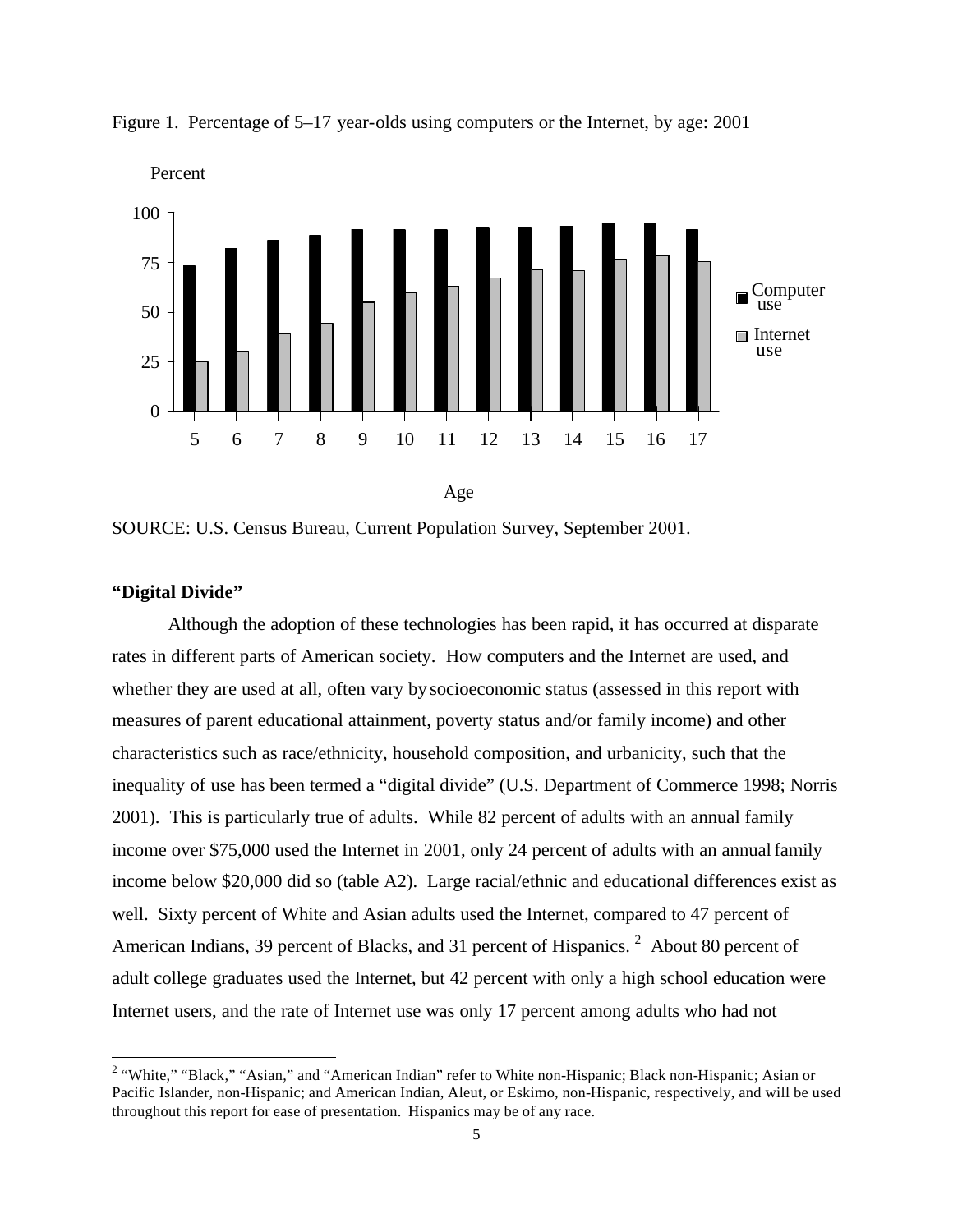graduated from high school. This digital divide exists for children and adolescents as well , though many differences are smaller than those found between various groups of adults.

Table 1 shows computer and Internet use rates by individual, family, and household characteristics for  $5-17$ -year-olds.<sup>[3](#page-16-0)</sup> Looking at individual characteristics, older adolescents are much as 50 percentage points more likely to use the Internet (table A1). White 5–17-year-olds as much as 20 percentage points more likely to use computers than younger children and as are more likely to use these technologies than their Black or Hispanic counterparts. In addition, those who are not disabled are more likely to use computers and the Internet than those with disabilities.

The family and household settings children and adolescents experience are also related to compu ter and Internet use. Five- through seventeen-year-olds from two-parent households are more likely to use these technologies than those from single-parent households,<sup>[4](#page-16-1)</sup> and those living with less well educated parents. In addition, those living in households where Spanish is not the Spanish monolingual homes. Children and adolescents in families with higher incomes are more with more highly educated parents are more likely to use these technologies than those living only language spoken are more likely to use computers and the Internet than those living in likely to use computers and the Internet than those in families with lower incomes. Children and adolescents who live outside of central cities are more likely to use computers and the Internet than those living in central cities.

A closer look at these differences provides a better picture of the magnitude of the differences in technology use between certain groups of children and adolescents. For instance, the rate of computer use for Black 5–17-year-olds is 8 percentage points lower than that of their White counterparts, and the difference in Internet use is even more pronounced at 21 percentage points. Differences between Whites and Hispanics are even larger (15 percentage points and 30

 $\overline{a}$ 

<span id="page-16-0"></span> $3$  Appendix table A3 shows the characteristics of users and non-users, indicating the number and percentage of all users and non-users who belong to selected groups.

<span id="page-16-1"></span><sup>&</sup>lt;sup>4</sup> The categories for family structure in the CPS data are "two parent, male-headed single-householder, femaleheaded single-householder, and other arrangement." When referring to the single householder categories, we use "single parent" or "single father" and "single mother" for ease of presentation. Some single-householders include non-relatives or relatives other than the father or mother such as a grandfather or grandmother.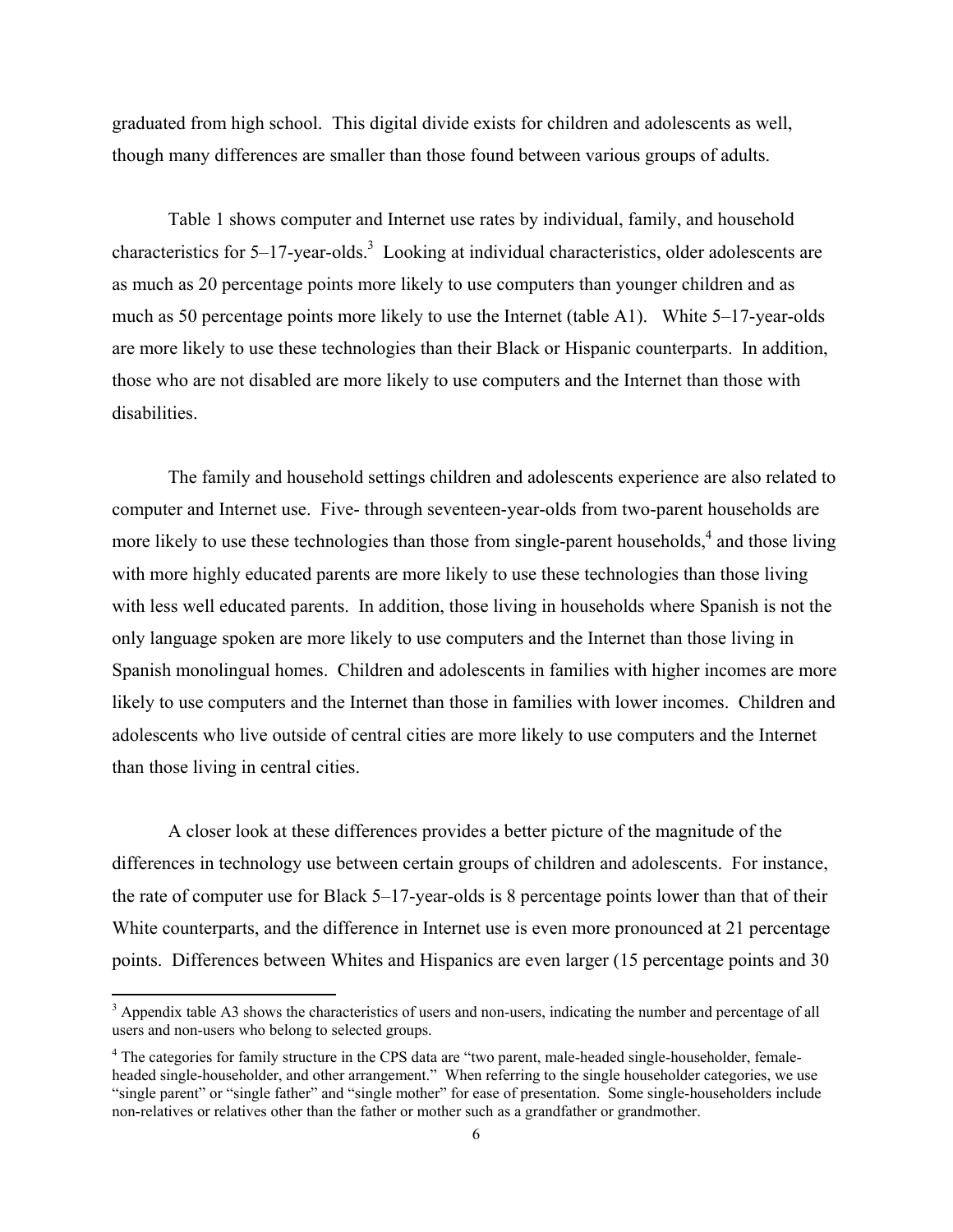percentage points, respectively). Among all racial/ethnic groups, Hispanics have the lowest rates of computer and Internet use, while Whites and Asians have the highest rates. Approximately 76 percent of children and adolescents from households where no parent has graduated from high school use computers and 32 percent of them use the Internet. Approximately 96 percent of children and adolescents from households where at least one parent attended graduate school use computers and 74 percent of them use the Internet. Eighty percent of poor 5- through 17-yearolds use computers compared to 93 percent of non-poor children, and the difference in Internet use is even larger.

There is also a clear difference in children's and adolescents' use in households where Spanis h is the only language spoken compared to other households. For children and adolescents living in households that are Spanish-monolingual, the rate of computer use is 20 spoken. Internet use by 5-through 17-year olds in Spanish-monolingual households is about half percentage points lower than those in households where other languages (usually English) are that of 5-through 17-year olds in households where Spanish is not the only language spoken.

Disabilities are another source of differences. Adults with a disability are roughly half as likely t o use the Internet as non-disabled adults and even less likely to have ever used a computer 2001). The differences between disabled and non-disabled 5- through 17-year-olds are smaller (U.S. Department of Commerce 2000). Adults with visual impairments use computers and the Internet at significantly lower rates than the rest of the adult population (Gerber and Kirchner than those found for adults, but they still exist. Comparing 5- through 17-year-olds with and without disabilities, the rates of computer and Internet use are both about 10 percentage points lower for those with disabilities.

One important difference in use has all but disappeared, however. In the past, males have used co mputers and the Internet at significantly higher rates than females (Clemente 1998; (Schumacher and Morahan-Martin 2001). More recently, as the use of these technologies has both adults and youths today there are now no differences between the sexes in overall computer Riccobono 1986) and have reported more experience and skill with these technologies become more widespread, this gender gap has closed for both adults and children, and among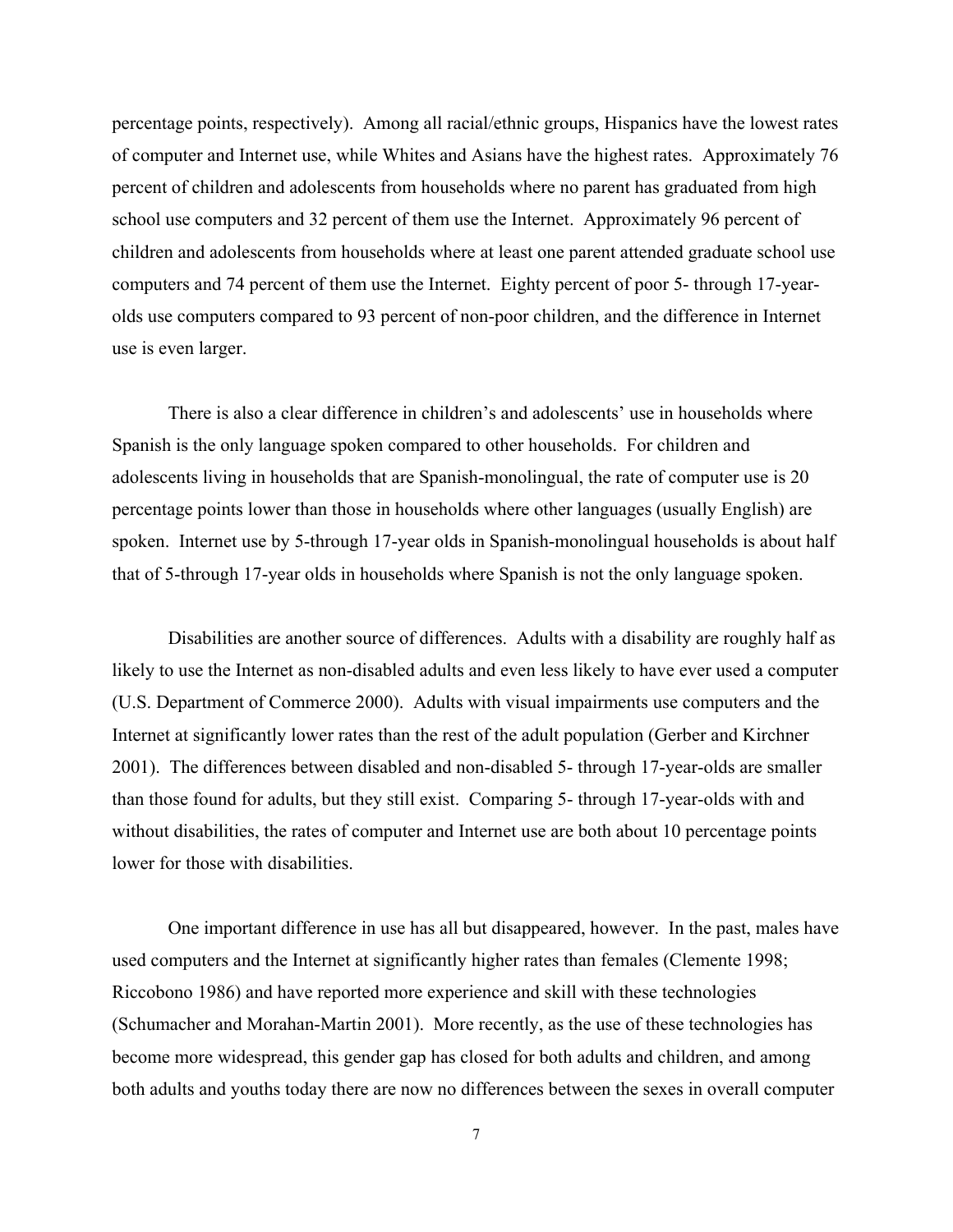or Internet use rates (U.S. Department of Commerce 2002; Miller, Schweingruber, and Brandenburg 2001, reporting on computers only). Figures in table 1 and appendix table A2 are consistent with this pattern.

In order to study how various factors related to computer and Internet use behave when they ar e looked at simultaneously, multiple logistic regression analyses were performed. Regressions can help answer questions such as, "If one controls for parent education, is family income still positively related to Internet use?"

Table 2 shows the results of regression analyses of the characteristics associated with computer and Internet use discussed to this point.<sup>[5](#page-18-0)</sup> Table 2 verifies several of the key findings Children living in central cities are less likely to use computers (but not less likely to use the Internet) than those living outside central cities. Those with disabilities are less likely to use the about the digital divide that were shown in table 1. Increases in age,  $6$  parental education, and family income are all associated with an increase in a child's odds of using computers and the Internet. Black and Hispanic children are less likely to use computers and the Internet than White children, and Asian children are less likely to use computers than White children. technologies than their non-disabled peers, and those from Spanish monolingual households are less likely to use the technologies than those from households where other languages are spoken. Also, no differences between boys and girls are observed. In these respects, the overall picture of technology use that is revealed by the regression analysis is essentially the same as the picture suggested by the bivariate analyses in table 1.

 $\overline{a}$ 

<span id="page-18-0"></span><sup>&</sup>lt;sup>5</sup> Multiple regression is a statistical procedure that identifies the association between each independent variable and the dependent variable while the other independent variables are held constant, or statistically controlled. This statistical control reveals each independent variable's association with the variable being predicted. For details, see the Methodological and Technical Notes section.

<span id="page-18-1"></span> $<sup>6</sup>$  Note that in the regression analyses, age is measured as a continuous variable. Age groupings were used in the</sup> bivariate tables.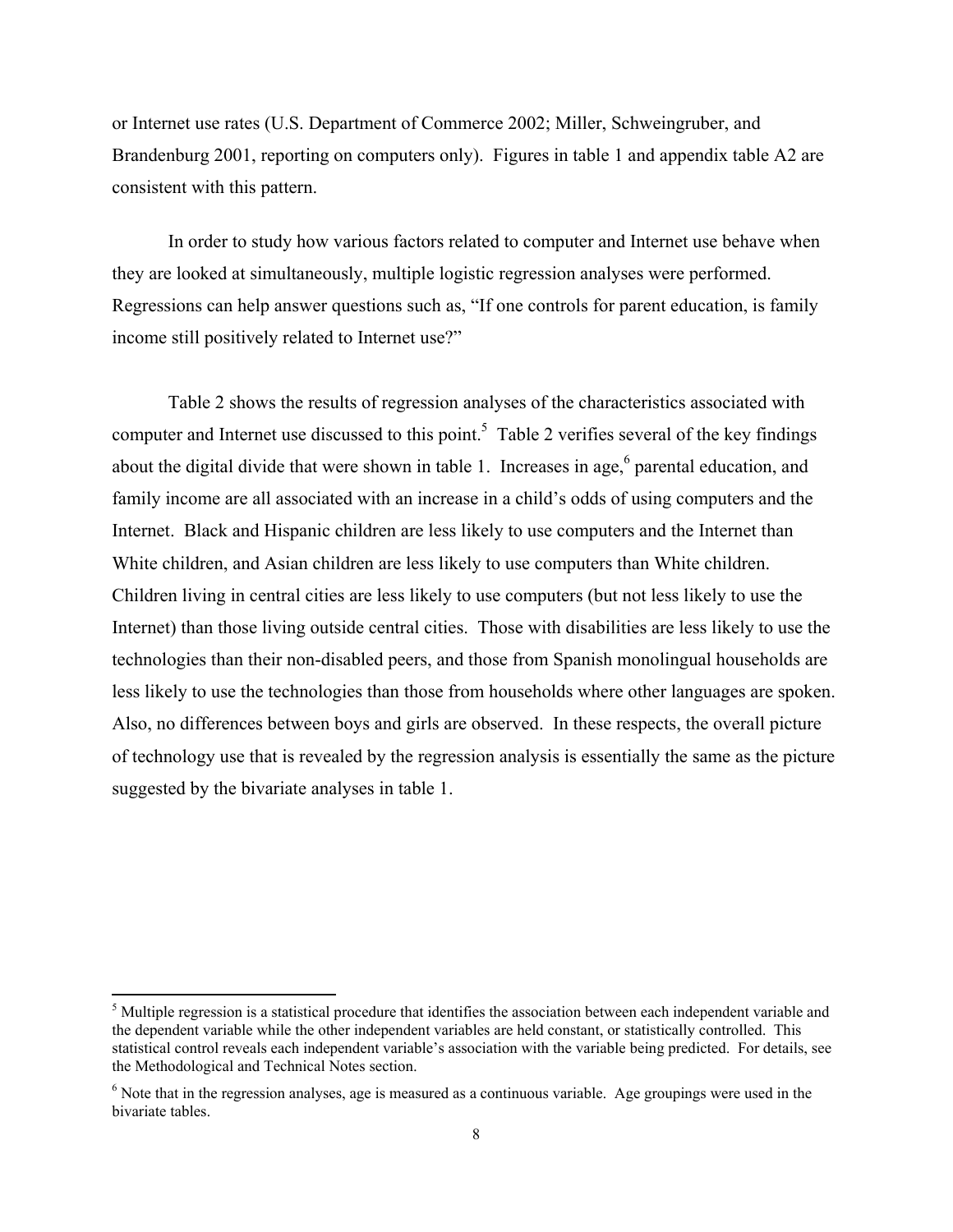|                                    |           | Computer Use               | Internet Use |           |                            |       |  |  |
|------------------------------------|-----------|----------------------------|--------------|-----------|----------------------------|-------|--|--|
|                                    | Parameter | Standard                   | Odds         | Parameter | Standard                   | Odds  |  |  |
| Independent variables              | estimate  | error                      | ratio        | estimate  | error                      | ratio |  |  |
| Child characteristics              |           |                            |              |           |                            |       |  |  |
| Age                                | $0.14*$   | 0.01                       | 1.16         | $0.24*$   | 0.01                       | 1.27  |  |  |
| Sex                                |           |                            |              |           |                            |       |  |  |
| Female                             |           | reference category         |              |           | reference category         |       |  |  |
| Male                               | $-0.13$   | 0.15                       | 0.89         | $-0.03$   | 0.05                       | 0.98  |  |  |
| Race/ethnicity <sup>1</sup>        |           |                            |              |           |                            |       |  |  |
| White                              |           | reference category         |              |           | reference category         |       |  |  |
| <b>Black</b>                       | $-0.45$ * | 0.10                       | 0.64         | $-0.60*$  | 0.07                       | 0.55  |  |  |
| Hispanic                           | $-0.59*$  | 0.12                       | 0.55         | $-0.69*$  | 0.09                       | 0.50  |  |  |
| Asian                              | $-0.35$ * | 0.16                       | 0.71         | 0.00      | 0.11                       | 1.00  |  |  |
| American Indian                    | $-0.01$   | 0.31                       | 0.99         | $-0.12$   | 0.20                       | 0.89  |  |  |
| Disability status                  |           |                            |              |           |                            |       |  |  |
| Not disabled                       |           | reference category         |              |           | reference category         |       |  |  |
| Disabled                           | $-0.74$ * | 0.26                       | 0.48         | $-0.49*$  | 0.21                       | 0.62  |  |  |
| Missing disability status          | $-0.17$   | 0.10                       | 0.84         | $-0.39*$  | 0.07                       | 0.68  |  |  |
| Family & household characteristics |           |                            |              |           |                            |       |  |  |
| Parent educational attainment      |           |                            |              |           |                            |       |  |  |
| Less than high school credential   | $0.43*$   | reference category         |              | $0.46*$   | reference category         |       |  |  |
| High school credential             |           | 0.12                       | 1.54         |           | 0.10                       | 1.58  |  |  |
| Some college                       | $0.79*$   | 0.12                       | 2.20         | $0.89*$   | 0.10                       | 2.42  |  |  |
| Bachelor's degree                  | $0.99*$   | 0.16                       | 2.70         | $1.02*$   | 0.11                       | 2.77  |  |  |
| Graduate education                 | $1.33*$   | 0.17                       | 3.77         | $1.17*$   | 0.11                       | 3.22  |  |  |
| Missing parent education           | 0.06      | 0.16                       | 1.06         | 0.27      | 0.14                       | 1.31  |  |  |
| Family/household type              |           |                            |              |           |                            |       |  |  |
| Two parent household               |           | reference category         |              |           | reference category         |       |  |  |
| Male householder                   | $-0.13$   | 0.15                       | 0.88         | $-0.11$   | 0.11                       | 0.89  |  |  |
| Female householder                 | 0.00      | 0.09                       | 1.00         | 0.00      | 0.06                       | 1.00  |  |  |
| Other arrangement                  | $-0.84$ * | 0.24                       | 0.43         | $-0.24$   | 0.21                       | 0.79  |  |  |
| Household language                 |           |                            |              |           |                            |       |  |  |
| Not Spanish-only                   |           | reference category         |              |           | reference category         |       |  |  |
| Spanish-only                       | $-0.21$ * | 0.08                       | 0.81         | $-0.16*$  | 0.08                       | 0.85  |  |  |
| Poverty status                     |           |                            |              |           |                            |       |  |  |
| Not in poverty                     |           | reference category         |              |           | reference category         |       |  |  |
| In poverty                         | 0.02      | 0.16                       | 1.02         | $-0.10$   | 0.12                       | 0.90  |  |  |
| Family income                      |           |                            |              |           |                            |       |  |  |
| Under \$20,000                     | 0.29      | reference category<br>0.16 |              | $0.27 *$  | reference category<br>0.12 |       |  |  |
| \$20,000-\$34,999                  |           |                            | 1.34         |           |                            | 1.31  |  |  |
| \$35,000-\$49,999                  | $0.61 *$  | 0.19                       | 1.85         | $0.68 *$  | 0.14                       | 1.97  |  |  |
| \$50,000-\$74,999                  | $0.64*$   | 0.19                       | 1.90         | $0.65*$   | 0.14                       | 1.92  |  |  |
| \$75,000 or more                   | $0.90*$   | $0.20\,$                   | 2.45         | $0.90*$   | 0.14                       | 2.47  |  |  |
| Missing family income              | $-0.04$   | $0.18\,$                   | 0.96         | 0.18      | 0.14                       | 1.20  |  |  |
| Urbanicity                         |           |                            |              |           |                            |       |  |  |
| Metropolitan, city center          |           | reference category         |              |           | reference category         |       |  |  |
| Metropolitan, not city center      | $0.21$ *  | 0.09                       | 1.23         | 0.09      | 0.06                       | 1.10  |  |  |
| Non-metropolitan                   | $0.32 *$  | 0.12                       | 1.38         | 0.10      | 0.08                       | 1.11  |  |  |
| Missing urbanicity                 | 0.21      | 0.12                       | 1.23         | $0.16*$   | 0.08                       | 1.17  |  |  |
| Constant                           | $-0.29$   | 0.24                       | 0.75         | $-3.30*$  | 0.19                       | 0.04  |  |  |

Table 2. Logistic regression analyses of child and family/household characteristics and computer and Internet use: 2001

 $* p < .05$ 

<sup>1</sup> White, Black, Asian, and American Indian respectively indicate White, non-Hispanic; Black, non-Hispanic; Asian or Pacific Islander, non-Hispanic; and American Indian, Aleut, or Eskimo, non-Hispanic.

NOTE: The number of cases analyzed is 28,002. Missing data are modeled to retain 10,370 cases for which data are missing for one or more independent variables.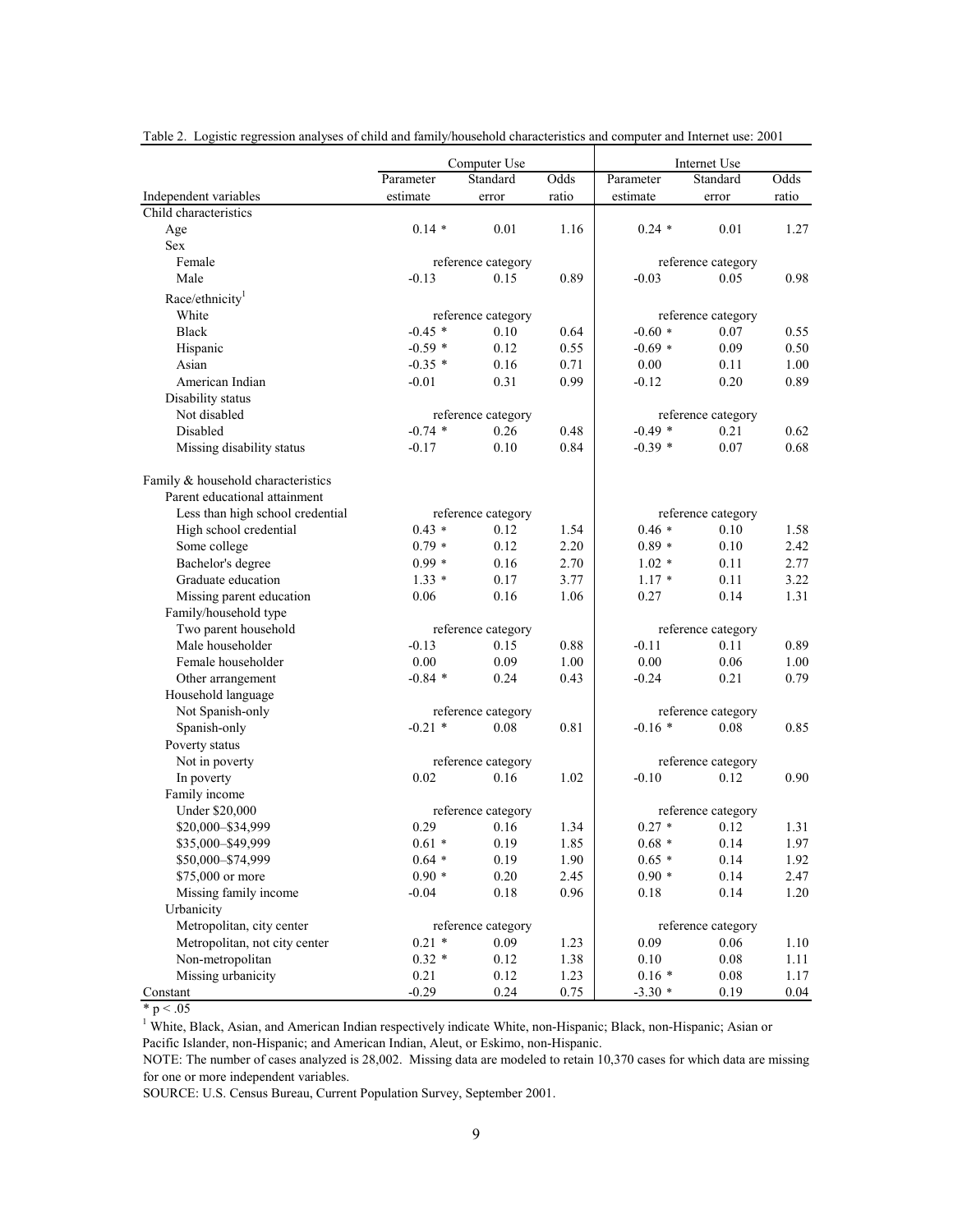Other findings from table 1 do not appear significant in the regression analysis. Although table 1 shows differences between children in single-parent households and children in other family situations and between those living in poverty and those not in poverty, these results are not observed in the regression analysis. When studied in isolation in table 1, these factors are related to computer and Internet use, but when other factors are considered these relationships are no longer significant. This suggests that other characteristics that were controlled for in the regression model, such as income and parent education level, may account for the differences in children's odds of using computers and the Internet. Notwithstanding the non-significance of certain variables in the regression analysis, it is still important to examine the bivariate statistics for these variables because the bivariate statistics accurately describe the population.[7](#page-20-0)

Having looked at the overall rate of computer use among 5–17 year olds and the characteristics of users, the next few sections describe where and how the children and adolescents use computers and the Internet. $8$ 

 $\overline{a}$ 

<span id="page-20-0"></span> $<sup>7</sup>$  For example, after controlling for other factors such as household income, family structure is not significantly</sup> related to computer and Internet use. However, it is the case that fewer children from single-parent families use computers and the Internet.

<span id="page-20-1"></span><sup>&</sup>lt;sup>8</sup> This report does not examine the frequency of use or the amount of time spent using computers or the Internet because the CPS does not collect such data.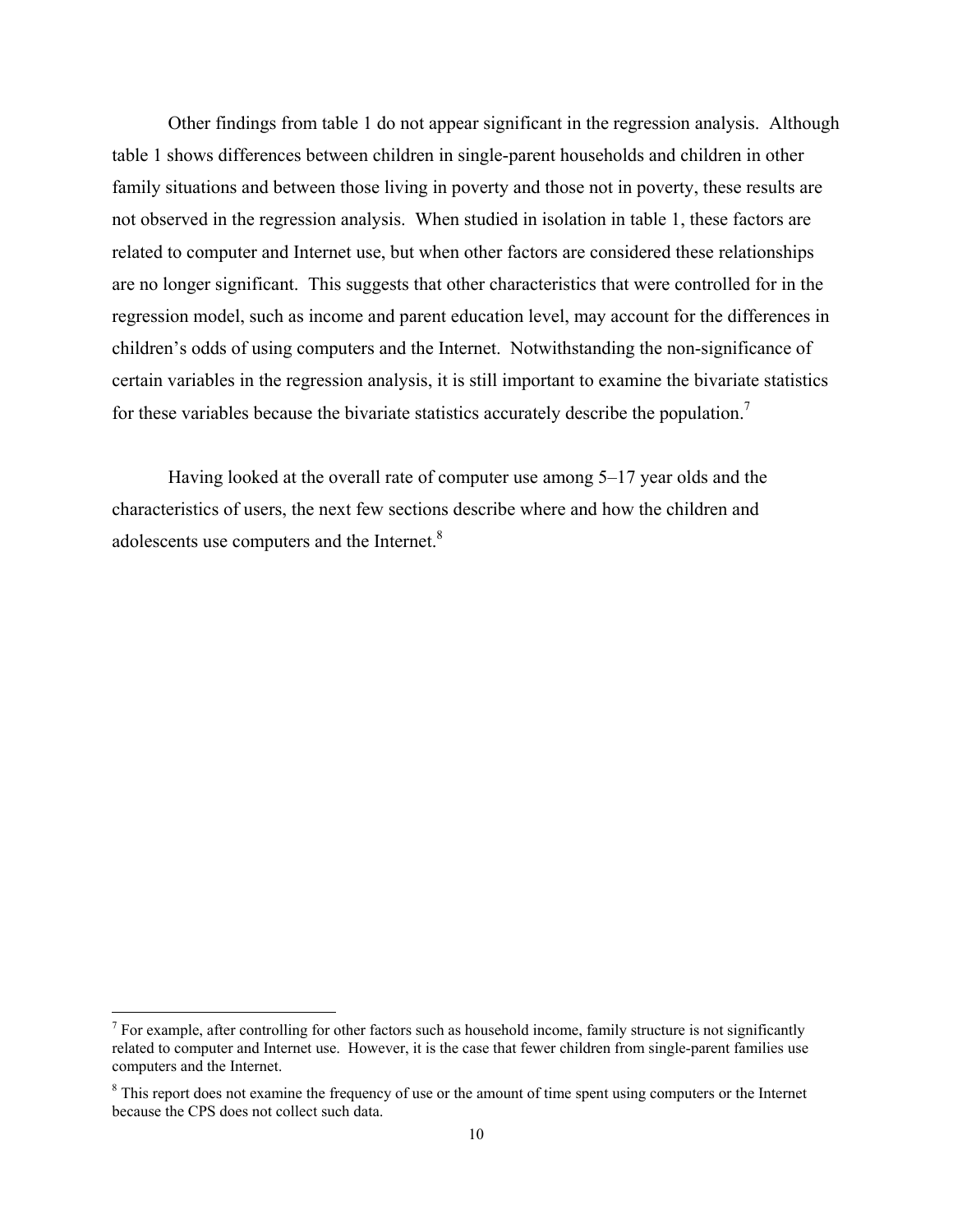$\overline{a}$ 

<span id="page-21-0"></span>Home and school are the primary locations where children and adolescents use computers. Table 3 compares the rates of computer use at these two locations.  $9$  Eighty-one percent of 5–17 year-olds use computers at school and 65 percent use computers at home.<sup>10</sup> In general, more use computers at school than at home, but among those from households where the highest parental education was a graduate education, and those from families with incomes above \$75,000, the rate of use at home (90 and 89 percent, respectively) was slightly higher than the rate of use at school  $(85 \text{ percent})$ .<sup>11</sup>

Table 3 reveals demographic and socioeconomic differences in the use of home computers that parallel those found in the overall use of computers. There are racial/ethnic gaps in home use: 41 percent of Blacks and Hispanics use computers at home and 54 percent of American Indians do so, compared to 76–77 percent of Whites and Asians. There is also a difference in home use between children and adolescents from the lowest and highest family incomes. Only 31 percent of those from families with incomes less than \$20,000 use computers at home, compared to 89 percent of those living in families with annual incomes over \$75,000. Larger still is the gap between children and adolescents whose parents have the least and the most education: while 26 percent of those whose parents did not complete high school use computers at home, 90 percent of those living with at least one parent who has attended graduate school use a computer at home.

Table 3 also shows that differences between groups in home computer use are generally not as pronounced when focusing on school computer use. While the gap in home computer use by parental education level noted above is 64 percentage points, at school it is 14 percentage points. While the differences in home computer use between 5–17-year-olds living in two-parent households compared to those living in single father or single mother households was 20 and 29

<span id="page-21-1"></span><sup>&</sup>lt;sup>9</sup> For estimates of characteristics of persons using computers at home and at school, see appendix table A3.

<span id="page-21-2"></span> $10$  Analyses in this report include children and adolescents who are enrolled in school and those who are not. About 93 percent of individuals age 5–17 in the 2001 September CPS are enrolled in school. Among those enrolled, 87 percent use computers at school and 67 percent use computers at home.

<span id="page-21-3"></span><sup>&</sup>lt;sup>11</sup> There is substantial overlap in these two populations; 63 percent of 5–17 year-olds who have a parent with a graduate education also have a family income over \$75,000 per year.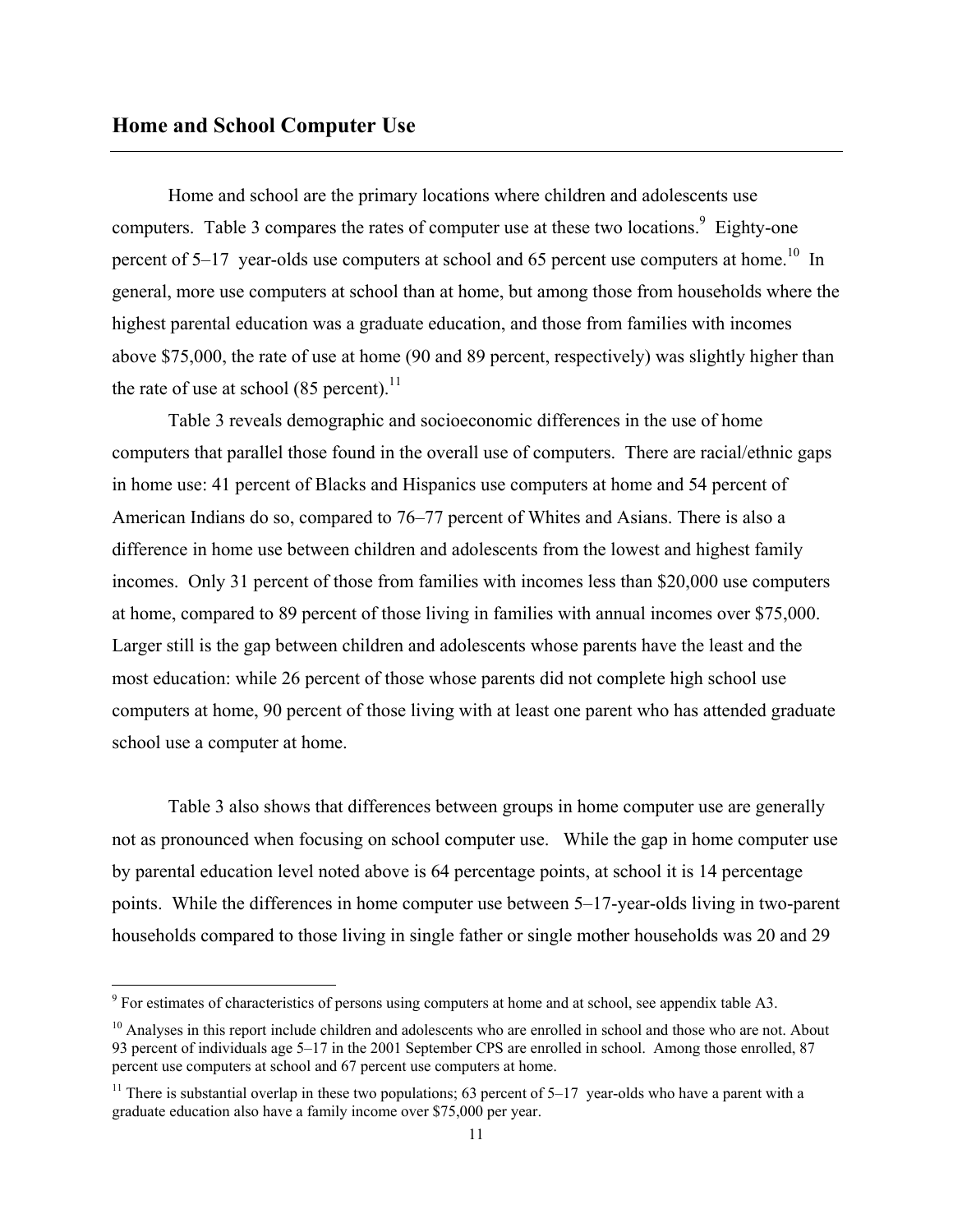|                                    | Number of                  | Percent using<br>computers at<br>home |      | Percent using<br>computers at<br>school |          |  |  |  |
|------------------------------------|----------------------------|---------------------------------------|------|-----------------------------------------|----------|--|--|--|
| Characteristics                    | children<br>(in thousands) | Percent                               | s.e. | Percent                                 | s.e.     |  |  |  |
| All persons age 5-17               | 53,013                     | 65.2                                  | 0.47 | 80.7                                    | 0.39     |  |  |  |
| Child Characteristics              |                            |                                       |      |                                         |          |  |  |  |
| Age                                |                            |                                       |      |                                         |          |  |  |  |
| $5 - 7$                            | 11,990                     | 56.4                                  | 1.03 | 68.2                                    | 0.97     |  |  |  |
| $8 - 10$                           | 12,455                     | 62.7                                  | 0.99 | 83.1                                    | 0.77     |  |  |  |
| $11 - 14$                          | 16,493                     | 68.6                                  | 0.82 | 85.2                                    | 0.63     |  |  |  |
| $15 - 17$                          | 12,075                     | 72.0                                  | 0.93 | 84.5                                    | 0.75     |  |  |  |
| <b>Sex</b>                         |                            |                                       |      |                                         |          |  |  |  |
| Female                             | 25,835                     | 65.7                                  | 0.67 | 81.6                                    | 0.55     |  |  |  |
| Male                               | 27,178                     | 64.8                                  | 0.66 | 79.9                                    | 0.55     |  |  |  |
| Race/ethnicity <sup>1</sup>        |                            |                                       |      |                                         |          |  |  |  |
| White                              | 33,433                     | 76.9                                  | 0.53 | 83.5                                    | 0.46     |  |  |  |
| <b>Black</b>                       | 8,275                      | 41.0                                  | 1.48 | 79.8                                    | 1.21     |  |  |  |
| Hispanic                           | 8,400                      | 40.6                                  | 1.90 | 71.8                                    | 1.74     |  |  |  |
| Asian                              | 2,268                      | 75.7                                  | 2.06 | 76.1                                    | 2.04     |  |  |  |
| American Indian                    | 637                        | 54.1                                  | 4.51 | 83.0                                    | 3.40     |  |  |  |
| Disability status                  |                            |                                       |      |                                         |          |  |  |  |
| Disabled                           | 626                        | 58.4                                  | 4.50 | 71.5                                    | 4.12     |  |  |  |
| Not disabled                       | 45,416                     | 65.7                                  | 0.51 | 81.4                                    | 0.42     |  |  |  |
|                                    |                            |                                       |      |                                         |          |  |  |  |
| Family & household characteristics |                            |                                       |      |                                         |          |  |  |  |
| Parent educational attainment      |                            |                                       |      |                                         |          |  |  |  |
| Less than high school credential   | 5,450                      | 26.2                                  | 1.36 | 70.6                                    | 1.41     |  |  |  |
| High school credential             | 13,611                     | 53.7                                  | 0.98 | 80.2                                    | 0.78     |  |  |  |
| Some college                       | 15,665                     | 70.7                                  | 0.83 | 82.0                                    | 0.70     |  |  |  |
| Bachelor's degree                  | 6,712                      | 80.8                                  | 1.10 | 84.8                                    | 1.00     |  |  |  |
| Graduate education                 | 9,114                      | 90.2                                  | 0.71 | 85.0                                    | 0.85     |  |  |  |
| Family/household type              |                            |                                       |      |                                         |          |  |  |  |
| Two parent household               | 37,230                     | 73.3                                  | 0.52 | 81.5                                    | 0.46     |  |  |  |
| Male householder                   | 2,715                      | 53.8                                  | 2.18 | 78.6                                    | 1.80     |  |  |  |
| Female householder                 | 12,440                     | 44.1                                  | 1.02 | 79.6                                    | 0.82     |  |  |  |
| Other arrangement                  | 628                        | 51.1                                  | 4.56 | 63.6                                    | 4.38     |  |  |  |
| Household language                 |                            |                                       |      |                                         |          |  |  |  |
| Spanish-only                       | 2,549                      | 29.2                                  | 2.06 | 64.2                                    | 2.17     |  |  |  |
| Not Spanish-only                   | 50,464                     | 67.0                                  | 0.48 | 81.6                                    | 0.39     |  |  |  |
| Poverty status                     |                            |                                       |      |                                         |          |  |  |  |
| In poverty                         | 9,277                      | 31.9                                  | 1.56 | 75.2                                    | 1.44     |  |  |  |
| Not in poverty                     | 36,904                     | 75.2                                  | 0.72 | 83.1                                    | 0.63     |  |  |  |
| Family income                      |                            |                                       |      |                                         |          |  |  |  |
| Under \$20,000                     | 8,344                      | 31.2                                  | 1.16 | 75.3                                    | 1.08     |  |  |  |
| \$20,000-\$34,999                  | 8,852                      | 50.9                                  | 1.21 | 78.3                                    | 1.00     |  |  |  |
| \$35,000-\$49,999                  | 7,438                      | 70.7                                  | 1.20 | 83.1                                    | 0.99     |  |  |  |
| \$50,000-\$74,999                  | 9,530                      | 80.1                                  | 0.93 | 83.9                                    | 0.86     |  |  |  |
| \$75,000 or more                   | 12,018                     | 89.3                                  | 0.64 | 85.4                                    | 0.74     |  |  |  |
| Urbanicity                         |                            |                                       |      |                                         |          |  |  |  |
| Metropolitan, city center          | 12,249                     | 52.7                                  | 1.03 | 76.0                                    | $0.88\,$ |  |  |  |
| Metropolitan, not city center      | 23,566                     | 71.9                                  | 0.67 | 81.4                                    | 0.58     |  |  |  |
| Non-metropolitan                   | 9,609                      | 63.1                                  | 1.38 | 84.3                                    | 1.04     |  |  |  |

#### Table 3. Percentage of children and adolescents age 5–17 using computers at home and at school, by child and family/household characteristics: 2001

<sup>1</sup> White, Black, Asian, and American Indian respectively indicate White, non-Hispanic; Black, non-Hispanic; Asian or Pacific Islander, non-Hispanic; and American Indian, Aleut, or Eskimo, non-Hispanic.

NOTE: s.e. is standard error. Detail may not sum to total due to rounding or missing data. SOURCE: U.S. Census Bureau, Current Population Survey, September 2001.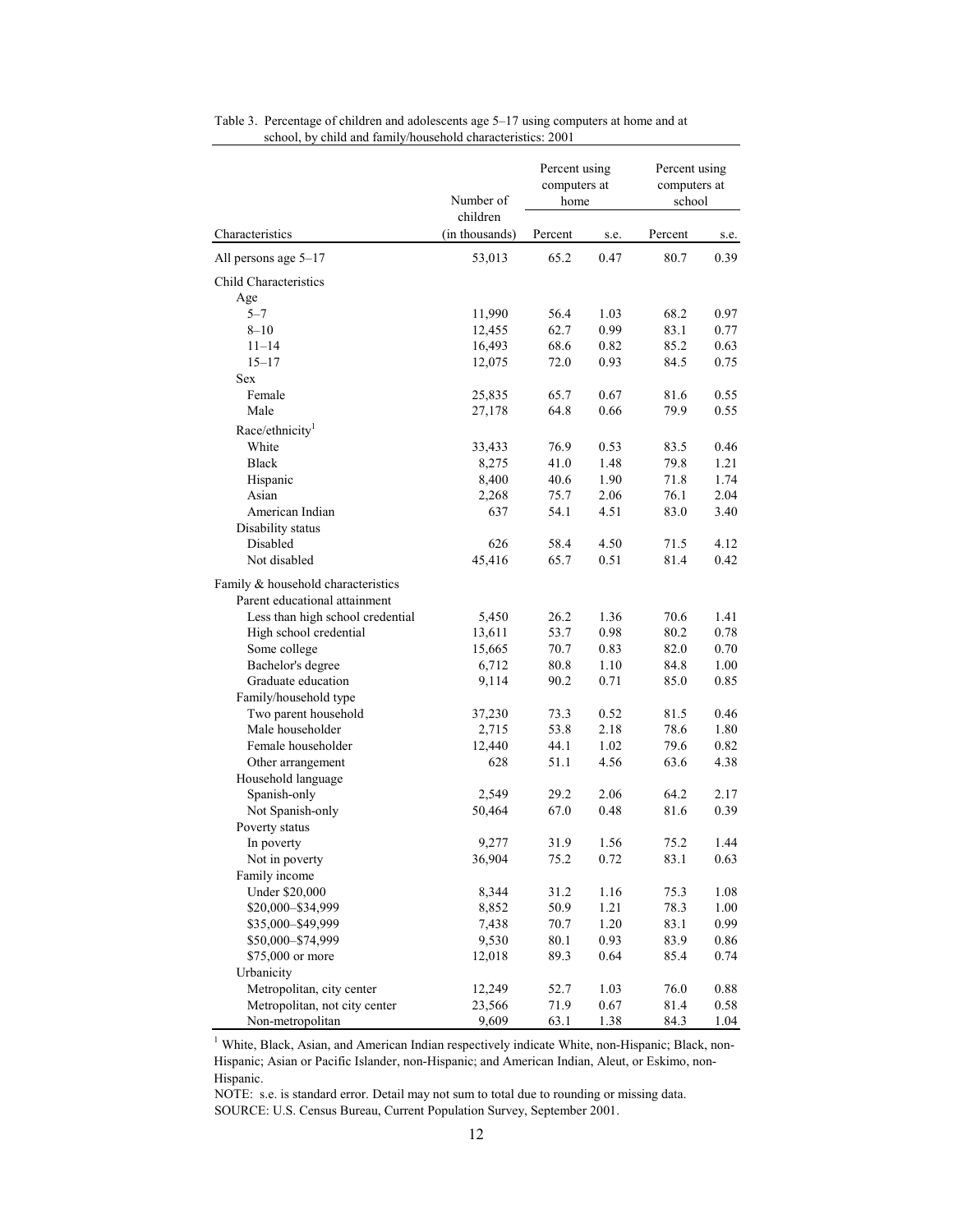<span id="page-23-0"></span>percentage points, respectively, no differences are detectable between these groups in terms of computer use at school. Although there are gaps in school computer use by race/ethnicity, home language, and socioeconomic status (parental education, family income, and poverty), most of these gaps are narrower than they are for home computer use.

The narrowing of differences in use rates at school compared to home use is illustrated in figures 2, 3, and 4. Figure 2 shows that the percentage of children and adolescents using computers at home increases as their parents' educational attainment increases, but that the percentage using computers at school is more nearly equal across the levels of parental education. Figure 3 shows the same pattern for family income: home computer use rates increase as family income increases, but use of computers at school remains relatively high across all levels of income. Similarly, figure 4 shows that differences in computer use between some racial/ethnic groups are smaller at school than at home.

Figure 2. Percentage of children and adolescents using computers at home and at school, by parent educational attainment: 2001



Parent educational attainment

SOURCE: U.S. Census Bureau, Current Population Survey, September 2001.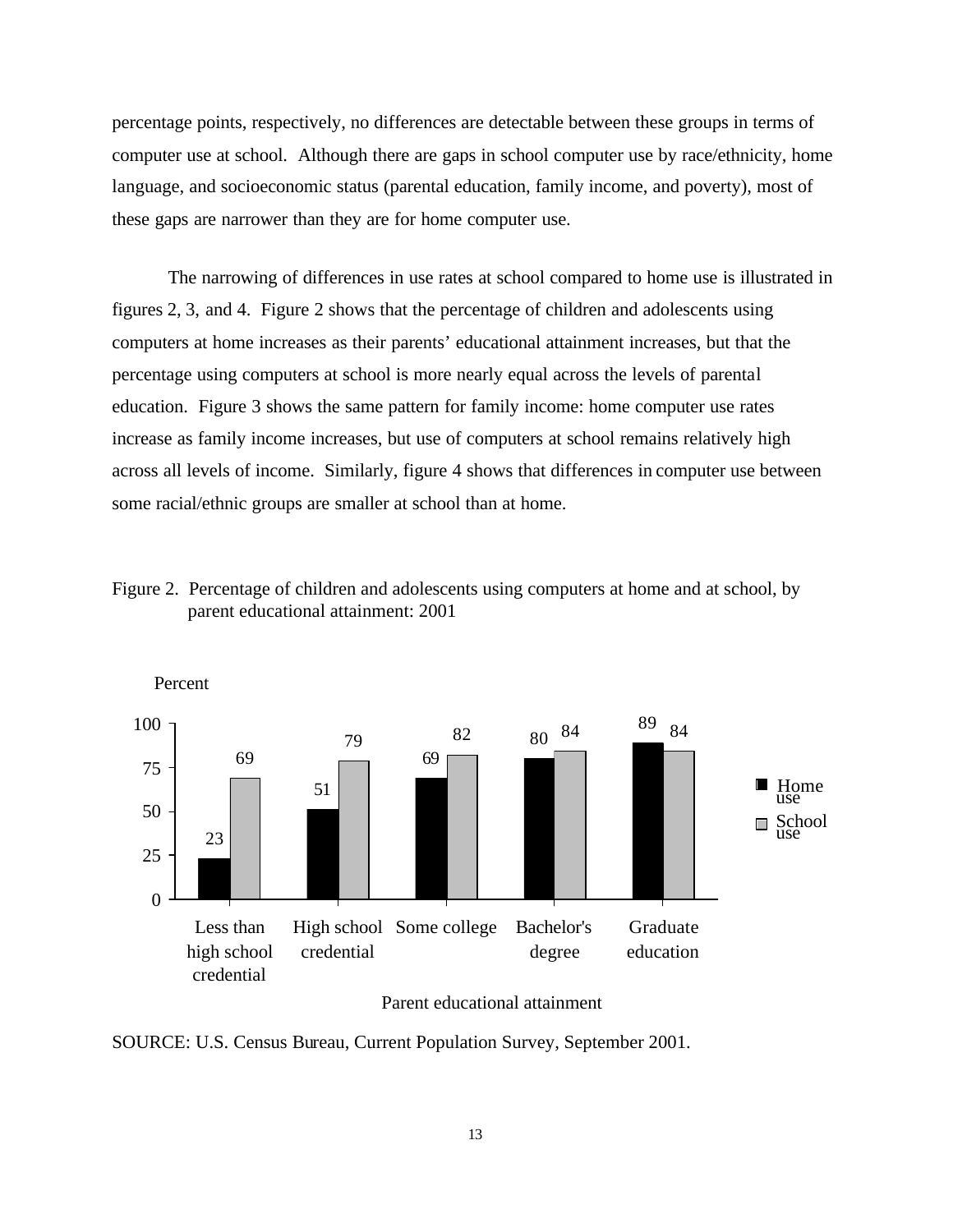

<span id="page-24-0"></span>

SOURCE: U.S. Census Bureau, Current Population Survey, September 2001.

Figure 4. Percentage of children and adolescents using computers at home and at school, by race/ethnicity: 2001



Percent

SOURCE: U.S. Census Bureau, Current Population Survey, September 2001.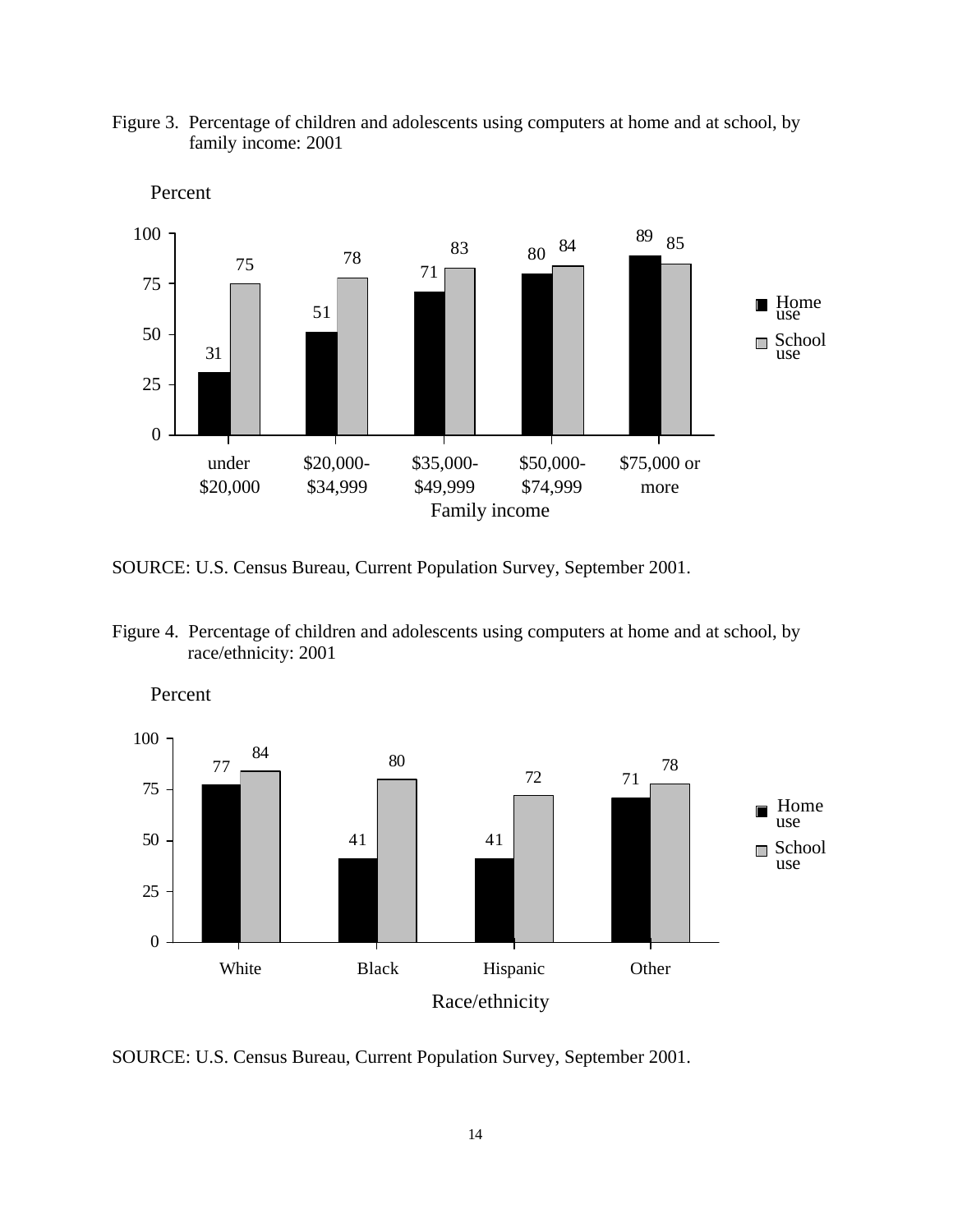## <span id="page-25-0"></span>**Home Computer Activities**

 $\overline{a}$ 

It is useful to examine computer use in two ways.<sup>12</sup> First, this section estimates the percentage of children and adolescents ages 5–17 who use computers in various ways. Second, it controls for computer use by looking at just those children and adolescents who use computers at home. When home computer use is controlled, some apparent group differences in the ways 5- through 17-year-olds use computers appear to be a function of home use.

Table 4 shows how 5- through 17-year-olds use home computers. Children use computers for a wide variety of activities encompassing work, education, and play, making computers a significant part of young people's everyday lives. Most play computer games, and a majority of middle-school-age and high-school-age youth (ages 11–17) use home computers to complete school assignments and connect to the Internet. A majority of teens ages 15–17 also use home computers for e-mail, and about half use them for word processing.<sup>13</sup>

The percentage of children and adolescents who use computers in various ways varies by individual, family, and household characteristics. As shown in table 4, most of the characteristics that are associated with the digital divide (e.g., race/ethnicity, family income, and parent educational attainment) are also associated with differences in the ways children and adolescents use computers at home. In many cases, differences in how computers are used are even more pronounced than the differences in the rates of use. For example, there is a 21 percentage point gap in computer use between children and adolescents from households where no parent has received a high school credential and those from households where at least one parent has some graduate school education (table 1). The difference between these two groups' use of computers for word processing is about 41 percentage points, and is about 44 percentage points for using computers to complete school assignments. The disparity is even larger for the use of home computers to connect to the Internet. Approximately 15 percent of those ages 5–17 with the

<span id="page-25-1"></span> $12$  The data do not support analysis of the quality of software or hardware available or the convenience of access.

<span id="page-25-2"></span><sup>&</sup>lt;sup>13</sup> CPS data concerning computer activities were only collected for activities with home computers, not computers at school or any other location. Questions concerning some computer applications were only asked for users age 15 and older. These applications were spreadsheets or databases, graphics and design, and managing household records or finances. Activities analyzed here are based on the wording of survey questions; further details on activities are not available.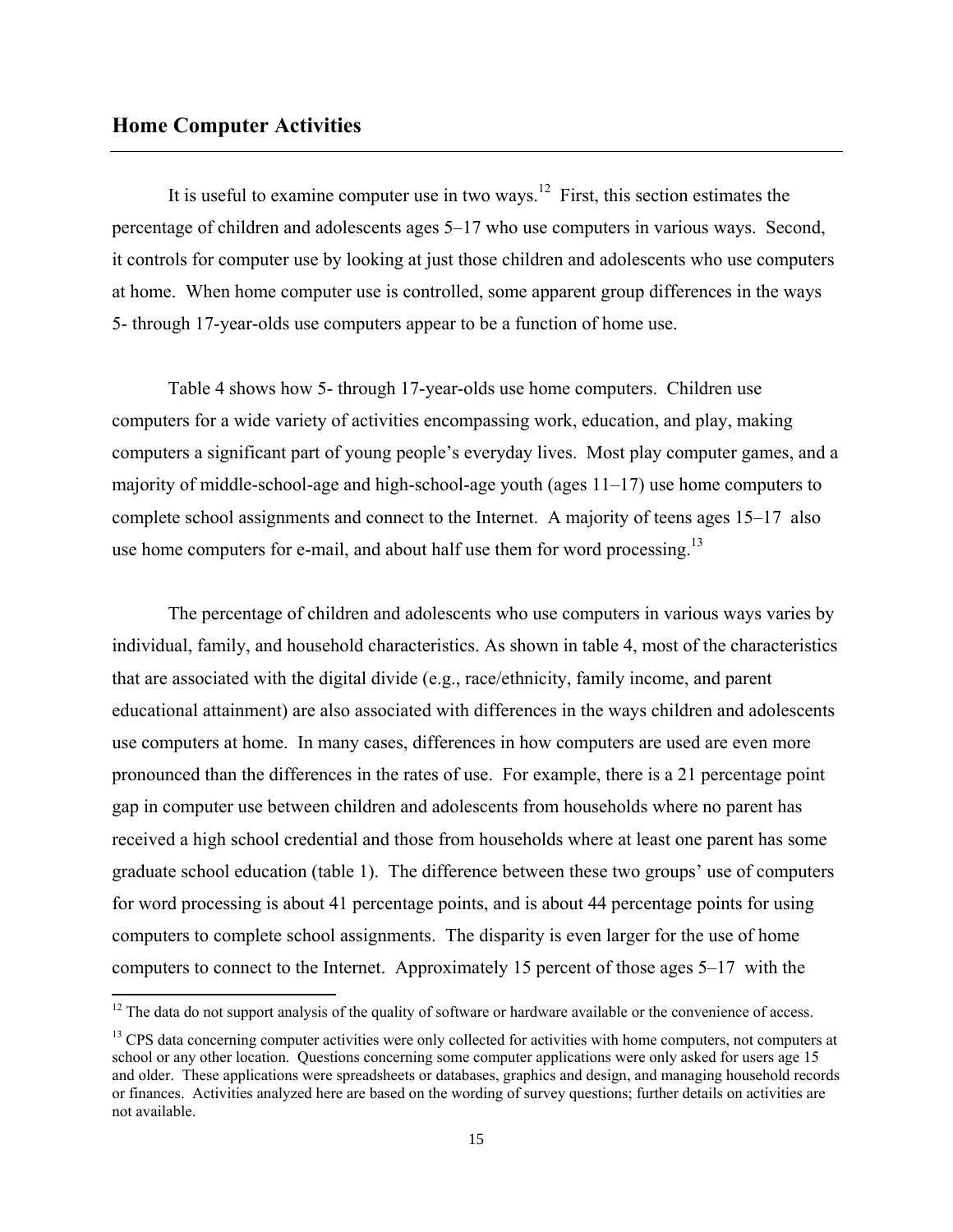|                              |                             | Home computer activity                                                                                                                                                                                                                                                                                                                                   |     |            |     |       |     |                                 |     |                                 |     |      |     |                                 |      |         |      |         |      |
|------------------------------|-----------------------------|----------------------------------------------------------------------------------------------------------------------------------------------------------------------------------------------------------------------------------------------------------------------------------------------------------------------------------------------------------|-----|------------|-----|-------|-----|---------------------------------|-----|---------------------------------|-----|------|-----|---------------------------------|------|---------|------|---------|------|
|                              | Total number<br>of children | Manage<br>household<br>Complete<br>Graphics and<br>Spreadsheets<br>records or<br>Word<br>Connect to the<br>school<br>E-mail<br>or databases <sup>1</sup><br>finances <sup>1</sup><br>Internet<br>design<br>assignments<br>processing<br>Percent<br>Percent<br>Percent<br>Percent s.e.<br>Percent s.e.<br>Percent s.e.<br>Percent<br>s.e.<br>s.e.<br>s.e. |     | Play games |     | Other |     |                                 |     |                                 |     |      |     |                                 |      |         |      |         |      |
| <b>User Characteristics</b>  | (in thousands)              |                                                                                                                                                                                                                                                                                                                                                          |     |            |     |       |     |                                 |     |                                 |     |      |     |                                 | s.e. | Percent | s.e. | Percent | s.e. |
| All persons age 5-17         | 53,013                      | 32.4                                                                                                                                                                                                                                                                                                                                                     | 0.5 | 45.6       | 0.5 | 34.4  | 0.5 |                                 |     |                                 | ÷   | 44.2 | 0.5 |                                 | ÷    | 59.2    | 0.5  | 2.8     | 0.2  |
| Child characteristics<br>Age |                             |                                                                                                                                                                                                                                                                                                                                                          |     |            |     |       |     |                                 |     |                                 |     |      |     |                                 |      |         |      |         |      |
| $5 - 7$                      | 11,990                      | 9.4                                                                                                                                                                                                                                                                                                                                                      | 0.6 | 22.6       | 0.9 | 9.5   | 0.6 |                                 |     | $\hspace{0.1mm}-\hspace{0.1mm}$ |     | 13.8 | 0.7 | $\overline{\phantom{m}}$        |      | 54.0    | 1.0  | 1.2     | 0.2  |
| $8 - 10$                     | 12,455                      | 23.8                                                                                                                                                                                                                                                                                                                                                     | 0.9 | 39.5       | 1.0 | 23.9  | 0.9 | $\hspace{0.1mm}-\hspace{0.1mm}$ |     |                                 |     | 37.7 | 1.0 | $\hspace{0.1mm}-\hspace{0.1mm}$ |      | 58.8    | 1.0  | 1.5     | 0.2  |
| $11 - 14$                    | 16,493                      | 42.1                                                                                                                                                                                                                                                                                                                                                     | 0.9 | 54.1       | 0.9 | 43.3  | 0.9 |                                 |     |                                 | ÷   | 56.6 | 0.9 | $\hspace{0.05cm}$               |      | 62.9    | 0.9  | 2.6     | 0.3  |
| $15 - 17$                    | 12,075                      | 50.9                                                                                                                                                                                                                                                                                                                                                     | 1.0 | 62.9       | 1.0 | 57.7  | 1.0 | 17.1                            | 0.8 | 23.6                            | 0.9 | 64.2 | 1.0 | 2.9                             | 0.3  | 59.6    | 1.0  | 5.7     | 0.5  |
| Sex                          |                             |                                                                                                                                                                                                                                                                                                                                                          |     |            |     |       |     |                                 |     |                                 |     |      |     |                                 |      |         |      |         |      |
| Female                       | 25,835                      | 34.7                                                                                                                                                                                                                                                                                                                                                     | 0.7 | 45.7       | 0.7 | 36.1  | 0.7 | 3.9                             | 0.3 | 5.6                             | 0.3 | 45.4 | 0.7 | 0.7                             | 0.1  | 58.3    | 0.7  | 2.7     | 0.2  |
| Male                         | 27,178                      | 30.3                                                                                                                                                                                                                                                                                                                                                     | 0.6 | 45.5       | 0.7 | 32.7  | 0.6 | 3.9                             | 0.3 | 5.2                             | 0.3 | 43.1 | 0.7 | 0.6                             | 0.1  | 60.0    | 0.7  | 2.8     | 0.2  |
| Race/ethnicity <sup>2</sup>  |                             |                                                                                                                                                                                                                                                                                                                                                          |     |            |     |       |     |                                 |     |                                 |     |      |     |                                 |      |         |      |         |      |
| White                        | 33,433                      | 39.3                                                                                                                                                                                                                                                                                                                                                     | 0.6 | 55.2       | 0.6 | 42.7  | 0.6 | 4.7                             | 0.3 | 6.4                             | 0.3 | 52.1 | 0.6 | 0.8                             | 0.1  | 70.2    | 0.6  | 3.3     | 0.2  |
| <b>Black</b>                 | 8,275                       | 18.9                                                                                                                                                                                                                                                                                                                                                     | 1.2 | 27.3       | 1.3 | 18.8  | 1.2 | 2.0                             | 0.4 | 3.0                             | 0.5 | 28.3 | 1.4 | 0.5                             | 0.2  | 37.7    | 1.5  | 1.9     | 0.4  |
| Hispanic                     | 8,400                       | 17.0                                                                                                                                                                                                                                                                                                                                                     | 1.5 | 23.1       | 1.6 | 15.1  | 1.4 | 2.3                             | 0.6 | 3.1                             | 0.7 | 26.7 | 1.7 | #                               |      | 35.6    | 1.9  | 1.3     | 0.4  |
| Asian                        | 2,268                       | 40.4                                                                                                                                                                                                                                                                                                                                                     | 2.3 | 57.3       | 2.4 | 43.7  | 2.4 | 5.0                             | 1.0 | 7.1                             | 1.2 | 54.3 | 2.4 | 0.6                             | 0.4  | 64.3    | 2.3  | 2.8     | 0.8  |
| American Indian              | 637                         | 20.7                                                                                                                                                                                                                                                                                                                                                     | 3.7 | 31.7       | 4.2 | 20.8  | 3.7 | 2.1                             | 1.3 | 2.3                             | 1.4 | 32.0 | 4.2 | 0.5                             | 0.6  | 51.7    | 4.5  | 1.9     | 1.2  |
| Disability status            |                             |                                                                                                                                                                                                                                                                                                                                                          |     |            |     |       |     |                                 |     |                                 |     |      |     |                                 |      |         |      |         |      |
| Disabled                     | 626                         | 23.5                                                                                                                                                                                                                                                                                                                                                     | 3.9 | 29.8       | 4.2 | 21.1  | 3.7 | 3.0                             | 1.6 | 5.1                             | 2.0 | 34.4 | 4.3 | #                               |      | 54.4    | 4.5  | 2.1     | 1.3  |
| Not disabled                 | 45,416                      | 33.0                                                                                                                                                                                                                                                                                                                                                     | 0.5 | 45.9       | 0.5 | 35.0  | 0.5 | 3.8                             | 0.2 | 5.5                             | 0.2 | 45.0 | 0.5 | 0.5                             | 0.1  | 59.8    | 0.5  | 2.8     | 0.2  |

#### Table 4. Percentage of persons age 5–17 using home computers for specific activities, by child and family/household characteristics: 2001

See footnotes at end of table.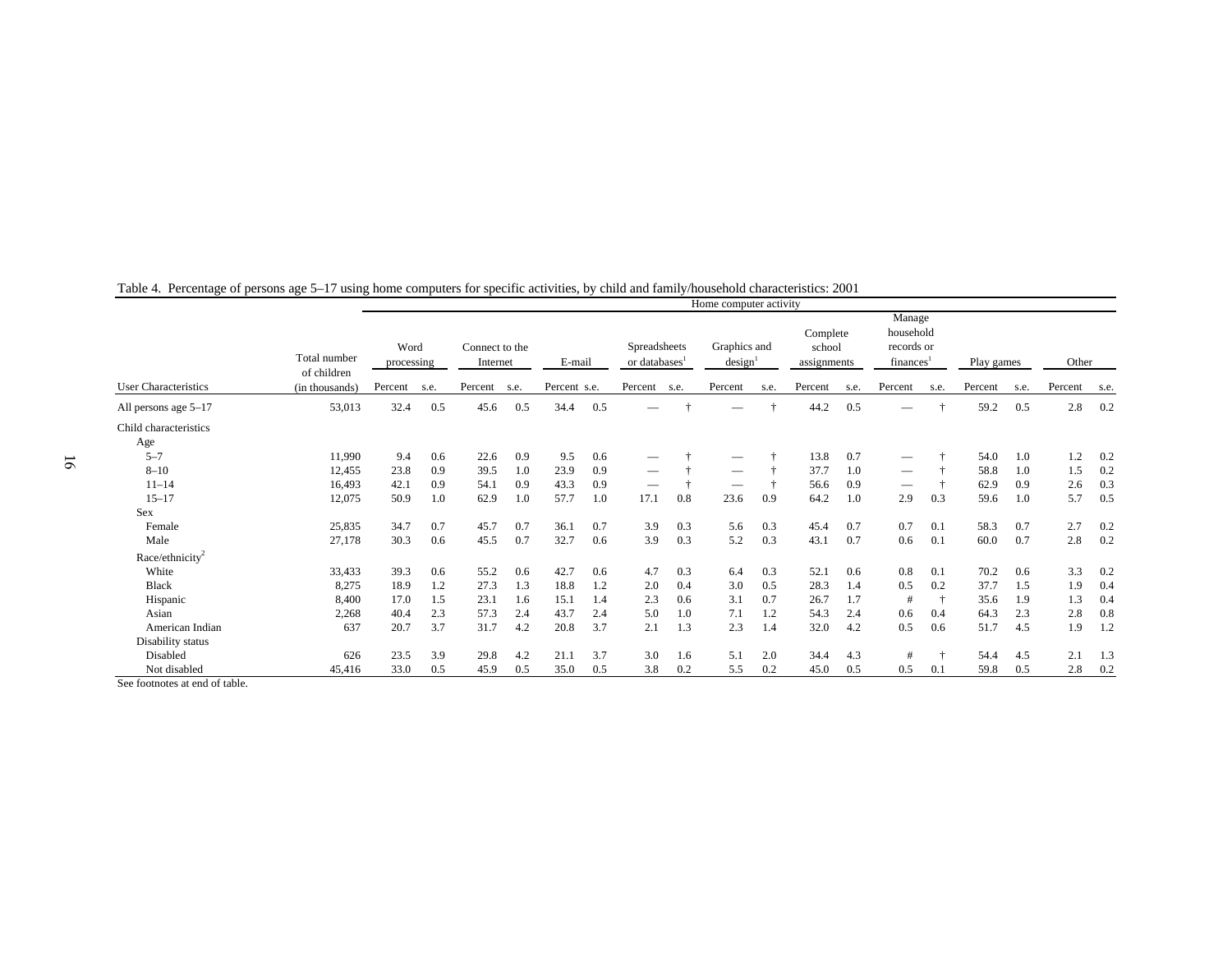|                                                                     |                             | Home computer activity |      |                            |      |              |     |                                           |      |                        |      |                                   |      |                                               |            |            |      |         |      |
|---------------------------------------------------------------------|-----------------------------|------------------------|------|----------------------------|------|--------------|-----|-------------------------------------------|------|------------------------|------|-----------------------------------|------|-----------------------------------------------|------------|------------|------|---------|------|
|                                                                     | Total number<br>of children | Word<br>processing     |      | Connect to the<br>Internet |      | E-mail       |     | Spreadsheets<br>or databases <sup>1</sup> |      | Graphics and<br>design |      | Complete<br>school<br>assignments |      | Manage<br>household<br>records or<br>finances |            | Play games |      | Other   |      |
| User Characteristics                                                | (in thousands)              | Percent                | s.e. | Percent                    | s.e. | Percent s.e. |     | Percent                                   | s.e. | Percent                | s.e. | Percent                           | s.e. | Percent                                       | s.e.       | Percent    | s.e. | Percent | s.e. |
| Family & household characteristics<br>Parent educational attainment |                             |                        |      |                            |      |              |     |                                           |      |                        |      |                                   |      |                                               |            |            |      |         |      |
| Less than high sch. credential                                      | 5,450                       | 11.1                   | 1.0  | 14.5                       | 1.1  | 10.4         | 0.9 | 1.5                                       | 0.4  | 1.9                    | 0.4  | 18.3                              | 1.2  | $^{\rm \#}$                                   |            | 22.8       | 1.3  | 1.0     | 0.3  |
| High school credential                                              | 13,611                      | 22.8                   | 0.8  | 35.1                       | 0.9  | 27.3         | 0.9 | 2.8                                       | 0.3  | 3.8                    | 0.4  | 35.5                              | 0.9  | #                                             | $\ddagger$ | 49.3       | 1.0  | 2.0     | 0.3  |
| Some college                                                        | 15,665                      | 34.3                   | 0.9  | 48.7                       | 0.9  | 36.0         | 0.9 | 4.0                                       | 0.4  | 5.8                    | 0.4  | 47.5                              | 0.9  | 0.7                                           | 0.2        | 64.6       | 0.9  | 2.9     | 0.3  |
| Bachelor's degree                                                   | 6,712                       | 42.8                   | 1.4  | 60.8                       | 1.4  | 45.2         | 1.4 | 5.3                                       | 0.6  | 7.2                    | 0.7  | 55.5                              | 1.4  | 0.9                                           | 0.3        | 72.9       | 1.2  | 3.1     | 0.5  |
| Graduate education                                                  | 9,114                       | 52.2                   | 1.2  | 67.6                       | 1.1  | 52.1         | 1.2 | 6.2                                       | 0.6  | 8.3                    | 0.7  | 62.5                              | 1.2  | 0.9                                           | 0.2        | 81.7       | 0.9  | 4.7     | 0.5  |
| Family/household type                                               |                             |                        |      |                            |      |              |     |                                           |      |                        |      |                                   |      |                                               |            |            |      |         |      |
| Two parent household                                                | 37,230                      | 36.6                   | 0.6  | 51.6                       | 0.6  | 38.8         | 0.6 | 4.4                                       | 0.2  | 5.8                    | 0.3  | 49.6                              | 0.6  | 0.7                                           | 0.1        | 66.6       | 0.6  | 2.9     | 0.2  |
| Male householder                                                    | 2,715                       | 26.7                   | 1.9  | 37.8                       | 2.1  | 29.8         | 2.0 | 4.0                                       | 0.9  | 6.7                    | 1.1  | 37.9                              | 2.1  | 1.0                                           | 0.4        | 48.5       | 2.2  | 3.5     | 0.8  |
| Female householder                                                  | 12,440                      | 21.9                   | 0.8  | 29.7                       | 0.9  | 22.4         | 0.9 | 2.6                                       | 0.3  | 3.7                    | 0.4  | 30.3                              | 0.9  | #                                             | $\ddagger$ | 40.1       | 1.0  | 2.1     | 0.3  |
| Other arrangement                                                   | 628                         | 19.1                   | 3.6  | 36.3                       | 4.4  | 26.9         | 4.0 | 1.8                                       | 1.2  | 4.5                    | 1.9  | 30.4                              | 4.2  | 0.7                                           | 0.8        | 43.8       | 4.5  | 3.2     | 1.6  |
| Household language                                                  |                             |                        |      |                            |      |              |     |                                           |      |                        |      |                                   |      |                                               |            |            |      |         |      |
| Spanish-only                                                        | 2,549                       | 12.0                   | 1.5  | 14.5                       | 1.6  | 10.7         | 1.4 | 1.3                                       | 0.5  | 2.2                    | 0.7  | 19.1                              | 1.8  | #                                             | $\ddagger$ | 23.5       | 1.9  | 1.0     | 0.4  |
| Not Spanish-only                                                    | 50,464                      | 33.5                   | 0.5  | 47.1                       | 0.5  | 35.6         | 0.5 | 4.0                                       | 0.2  | 5.5                    | 0.2  | 45.5                              | 0.5  | 0.7                                           | 0.1        | 61.0       | 0.5  | 2.8     | 0.2  |
| Poverty status                                                      |                             |                        |      |                            |      |              |     |                                           |      |                        |      |                                   |      |                                               |            |            |      |         |      |
| In poverty                                                          | 9,277                       | 12.5                   | 1.1  | 17.2                       | 1.3  | 12.1         | 1.1 | 1.6                                       | 0.4  | 1.9                    | 0.5  | 20.1                              | 1.3  | #                                             |            | 28.7       | 1.5  | 1.5     | 0.4  |
| Not in poverty                                                      | 36,904                      | 38.7                   | 0.8  | 53.7                       | 0.8  | 40.7         | 0.8 | 4.5                                       | 0.3  | 6.4                    | 0.4  | 51.4                              | 0.8  | 0.7                                           | 0.1        | 68.5       | 0.8  | 3.1     | 0.3  |
| Family income                                                       |                             |                        |      |                            |      |              |     |                                           |      |                        |      |                                   |      |                                               |            |            |      |         |      |
| <b>Under \$20,000</b>                                               | 8,344                       | 13.1                   | 0.8  | 16.8                       | 0.9  | 11.8         | 0.8 | 1.7                                       | 0.3  | 2.1                    | 0.4  | 20.0                              | 1.0  | #                                             |            | 28.3       | 1.1  | 1.7     | 0.3  |
| \$20,000-\$34,999                                                   | 8,852                       | 21.0                   | 1.0  | 30.8                       | 1.1  | 22.7         | 1.0 | 2.1                                       | 0.3  | 3.2                    | 0.4  | 31.4                              | 1.1  | #                                             | $\ddagger$ | 46.3       | 1.2  | 1.9     | 0.3  |
| \$35,000-\$49,999                                                   | 7,438                       | 32.1                   | 1.2  | 47.7                       | 1.3  | 34.9         | 1.3 | 3.6                                       | 0.5  | 5.0                    | 0.6  | 46.7                              | 1.3  | 0.6                                           | 0.2        | 65.6       | 1.3  | 2.2     | 0.4  |
| \$50,000-\$74,999                                                   | 9.530                       | 40.0                   | 1.1  | 56.9                       | 1.2  | 42.6         | 1.2 | 4.6                                       | 0.5  | 6.8                    | 0.6  | 55.2                              | 1.2  | 0.7                                           | 0.2        | 73.8       | 1.0  | 3.2     | 0.4  |
| \$75,000 or more                                                    | 12,018                      | 52.2                   | 1.0  | 69.3                       | 1.0  | 54.0         | 1.0 | 6.5                                       | 0.5  | 8.8                    | 0.6  | 63.7                              | 1.0  | 1.1                                           | 0.2        | 79.8       | 0.8  | 4.3     | 0.4  |
| Urbanicity                                                          |                             |                        |      |                            |      |              |     |                                           |      |                        |      |                                   |      |                                               |            |            |      |         |      |
| Metropolitan, city center                                           | 12,249                      | 25.0                   | 0.9  | 36.1                       | 1.0  | 26.0         | 0.9 | 3.0                                       | 0.4  | 4.2                    | 0.4  | 35.1                              | 1.0  | 0.6                                           | 0.2        | 48.3       | 1.0  | 2.3     | 0.3  |
| Metropolitan, outlying areas                                        | 23,566                      | 36.5                   | 0.7  | 50.8                       | 0.7  | 38.5         | 0.7 | 4.4                                       | 0.3  | 5.7                    | 0.3  | 49.2                              | 0.7  | 0.7                                           | 0.1        | 64.4       | 0.7  | 2.9     | 0.2  |
| Non-metropolitan                                                    | 9,609                       | 30.8                   | 1.3  | 42.6                       | 1.4  | 33.3         | 1.3 | 3.6                                       | 0.5  | 5.4                    | 0.6  | 42.3                              | 1.4  | 0.7                                           | 0.2        | 58.5       | 1.4  | 2.5     | 0.4  |
| 11.71.1<br>1.37                                                     |                             |                        |      |                            |      |              |     |                                           |      |                        |      |                                   |      |                                               |            |            |      |         |      |

Table 4. Percentage of persons age 5–17 using home computers for specific activities, by child and family/household characteristics: 2001—Continued

† Not applicable.

— Not available. Data were not collected.

# Percentage less than 0.5.

 $1$  Questions about some computer activities were asked only about persons age 15 and older.

<sup>2</sup> White, Black, Asian, and American Indian respectively indicate White, non-Hispanic; Black, non-Hispanic; Asian or Pacific Islander, non-Hispanic; and American Indian, Aleut, or Eskimo, non-Hispanic.

NOTE: s.e. is standard error. Detail may not sum to total due to rounding, missing data, and multiple response.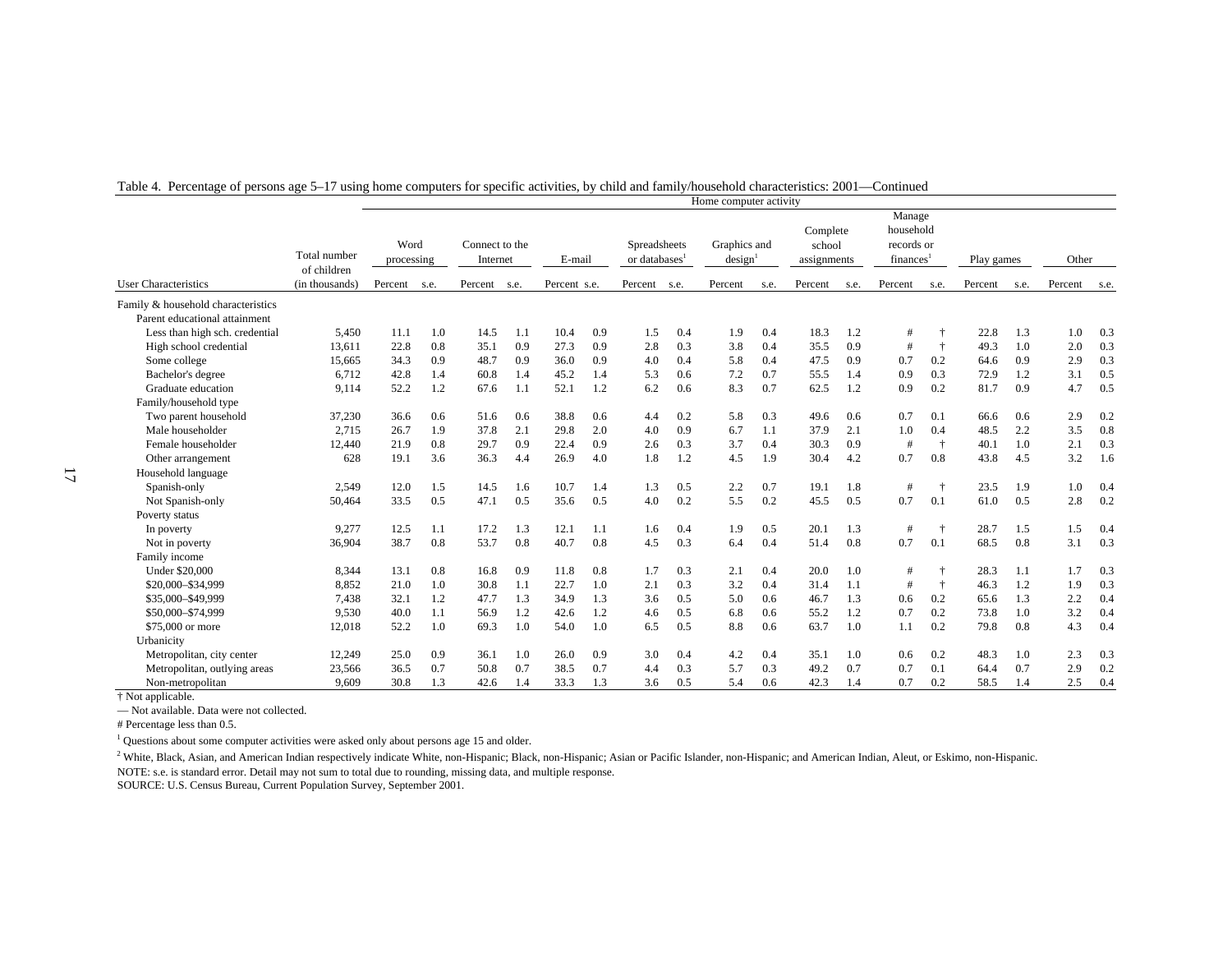least educated parents use computers for this purpose compared to 68 percent of those living with the most educated parents (a 53 percentage point difference).

There are other differences in home computer use activities by race/ethnicity and family income. Whites and Asians are more likely than Blacks, Hispanics, and American Indians to use computers for word processing (39 percent and 40 percent versus 19 percent, 17 percent, and 21 percent, respectively), connecting to the Internet (55 percent and 57 percent versus 27 percent, 23 percent, and 32 percent, respectively), e-mail (43 percent and 44 percent versus 19 percent, 15 percent, and 21 percent, respectively), and completing school assignments (52 percent and 54 percent versus 28 percent, 27 percent, and 32 percent, respectively). Children and adolescents living in families with incomes of \$75,000 or more per year are more than four times as likely to use e-mail at home than children and adolescents from families with incomes under \$20,000 annually. They are also about four times as likely to do word processing, and about three times as likely to use home computers to complete school assignments.

Although there is no difference between boys and girls in overall use of computers, boys and girls differ in some of the ways they use computers. When looking at 5- through 17-yearolds, girls are slightly more likely than boys to use home computers for e-mail, word processing, and completing school assignments.

Table 4 presents data on what child and adolescent characteristics are associated with particular kinds of home computer activities for the entire 5–17 -year-old population. Table 5 controls for home computer use by looking at just those children and adolescents who use computers at home. Many general patterns found in the broader 5- through 17-year-old age group hold when focusing just on those who use computers at home. For instance, the most popular home computer activity among children ages 5-7, 8- 10, and 11-14 is playing games. Indeed, nearly all young children who use computers at home use them to play games. For older teens (ages 15–17) who use computers at home, activities such as word processing, connecting to the Internet, e-mailing, completing school assignments, and playing games are all common; 71 to 89 percent of home users ages 15–17 use the home computer for these activities.

18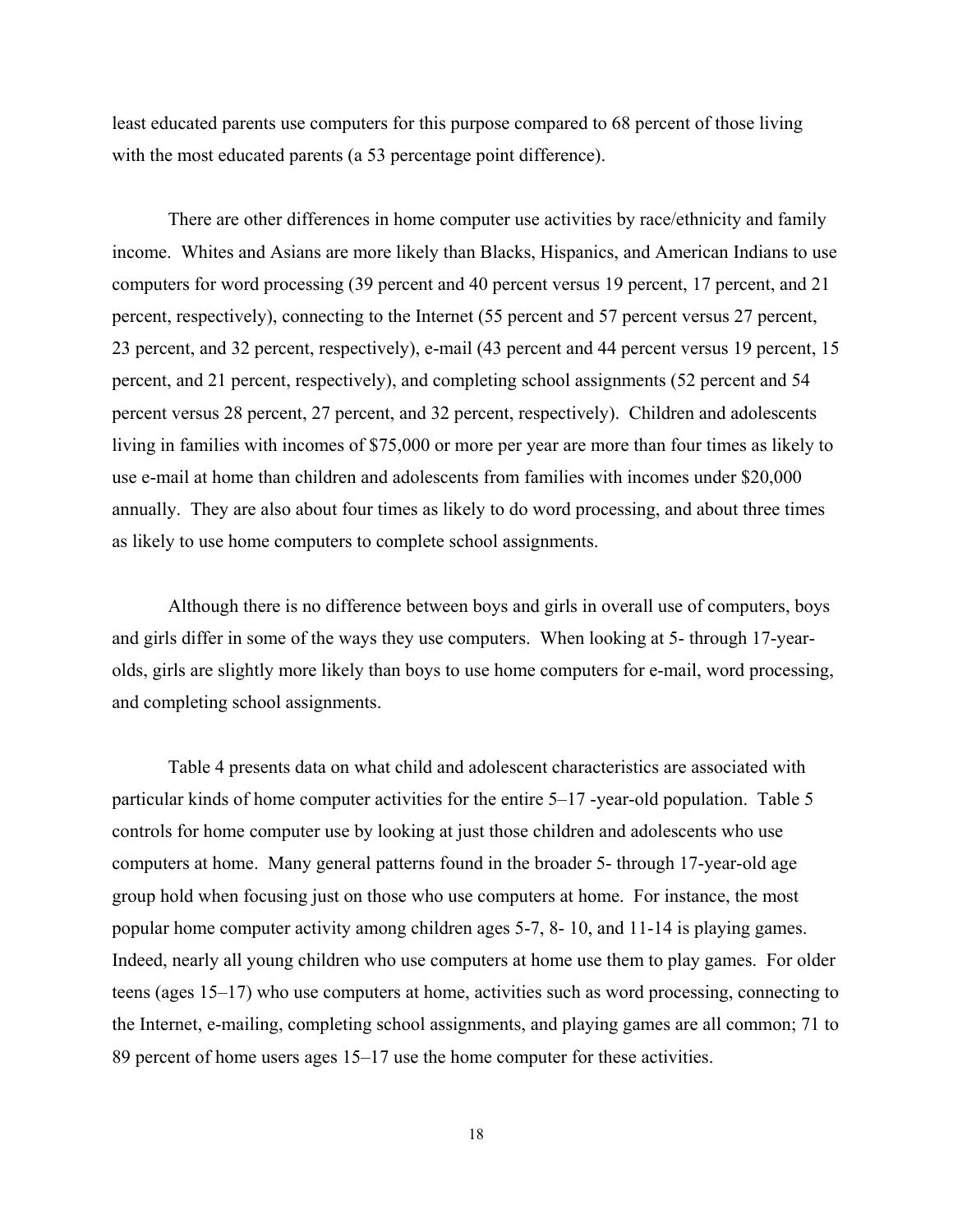|                              |                                                     |                    | Home computer activity |                            |      |         |      |                                           |      |                                     |      |                                |      |                                                            |      |            |      |         |      |
|------------------------------|-----------------------------------------------------|--------------------|------------------------|----------------------------|------|---------|------|-------------------------------------------|------|-------------------------------------|------|--------------------------------|------|------------------------------------------------------------|------|------------|------|---------|------|
|                              | Number of<br>children using<br>computers at<br>home | Word<br>processing |                        | Connect to the<br>Internet |      | E-mail  |      | Spreadsheets or<br>databases <sup>1</sup> |      | Graphics and<br>design <sup>1</sup> |      | Complete school<br>assignments |      | Manage<br>household<br>records or<br>finances <sup>1</sup> |      | Play games |      | Other   |      |
| User Characteristics         | (in thousands)                                      | Percent            | s.e.                   | Percent                    | s.e. | Percent | s.e. | Percent                                   | s.e. | Percent                             | s.e. | Percent                        | s.e. | Percent                                                    | s.e. | Percent    | s.e. | Percent | s.e. |
| All persons age 5-17         | 34,573                                              | 49.7               | 0.6                    | 69.9                       | 0.6  | 52.7    | 0.6  |                                           |      |                                     |      | 67.8                           | 0.6  | --                                                         |      | 90.8       | 0.4  | 4.2     | 0.2  |
| Child Characteristics<br>Age |                                                     |                    |                        |                            |      |         |      |                                           |      |                                     |      |                                |      |                                                            |      |            |      |         |      |
| $5 - 7$                      | 6,760                                               | 16.7               | 1.0                    | 40.1                       | 1.4  | 16.9    | 1.0  | $\overbrace{\phantom{12332}}$             |      | $\hspace{0.05cm}$                   |      | 24.4                           | 1.2  |                                                            |      | 95.8       | 0.6  | 2.2     | 0.4  |
| $8 - 10$                     | 7,810                                               | 38.0               | 1.3                    | 63.0                       | 1.2  | 38.1    | 1.3  | $\overbrace{\phantom{12332}}$             |      |                                     |      | 60.1                           | 1.3  |                                                            |      | 93.8       | 0.6  | 2.4     | 0.4  |
| $11 - 14$                    | 11,312                                              | 61.4               | 1.0                    | 78.9                       | 0.9  | 63.1    | 1.0  | $\overbrace{\phantom{12332}}$             |      | $\overbrace{\phantom{aaaaa}}^{x}$   |      | 82.6                           | 0.8  |                                                            |      | 91.8       | 0.6  | 3.8     | 0.4  |
| $15 - 17$                    | 8,691                                               | 70.7               | 1.1                    | 87.4                       | 0.8  | 80.2    | 1.0  | 23.8                                      | 1.0  | 32.8                                | 1.1  | 89.2                           | 0.8  | 4.0                                                        | 0.5  | 82.8       | 0.9  | 8.0     | 0.7  |
| Sex                          |                                                     |                    |                        |                            |      |         |      |                                           |      |                                     |      |                                |      |                                                            |      |            |      |         |      |
| Female                       | 16,963                                              | 52.8               | 0.9                    | 69.6                       | 0.8  | 55.0    | 0.9  | 5.9                                       | 0.4  | 8.5                                 | 0.5  | 69.2                           | 0.8  | 1.1                                                        | 0.2  | 88.8       | 0.6  | 4.1     | 0.3  |
| Male                         | 17,609                                              | 46.8               | 0.9                    | 70.2                       | 0.8  | 50.5    | 0.9  | 6.0                                       | 0.4  | 8.0                                 | 0.5  | 66.5                           | 0.8  | 0.9                                                        | 0.2  | 92.7       | 0.4  | 4.4     | 0.4  |
| Race/ethnicity <sup>2</sup>  |                                                     |                    |                        |                            |      |         |      |                                           |      |                                     |      |                                |      |                                                            |      |            |      |         |      |
| White                        | 25,715                                              | 51.1               | 0.7                    | 71.8                       | 0.6  | 55.5    | 0.7  | 6.2                                       | 0.3  | 8.4                                 | 0.4  | 67.7                           | 0.7  | 1.0                                                        | 0.1  | 91.3       | 0.4  | 4.3     | 0.3  |
| <b>Black</b>                 | 3,389                                               | 46.2               | 2.3                    | 66.5                       | 2.2  | 46.0    | 2.3  | 4.9                                       | 1.0  | 7.4                                 | 1.2  | 69.2                           | 2.2  | 1.3                                                        | 0.5  | 92.2       | 1.3  | 4.7     | 1.0  |
| Hispanic                     | 3,408                                               | 41.9               | 3.0                    | 56.9                       | 3.0  | 37.3    | 2.9  | 5.6                                       | 1.4  | 7.7                                 | 1.6  | 65.8                           | 2.9  | 0.9                                                        | 0.6  | 87.6       | 2.0  | 3.3     | 1.1  |
| Asian                        | 1,716                                               | 53.4               | 2.7                    | 75.7                       | 2.4  | 57.7    | 2.7  | 6.6                                       | 1.4  | 9.4                                 | 1.6  | 71.8                           | 2.5  | 0.8                                                        | 0.5  | 85.0       | 2.0  | 3.7     | 1.0  |
| American Indian              | 345                                                 | 38.3               | 6.0                    | 58.6                       | 6.1  | 38.5    | 6.0  | 3.8                                       | 2.4  | 4.2                                 | 2.5  | 59.1                           | 6.0  | 0.9                                                        | 1.2  | 95.6       | 2.5  | 3.5     | 2.3  |
| Disability status            |                                                     |                    |                        |                            |      |         |      |                                           |      |                                     |      |                                |      |                                                            |      |            |      |         |      |
| Disabled                     | 365                                                 | 40.2               | 5.9                    | 51.1                       | 6.0  | 36.2    | 5.7  | 5.2                                       | 2.7  | 8.7                                 | 3.4  | 59.0                           | 5.9  |                                                            |      | 93.2       | 3.0  | 3.6     | 2.2  |
| Not disabled                 | 29,832                                              | 50.2               | 0.7                    | 69.9                       | 0.6  | 53.3    | 0.7  | 5.9                                       | 0.3  | 8.4                                 | 0.4  | 68.4                           | 0.6  | 0.8                                                        | 0.1  | 91.0       | 0.4  | 4.3     | 0.3  |

Table 5. Percentage of home computer users age 5–17 who use home computers for specific activities, by child and family/household characteristics: 2001

See footnotes at end of table.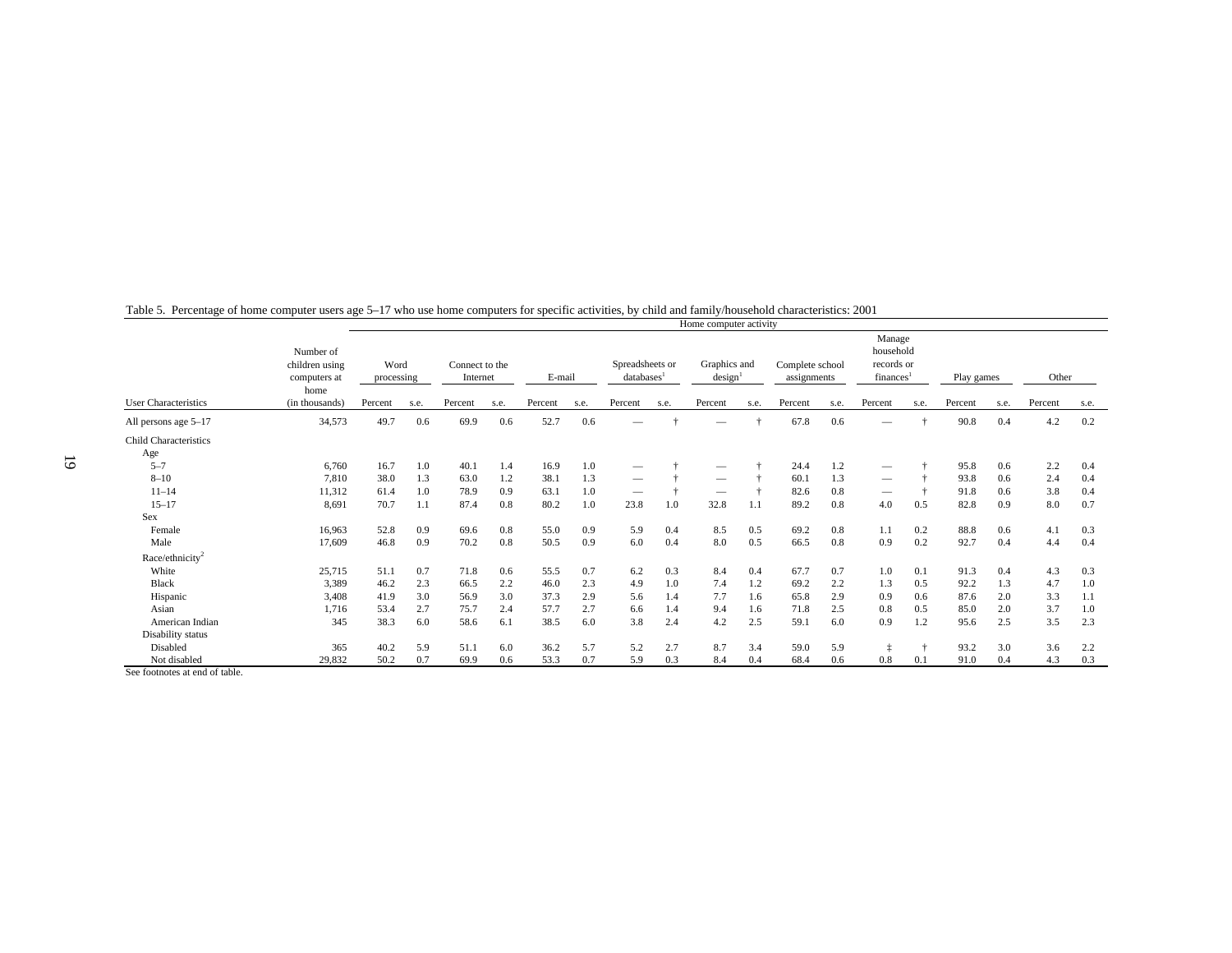| Manage<br>household<br>Number of<br>records or<br>Spreadsheets or<br>Graphics and<br>Word<br>Connect to the<br>Complete school<br>children using<br>databases <sup>1</sup><br>Other<br>E-mail<br>design <sup>1</sup><br>finances<br>Internet<br>assignments<br>Play games<br>computers at<br>processing<br>home<br>User Characteristics<br>Percent<br>Percent<br>Percent<br>Percent<br>Percent<br>Percent<br>Percent<br>(in thousands)<br>Percent<br>Percent<br>s.e.<br>s.e.<br>s.e.<br>s.e.<br>s.e.<br>s.e.<br>s.e.<br>s.e.<br>s.e.<br>Family & household characteristics<br>Parent educational attainment<br>3.0<br>3.0<br>7.1<br>2.8<br>0.7<br>3.8<br>Less than high sch. credential<br>1.431<br>42.5<br>55.2<br>3.0<br>39.5<br>5.7<br>1.4<br>69.6<br>1.5<br>86.8<br>2.0<br>1.2<br>1.6<br>7.306<br>1.3<br>50.9<br>1.3<br>7.0<br>0.7<br>1.3<br>0.2<br>0.7<br>3.7<br>High school credential<br>42.5<br>1.3<br>5.3<br>0.6<br>66.1<br>91.8<br>0.5<br>65.4<br>0.7<br>1.0<br>0.2<br>11,076<br>68.9<br>1.0<br>5.7<br>0.5<br>8.1<br>0.6<br>91.4<br>0.6<br>4.0<br>0.4<br>Some college<br>48.5<br>1.1<br>51.0<br>1.1<br>67.2<br>1.0<br>1.5<br>90.1<br>3.9<br>5,425<br>53.0<br>1.5<br>75.2<br>1.3<br>55.9<br>0.8<br>8.9<br>0.9<br>68.7<br>1.4<br>0.3<br>0.9<br>Bachelor's degree<br>0.6<br>1.1<br>6.6<br>1.2<br>57.8<br>1.2<br>0.7<br>1.2<br>0.3<br>90.6<br>0.7<br>5.2<br>Graduate education<br>57.9<br>75.0<br>1.1<br>0.6<br>9.2<br>69.3<br>1.0<br>0.6<br>8,216<br>6.9<br>Family/household type<br>Two parent household<br>27.304<br>70.3<br>0.3<br>90.8<br>0.4<br>4.0<br>49.9<br>0.7<br>0.6<br>53.0<br>0.7<br>5.9<br>8.0<br>0.4<br>67.6<br>0.6<br>1.0<br>0.1<br>0.3<br>3.0<br>70.2<br>3.0<br>7.4<br>2.0<br>70.5<br>2.7<br>0.8<br>90.2<br>Male householder<br>1.460<br>49.7<br>2.7<br>55.5<br>1.6<br>1.9<br>1.8<br>1.5<br>12.6<br>6.4<br>5.488<br>50.7<br>1.5<br>8.4<br>0.9<br>90.8<br>Female householder<br>49.7<br>1.5<br>67.3<br>5.9<br>0.7<br>68.8<br>1.4<br>1.0<br>0.3<br>0.9<br>4.9<br>0.7<br>1.4<br>6.3<br>321<br>37.3<br>70.9<br>5.8<br>6.4<br>3.5<br>2.3<br>8.8<br>6.3<br>$+$<br>85.7<br>3.1<br>6.2<br>52.5<br>3.6<br>59.5<br>4.5<br>Other arrangement<br>Household language<br>4.2<br>4.0<br>2.2<br>0.9<br>3.5<br>744<br>41.0<br>4.1<br>49.6<br>36.8<br>4.4<br>1.7<br>7.5<br>65.6<br>4.0<br>1.2<br>80.4<br>3.3<br>1.5<br>Spanish-only<br>4.2<br>53.1<br>0.3<br>8.2<br>0.3<br>67.8<br>0.1<br>91.0<br>0.4<br>0.2<br>33,828<br>49.9<br>0.6<br>70.3<br>0.6<br>0.6<br>1.0<br>Not Spanish-only<br>0.6<br>6.0<br>Poverty status<br>39.2<br>2.9<br>38.1<br>2,955<br>54.1<br>3.0<br>2.9<br>1.3<br>5.9<br>1.4<br>63.2<br>2.9<br>1.2<br>0.6<br>90.0<br>5.1<br>1.8<br>4.6<br>1.2<br>In poverty<br>54.1<br>0.2<br>4.2<br>27,763<br>51.4<br>1.0<br>71.4<br>0.9<br>1.0<br>0.5<br>8.5<br>0.5<br>68.3<br>0.9<br>0.9<br>91.1<br>0.6<br>0.4<br>6.0<br>Not in poverty<br>Family income<br>37.9<br><b>Under \$20,000</b><br>2,600<br>42.1<br>2.2<br>53.9<br>2.2<br>2.2<br>5.5<br>1.0<br>1.1<br>64.3<br>2.1<br>0.5<br>90.8<br>5.4<br>1.4<br>1.3<br>1.0<br>6.6<br>$\ddot{\tau}$<br>\$20,000-\$34,999<br>4,503<br>1.7<br>60.5<br>44.6<br>1.7<br>4.2<br>0.7<br>0.8<br>61.7<br>1.7<br>90.9<br>1.0<br>3.7<br>0.6<br>41.3<br>1.7<br>6.3<br>#<br>3.1<br>\$35,000-\$49,999<br>5.257<br>49.3<br>1.6<br>0.7<br>7.1<br>0.8<br>1.5<br>0.9<br>0.3<br>92.9<br>0.8<br>0.5<br>45.3<br>1.6<br>67.5<br>1.5<br>5.0<br>66.1<br>7,632<br>1.3<br>0.7<br>1.2<br>0.2<br>92.1<br>3.9<br>\$50,000-\$74,999<br>50.0<br>1.3<br>1.2<br>53.2<br>68.9<br>0.8<br>0.7<br>0.5<br>71.0<br>5.8<br>0.6<br>8.6<br>0.2<br>89.4<br>1.1<br>7.3<br>0.7<br>1.0<br>1.2<br>0.7<br>4.8<br>\$75,000 or more<br>10,726<br>58.5<br>1.1<br>77.7<br>0.9<br>60.5<br>0.6<br>9.9<br>71.4<br>0.5<br>Urbanicity<br>49.2<br>0.7<br>0.8<br>1.3<br>0.3<br>91.5<br>0.8<br>4.4<br>Metropolitan, city center<br>6,460<br>47.4<br>68.4<br>1.3<br>1.4<br>5.7<br>8.0<br>0.6<br>1.4<br>66.6<br>1.1<br>7.9<br>0.8<br>Metropolitan, outlying areas<br>16,937<br>50.8<br>0.9<br>70.7<br>53.5<br>0.9<br>0.4<br>0.5<br>68.5<br>1.0<br>0.2<br>89.6<br>0.5<br>4.0<br>0.3<br>0.8<br>6.1 |                  |       | Home computer activity |     |      |     |      |     |     |     |     |     |      |     |     |     |      |     |     |     |
|--------------------------------------------------------------------------------------------------------------------------------------------------------------------------------------------------------------------------------------------------------------------------------------------------------------------------------------------------------------------------------------------------------------------------------------------------------------------------------------------------------------------------------------------------------------------------------------------------------------------------------------------------------------------------------------------------------------------------------------------------------------------------------------------------------------------------------------------------------------------------------------------------------------------------------------------------------------------------------------------------------------------------------------------------------------------------------------------------------------------------------------------------------------------------------------------------------------------------------------------------------------------------------------------------------------------------------------------------------------------------------------------------------------------------------------------------------------------------------------------------------------------------------------------------------------------------------------------------------------------------------------------------------------------------------------------------------------------------------------------------------------------------------------------------------------------------------------------------------------------------------------------------------------------------------------------------------------------------------------------------------------------------------------------------------------------------------------------------------------------------------------------------------------------------------------------------------------------------------------------------------------------------------------------------------------------------------------------------------------------------------------------------------------------------------------------------------------------------------------------------------------------------------------------------------------------------------------------------------------------------------------------------------------------------------------------------------------------------------------------------------------------------------------------------------------------------------------------------------------------------------------------------------------------------------------------------------------------------------------------------------------------------------------------------------------------------------------------------------------------------------------------------------------------------------------------------------------------------------------------------------------------------------------------------------------------------------------------------------------------------------------------------------------------------------------------------------------------------------------------------------------------------------------------------------------------------------------------------------------------------------------------------------------------------------------------------------------------------------------------------------------------------------------------------------------------------------------------------------------------------------------------------------------------------------------------------------------------------------------------------------------------------------------------------------------------------------------------|------------------|-------|------------------------|-----|------|-----|------|-----|-----|-----|-----|-----|------|-----|-----|-----|------|-----|-----|-----|
|                                                                                                                                                                                                                                                                                                                                                                                                                                                                                                                                                                                                                                                                                                                                                                                                                                                                                                                                                                                                                                                                                                                                                                                                                                                                                                                                                                                                                                                                                                                                                                                                                                                                                                                                                                                                                                                                                                                                                                                                                                                                                                                                                                                                                                                                                                                                                                                                                                                                                                                                                                                                                                                                                                                                                                                                                                                                                                                                                                                                                                                                                                                                                                                                                                                                                                                                                                                                                                                                                                                                                                                                                                                                                                                                                                                                                                                                                                                                                                                                                                                                                            |                  |       |                        |     |      |     |      |     |     |     |     |     |      |     |     |     |      |     |     |     |
|                                                                                                                                                                                                                                                                                                                                                                                                                                                                                                                                                                                                                                                                                                                                                                                                                                                                                                                                                                                                                                                                                                                                                                                                                                                                                                                                                                                                                                                                                                                                                                                                                                                                                                                                                                                                                                                                                                                                                                                                                                                                                                                                                                                                                                                                                                                                                                                                                                                                                                                                                                                                                                                                                                                                                                                                                                                                                                                                                                                                                                                                                                                                                                                                                                                                                                                                                                                                                                                                                                                                                                                                                                                                                                                                                                                                                                                                                                                                                                                                                                                                                            |                  |       |                        |     |      |     |      |     |     |     |     |     |      |     |     |     |      |     |     |     |
|                                                                                                                                                                                                                                                                                                                                                                                                                                                                                                                                                                                                                                                                                                                                                                                                                                                                                                                                                                                                                                                                                                                                                                                                                                                                                                                                                                                                                                                                                                                                                                                                                                                                                                                                                                                                                                                                                                                                                                                                                                                                                                                                                                                                                                                                                                                                                                                                                                                                                                                                                                                                                                                                                                                                                                                                                                                                                                                                                                                                                                                                                                                                                                                                                                                                                                                                                                                                                                                                                                                                                                                                                                                                                                                                                                                                                                                                                                                                                                                                                                                                                            |                  |       |                        |     |      |     |      |     |     |     |     |     |      |     |     |     |      |     |     |     |
|                                                                                                                                                                                                                                                                                                                                                                                                                                                                                                                                                                                                                                                                                                                                                                                                                                                                                                                                                                                                                                                                                                                                                                                                                                                                                                                                                                                                                                                                                                                                                                                                                                                                                                                                                                                                                                                                                                                                                                                                                                                                                                                                                                                                                                                                                                                                                                                                                                                                                                                                                                                                                                                                                                                                                                                                                                                                                                                                                                                                                                                                                                                                                                                                                                                                                                                                                                                                                                                                                                                                                                                                                                                                                                                                                                                                                                                                                                                                                                                                                                                                                            |                  |       |                        |     |      |     |      |     |     |     |     |     |      |     |     |     |      |     |     |     |
|                                                                                                                                                                                                                                                                                                                                                                                                                                                                                                                                                                                                                                                                                                                                                                                                                                                                                                                                                                                                                                                                                                                                                                                                                                                                                                                                                                                                                                                                                                                                                                                                                                                                                                                                                                                                                                                                                                                                                                                                                                                                                                                                                                                                                                                                                                                                                                                                                                                                                                                                                                                                                                                                                                                                                                                                                                                                                                                                                                                                                                                                                                                                                                                                                                                                                                                                                                                                                                                                                                                                                                                                                                                                                                                                                                                                                                                                                                                                                                                                                                                                                            |                  |       |                        |     |      |     |      |     |     |     |     |     |      |     |     |     |      |     |     |     |
|                                                                                                                                                                                                                                                                                                                                                                                                                                                                                                                                                                                                                                                                                                                                                                                                                                                                                                                                                                                                                                                                                                                                                                                                                                                                                                                                                                                                                                                                                                                                                                                                                                                                                                                                                                                                                                                                                                                                                                                                                                                                                                                                                                                                                                                                                                                                                                                                                                                                                                                                                                                                                                                                                                                                                                                                                                                                                                                                                                                                                                                                                                                                                                                                                                                                                                                                                                                                                                                                                                                                                                                                                                                                                                                                                                                                                                                                                                                                                                                                                                                                                            |                  |       |                        |     |      |     |      |     |     |     |     |     |      |     |     |     |      |     |     |     |
|                                                                                                                                                                                                                                                                                                                                                                                                                                                                                                                                                                                                                                                                                                                                                                                                                                                                                                                                                                                                                                                                                                                                                                                                                                                                                                                                                                                                                                                                                                                                                                                                                                                                                                                                                                                                                                                                                                                                                                                                                                                                                                                                                                                                                                                                                                                                                                                                                                                                                                                                                                                                                                                                                                                                                                                                                                                                                                                                                                                                                                                                                                                                                                                                                                                                                                                                                                                                                                                                                                                                                                                                                                                                                                                                                                                                                                                                                                                                                                                                                                                                                            |                  |       |                        |     |      |     |      |     |     |     |     |     |      |     |     |     |      |     |     |     |
|                                                                                                                                                                                                                                                                                                                                                                                                                                                                                                                                                                                                                                                                                                                                                                                                                                                                                                                                                                                                                                                                                                                                                                                                                                                                                                                                                                                                                                                                                                                                                                                                                                                                                                                                                                                                                                                                                                                                                                                                                                                                                                                                                                                                                                                                                                                                                                                                                                                                                                                                                                                                                                                                                                                                                                                                                                                                                                                                                                                                                                                                                                                                                                                                                                                                                                                                                                                                                                                                                                                                                                                                                                                                                                                                                                                                                                                                                                                                                                                                                                                                                            |                  |       |                        |     |      |     |      |     |     |     |     |     |      |     |     |     |      |     |     |     |
|                                                                                                                                                                                                                                                                                                                                                                                                                                                                                                                                                                                                                                                                                                                                                                                                                                                                                                                                                                                                                                                                                                                                                                                                                                                                                                                                                                                                                                                                                                                                                                                                                                                                                                                                                                                                                                                                                                                                                                                                                                                                                                                                                                                                                                                                                                                                                                                                                                                                                                                                                                                                                                                                                                                                                                                                                                                                                                                                                                                                                                                                                                                                                                                                                                                                                                                                                                                                                                                                                                                                                                                                                                                                                                                                                                                                                                                                                                                                                                                                                                                                                            |                  |       |                        |     |      |     |      |     |     |     |     |     |      |     |     |     |      |     |     |     |
|                                                                                                                                                                                                                                                                                                                                                                                                                                                                                                                                                                                                                                                                                                                                                                                                                                                                                                                                                                                                                                                                                                                                                                                                                                                                                                                                                                                                                                                                                                                                                                                                                                                                                                                                                                                                                                                                                                                                                                                                                                                                                                                                                                                                                                                                                                                                                                                                                                                                                                                                                                                                                                                                                                                                                                                                                                                                                                                                                                                                                                                                                                                                                                                                                                                                                                                                                                                                                                                                                                                                                                                                                                                                                                                                                                                                                                                                                                                                                                                                                                                                                            |                  |       |                        |     |      |     |      |     |     |     |     |     |      |     |     |     |      |     |     |     |
|                                                                                                                                                                                                                                                                                                                                                                                                                                                                                                                                                                                                                                                                                                                                                                                                                                                                                                                                                                                                                                                                                                                                                                                                                                                                                                                                                                                                                                                                                                                                                                                                                                                                                                                                                                                                                                                                                                                                                                                                                                                                                                                                                                                                                                                                                                                                                                                                                                                                                                                                                                                                                                                                                                                                                                                                                                                                                                                                                                                                                                                                                                                                                                                                                                                                                                                                                                                                                                                                                                                                                                                                                                                                                                                                                                                                                                                                                                                                                                                                                                                                                            |                  |       |                        |     |      |     |      |     |     |     |     |     |      |     |     |     |      |     |     |     |
|                                                                                                                                                                                                                                                                                                                                                                                                                                                                                                                                                                                                                                                                                                                                                                                                                                                                                                                                                                                                                                                                                                                                                                                                                                                                                                                                                                                                                                                                                                                                                                                                                                                                                                                                                                                                                                                                                                                                                                                                                                                                                                                                                                                                                                                                                                                                                                                                                                                                                                                                                                                                                                                                                                                                                                                                                                                                                                                                                                                                                                                                                                                                                                                                                                                                                                                                                                                                                                                                                                                                                                                                                                                                                                                                                                                                                                                                                                                                                                                                                                                                                            |                  |       |                        |     |      |     |      |     |     |     |     |     |      |     |     |     |      |     |     |     |
|                                                                                                                                                                                                                                                                                                                                                                                                                                                                                                                                                                                                                                                                                                                                                                                                                                                                                                                                                                                                                                                                                                                                                                                                                                                                                                                                                                                                                                                                                                                                                                                                                                                                                                                                                                                                                                                                                                                                                                                                                                                                                                                                                                                                                                                                                                                                                                                                                                                                                                                                                                                                                                                                                                                                                                                                                                                                                                                                                                                                                                                                                                                                                                                                                                                                                                                                                                                                                                                                                                                                                                                                                                                                                                                                                                                                                                                                                                                                                                                                                                                                                            |                  |       |                        |     |      |     |      |     |     |     |     |     |      |     |     |     |      |     |     |     |
|                                                                                                                                                                                                                                                                                                                                                                                                                                                                                                                                                                                                                                                                                                                                                                                                                                                                                                                                                                                                                                                                                                                                                                                                                                                                                                                                                                                                                                                                                                                                                                                                                                                                                                                                                                                                                                                                                                                                                                                                                                                                                                                                                                                                                                                                                                                                                                                                                                                                                                                                                                                                                                                                                                                                                                                                                                                                                                                                                                                                                                                                                                                                                                                                                                                                                                                                                                                                                                                                                                                                                                                                                                                                                                                                                                                                                                                                                                                                                                                                                                                                                            |                  |       |                        |     |      |     |      |     |     |     |     |     |      |     |     |     |      |     |     |     |
|                                                                                                                                                                                                                                                                                                                                                                                                                                                                                                                                                                                                                                                                                                                                                                                                                                                                                                                                                                                                                                                                                                                                                                                                                                                                                                                                                                                                                                                                                                                                                                                                                                                                                                                                                                                                                                                                                                                                                                                                                                                                                                                                                                                                                                                                                                                                                                                                                                                                                                                                                                                                                                                                                                                                                                                                                                                                                                                                                                                                                                                                                                                                                                                                                                                                                                                                                                                                                                                                                                                                                                                                                                                                                                                                                                                                                                                                                                                                                                                                                                                                                            |                  |       |                        |     |      |     |      |     |     |     |     |     |      |     |     |     |      |     |     |     |
|                                                                                                                                                                                                                                                                                                                                                                                                                                                                                                                                                                                                                                                                                                                                                                                                                                                                                                                                                                                                                                                                                                                                                                                                                                                                                                                                                                                                                                                                                                                                                                                                                                                                                                                                                                                                                                                                                                                                                                                                                                                                                                                                                                                                                                                                                                                                                                                                                                                                                                                                                                                                                                                                                                                                                                                                                                                                                                                                                                                                                                                                                                                                                                                                                                                                                                                                                                                                                                                                                                                                                                                                                                                                                                                                                                                                                                                                                                                                                                                                                                                                                            |                  |       |                        |     |      |     |      |     |     |     |     |     |      |     |     |     |      |     |     |     |
|                                                                                                                                                                                                                                                                                                                                                                                                                                                                                                                                                                                                                                                                                                                                                                                                                                                                                                                                                                                                                                                                                                                                                                                                                                                                                                                                                                                                                                                                                                                                                                                                                                                                                                                                                                                                                                                                                                                                                                                                                                                                                                                                                                                                                                                                                                                                                                                                                                                                                                                                                                                                                                                                                                                                                                                                                                                                                                                                                                                                                                                                                                                                                                                                                                                                                                                                                                                                                                                                                                                                                                                                                                                                                                                                                                                                                                                                                                                                                                                                                                                                                            |                  |       |                        |     |      |     |      |     |     |     |     |     |      |     |     |     |      |     |     |     |
|                                                                                                                                                                                                                                                                                                                                                                                                                                                                                                                                                                                                                                                                                                                                                                                                                                                                                                                                                                                                                                                                                                                                                                                                                                                                                                                                                                                                                                                                                                                                                                                                                                                                                                                                                                                                                                                                                                                                                                                                                                                                                                                                                                                                                                                                                                                                                                                                                                                                                                                                                                                                                                                                                                                                                                                                                                                                                                                                                                                                                                                                                                                                                                                                                                                                                                                                                                                                                                                                                                                                                                                                                                                                                                                                                                                                                                                                                                                                                                                                                                                                                            |                  |       |                        |     |      |     |      |     |     |     |     |     |      |     |     |     |      |     |     |     |
|                                                                                                                                                                                                                                                                                                                                                                                                                                                                                                                                                                                                                                                                                                                                                                                                                                                                                                                                                                                                                                                                                                                                                                                                                                                                                                                                                                                                                                                                                                                                                                                                                                                                                                                                                                                                                                                                                                                                                                                                                                                                                                                                                                                                                                                                                                                                                                                                                                                                                                                                                                                                                                                                                                                                                                                                                                                                                                                                                                                                                                                                                                                                                                                                                                                                                                                                                                                                                                                                                                                                                                                                                                                                                                                                                                                                                                                                                                                                                                                                                                                                                            |                  |       |                        |     |      |     |      |     |     |     |     |     |      |     |     |     |      |     |     |     |
|                                                                                                                                                                                                                                                                                                                                                                                                                                                                                                                                                                                                                                                                                                                                                                                                                                                                                                                                                                                                                                                                                                                                                                                                                                                                                                                                                                                                                                                                                                                                                                                                                                                                                                                                                                                                                                                                                                                                                                                                                                                                                                                                                                                                                                                                                                                                                                                                                                                                                                                                                                                                                                                                                                                                                                                                                                                                                                                                                                                                                                                                                                                                                                                                                                                                                                                                                                                                                                                                                                                                                                                                                                                                                                                                                                                                                                                                                                                                                                                                                                                                                            |                  |       |                        |     |      |     |      |     |     |     |     |     |      |     |     |     |      |     |     |     |
|                                                                                                                                                                                                                                                                                                                                                                                                                                                                                                                                                                                                                                                                                                                                                                                                                                                                                                                                                                                                                                                                                                                                                                                                                                                                                                                                                                                                                                                                                                                                                                                                                                                                                                                                                                                                                                                                                                                                                                                                                                                                                                                                                                                                                                                                                                                                                                                                                                                                                                                                                                                                                                                                                                                                                                                                                                                                                                                                                                                                                                                                                                                                                                                                                                                                                                                                                                                                                                                                                                                                                                                                                                                                                                                                                                                                                                                                                                                                                                                                                                                                                            |                  |       |                        |     |      |     |      |     |     |     |     |     |      |     |     |     |      |     |     |     |
|                                                                                                                                                                                                                                                                                                                                                                                                                                                                                                                                                                                                                                                                                                                                                                                                                                                                                                                                                                                                                                                                                                                                                                                                                                                                                                                                                                                                                                                                                                                                                                                                                                                                                                                                                                                                                                                                                                                                                                                                                                                                                                                                                                                                                                                                                                                                                                                                                                                                                                                                                                                                                                                                                                                                                                                                                                                                                                                                                                                                                                                                                                                                                                                                                                                                                                                                                                                                                                                                                                                                                                                                                                                                                                                                                                                                                                                                                                                                                                                                                                                                                            |                  |       |                        |     |      |     |      |     |     |     |     |     |      |     |     |     |      |     |     |     |
|                                                                                                                                                                                                                                                                                                                                                                                                                                                                                                                                                                                                                                                                                                                                                                                                                                                                                                                                                                                                                                                                                                                                                                                                                                                                                                                                                                                                                                                                                                                                                                                                                                                                                                                                                                                                                                                                                                                                                                                                                                                                                                                                                                                                                                                                                                                                                                                                                                                                                                                                                                                                                                                                                                                                                                                                                                                                                                                                                                                                                                                                                                                                                                                                                                                                                                                                                                                                                                                                                                                                                                                                                                                                                                                                                                                                                                                                                                                                                                                                                                                                                            |                  |       |                        |     |      |     |      |     |     |     |     |     |      |     |     |     |      |     |     |     |
|                                                                                                                                                                                                                                                                                                                                                                                                                                                                                                                                                                                                                                                                                                                                                                                                                                                                                                                                                                                                                                                                                                                                                                                                                                                                                                                                                                                                                                                                                                                                                                                                                                                                                                                                                                                                                                                                                                                                                                                                                                                                                                                                                                                                                                                                                                                                                                                                                                                                                                                                                                                                                                                                                                                                                                                                                                                                                                                                                                                                                                                                                                                                                                                                                                                                                                                                                                                                                                                                                                                                                                                                                                                                                                                                                                                                                                                                                                                                                                                                                                                                                            |                  |       |                        |     |      |     |      |     |     |     |     |     |      |     |     |     |      |     |     |     |
|                                                                                                                                                                                                                                                                                                                                                                                                                                                                                                                                                                                                                                                                                                                                                                                                                                                                                                                                                                                                                                                                                                                                                                                                                                                                                                                                                                                                                                                                                                                                                                                                                                                                                                                                                                                                                                                                                                                                                                                                                                                                                                                                                                                                                                                                                                                                                                                                                                                                                                                                                                                                                                                                                                                                                                                                                                                                                                                                                                                                                                                                                                                                                                                                                                                                                                                                                                                                                                                                                                                                                                                                                                                                                                                                                                                                                                                                                                                                                                                                                                                                                            |                  |       |                        |     |      |     |      |     |     |     |     |     |      |     |     |     |      |     |     |     |
|                                                                                                                                                                                                                                                                                                                                                                                                                                                                                                                                                                                                                                                                                                                                                                                                                                                                                                                                                                                                                                                                                                                                                                                                                                                                                                                                                                                                                                                                                                                                                                                                                                                                                                                                                                                                                                                                                                                                                                                                                                                                                                                                                                                                                                                                                                                                                                                                                                                                                                                                                                                                                                                                                                                                                                                                                                                                                                                                                                                                                                                                                                                                                                                                                                                                                                                                                                                                                                                                                                                                                                                                                                                                                                                                                                                                                                                                                                                                                                                                                                                                                            |                  |       |                        |     |      |     |      |     |     |     |     |     |      |     |     |     |      |     |     |     |
|                                                                                                                                                                                                                                                                                                                                                                                                                                                                                                                                                                                                                                                                                                                                                                                                                                                                                                                                                                                                                                                                                                                                                                                                                                                                                                                                                                                                                                                                                                                                                                                                                                                                                                                                                                                                                                                                                                                                                                                                                                                                                                                                                                                                                                                                                                                                                                                                                                                                                                                                                                                                                                                                                                                                                                                                                                                                                                                                                                                                                                                                                                                                                                                                                                                                                                                                                                                                                                                                                                                                                                                                                                                                                                                                                                                                                                                                                                                                                                                                                                                                                            |                  |       |                        |     |      |     |      |     |     |     |     |     |      |     |     |     |      |     |     |     |
|                                                                                                                                                                                                                                                                                                                                                                                                                                                                                                                                                                                                                                                                                                                                                                                                                                                                                                                                                                                                                                                                                                                                                                                                                                                                                                                                                                                                                                                                                                                                                                                                                                                                                                                                                                                                                                                                                                                                                                                                                                                                                                                                                                                                                                                                                                                                                                                                                                                                                                                                                                                                                                                                                                                                                                                                                                                                                                                                                                                                                                                                                                                                                                                                                                                                                                                                                                                                                                                                                                                                                                                                                                                                                                                                                                                                                                                                                                                                                                                                                                                                                            |                  |       |                        |     |      |     |      |     |     |     |     |     |      |     |     |     |      |     |     |     |
|                                                                                                                                                                                                                                                                                                                                                                                                                                                                                                                                                                                                                                                                                                                                                                                                                                                                                                                                                                                                                                                                                                                                                                                                                                                                                                                                                                                                                                                                                                                                                                                                                                                                                                                                                                                                                                                                                                                                                                                                                                                                                                                                                                                                                                                                                                                                                                                                                                                                                                                                                                                                                                                                                                                                                                                                                                                                                                                                                                                                                                                                                                                                                                                                                                                                                                                                                                                                                                                                                                                                                                                                                                                                                                                                                                                                                                                                                                                                                                                                                                                                                            | Non-metropolitan | 6.063 | 48.8                   | 1.8 | 67.6 | 1.7 | 52.8 | 1.8 | 5.7 | 0.8 | 8.6 | 1.0 | 67.0 | 1.7 | 1.1 | 0.4 | 92.7 | 0.9 | 3.9 | 0.7 |

Table 5. Percentage of home computer users age 5–17 who use home computers for specific activities, by child and family/household characteristics: 2001—Continued

— Not available. Data were not collected.

† Not applicable.

# Percentage less than 0.5.

‡ Too few cases to report.

 $1$  Questions about some computer activities were asked only of persons age 15 and older.

<sup>2</sup> White, Black, Asian, and American Indian respectively indicate White, non-Hispanic; Black, non-Hispanic; Asian or Pacific Islander, non-Hispanic; and American Indian, Aleut, or Eskimo, non-Hispanic.

NOTE: s.e. is standard error. Detail may not sum to total due to rounding, missing data, or multiple response.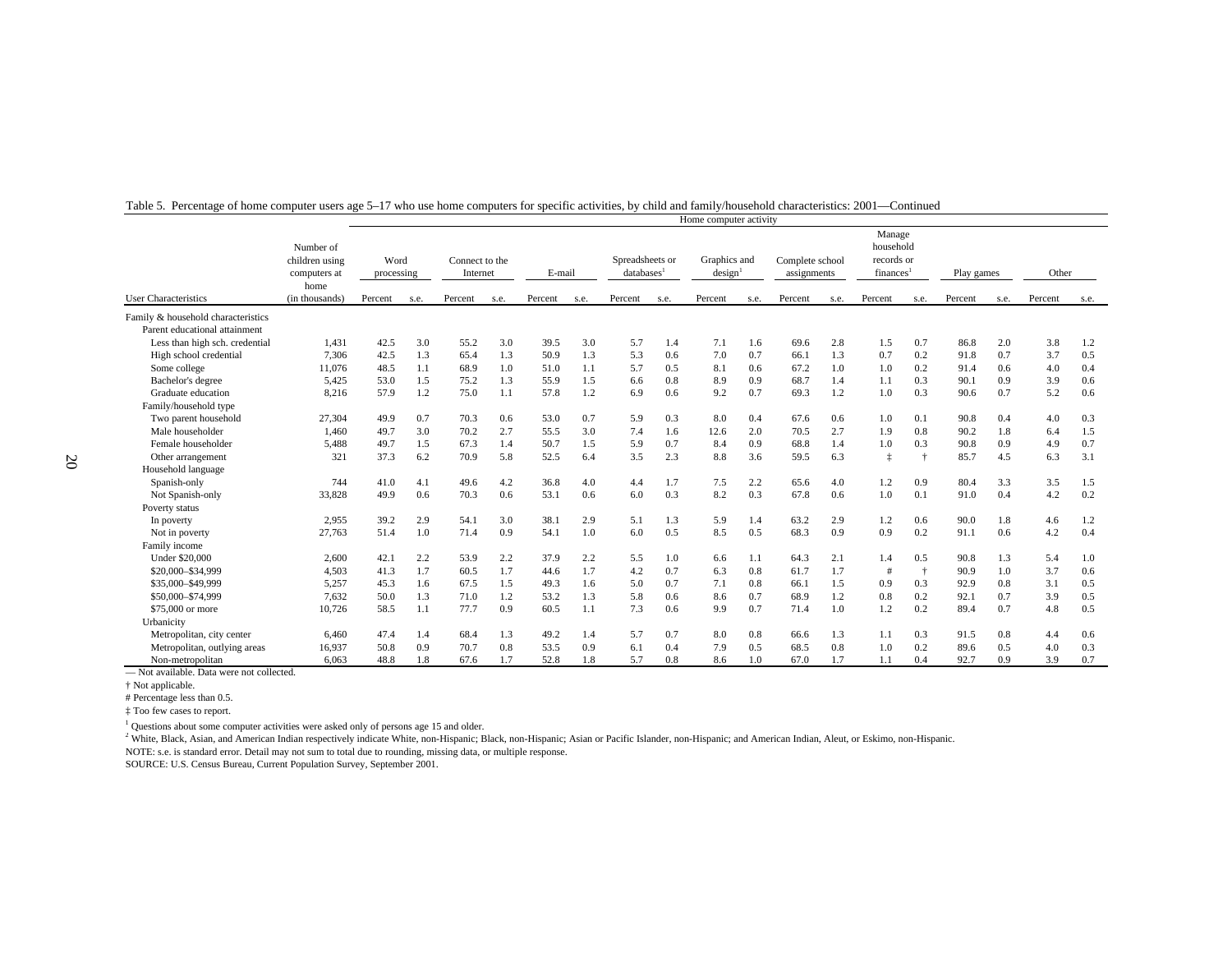Controlling for the use of computers at home reduces the magnitude of many group differences in computer use and eliminates some of them, but differences remain nonetheless. For instance, comparing children and adolescents from households where parents have not completed high school to those from households where parents have attended graduate school, differences in the use of computers for word processing, connecting to the Internet, and emailing range between 15 and 20 percentage points. The differences are smaller than observed in the larger 5–17 population where differences between these two groups for these activities ranged between 41 and 53 percentage points. Differences in the use of computers for school assignments by parent education essentially disappear once home use of computers is controlled.

Racial/ethnic differences in the use of computers seem to largely be a function of home access. Looking just at those children and adolescents with access to computers at home, few of the differences between racial/ethnic groups seen in the 5- through 17-year-old population at large remain or, if they do, are largely reduced. No differences were detected between racial/ethnic groups who had access to computers at home in terms of their use of computers to complete school assignments. Some differences between White and Black or Hispanic children do persist (e.g. connecting to the Internet, word processing, and e-mailing), but even these differences are significantly reduced once home computer access is taken into account.

Differences between 5- through 17-year-olds living in families with incomes under \$20,000 per year and those with incomes of \$75,000 or more per year persist for certain activities: word processing, connecting to the Internet, e-mailing, and completing school assignments. However, the magnitude of the differences is significantly reduced when home computer use is kept constant.

Controlling for home use does not change the differences in computer use between girls and boys for most types of activities. Girls are still slightly more likely than boys to use home computers for e-mail, word processing, and school assignments. Boys, on the other hand, are still more likely to use home computers to play games than are girls; this finding was not present when looking at all boys and girls.

21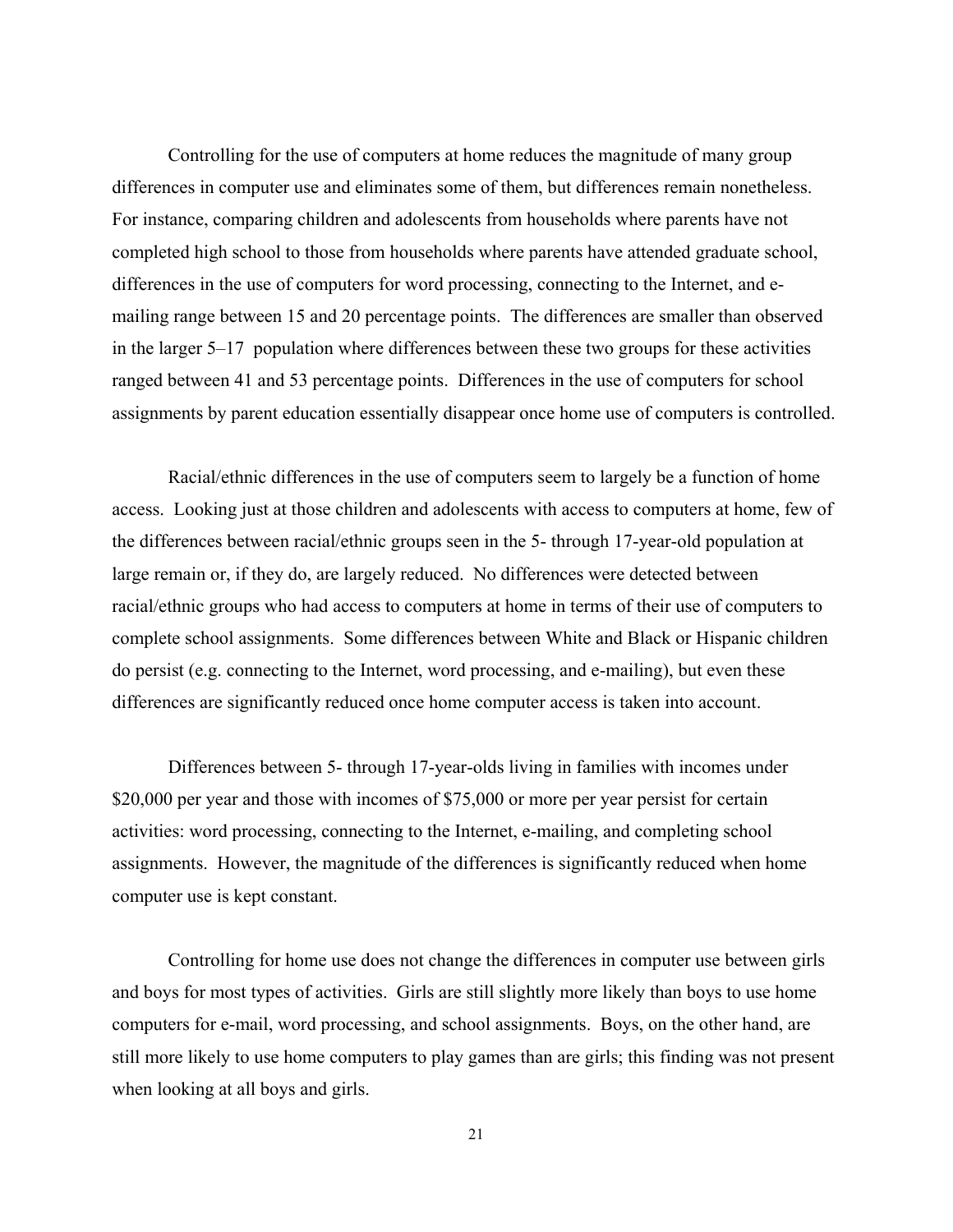# <span id="page-32-0"></span>**Internet Access Locations**

The high rate at which young people use the Internet is partly attributable to the availability of this technology in schools, where a major effort to move schools online contributed to nearly all public schools (98%) having some level of Internet access by 2000 (Cattagni and Farris 2001; U.S. Department of Education 2000). Although a comparable estimate is not available for private schools, they have made major gains as well (Levin, Hurst, and Burns 2000). However, differences among schools persist in student access to computer resources, including student/computer and computer/classroom ratios, both of which affect the availability and convenience of Internet access at school (Parsad, Skinner, and Farris 2001; Rathbun and West, 2003).

Although nearly all schools have Internet access, the home is more widely used as an Internet access location. In the CPS, respondents are asked to identify locations where household members use the Internet. Of those children and adolescents who use the Internet, 78 percent access the Internet from home, compared to 68 percent who access it from school. About 15 percent of children and adolescents access the Internet from someone else's home or from a public library. About 1 percent each access the Internet from a community center or some other place (table 6).

Inequalities in computer and Internet use manifest themselves in the locations where children and adolescents log in to the Internet. Given the role of computers in accessing the Internet, it is not surprising that Internet home-use rates are highest among those groups who are most likely to have computers at home. These groups include Asians, Whites, children and adolescents living with more highly educated parents, those living with two parents, and those from families with higher incomes.

 Although the largest overall percentage of users logs in from home, several groups of users rely more heavily on access through schools or other locations. Children and adolescents more likely to connect to the Internet from school than from home are from households where no parent has earned a high school diploma or equivalent, households headed by single mothers,

22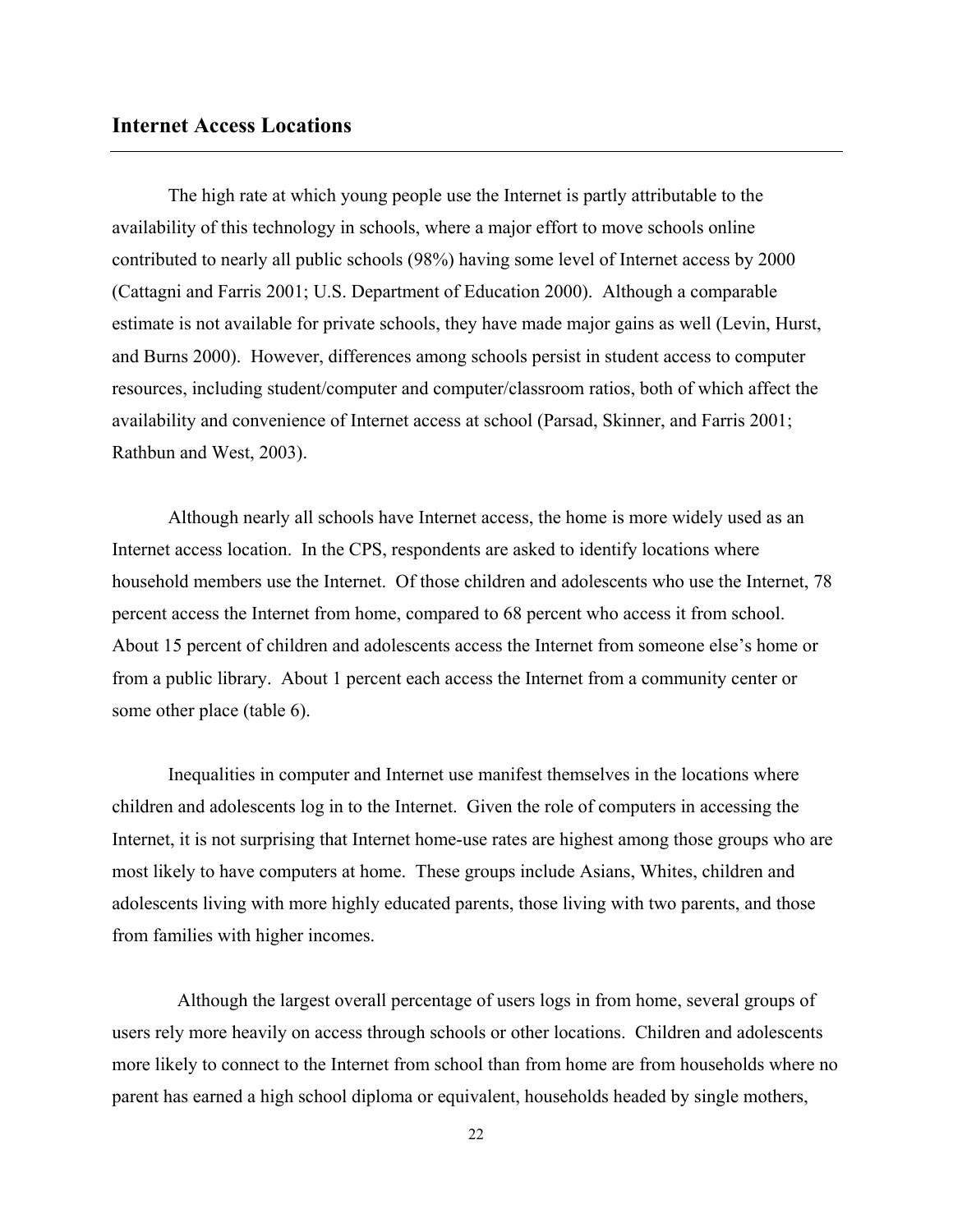|                             |                            | Internet use locations |      |         |      |         |                |           |            |                |      |            |            |  |  |
|-----------------------------|----------------------------|------------------------|------|---------|------|---------|----------------|-----------|------------|----------------|------|------------|------------|--|--|
|                             |                            |                        |      |         |      |         |                | Community |            | Someone Else's |      | Some Other |            |  |  |
|                             | Number of                  | Own Home               |      | School  |      |         | Public Library |           | Center     | Home           |      | Place      |            |  |  |
| Characteristics of users    | children<br>(in thousands) | Percent                | s.e. | Percent | s.e. | Percent | s.e.           | Percent   | s.e.       | Percent        | s.e. | Percent    | s.e.       |  |  |
| All persons age $5-17$      | 30,989                     | 77.9                   | 0.54 | 67.7    | 0.61 | 15.4    | 0.47           | 1.1       | 0.14       | 15.1           | 0.46 | 1.2        | 0.14       |  |  |
| Child characteristics       |                            |                        |      |         |      |         |                |           |            |                |      |            |            |  |  |
| Age                         |                            |                        |      |         |      |         |                |           |            |                |      |            |            |  |  |
| $5 - 7$                     | 3,766                      | 72.0                   | 1.67 | 53.3    | 1.86 | 10.1    | 1.12           | 0.8       | 0.33       | 8.7            | 1.05 | 1.7        | 0.48       |  |  |
| $8 - 10$                    | 6,658                      | 74.0                   | 1.23 | 63.4    | 1.35 | 12.2    | 0.92           | 0.8       | 0.25       | 11.4           | 0.89 | 0.9        | 0.26       |  |  |
| $11 - 14$                   | 11,260                     | 79.2                   | 0.87 | 70.8    | 0.98 | 17.3    | 0.81           | 1.3       | 0.24       | 16.6           | 0.80 | 1.2        | 0.23       |  |  |
| $15 - 17$                   | 9,306                      | 81.6                   | 0.92 | 72.9    | 1.05 | 17.6    | 0.90           | 1.3       | 0.27       | 18.4           | 0.92 | 1.1        | 0.25       |  |  |
| <b>Sex</b>                  |                            |                        |      |         |      |         |                |           |            |                |      |            |            |  |  |
| Female                      | 15,149                     | 77.9                   | 0.77 | 67.8    | 0.87 | 16.2    | 0.68           | 1.0       | 0.18       | 15.8           | 0.68 | 1.0        | 0.18       |  |  |
| Male                        | 15,840                     | 78.0                   | 0.75 | 67.7    | 0.85 | 14.7    | 0.64           | 1.2       | 0.20       | 14.4           | 0.64 | 1.3        | 0.21       |  |  |
| Race/ethnicity <sup>1</sup> |                            |                        |      |         |      |         |                |           |            |                |      |            |            |  |  |
| White                       | 22,316                     | 82.7                   | 0.58 | 68.5    | 0.71 | 12.4    | 0.50           | 0.8       | 0.14       | 16.0           | 0.56 | 1.1        | 0.16       |  |  |
| <b>Black</b>                | 3,747                      | 60.2                   | 2.19 | 66.5    | 2.11 | 29.2    | 2.03           | 2.9       | 0.75       | 14.5           | 1.57 | 1.2        | 0.49       |  |  |
| Hispanic                    | 3,120                      | 62.1                   | 3.08 | 67.0    | 2.99 | 20.0    | 2.54           | 1.6       | 0.80       | 12.5           | 2.10 | 1.2        | 0.69       |  |  |
| Asian                       | 1,465                      | 88.6                   | 1.90 | 58.7    | 2.94 | 16.9    | 2.23           | 0.9       | 0.56       | 8.8            | 1.69 | 1.8        | 0.79       |  |  |
| American Indian             | 341                        | 59.3                   | 6.07 | 75.3    | 5.33 | 11.2    | 3.90           | $\#$      | $\ddagger$ | 10.7           | 3.82 | $\#$       | $\ddagger$ |  |  |
| Disability status           |                            |                        |      |         |      |         |                |           |            |                |      |            |            |  |  |
| Disabled                    | 306                        | 61.0                   | 6.36 | 71.7    | 5.88 | 28.3    | 5.88           | 10.5      | 4.00       | 22.3           | 5.43 | 10.9       | 4.07       |  |  |
| Not disabled                | 26,976                     | 77.3                   | 0.58 | 67.8    | 0.65 | 17.2    | 0.52           | 1.1       | 0.14       | 16.9           | 0.52 | 1.1        | 0.14       |  |  |

|  |  |  | Table 6. Percentage of Internet users age 5–17 who use the Internet at specific locations, by child and family/household characteristics: 2001 |
|--|--|--|------------------------------------------------------------------------------------------------------------------------------------------------|
|  |  |  |                                                                                                                                                |

See footnotes at end of table.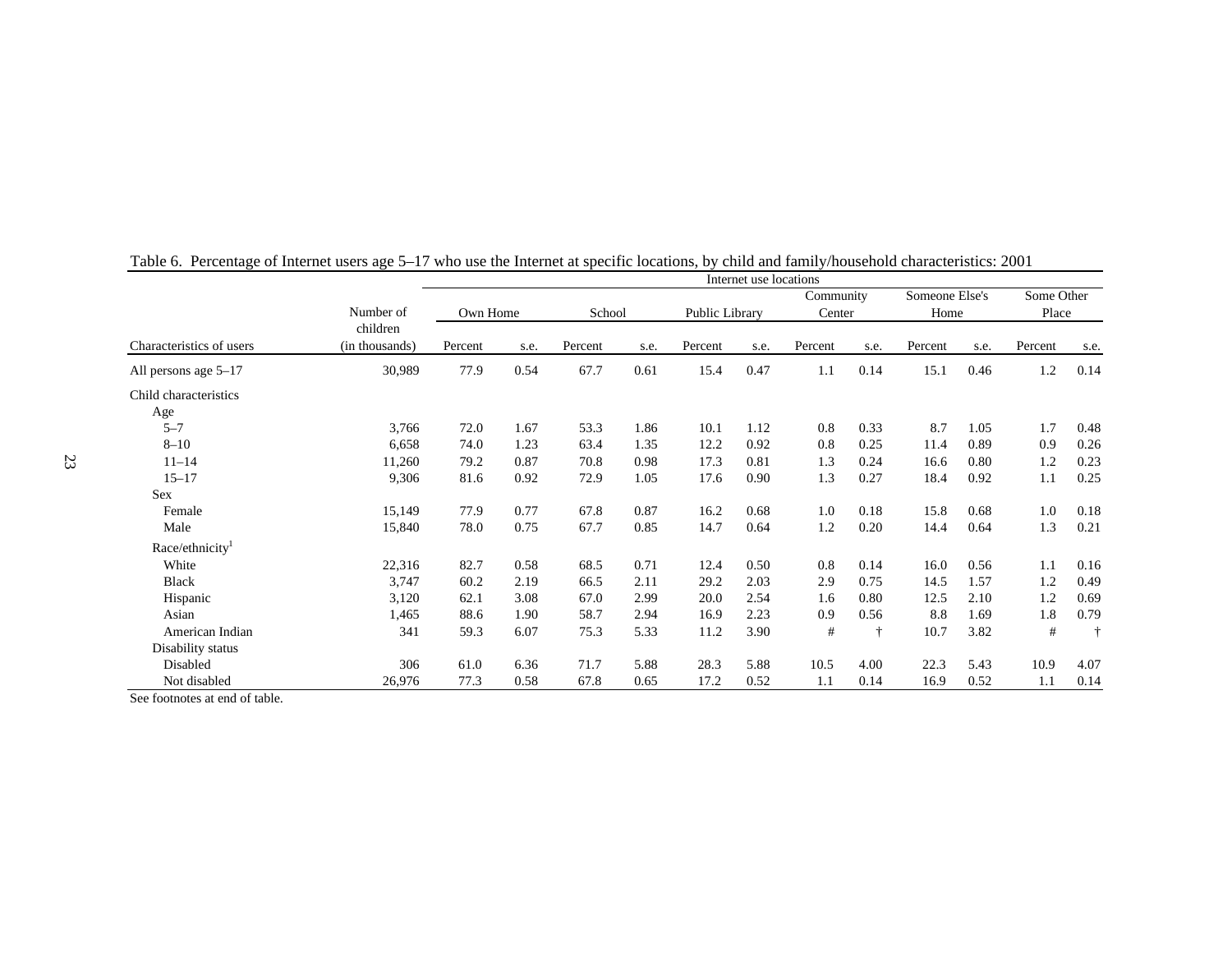|                                    |                            |          |      |         |      |                | Internet use locations |            |            |                |      |            |      |
|------------------------------------|----------------------------|----------|------|---------|------|----------------|------------------------|------------|------------|----------------|------|------------|------|
|                                    |                            |          |      |         |      |                |                        | Community  |            | Someone else's |      | Some other |      |
|                                    | Number of                  | Own home |      | School  |      | Public library |                        | center     |            | home           |      | place      |      |
| Characteristics of users           | children<br>(in thousands) | Percent  | s.e. | Percent | s.e. | Percent        | s.e.                   | Percent    | s.e.       | Percent        | s.e. | Percent    | s.e. |
|                                    |                            |          |      |         |      |                |                        |            |            |                |      |            |      |
| Family & household characteristics |                            |          |      |         |      |                |                        |            |            |                |      |            |      |
| Parent educational attainment      |                            |          |      |         |      |                |                        |            |            |                |      |            |      |
| Less than high sch. credential     | 1,724                      | 45.8     | 2.74 | 74.8    | 2.39 | 21.8           | 2.27                   | 1.4        | 0.65       | 17.1           | 2.07 | 2.5        | 0.86 |
| High school credential             | 6,839                      | 69.9     | 1.27 | 69.5    | 1.27 | 15.5           | 1.00                   | 1.3        | 0.31       | 16.4           | 1.02 | 1.3        | 0.31 |
| Some college                       | 9,898                      | 77.1     | 0.96 | 67.2    | 1.08 | 15.8           | 0.84                   | 0.9        | 0.22       | 16.0           | 0.84 | 1.1        | 0.24 |
| Bachelor's degree                  | 4,650                      | 87.8     | 1.10 | 64.4    | 1.60 | 12.9           | 1.12                   | 0.6        | 0.26       | 13.7           | 1.15 | 1.1        | 0.35 |
| Graduate education                 | 6,778                      | 90.9     | 0.80 | 66.9    | 1.30 | 13.9           | 0.96                   | 1.5        | 0.34       | 13.3           | 0.94 | 1.0        | 0.28 |
| Family/household type              |                            |          |      |         |      |                |                        |            |            |                |      |            |      |
| Two parent household               | 23,140                     | 83.0     | 0.56 | 67.0    | 0.71 | 13.0           | 0.50                   | 0.8        | 0.13       | 13.1           | 0.51 | 1.0        | 0.15 |
| Male householder                   | 1,475                      | 69.5     | 2.74 | 67.2    | 2.79 | 18.8           | 2.32                   | 1.8        | 0.79       | 23.1           | 2.51 | 1.7        | 0.77 |
| Female householder                 | 6,068                      | 60.9     | 1.43 | 70.8    | 1.33 | 23.7           | 1.25                   | 2.1        | 0.42       | 20.7           | 1.19 | 1.5        | 0.36 |
| Other arrangement                  | 306                        | 74.3     | 5.70 | 63.9    | 6.27 | 15.0           | 4.66                   | $\ddagger$ | $\dagger$  | 15.9           | 4.77 | 2.7        | 2.11 |
| Household language                 |                            |          |      |         |      |                |                        |            |            |                |      |            |      |
| Spanish-only                       | 730                        | 50.5     | 4.22 | 73.6    | 3.72 | 19.9           | 3.37                   | $\ddagger$ | $\ddagger$ | 12.8           | 2.82 | 0.6        | 0.65 |
| Not Spanish-only                   | 30,259                     | 78.6     | 0.54 | 67.6    | 0.61 | 15.3           | 0.47                   | 1.1        | 0.14       | 15.1           | 0.47 | 1.2        | 0.14 |
| Poverty status                     |                            |          |      |         |      |                |                        |            |            |                |      |            |      |
| In poverty                         | 3,408                      | 46.9     | 2.75 | 71.9    | 2.48 | 25.2           | 2.40                   | 2.1        | 0.79       | 17.7           | 2.11 | 2.0        | 0.77 |
| Not in poverty                     | 24,089                     | 82.3     | 0.79 | 67.2    | 0.97 | 14.7           | 0.74                   | 1.1        | 0.22       | 15.4           | 0.75 | 1.1        | 0.22 |
| Family income                      |                            |          |      |         |      |                |                        |            |            |                |      |            |      |
| <b>Under \$20,000</b>              | 3,045                      | 46.0     | 2.06 | 73.8    | 1.82 | 27.1           | 1.84                   | 2.4        | 0.63       | 19.6           | 1.64 | 1.7        | 0.53 |
| \$20,000-\$34,999                  | 4,320                      | 63.0     | 1.68 | 69.4    | 1.60 | 18.9           | 1.36                   | 1.5        | 0.42       | 17.4           | 1.32 | 1.6        | 0.44 |
| \$35,000-\$49,999                  | 4,670                      | 76.0     | 1.43 | 67.2    | 1.57 | 15.4           | 1.21                   | 1.1        | 0.35       | 17.1           | 1.26 | 1.2        | 0.36 |
| \$50,000-\$74,999                  | 6,396                      | 84.8     | 1.02 | 65.7    | 1.35 | 16.1           | 1.05                   | 0.8        | 0.25       | 15.1           | 1.02 | 1.0        | 0.28 |
| \$75,000 or more                   | 9,066                      | 91.9     | 0.65 | 66.8    | 1.13 | 11.0           | 0.75                   | 1.0        | 0.24       | 13.2           | 0.81 | 1.1        | 0.25 |
| Urbanicity                         |                            |          |      |         |      |                |                        |            |            |                |      |            |      |
| Metropolitan, city center          | 6,059                      | 72.9     | 1.30 | 64.1    | 1.41 | 21.3           | 1.20                   | 2.2        | 0.43       | 13.4           | 1.00 | 1.1        | 0.31 |
| Metropolitan, not city center      | 14,576                     | 82.2     | 0.72 | 67.1    | 0.89 | 14.8           | 0.67                   | 0.9        | 0.18       | 15.0           | 0.68 | 1.0        | 0.19 |
| Non-metropolitan                   | 5,732                      | 71.5     | 1.67 | 74.0    | 1.62 | 13.2           | 1.25                   | 0.6        | 0.29       | 15.8           | 1.35 | 1.7        | 0.48 |

| Table 6. Percentage of Internet users age 5–17 who use the Internet at specific locations, by child and family/household characteristics: |
|-------------------------------------------------------------------------------------------------------------------------------------------|
| 2001—Continued                                                                                                                            |

† Not applicable.

# Percentage less than 0.5.

‡ Too few cases to report.

NOTE: s.e. is standard error. Detail may not sum to total due to rounding, missing data, or multiple response. <sup>1</sup> White, Black, Asian, and Am. Indian indicate White, non-Hispanic; Black, non-Hispanic; Asian or Pac. Islander, non-Hispanic; and Am. Indian, Aleut, or Eskimo, non-Hispanic.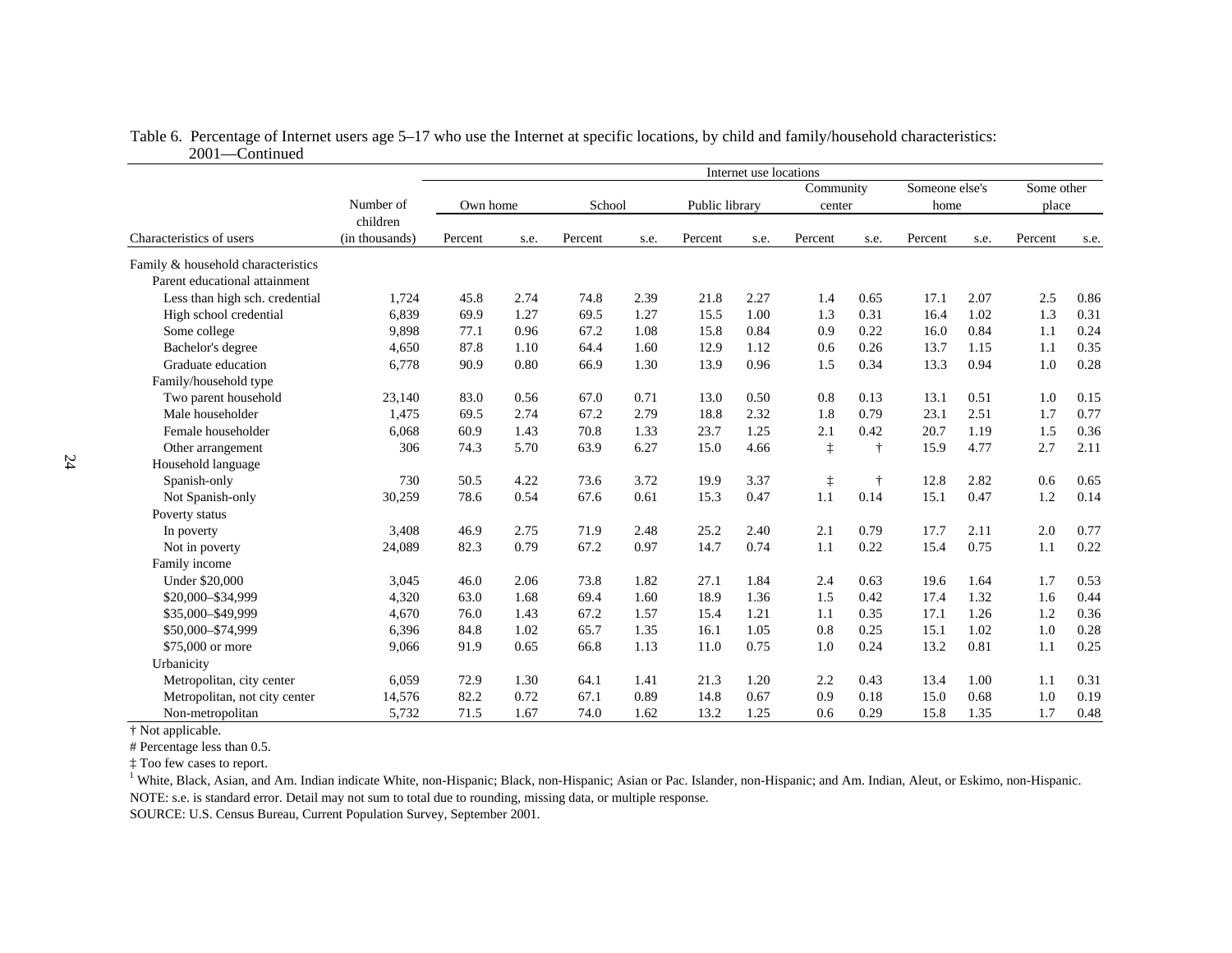Spanish-monolingual households, and families with incomes below \$35,000 per year (table 6). Many of these users do not have computers at home (Newburger 2001), while nearly all schools have Internet access, which may explain the tendency of these populations to connect to the Internet from school. $14$ 

There are no detectable race/ethnicity differences in rates of Internet use at school among Whites, Blacks, Hispanics, and American Indians; the use rate at school is approximately 68 percent for all four groups.<sup>15</sup> Among Asians the use rate at school is lower than the rate for whites, but is not detectably different from the rates for other groups. There are also no detectable differences between the use rates at home and at school for Blacks and Hispanics, though more Whites use the Internet at home than at school, and a greater percentage of Whites use the Internet at home than do Blacks or Hispanics.

Some groups are more reliant on Internet access through public libraries than others. Some of the same groups who rely relatively heavily on school facilities for Internet access are the most likely to use public libraries for Internet access. These groups include children and adolescents from families with incomes under \$20,000 per year and those from single-mother households. In addition, about 30 percent of Black children and adolescents and about 25 percent of 5- through 17-year-olds living in poverty use public libraries to get on the Internet. These statistics suggest that public libraries serve as a significant point of access.

Table 7 looks at children and adolescents who access the Internet through one location only. Such youth make up approximately 39 percent of all 5- through 17-year-olds who use the Internet and number approximately 12.2 million. Looking at the data in this way helps to more clearly illustrate the role schools play in providing Internet access for children and adolescents by showing how heavily students from some backgrounds rely on schools for access. The table shows that the home is the most likely point of access among those who access the Internet from only one location. Nearly two-thirds of these Internet users rely solely on home access.

 $\overline{a}$ 

<span id="page-35-0"></span><sup>&</sup>lt;sup>14</sup> No statistical difference between home and school Internet use was detected for 5- through- 17-year-olds with disabilities. Large standard errors associated with these estimates require that the results be interpreted with caution.

<span id="page-35-1"></span><sup>&</sup>lt;sup>15</sup> The estimate for American Indian is 75 percent, but this is not statistically distinguishable from the estimates of 67–69 percent for White, Black, and Hispanic, due to the large standard error of the American Indian estimate.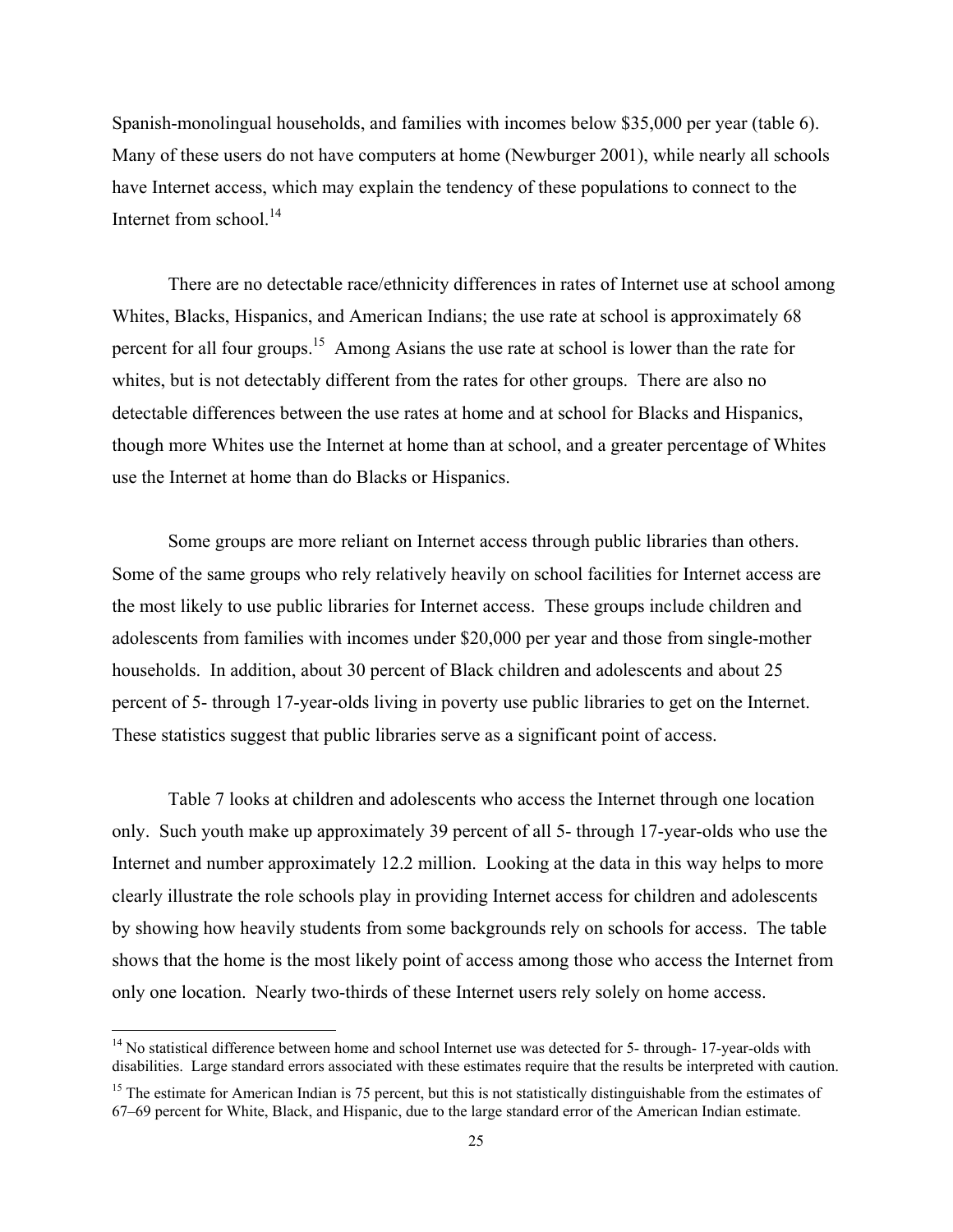|                             |                       |          |       |         |       |                | Internet use locations |                     |               |                        |            |                     |            |
|-----------------------------|-----------------------|----------|-------|---------|-------|----------------|------------------------|---------------------|---------------|------------------------|------------|---------------------|------------|
|                             | Number of<br>children | Own Home |       | School  |       | Public Library |                        | Community<br>Center |               | Someone Else's<br>Home |            | Some Other<br>Place |            |
| Characteristics of persons  | (in<br>thousands)     | Percent  | s.e.  | Percent | s.e.  | Percent        | s.e.                   | Percent             | s.e.          | Percent                | s.e.       | Percent             | s.e.       |
| All persons age 5-17        | 12,163                | 64.0     | 0.99  | 30.8    | 0.96  | 2.1            | 0.30                   | $\#$                | $\ddagger$    | 2.6                    | 0.33       | $\#$                | $\dagger$  |
| Child characteristics       |                       |          |       |         |       |                |                        |                     |               |                        |            |                     |            |
| Age                         |                       |          |       |         |       |                |                        |                     |               |                        |            |                     |            |
| $5 - 7$                     | 2,281                 | 63.0     | 2.31  | 31.6    | 2.22  | 1.9            | 0.65                   | $\ddagger$          |               | 2.8                    | 0.79       | 0.6                 | 0.37       |
| $8 - 10$                    | 3,205                 | 62.2     | 1.96  | 33.8    | 1.91  | 1.6            | 0.51                   | #                   | ÷             | 1.9                    | 0.55       | $\#$                | $\ddagger$ |
| $11 - 14$                   | 3,865                 | 64.4     | 1.76  | 29.8    | 1.68  | 2.3            | 0.55                   | $\#$                |               | 3.0                    | 0.63       | $\#$                | $\dagger$  |
| $15 - 17$                   | 2,812                 | 66.3     | 2.03  | 28.2    | 1.94  | 2.6            | 0.69                   | $\ddagger$          | $\ddagger$    | 2.7                    | 0.70       | $\#$                | $\dagger$  |
| <b>Sex</b>                  |                       |          |       |         |       |                |                        |                     |               |                        |            |                     |            |
| Female                      | 5,847                 | 64.9     | 1.42  | 29.6    | 1.36  | 2.2            | 0.44                   | #                   | $\dagger$     | 2.6                    | 0.48       | $\#$                | $\dagger$  |
| Male                        | 6,316                 | 63.2     | 1.39  | 31.9    | 1.34  | 2.0            | 0.40                   | $\#$                | ÷             | 2.6                    | 0.46       | $\#$                | $\dagger$  |
| Race/ethnicity <sup>1</sup> |                       |          |       |         |       |                |                        |                     |               |                        |            |                     |            |
| White                       | 8,142                 | 69.2     | 1.17  | 26.6    | 1.12  | 1.2            | 0.28                   | #                   | t             | 2.5                    | 0.39       | $\#$                | $\dagger$  |
| <b>Black</b>                | 1,665                 | 48.7     | 3.35  | 42.1    | 3.31  | 6.1            | 1.60                   | $\ddagger$          | $\dagger$     | 2.8                    | 1.11       | $\ddagger$          | $\ddagger$ |
| Hispanic                    | 1,562                 | 47.9     | 4.49  | 44.5    | 4.47  | 3.2            | 1.58                   |                     |               | 3.8                    | 1.72       | 0.5                 | 0.63       |
| Asian                       | 618                   | 84.0     | 3.37  | 14.0    | 3.19  | 0.8            | 0.82                   |                     |               | 0.5                    | 0.65       | $\ddagger$          | $\dagger$  |
| American Indian             | 175                   | 40.9     | 8.47  | 56.2    | 8.55  | 1.8            | 2.29                   | $\ddagger$          | $\ddot{\tau}$ | $\ddagger$             | $\dagger$  | $\ddagger$          | $\ddagger$ |
| Disability status           |                       |          |       |         |       |                |                        |                     |               |                        |            |                     |            |
| Disabled                    | 95                    | 38.2     | 11.38 | 49.8    | 11.71 | $\ddagger$     | $\ddagger$             | $\ddagger$          |               | $\ddagger$             | $\ddagger$ | $\ddagger$          | $\dagger$  |
| Not disabled                | 10,308                | 63.7     | 1.08  | 30.3    | 1.03  | 2.4            | 0.34                   | #                   |               | 3.1                    | 0.39       | #                   | ÷          |

Table 7. Percentage of children and adolescents who use the Internet at only one location, by child and family/household characteristics and by location of use: 2001

See footnotes at end of table.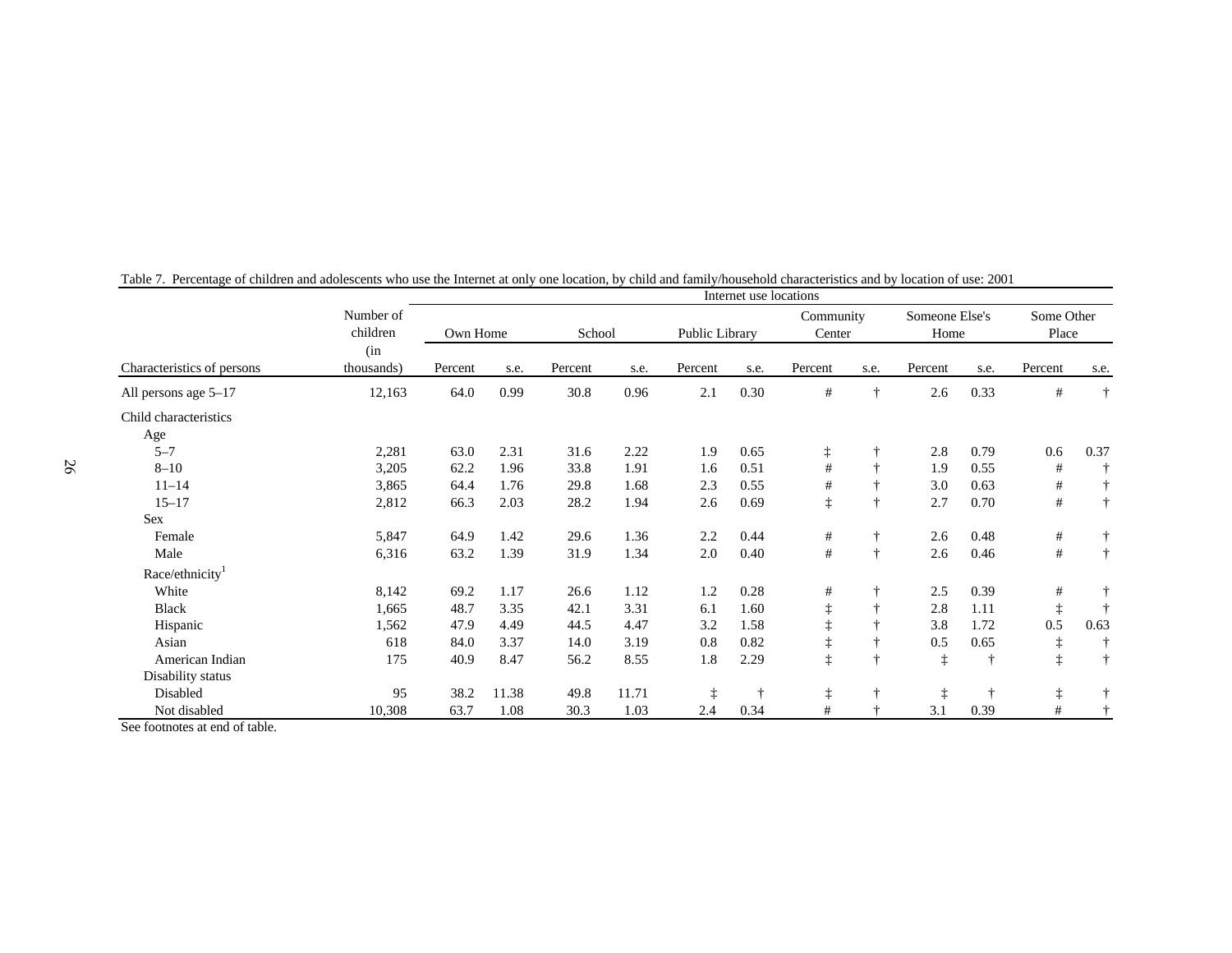| Table 7. Percentage of children and adolescents who use the Internet at only one location, by child and family/household characteristics and by location of use: |  |
|------------------------------------------------------------------------------------------------------------------------------------------------------------------|--|
| 2001-Continued                                                                                                                                                   |  |

|                                    |            |          |       |         |      |                | Internet use locations |                  |              |                |      |                  |                        |
|------------------------------------|------------|----------|-------|---------|------|----------------|------------------------|------------------|--------------|----------------|------|------------------|------------------------|
|                                    | Number of  |          |       |         |      |                |                        |                  |              | Someone else's |      |                  |                        |
|                                    | children   | Own home |       | School  |      | Public library |                        | Community center |              | home           |      | Some other place |                        |
|                                    | (in        |          |       |         |      |                |                        |                  |              |                |      |                  |                        |
| Characteristics of persons         | thousands) | Percent  | s.e.  | Percent | s.e. | Percent        | s.e.                   | Percent          | s.e.         | Percent        | s.e. | Percent          | s.e.                   |
| Parent & household characteristics |            |          |       |         |      |                |                        |                  |              |                |      |                  |                        |
| Parent educational attainment      |            |          |       |         |      |                |                        |                  |              |                |      |                  |                        |
| Less than high sch. credential     | 868        | 32.7     | 3.63  | 58.8    | 3.81 | 3.4            | 1.40                   | $\ddagger$       | $\ddagger$   | 3.9            | 1.50 | 1.1              | 0.81                   |
| High school credential             | 2,857      | 55.3     | 2.12  | 38.6    | 2.08 | 2.7            | 0.69                   | $\#$             | $\ddagger$   | 2.8            | 0.70 | $\#$             | $^\dagger$             |
| Some college                       | 3,927      | 63.8     | 1.75  | 30.0    | 1.67 | 2.2            | 0.53                   | $^{\rm \#}$      | $\ddagger$   | 3.7            | 0.69 | $\#$             | $^\dagger$             |
| Bachelor's degree                  | 1,775      | 75.5     | 2.33  | 21.5    | 2.23 | 1.6            | 0.68                   | $\ddagger$       | $\ddagger$   | 1.4            | 0.64 | $\ddagger$       | $\ddagger$             |
| Graduate education                 | 2,272      | 81.5     | 1.86  | 15.9    | 1.75 | 1.1            | 0.50                   | $\ddagger$       | $\ddagger$   | 1.0            | 0.48 | $0.5\,$          | 0.34                   |
| Family/household type              |            |          |       |         |      |                |                        |                  |              |                |      |                  |                        |
| Two parent household               | 9,054      | 69.9     | 1.89  | 26.8    | 1.83 | 1.4            | 0.49                   | $\#$             | $\ddagger$   | 1.5            | 0.50 | #                | $\dagger$              |
| Male householder                   | 589        | 49.7     | 4.70  | 41.9    | 4.64 | 3.0            | 1.60                   | $\ddagger$       | $\ddagger$   | 5.5            | 2.14 | $\ddagger$       | $\ensuremath{\dagger}$ |
| Female householder                 | 2,404      | 45.6     | 2.32  | 43.1    | 2.31 | 4.6            | 0.98                   | 0.6              | 0.36         | 5.8            | 1.09 | $\#$             | $\dagger$              |
| Other arrangement                  | 116        | 61.5     | 10.32 | 30.9    | 9.80 | $\#$           | $\dagger$              | $\ddagger$       | $\ddagger$   | 5.0            | 4.62 | $\ddagger$       | $\ddagger$             |
| Household language                 |            |          |       |         |      |                |                        |                  |              |                |      |                  |                        |
| Spanish-only                       | 397        | 35.5     | 5.48  | 58.3    | 5.65 | $^{\rm \#}$    | $\ddagger$             | $\ddagger$       | $\dagger$    | 4.9            | 2.47 | $\ddagger$       | $^\dagger$             |
| Not Spanish-only                   | 11,766     | 65.0     | 1.00  | 29.9    | 0.96 | 2.2            | 0.31                   | #                | $\dot{\tau}$ | 2.5            | 0.33 | $\#$             | $\ddagger$             |
| Poverty status                     |            |          |       |         |      |                |                        |                  |              |                |      |                  |                        |
| In poverty                         | 1.691      | 34.5     | 3.72  | 52.1    | 3.91 | 7.1            | 2.01                   | $\ddagger$       | $\ddagger$   | 4.6            | 1.64 | 0.9              | 0.74                   |
| Not in poverty                     | 8,946      | 69.8     | 1.56  | 26.1    | 1.50 | 1.4            | 0.40                   | $\ddagger$       | $\dot{\tau}$ | 2.4            | 0.52 | $\#$             | $\dagger$              |
| Family income                      |            |          |       |         |      |                |                        |                  |              |                |      |                  |                        |
| <b>Under \$20,000</b>              | 1,422      | 33.5     | 2.86  | 53.2    | 3.02 | 6.9            | 1.53                   | 0.9              | $\ddagger$   | 4.8            | 1.29 | 0.8              | 0.54                   |
| \$20,000-\$34,999                  | 1,899      | 50.4     | 2.62  | 40.5    | 2.57 | 3.6            | 0.98                   | $\#$             | $\ddagger$   | 4.9            | 1.13 | 0.5              | 0.37                   |
| \$35,000-\$49,999                  | 1,873      | 60.9     | 2.57  | 34.1    | 2.50 | 2.0            | 0.74                   | $\ddagger$       | $\ddagger$   | 3.1            | 0.91 | $\ddagger$       | $\dagger$              |
| \$50,000-\$74,999                  | 2,300      | 73.5     | 2.10  | 22.5    | 1.99 | 1.5            | 0.58                   | $\ddagger$       | $\ddagger$   | 2.2            | 0.70 | $\ddagger$       | $\ensuremath{\dagger}$ |
| \$75,000 or more                   | 3,145      | 81.7     | 1.57  | 17.1    | 1.53 | $^{\rm \#}$    | $\ddagger$             | $\ddagger$       | $\ddagger$   | 0.7            | 0.34 | #                | $\ddagger$             |
| Urbanicity                         |            |          |       |         |      |                |                        |                  |              |                |      |                  |                        |
| Metropolitan, city center          | 2,589      | 62.0     | 2.18  | 30.4    | 2.06 | 4.1            | 0.89                   | #                | $\ddagger$   | 2.7            | 0.73 | 0.5              | 0.32                   |
| Metropolitan, not city center      | 5,528      | 69.4     | 1.41  | 27.2    | 1.37 | 1.1            | 0.32                   | $\ddagger$       |              | 2.1            | 0.44 | $\#$             | $\ddagger$             |
| Non-metropolitan                   | 2,201      | 52.4     | 2.98  | 41.5    | 2.94 | 3.1            | 1.03                   | $\ddot{}$        | $\ddagger$   | 2.7            | 0.97 | $\#$             | $\dagger$              |

† Not applicable.

# Percentage less than 0.5.

‡ Too few cases to report.

<sup>1</sup> White, Black, Asian, and Am. Indian respectively indicate White, non-Hispanic; Black, non-Hispanic; Asian or Pacific Islander, non-Hispanic; and Am. Indian, Aleut, or Eskimo, non-Hispanic. NOTE: s.e. is standard error. Detail may not sum to total due to rounding or missing data. Totals may exceed 100 percent because individuals may use the Internet in more than one place. SOURCE: U.S. Census Bureau, Current Population Survey, September 2001.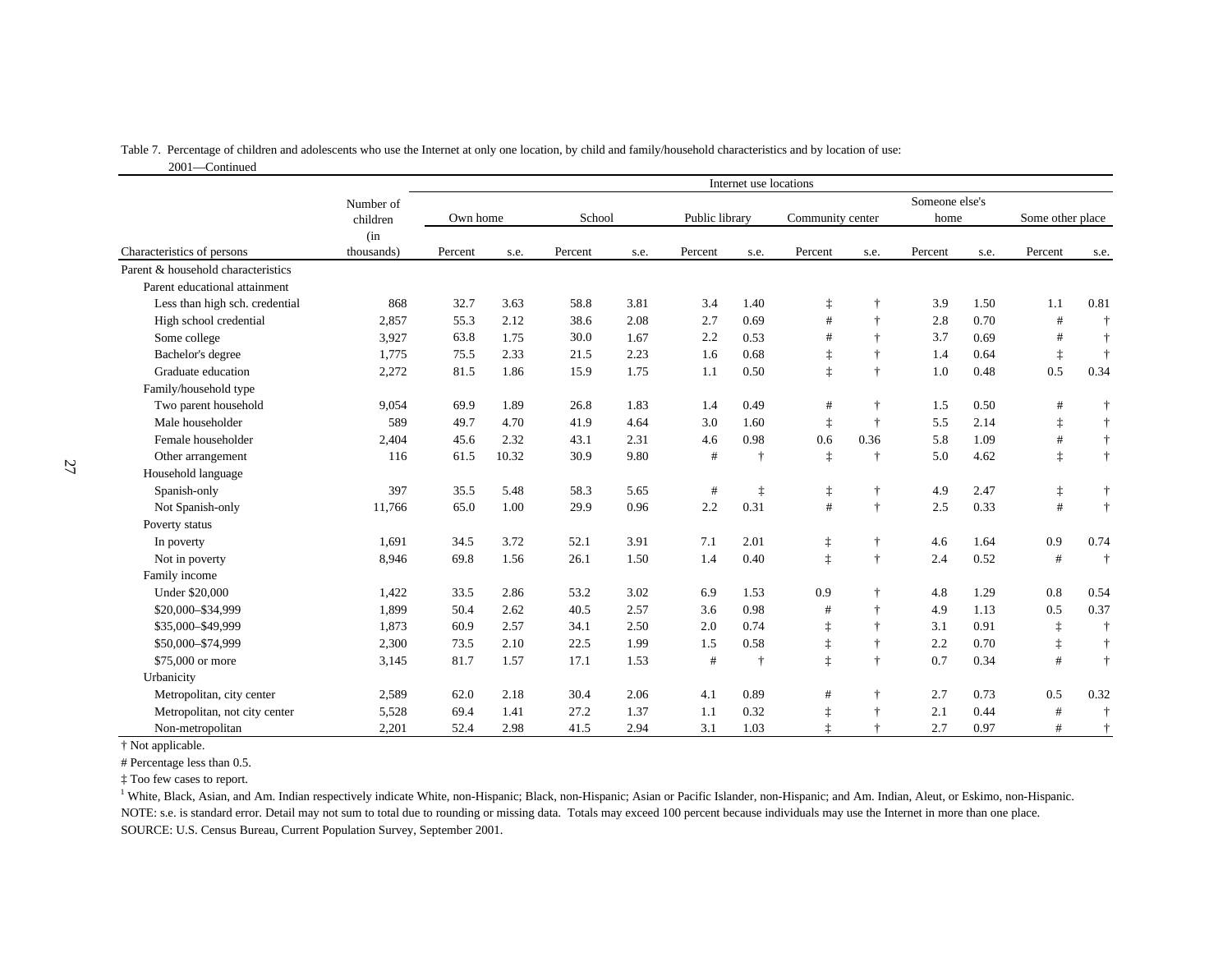<span id="page-38-0"></span>However, several groups—those from households where no parents have a high school credential, those from monolingual Spanish households, and those in poverty—rely more heavily on access to the Internet from school than from any other single location. Fifty-nine percent of children and adolescents who have parents who have not earned a high school credential and who have only one point of access for the Internet rely on school facilities for this access. Conversely, 16 percent of children and adolescents living with parents who attended graduate school and who use the Internet in only one place do so through school facilities. Fifty-eight percent of users with one point of access who belong to Spanish-monolingual households rely solely on school for access, compared to 30 percent of users with one access point who belong to other households, and about half of poor users with one access point do so, compared to about a quarter of non-poor users with only one access point (figure 5). Without access at school, these users would be forced to find alternative points of access or would cease using the Internet.

Figure 5. Percentage of children and adolescents age 5–17 who use the Internet at only one location, by location and poverty status: 2001



NOTE: Estimates may not sum to 100 percent because of rounding. SOURCE: U.S. Census Bureau, Current Population Survey, September 2001.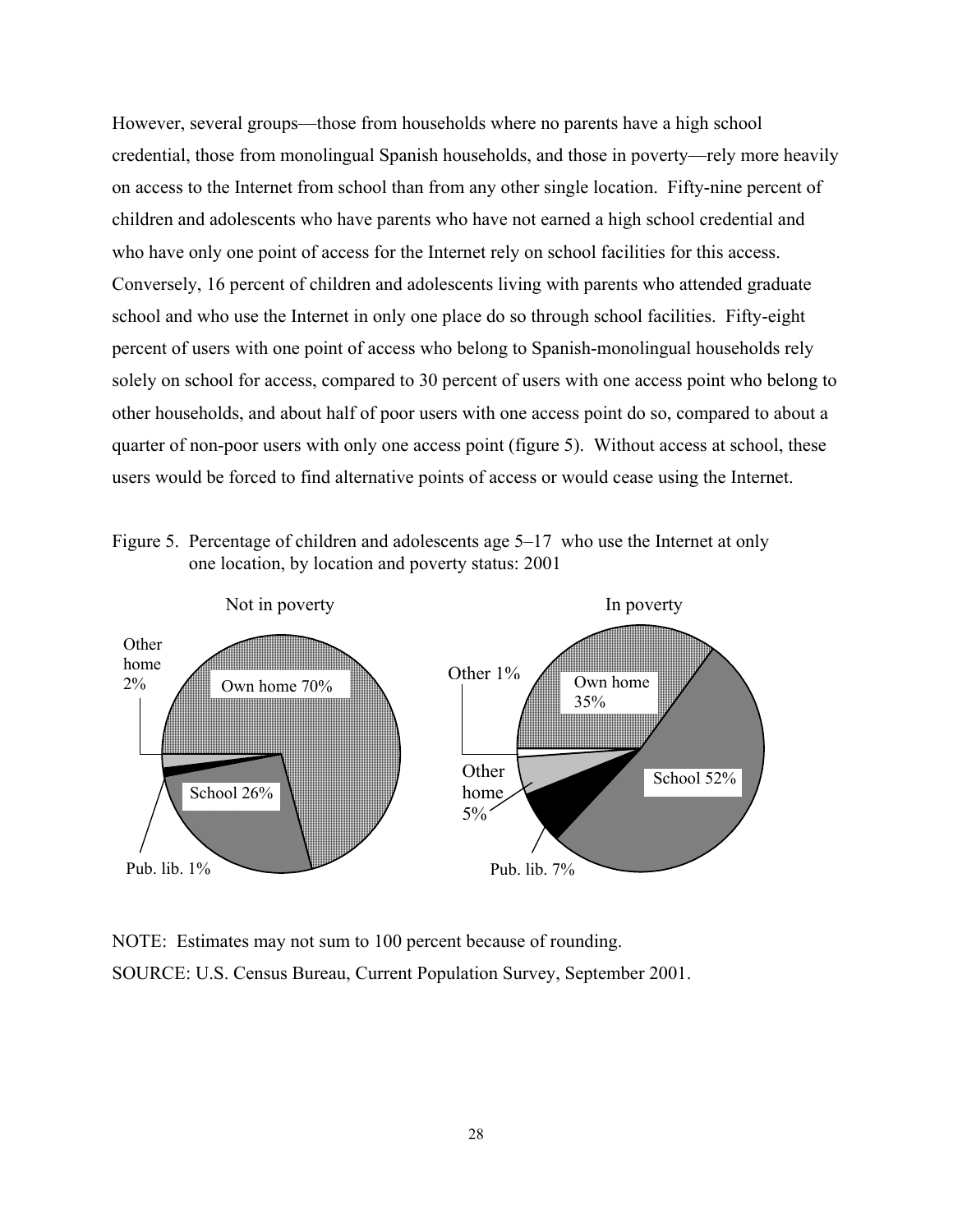# <span id="page-39-0"></span>Internet Activities<sup>[16](#page-39-1)</sup>

 $\overline{a}$ 

The Internet supports a broad range of activities it supports. Children and adolescents use the Internet as a medium to communicate, to find information, to have fun, and to do homework. While electronic mail is the Internet application most widely used by adults (U.S. Department of Commerce 2000), among youth age 5 through 17, e-mail (or instant messaging) and playing games are the second most popular Internet activities, after completing school assignments. About 42 percent of all youth in this age range use the Internet for school work, while 38 percent use e-mail or instant messaging and about the same percentage play games.

As shown in table 8, from 6 to 22 percent of children and adolescents use the Internet to find information about news, weather, sports, and products, to participate in chat rooms or listservs (discussion groups or mailing lists), to watch or listen to television, movies, or radio, and to make purchases.<sup>17</sup> Smaller percentages use the Internet for other purposes.

Table 9 controls for Internet use by looking at just those 5- through 17-year-olds who use the Internet. General patterns found for the broader 5–17 year-old age group hold when focusing just on those who use the Internet. Completing school assignments is the most popular activity, followed by e-mail and playing games, all of which are done by a majority of users.

Older children tend to use the Internet for more applications than do younger children. Table 9 shows that, with the exception of playing games, other activities such as completing school assignments, e-mail, and finding information about news, weather, or sports increase steadily with age.

Although the gender gap in Internet use rates has closed, there are gender differences in Internet activities. As shown in table 9, girls who use the Internet are more likely to use it for

<span id="page-39-1"></span><sup>&</sup>lt;sup>16</sup> In contrast to the discussion of computer activities, which was limited by the CPS design to activities at home, this discussion of Internet activities applies to activities at any location where the Internet is used. CPS data do not allow separate examination of Internet activities at home or at school.

<span id="page-39-2"></span> $17$  The large number of Internet use options makes presenting extensive demographic details by type of activity unwieldy. In order to keep the tables to a practical size, characteristics associated with differences in computer use in earlier sections of the report are presented in tables 7 and 8.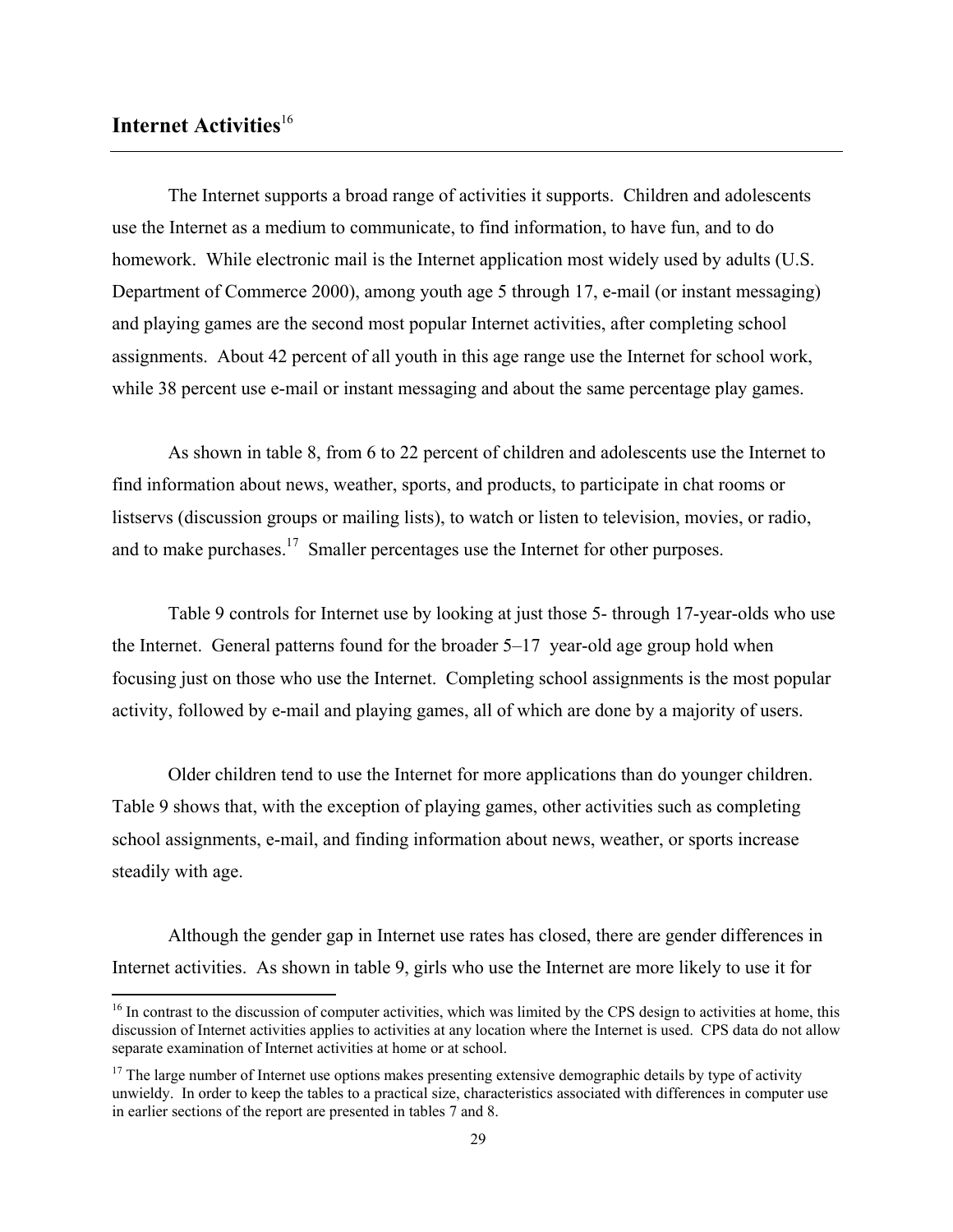|                                          |                             |      |         |               | Sex     |      |         |               |          |            | Age group |            |           |      |
|------------------------------------------|-----------------------------|------|---------|---------------|---------|------|---------|---------------|----------|------------|-----------|------------|-----------|------|
|                                          | All persons age<br>$5 - 17$ |      | Female  |               | Male    |      | $5 - 7$ |               | $8 - 10$ |            | $11 - 14$ |            | $15 - 17$ |      |
| Internet activity                        | Percent                     | s.e. | Percent | s.e.          | Percent | s.e. | Percent | s.e.          | Percent  | s.e.       | Percent   | s.e.       | Percent   | s.e. |
| Completing school assignments            | 42.1                        | 0.5  | 42.9    | 0.7           | 41.3    | 0.7  | 11.7    | 0.7           | 31.9     | 1.0        | 54.3      | 0.9        | 66.2      | 1.0  |
| E-mail or instant messaging              | 38.0                        | 0.5  | 39.7    | 0.7           | 36.4    | 0.7  | 11.1    | 0.7           | 26.8     | 0.9        | 47.0      | 0.9        | 63.8      | 1.0  |
| Playing games                            | 36.4                        | 0.5  | 34.6    | 0.7           | 38.1    | 0.7  | 20.5    | 0.8           | 33.7     | 1.0        | 43.0      | 0.9        | 46.1      | 1.0  |
| News/weather/sports                      | 21.8                        | 0.4  | 19.9    | 0.6           | 23.6    | 0.6  | 4.6     | 0.4           | 13.0     | 0.7        | 27.4      | 0.8        | 40.2      | 1.0  |
| Find information on products             | 19.9                        | 0.4  | 18.9    | 0.6           | 20.9    | 0.6  | 3.9     | 0.4           | 9.9      | 0.6        | 23.6      | 0.8        | 40.9      | 1.0  |
| Chat rooms or listservs                  | 11.9                        | 0.3  | 12.4    | 0.5           | 11.4    | 0.4  | 1.3     | 0.2           | 3.5      | 0.4        | 14.3      | 0.6        | 27.8      | 0.9  |
| Watch/listen to TV, movies, or radio     | 11.1                        | 0.3  | 10.3    | 0.4           | 11.8    | 0.4  | 3.0     | 0.4           | 6.5      | 0.5        | 13.0      | 0.6        | 21.1      | 0.8  |
| Make purchases                           | 6.2                         | 0.2  | 5.2     | 0.3           | 7.1     | 0.4  | 0.7     | 0.2           | 2.3      | 0.3        | 6.4       | 0.4        | 15.6      | 0.8  |
| Phone calls                              | 1.9                         | 0.1  | 2.1     | 0.2           | 1.7     | 0.2  | 0.5     | 0.1           | 1.1      | 0.2        | 1.8       | 0.2        | 4.1       | 0.4  |
| Taking a course on-line                  | 0.5                         | 0.1  | 0.5     | 0.1           | 0.6     | 0.1  | #       | $\ddagger$    | #        | $\ddagger$ | #         | $\ddagger$ | 1.2       | 0.2  |
| Other                                    | 0.9                         | 0.1  | 0.9     | 0.1           | 1.0     | 0.1  | #       | $\ddot{\tau}$ | 0.6      | 0.2        | 1.0       | 0.2        | 1.9       | 0.3  |
| Find government information <sup>1</sup> |                             |      |         |               |         | ÷    |         |               |          | ÷          | --        | ÷          | 7.6       | 0.6  |
| Find health information $1$              |                             |      |         | $\ddot{\tau}$ |         | ÷    |         |               |          | ÷          |           | ÷          | 7.4       | 0.5  |
| Find a job <sup>1</sup>                  |                             |      |         |               |         | ÷    |         |               |          |            |           |            | 3.6       | 0.4  |
| Online banking                           |                             |      |         |               |         | ÷    |         |               |          |            |           | ÷          | 1.7       | 0.3  |
| Trading stocks <sup>1</sup>              |                             |      |         |               |         |      |         |               |          |            |           |            | 0.7       | 0.2  |

Table 8. Percentage of persons age 5–17 using the Internet for specific activities, by selected characteristics: 2001

See footnotes at end of table.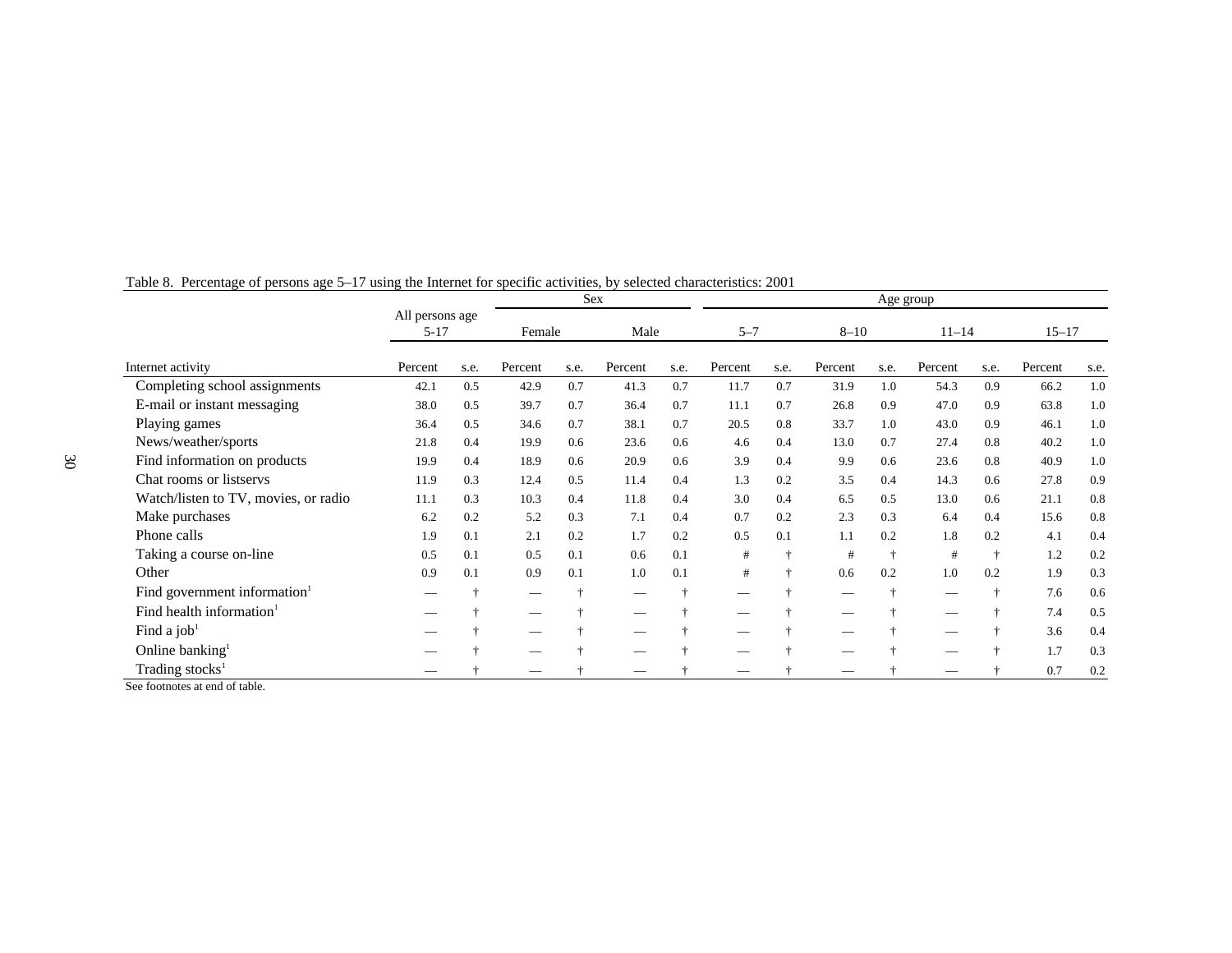|                                          |                                        |      |                          |      | Parent educational attainment    |      |                      |      |                       |      |         |      |              | Race/ethnicity <sup>2</sup> |          |      |         |      |                    |      |
|------------------------------------------|----------------------------------------|------|--------------------------|------|----------------------------------|------|----------------------|------|-----------------------|------|---------|------|--------------|-----------------------------|----------|------|---------|------|--------------------|------|
|                                          | Less than high<br>school<br>credential |      | High school<br>credntial |      | Some college                     |      | Bachelor's<br>degree |      | Graduate<br>education |      | White   |      | <b>Black</b> |                             | Hispanic |      | Asian   |      | American<br>Indian |      |
| Internet activity                        | Percent                                | s.e. | Percent                  | s.e. | Percent                          | s.e. | Percent              | s.e. | Percent               | s.e. | Percent | s.e. | Percent      | s.e.                        | Percent  | s.e. | Percent | s.e. | Percent            | s.e. |
| Completing school assignments            | 21.4                                   | 1.3  | 34.6                     | 0.9  | 44.2                             | 0.9  | 51.4                 | 1.4  | 58.2                  | 1.2  | 48.9    | 0.6  | 29.7         | 1.4                         | 26.1     | 1.7  | 48.9    | 2.4  | 33.5               | 4.3  |
| E-mail or instant messaging              | 13.8                                   | 1.1  | 30.7                     | 0.9  | 39.7                             | 0.9  | 48.9                 | 1.4  | 55.6                  | 1.2  | 46.7    | 0.6  | 22.2         | 1.2                         | 17.5     | 1.5  | 44.8    | 2.4  | 30.2               | 4.2  |
| Playing games                            | 18.8                                   | 1.2  | 30.7                     | 0.9  | 39.2                             | 0.9  | 45.5                 | 1.4  | 47.3                  | 1.2  | 41.5    | 0.6  | 29.8         | 1.4                         | 21.9     | 1.6  | 38.9    | 2.3  | 38.5               | 4.4  |
| News/weather/sports                      | 9.2                                    | 0.9  | 17.4                     | 0.7  | 23.4                             | 0.8  | 25.9                 | 1.2  | 31.8                  | 1.1  | 25.7    | 0.5  | 15.1         | 1.1                         | 11.9     | 1.3  | 25.9    | 2.1  | 20.4               | 3.6  |
| Find information on products             | 7.1                                    | 0.8  | 15.1                     | 0.7  | 20.9                             | 0.7  | 24.8                 | 1.2  | 30.8                  | 1.1  | 24.4    | 0.5  | 11.9         | 1.0                         | 10.1     | 1.2  | 21.3    | 2.0  | 12.3               | 3.0  |
| Chat rooms or listservs                  | 6.9                                    | 0.8  | 10.3                     | 0.6  | 12.7                             | 0.6  | 13.7                 | 1.0  | 15.6                  | 0.9  | 14.0    | 0.4  | 6.4          | 0.7                         | 7.9      | 1.0  | 14.4    | 1.7  | 13.8               | 3.1  |
| Watch/listen to TV, movies, or radio     | 5.2                                    | 0.7  | 9.4                      | 0.6  | 12.0                             | 0.6  | 12.3                 | 0.9  | 15.2                  | 0.9  | 12.3    | 0.4  | 10.1         | 0.9                         | 6.9      | 1.0  | 11.8    | 1.5  | 11.5               | 2.9  |
| Make purchases                           | 1.4                                    | 0.4  | 3.7                      | 0.4  | 5.6                              | 0.4  | 8.7                  | 0.8  | 12.8                  | 0.8  | 8.1     | 0.3  | 2.7          | 0.5                         | 2.4      | 0.6  | 5.9     | 1.1  | 3.9                | 1.8  |
| Phone calls                              | 0.8                                    | 0.3  | 1.4                      | 0.2  | 2.2                              | 0.3  | 2.4                  | 0.4  | 2.3                   | 0.4  | 2.1     | 0.2  | 1.7          | 0.4                         | 1.0      | 0.4  | 2.0     | 0.7  | 2.4                | 1.4  |
| Taking a course on-line                  | 0.6                                    | 0.2  | #                        |      | 0.5                              | 0.1  |                      |      | 0.8                   | 0.2  | 0.5     | 0.1  | #            |                             | 0.5      | 0.3  | 0.9     | 0.5  | 1.3                | 1.0  |
| Other                                    | #                                      |      | 0.8                      | 0.2  | 1.1                              | 0.2  | 0.5                  | 0.2  | 1.7                   | 0.3  |         | 0.1  | 0.6          | 0.2                         | 0.8      | 0.3  | 0.8     | 0.4  | 1.4                | 1.1  |
| Find government information <sup>1</sup> |                                        |      |                          |      | $\overbrace{\phantom{aaaaa}}^{}$ |      |                      |      |                       |      |         |      |              |                             |          |      |         |      |                    |      |
| Find health information <sup>1</sup>     |                                        |      |                          |      |                                  |      |                      |      |                       |      |         |      |              |                             |          |      |         |      |                    |      |
| Find a $job1$                            |                                        |      |                          |      |                                  |      |                      |      |                       |      |         |      |              |                             |          |      |         |      |                    |      |
| Online banking <sup>1</sup>              |                                        |      |                          |      |                                  |      |                      |      |                       |      |         |      |              |                             |          |      |         |      |                    |      |
| Trading stocks <sup>1</sup>              |                                        |      |                          |      |                                  |      |                      |      |                       |      |         |      |              |                             |          |      |         |      |                    |      |

#### Table 8. Percentage of persons age 5–17 using the Internet for specific activities, by selected characteristics: 2001—Continued

See footnotes at end of table.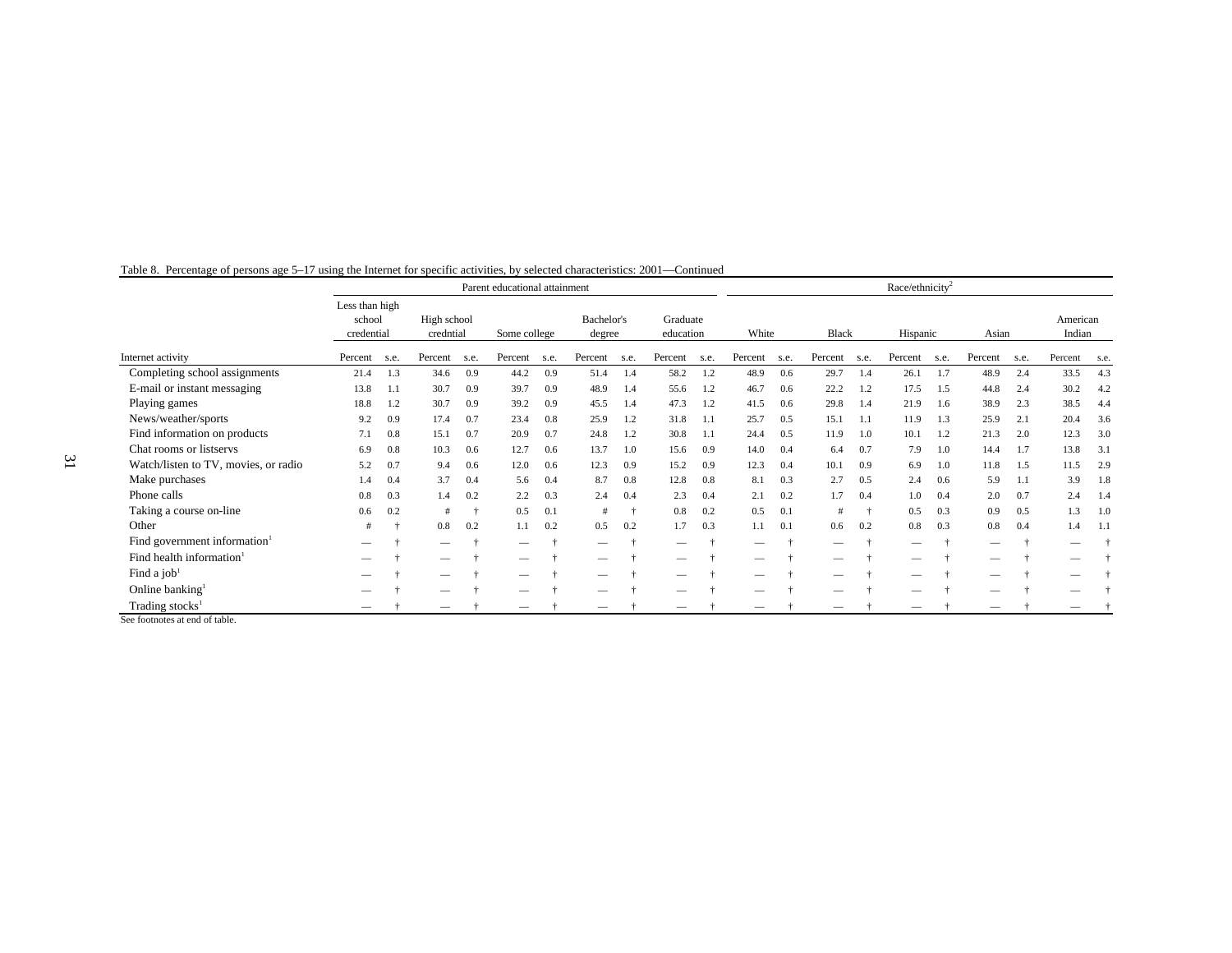|                                      |                       |      |                        |      | Family income          |      |                       |      |                  |      |
|--------------------------------------|-----------------------|------|------------------------|------|------------------------|------|-----------------------|------|------------------|------|
|                                      | Less than<br>\$20,000 |      | $$20,000-$<br>\$34,999 |      | $$35,000-$<br>\$49,999 |      | \$50,000-<br>\$74,999 |      | \$75,000 or more |      |
| Internet activity                    | Percent               | s.e. | Percent                | s.e. | Percent                | s.e. | Percent               | s.e. | Percent          | s.e. |
| Completing school assignments        | 23.2                  | 1.1  | 32.1                   | 1.1  | 43.2                   | 1.3  | 49.1                  | 1.2  | 59.0             | 1.0  |
| E-mail or instant messaging          | 16.6                  | 0.9  | 26.5                   | 1.1  | 38.7                   | 1.3  | 45.8                  | 1.2  | 57.2             | 1.0  |
| Playing games                        | 21.2                  | 1.0  | 30.0                   | 1.1  | 41.0                   | 1.3  | 42.8                  | 1.2  | 47.2             | 1.0  |
| News/weather/sports                  | 11.7                  | 0.8  | 16.5                   | 0.9  | 20.7                   | 1.1  | 26.1                  | 1.0  | 31.9             | 1.0  |
| Find information on products         | 8.7                   | 0.7  | 14.0                   | 0.8  | 18.9                   | 1.0  | 23.3                  | 1.0  | 31.4             | 1.0  |
| Chat rooms or listservs              | 7.3                   | 0.7  | 8.5                    | 0.7  | 12.2                   | 0.9  | 13.8                  | 0.8  | 17.0             | 0.8  |
| Watch/listen to TV, movies, or radio | 7.0                   | 0.6  | 8.8                    | 0.7  | 12.2                   | 0.9  | 12.4                  | 0.8  | 15.4             | 0.8  |
| Make purchases                       | 2.2                   | 0.4  | 3.0                    | 0.4  | 4.2                    | 0.5  | 7.0                   | 0.6  | 12.7             | 0.7  |
| Phone calls                          | 1.7                   | 0.3  | 1.6                    | 0.3  | 2.1                    | 0.4  | 1.8                   | 0.3  | 2.3              | 0.3  |
| Taking a course on-line              | 0.5                   | 0.2  | #                      | ÷    | 0.7                    | 0.2  | #                     | $+$  | 0.7              | 0.2  |
| Other                                | 0.6                   | 0.2  | 0.9                    | 0.2  | 0.8                    | 0.2  | 1.3                   | 0.3  | 1.3              | 0.2  |
| Find government information          |                       |      |                        | ÷    |                        | ÷    |                       | ÷    |                  | ÷    |
| Find health information              |                       |      |                        |      |                        | ÷    |                       |      |                  | ÷    |
| Find a job                           |                       |      |                        | ÷    |                        |      |                       |      |                  |      |
| Online banking                       |                       |      |                        |      |                        |      |                       |      |                  |      |
| Trading stocks <sup>1</sup>          |                       |      |                        |      |                        |      |                       |      |                  |      |

Table 8. Percentage of persons age 5–17 using the Internet for specific activities, by selected characteristics: 2001—Continued

— Not available. Data were not collected.

† Not applicable.

# Too small to report.

 $<sup>1</sup>$  The survey did not ask about these activities for persons less than 15 years old.</sup>

 $2$  White, Black, Asian, and American Indian respectively indicate White, non-Hispanic; Black, non-Hispanic; Asian or Pacific Islander, non-Hispanic; and American Indian, Aleut, or Eskimo, non-Hispanic.

NOTE: s.e. is standard error. Detail may not sum to total due to rounding and multiple response.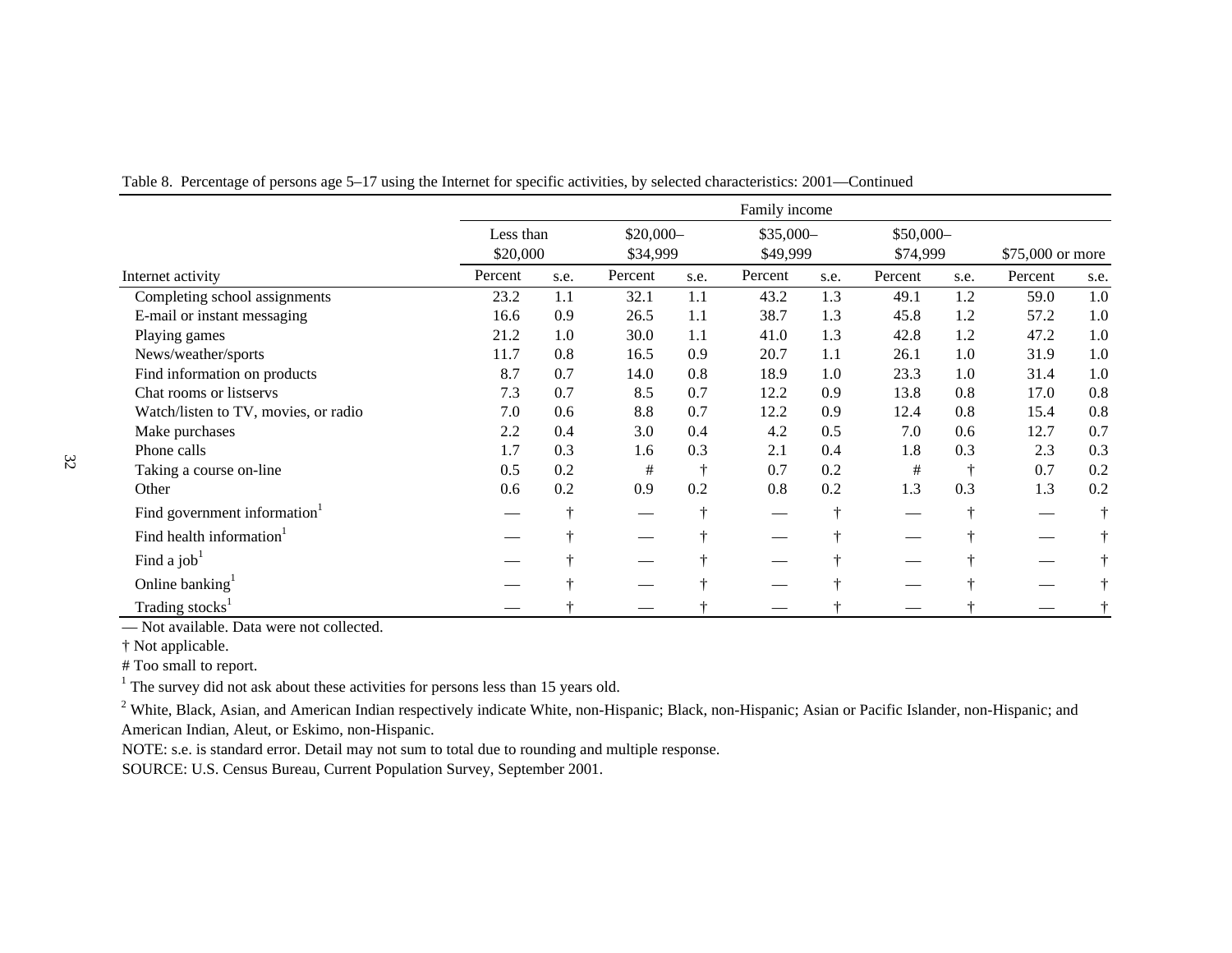|                                          |                           |               |         | <b>Sex</b> |         |      |                          |                      |          | Age group |                          |      |           |      |
|------------------------------------------|---------------------------|---------------|---------|------------|---------|------|--------------------------|----------------------|----------|-----------|--------------------------|------|-----------|------|
|                                          | All users age<br>$5 - 17$ |               | Female  |            | Male    |      | $5 - 7$                  |                      | $8 - 10$ |           | $11 - 14$                |      | $15 - 17$ |      |
| Internet activity                        | Percent                   | s.e.          | Percent | s.e.       | Percent | s.e. | Percent                  | s.e.                 | Percent  | s.e.      | Percent                  | s.e. | Percent   | s.e. |
| Completing school assignments            | 72.0                      | 0.6           | 73.2    | 0.8        | 70.9    | 0.8  | 37.2                     | 1.8                  | 59.7     | 1.4       | 79.5                     | 0.9  | 85.8      | 0.8  |
| E-mail or instant messaging              | 65.0                      | 0.6           | 67.6    | 0.9        | 62.4    | 0.9  | 35.5                     | 1.8                  | 50.1     | 1.4       | 68.8                     | 1.0  | 82.8      | 0.9  |
| Playing games                            | 62.3                      | 0.6           | 59.1    | 0.9        | 65.4    | 0.9  | 65.3                     | 1.8                  | 63.0     | 1.4       | 63.0                     | 1.0  | 59.8      | 1.2  |
| News/weather/sports                      | 37.3                      | 0.6           | 33.9    | 0.9        | 40.5    | 0.9  | 14.7                     | 1.3                  | 24.4     | 1.2       | 40.1                     | 1.1  | 52.2      | 1.2  |
| Find information on products             | 34.0                      | 0.6           | 32.2    | 0.9        | 35.8    | 0.9  | 12.5                     | 1.2                  | 18.6     | 1.1       | 34.6                     | 1.0  | 53.1      | 1.2  |
| Chat rooms or listservs                  | 20.3                      | 0.5           | 21.2    | 0.8        | 19.5    | 0.7  | 4.1                      | 0.7                  | 6.6      | 0.7       | 20.9                     | 0.9  | 36.1      | 1.1  |
| Watch/listen to TV, movies, or radio     | 18.9                      | 0.5           | 17.5    | 0.7        | 20.3    | 0.7  | 9.4                      | 1.1                  | 12.2     | 0.9       | 19.0                     | 0.8  | 27.4      | 1.1  |
| Make purchases                           | 10.6                      | 0.4           | 8.9     | 0.5        | 12.3    | 0.6  | 2.1                      | 0.5                  | 4.2      | 0.6       | 9.3                      | 0.6  | 20.2      | 1.0  |
| Phone calls                              | 3.2                       | 0.2           | 3.5     | 0.3        | 2.9     | 0.3  | 1.7                      | 0.5                  | 2.0      | 0.4       | 2.7                      | 0.3  | 5.3       | 0.5  |
| Taking a course on-line                  | 0.9                       | 0.1           | 0.8     | 0.2        | 1.0     | 0.2  | 0.6                      | 0.3                  | 0.8      | 0.2       | 0.6                      | 0.2  | 1.5       | 0.3  |
| Other                                    | 1.6                       | 0.2           | 1.6     | 0.2        | 1.6     | 0.2  | 0.7                      | 0.3                  | 1.1      | 0.3       | 1.5                      | 0.3  | 2.5       | 0.4  |
| Find government information <sup>1</sup> |                           | $\rightarrow$ |         | ÷          |         |      |                          | $\ddot{\phantom{1}}$ |          | ÷         |                          | ÷    | 9.8       | 0.7  |
| Find health information <sup>1</sup>     |                           | ÷             | --      | ÷          | --      |      | —                        | ÷                    |          | ÷         |                          | ÷    | 9.7       | 0.7  |
| Find a job <sup>1</sup>                  |                           |               | --      |            | —       |      |                          |                      |          |           |                          | ÷    | 4.7       | 0.5  |
| Online banking <sup>1</sup>              |                           |               |         |            | --      |      | $\overline{\phantom{a}}$ |                      |          |           | $\overline{\phantom{a}}$ | ÷    | 2.3       | 0.4  |
| Trading stocks <sup>1</sup>              |                           |               |         |            |         |      |                          |                      |          |           |                          |      | 0.9       | 0.2  |

#### Table 9. Percentage of Internet users age 5–17 using the Internet for specific activities, by selected characteristics: 2001

See footnotes at end of table.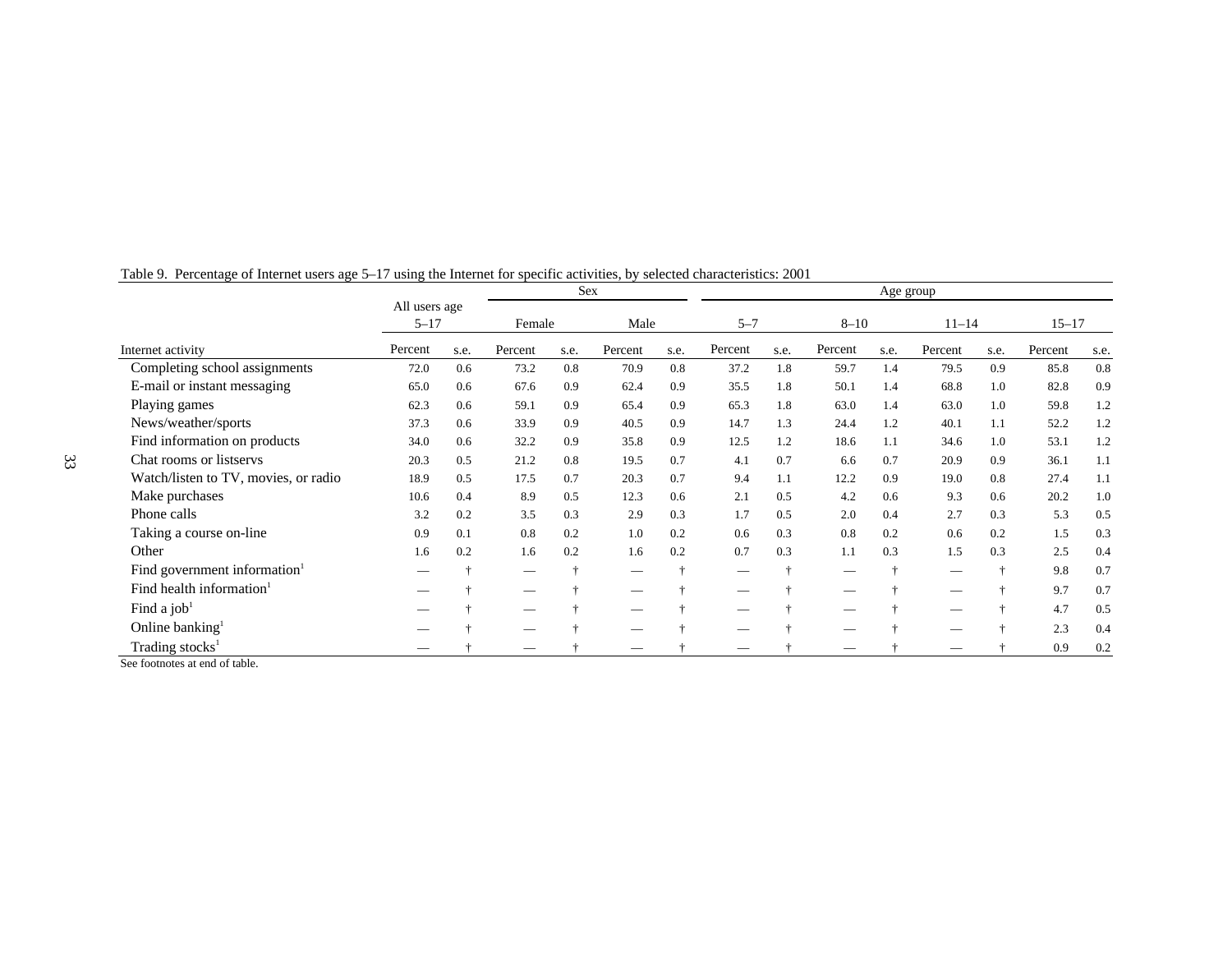|                                          |                                        |     |                           |        | Parent educational attainment |      |                      |      |                       |     |         |      |                          |      | Race/ethnicity <sup>2</sup> |      |         |      |                          |     |
|------------------------------------------|----------------------------------------|-----|---------------------------|--------|-------------------------------|------|----------------------|------|-----------------------|-----|---------|------|--------------------------|------|-----------------------------|------|---------|------|--------------------------|-----|
|                                          | Less than high<br>school<br>credential |     | High school<br>credential |        | Some college                  |      | Bachelor's<br>degree |      | Graduate<br>education |     | White   |      | <b>Black</b>             |      | Hispanic                    |      | Asian   |      | American<br>Indian       |     |
| Internet activity                        | Percent s.e.                           |     | Percent                   | s.e.   | Percent                       | s.e. | Percent              | s.e. | Percent s.e.          |     | Percent | s.e. | Percent                  | s.e. | Percent                     | s.e. | Percent | s.e. | Percent s.e.             |     |
| Completing school assignments            | 67.6                                   | 2.6 | 68.9                      | 1.3    | 70.0                          | 1.1  | 74.1                 | 1.5  | 78.2                  | 1.1 | 73.3    | 0.7  | 65.5                     | 2.1  | 70.3                        | 2.9  | 75.8    | 2.6  | 62.6                     | 6.0 |
| E-mail or instant messaging              | 43.6                                   | 2.7 | 61.2                      | 1.3    | 62.9                          | 1.1  | 70.5                 | 1.5  | 74.8                  | 1.2 | 70.0    | 0.7  | 48.9                     | 2.2  | 47.0                        | 3.2  | 69.4    | 2.7  | 56.5                     | 6.1 |
| Playing games                            | 59.3                                   | 2.7 | 61.2                      | 1.3    | 62.0                          | 1.1  | 65.7                 | 1.6  | 63.6                  | 1.3 | 62.1    | 0.7  | 65.8                     | 2.1  | 59.1                        | 3.1  | 60.2    | 2.9  | 71.9                     | 5.6 |
| News/weather/sports                      | 29.2                                   | 2.5 | 34.5                      | 1.3    | 37.0                          | 1.1  | 37.3                 | 1.6  | 42.8                  | 1.4 | 38.5    | 0.7  | 33.4                     | 2.1  | 32.0                        | 3.0  | 40.1    | 2.9  | 38.1                     | 6.0 |
| Find information on products             | 22.3                                   | 2.3 | 30.1                      | 1.3    | 33.1                          | 1.1  | 35.9                 | 1.6  | 41.4                  | 1.4 | 36.5    | 0.7  | 26.3                     | 2.0  | 27.2                        | 2.8  | 33.0    | 2.8  | 23.0                     | 5.2 |
| Chat rooms or listservs                  | 21.8                                   | 2.3 | 20.6                      | 1.1    | 20.2                          | 0.9  | 19.7                 | 1.3  | 20.9                  | 1.1 | 21.0    | 0.6  | 14.2                     | 1.6  | 21.2                        | 2.6  | 22.3    | 2.5  | 25.9                     | 5.4 |
| Watch/listen to TV, movies, or radio     | 16.3                                   | 2.0 | 18.7                      | 1.1    | 19.0                          | 0.9  | 17.8                 | 1.3  | 20.5                  | 1.1 | 18.4    | 0.6  | 22.4                     | 1.9  | 18.6                        | 2.5  | 18.3    | 2.3  | 21.4                     | 5.1 |
| Make purchases                           | 4.4                                    | 1.1 | 7.3                       | 0.7    | 8.9                           | 0.7  | 12.6                 | -1.1 | 17.2                  | 1.0 | 12.1    | 0.5  | 5.9                      | 1.1  | 6.6                         | 1.6  | 9.2     | 1.7  | 7.3                      | 3.2 |
| Phone calls                              | 2.5                                    | 0.9 | 2.9                       | 0.5    | 3.5                           | 0.4  | 3.4                  | 0.6  | 3.1                   | 0.5 | 3.1     | 0.3  | 3.8                      | 0.9  | 2.7                         | 1.0  | 3.1     | 1.0  | 4.4                      | 2.5 |
| Taking a course on-line                  | 1.7                                    | 0.7 | 0.8                       | 0.2    | 0.8                           | 0.2  | 0.5                  | 0.2  |                       | 0.3 | 0.8     | 0.1  | 0.9                      | 0.4  | 1.4                         | 0.7  | 1.4     | 0.7  | 2.4                      | 1.9 |
| Other                                    | 1.1                                    | 0.6 | 1.6                       | 0.3    | 1.7                           | 0.3  | 0.8                  | 0.3  | 2.3                   | 0.4 | 1.6     | 0.2  | 1.4                      | 0.5  | 2.0                         | 0.9  | 1.3     | 0.7  | 2.7                      | 2.0 |
| Find government information <sup>1</sup> |                                        |     |                           | $\div$ |                               |      |                      |      |                       |     |         | ÷    | $\overline{\phantom{a}}$ | ÷    |                             |      |         |      | $\overline{\phantom{a}}$ |     |
| Find health information <sup>1</sup>     |                                        |     |                           |        |                               |      |                      |      |                       |     |         |      |                          |      |                             |      |         |      | $\hspace{0.05cm}$        |     |
| Find a $job1$                            |                                        |     |                           |        |                               |      |                      |      |                       |     |         |      |                          |      |                             |      |         |      |                          |     |
| Online banking $1$                       |                                        |     |                           |        |                               |      |                      |      |                       |     |         |      |                          |      |                             |      |         |      |                          |     |
| Trading stocks <sup>1</sup>              |                                        |     |                           |        |                               |      |                      |      |                       |     |         |      |                          |      |                             |      |         |      |                          |     |

#### Table 9. Percentage of persons age 5–17 using the Internet for specific activities, by selected characteristics: 2001—Continued

See footnotes at end of table.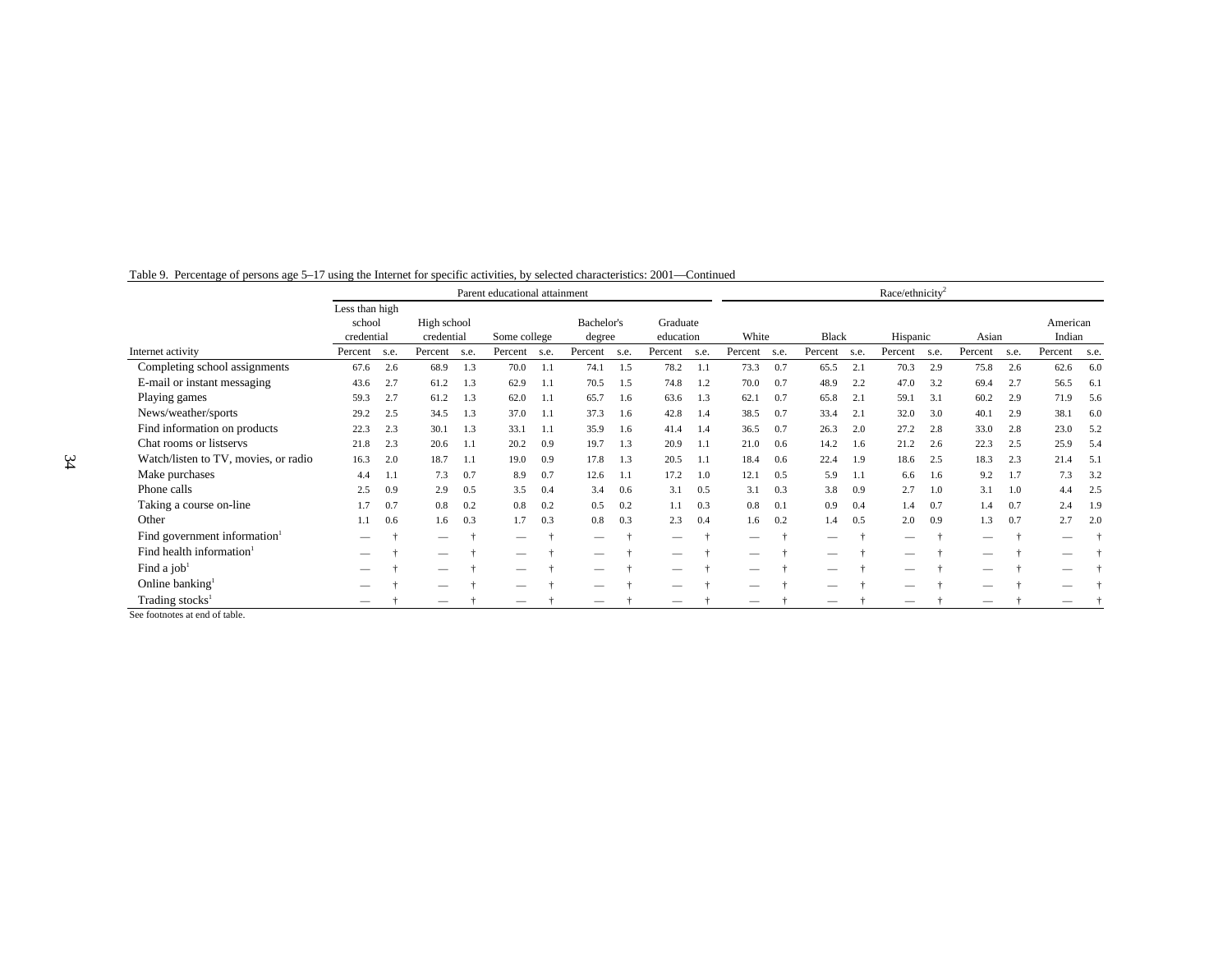|                                          |                       |      |                        |      | Family income          |      |                       |      |                  |            |
|------------------------------------------|-----------------------|------|------------------------|------|------------------------|------|-----------------------|------|------------------|------------|
|                                          | Less than<br>\$20,000 |      | $$20,000-$<br>\$34,999 |      | $$35,000-$<br>\$49,999 |      | \$50,000-<br>\$74,999 |      | \$75,000 or more |            |
| Internet activity                        | Percent               | s.e. | Percent                | s.e. | Percent                | s.e. | Percent               | s.e. | Percent          | s.e.       |
| Completing school assignments            | 63.5                  | 2.0  | 65.8                   | 1.6  | 68.7                   | 1.5  | 73.2                  | 1.3  | 78.2             | 1.0        |
| E-mail or instant messaging              | 45.6                  | 2.1  | 54.3                   | 1.7  | 61.6                   | 1.6  | 68.3                  | 1.3  | 75.8             | 1.0        |
| Playing games                            | 58.1                  | 2.0  | 61.4                   | 1.7  | 65.3                   | 1.6  | 63.7                  | 1.4  | 62.6             | 1.2        |
| News/weather/sports                      | 32.2                  | 1.9  | 33.8                   | 1.6  | 33.0                   | 1.6  | 38.9                  | 1.4  | 42.3             | 1.2        |
| Find information on products             | 24.0                  | 1.8  | 28.7                   | 1.6  | 30.2                   | 1.5  | 34.7                  | 1.4  | 41.6             | 1.2        |
| Chat rooms or listservs                  | 20.1                  | 1.7  | 17.4                   | 1.3  | 19.5                   | 1.3  | 20.6                  | 1.2  | 22.5             | 1.0        |
| Watch/listen to TV, movies, or radio     | 19.3                  | 1.6  | 18.1                   | 1.3  | 19.4                   | 1.3  | 18.5                  | 1.1  | 20.4             | 1.0        |
| Make purchases                           | 5.9                   | 1.0  | 6.1                    | 0.8  | 6.7                    | 0.8  | 10.5                  | 0.9  | 16.8             | 0.9        |
| Phone calls                              | 4.5                   | 0.9  | 3.3                    | 0.6  | 3.3                    | 0.6  | 2.6                   | 0.5  | 3.0              | 0.4        |
| Taking a course on-line                  | 1.5                   | 0.5  | 0.7                    | 0.3  | 1.2                    | 0.4  | 0.7                   | 0.2  | 0.9              | 0.2        |
| Other                                    | 1.7                   | 0.5  | 1.7                    | 0.4  | 1.3                    | 0.4  | 2.0                   | 0.4  | 1.7              | 0.3        |
| Find government information <sup>1</sup> |                       |      |                        | ÷    |                        | ÷    |                       |      |                  | $\ddagger$ |
| Find health information                  |                       | ÷    |                        | ÷    |                        | ÷    |                       |      |                  |            |
| Find a job <sup>1</sup>                  |                       |      |                        |      |                        |      |                       |      |                  |            |
| Online banking                           |                       |      |                        |      |                        |      |                       |      |                  |            |
| Trading stocks                           |                       |      |                        |      |                        |      |                       |      |                  |            |

Table 9. Percentage of persons age 5–17 using the Internet for specific activities, by selected characteristics: 2001—Continued

— Not available. Data were not collected.

† Not applicable.

# Percentage less than 0.5.

 $<sup>1</sup>$  The survey did not ask about these activities for persons less than 15 years old.</sup>

<sup>2</sup> White, Black, Asian, and American Indian respectively indicate White, non-Hispanic; Black, non-Hispanic; Asian or Pacific Islander, non-Hispanic; and American Indian, Aleut, or Eskimo, non-Hispanic.

NOTE: s.e. is standard error. Detail may not sum to total due to rounding and multiple response.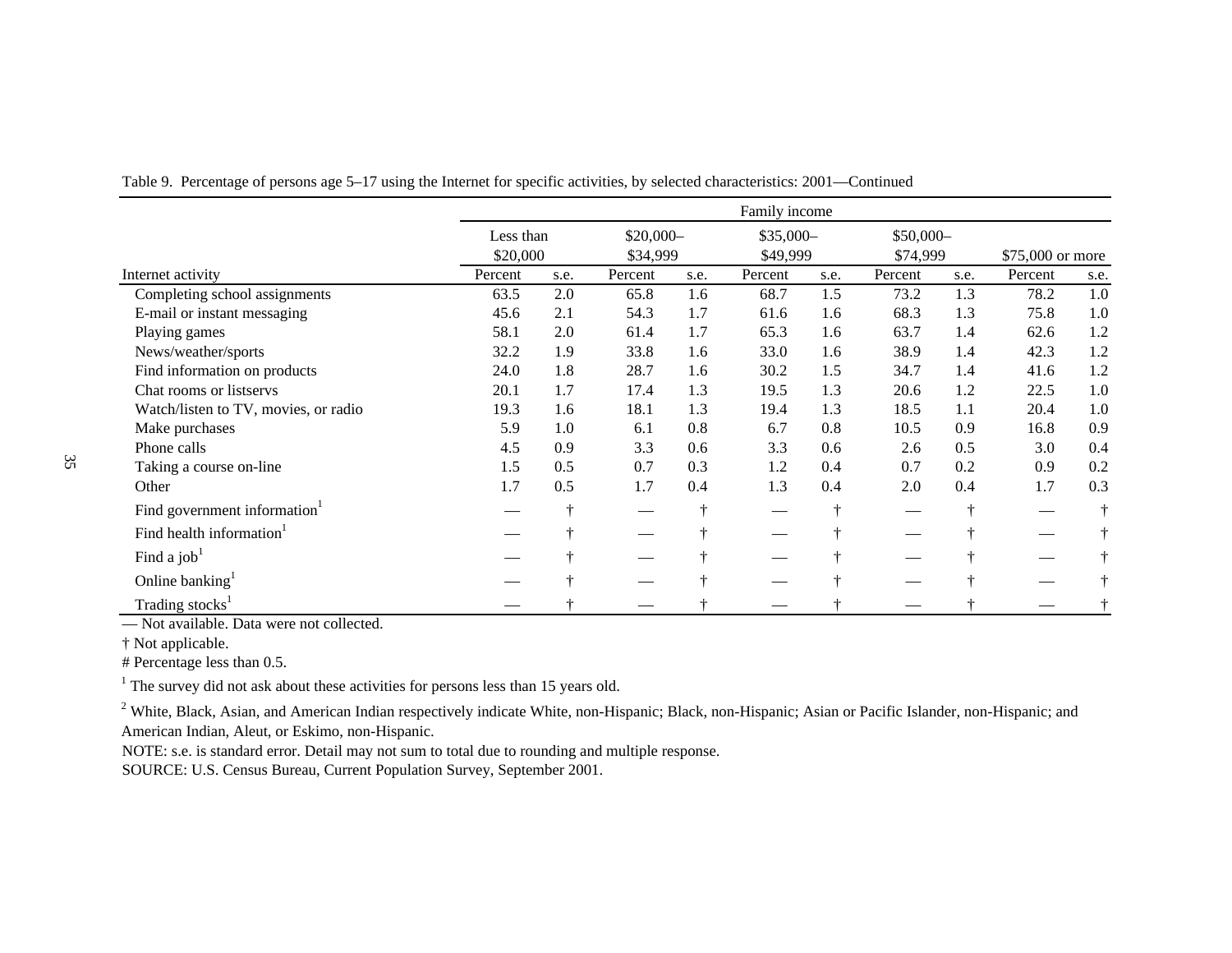e-mail, and boys who use the Internet are more likely to use it for games, shopping, and finding information about news, weather, or sports. This is consistent with research on adults' uses of the Internet, which has shown that although gender differences in overall use rates have vanished, gender differences persist in preferences for Internet activities, with men favoring entertainment and women favoring communication and educational assistance (Weiser 2000; also see Odell et al. 2000; Singh 2002). Some recent research on college students has revealed similar differences in Internet activities—women used more e-mail and men used the web more (Jackson et al. 2001).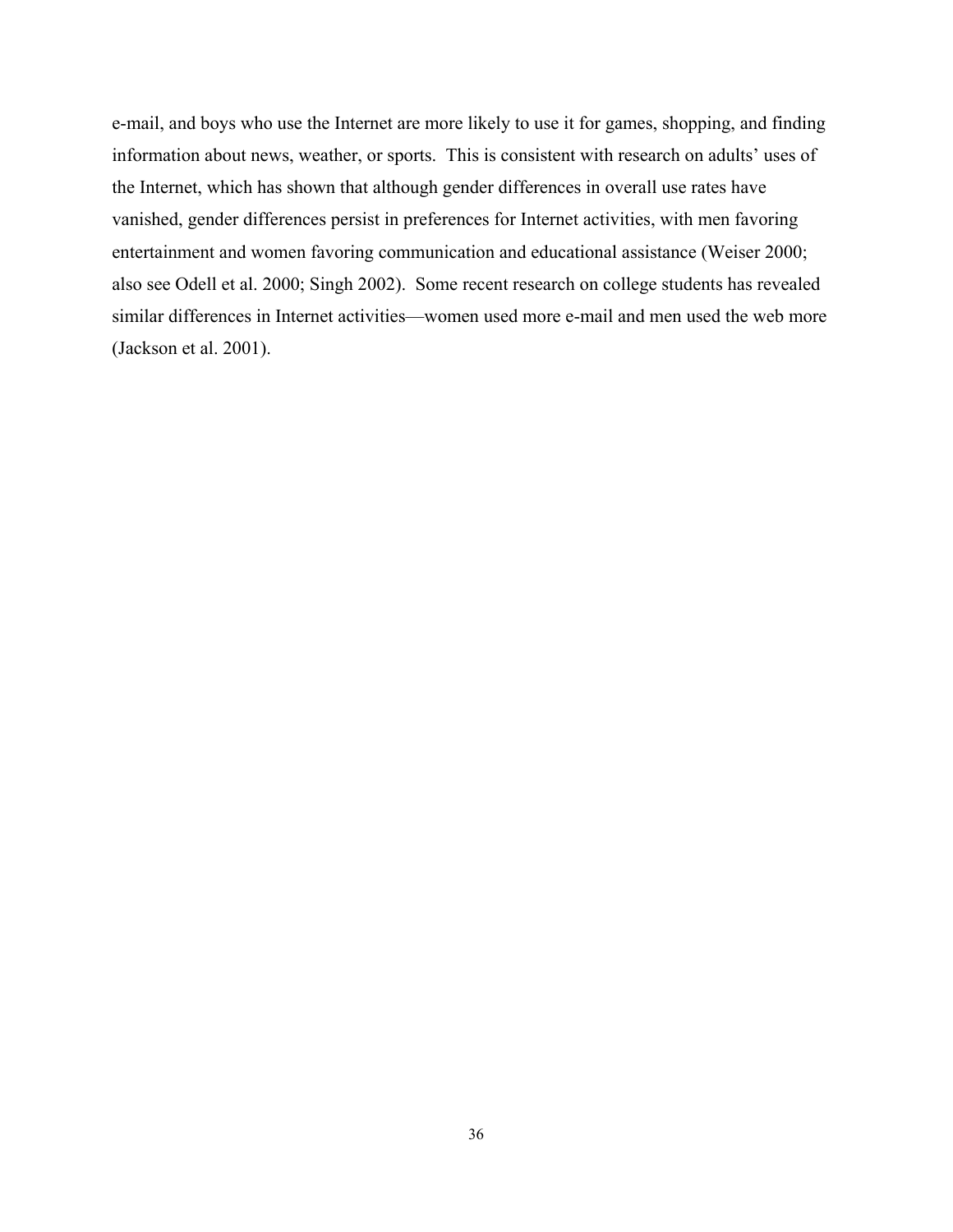# <span id="page-47-0"></span>**Conclusions**

This report uses data from the September 2001 Current Population Survey to examine the use of computers and the Internet by children and adolescents. The report examines children's and adolescents' overall use, how children and teens use these technologies, where they use them, and the relationships of patterns of use to socioeconomic and demographic characteristics such as age, race/ethnicity, parental education, and family income.

Computer and Internet use by children and adolescents is widespread and begins at an early age. About nine in ten Americans age 5 through 17 use computers, and more than half use the Internet. Computer use is common at an earlier age than Internet use, but by high-school-age (15–17) about three quarters of youth are on-line.

Children and adolescents commonly use computers for playing games, completing school assignments, word processing, email, and connecting to the Internet. On-line, the most frequent activities are school work, email, games, and finding information.

There are significant demographic and socioeconomic differences in the use of these information technologies. Family income and parents' education are both positively associated with computer and Internet use, and proportionally fewer children and adolescents who live in households where Spanish is the only language spoken use computers and the Internet. Use of both technologies is higher among Whites than among Blacks and Hispanics and is higher among the non-disabled than among the disabled. The findings for each variable remain statistically significant when controlling for other variables. In contrast to findings from previous studies (e.g. Clemente 1998; Riccobono 1986), however, gender differences in rates of computer and Internet use no longer exist.

Looking at where children and adolescents use computers, more use computers at school than at home. For some groups of 5–17-year-olds, use at school exceeds use at home by 30 percentage points or more. These groups include Blacks and Hispanics, those whose parents did not complete high school, those living with a single mother, those living in households where

37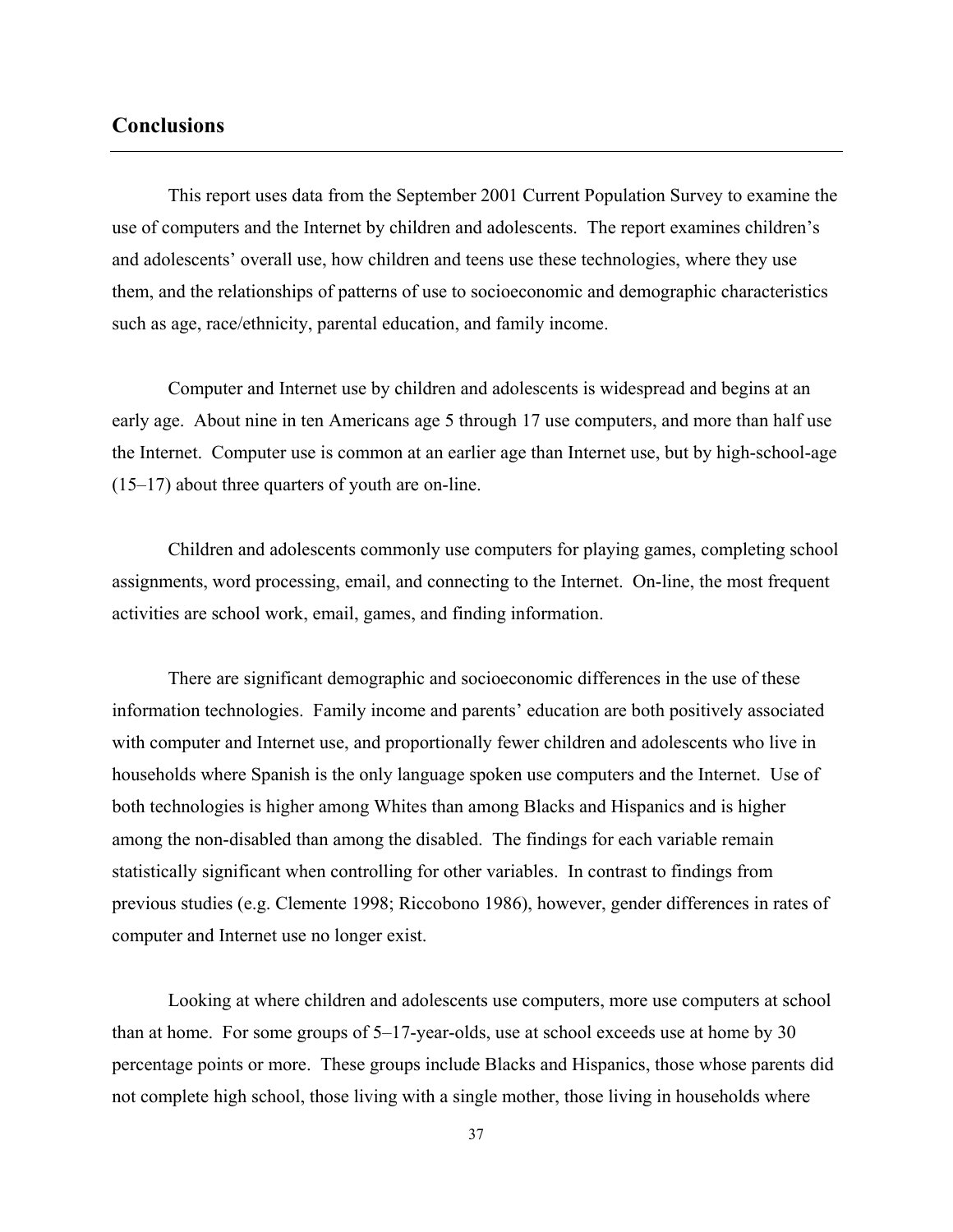Spanish is the only language spoken, and those living in families with incomes below \$20,000 per year. Home use is more prevalent among children and adolescents who are members of families with incomes of \$75,000 or more per year, and whose parents attended graduate school.

Schools do appear to help narrow the digital divide in terms of computer use. Differences in the rates of computer use are smaller at schools than they are at home when considering such characteristics as race/ethnicity, family income, and parental education.

Although nearly all schools have Internet access and more children and adolescents use computers at school than at home, the home is the most widely used Internet access location. Of those children and adolescents who use the Internet, 78 percent use it at home, compared to 68 percent at school. Highlighting the digital divide, those who rely more heavily on access at school come from households with annual family incomes below \$35,000 and whose parents did not complete high school.

While CPS data do support analyses of the use of technology, they do not support analysis of the quality of hardware and software available or the convenience of access. Future research could address these issues of quality and convenience, and also continue to study the digital divide to track trends in usage.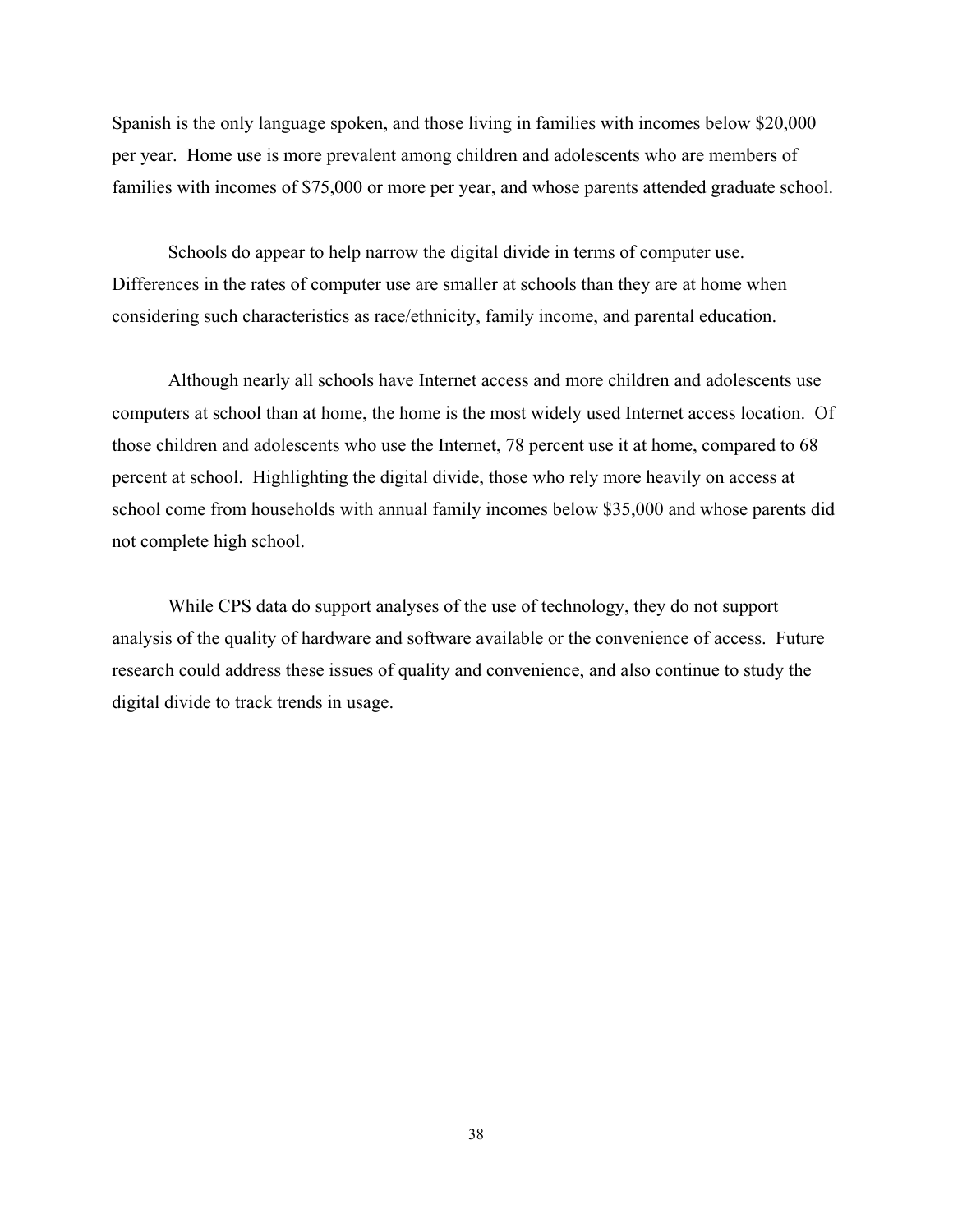# <span id="page-49-0"></span>**Current Population Survey (CPS) Design**

 $\overline{a}$ 

The CPS is a representative sample survey of all households in the United States. The survey is conducted in approximately 56,000 dwelling units in 754 primary sampling units. Dwelling units are in-sample for 4 successive monthly interviews, out-of-sample for the next 8 months, and then returned to the sample for the following 4 months. The sample frame is a complete list of dwelling-unit addresses at the time of the Census updated by demolitions and new construction and field listings. The population surveyed excludes members of the armed forces, inmates of correctional institutions, and patients in long-term medical or custodial facilities; it is referred to as the civilian, noninstitutionalized population. Typically about 4 percent of dwelling units are not interviewed because occupants are not at home after repeated callbacks or for some other reason.

A member of each household who is at least 15 years old serves as the informant for that household, supplying data for each member of the household. As a result of this data collection method, data regarding computer and Internet use by children and adolescents were not collected directly from the users in most cases, but from another member of the user's household. Because a household's informant may not have full information regarding computer and Internet use by other members of the household (especially when that use occurs at school), this method is a potential source of error in the data.

In September 2001, supplementary questions regarding computer and Internet use were asked about eligible household members 3 years old and over. (This report examines persons ages 5–17 because this range corresponds to the modal ages of students in kindergarten through twelfth grade.) Most interviews were conducted by phone using computer-assisted telephone interviewing.

<span id="page-49-1"></span> $18$  Part of this section on the CPS and statistical procedures is reprinted from Appendix C of U.S. Department of Education, National Center for Education Statistics, *Dropout Rates in the United States: 1999*, NCES 2001-022, by Phillip Kaufman, Jin Y. Kwon, Steve Klein, and Christopher D. Chapman. Washington, DC, 2000. Also see U.S. Census Bureau, *Technical Paper 63 Revised: Current Population Survey – Design and Methodology*, TP63RV. Washington, DC, 2002.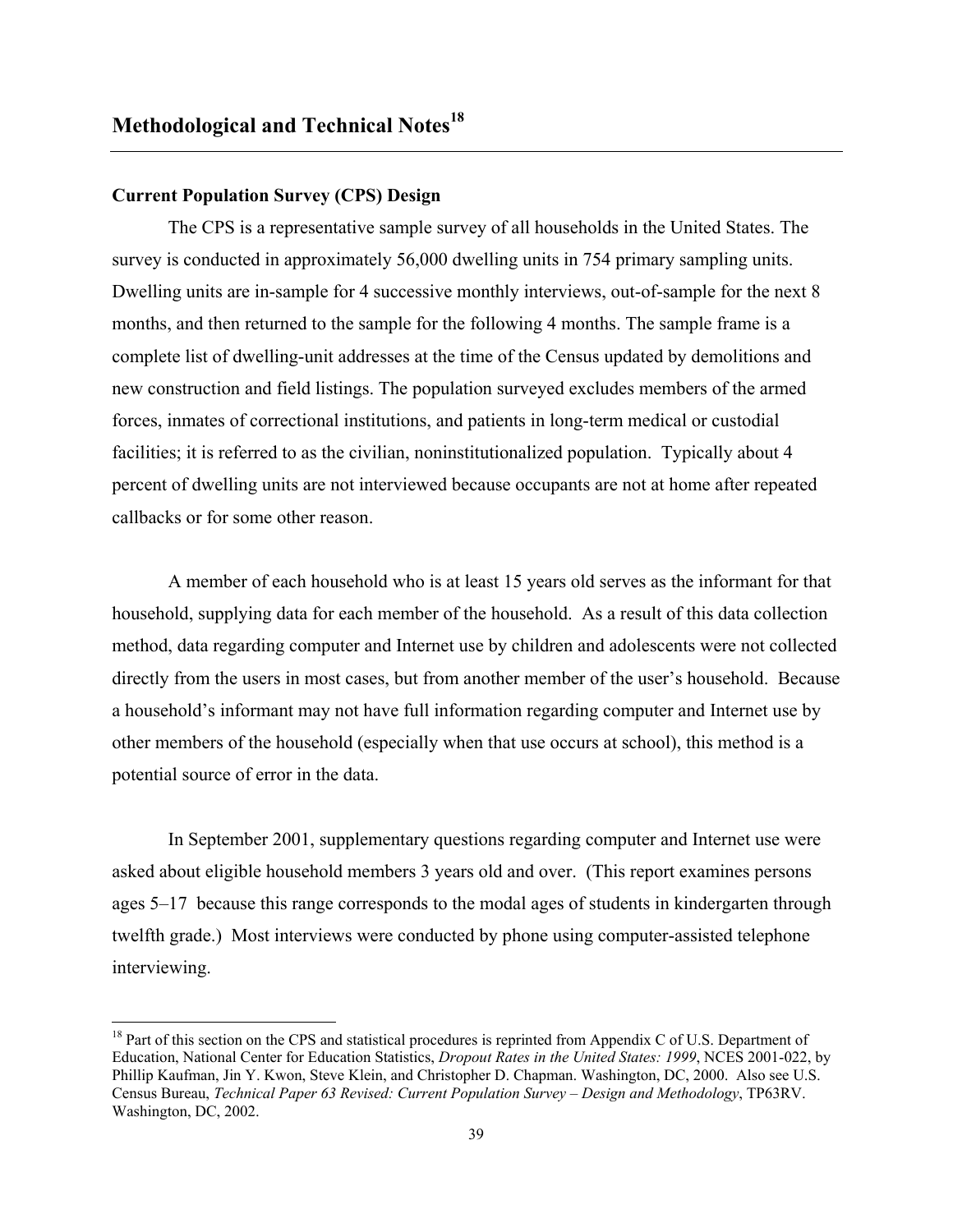#### **Standard Errors and the Accuracy and Precision of Estimates**

The estimates in this report are derived from samples and are subject to two broad classes of error—sampling and nonsampling error. Sampling errors can occur when the data are collected from a sample of a population rather than from the entire population. To the extent that the sample differs from the population it is supposed to represent, estimates based on a sample can differ from the values that would have been obtained from a universe survey using the same instruments, instructions, and procedures. Nonsampling errors come from a variety of sources and affect all types of surveys, universe as well as sample surveys. Examples of sources of nonsampling error include item wording, reporting error by respondents, and data processing errors. The effects of nonsampling errors are more difficult to evaluate than those that result from sampling variability. As much as possible, procedures are built into surveys in order to minimize nonsampling errors.

The standard error is a measure of the variability due to sampling when estimating a parameter. It indicates how much variance there is in the population of possible estimates of a parameter for a given sample size. Standard errors can be used as a measure of the precision expected from a particular sample. The chances that a sample estimate would differ from a population parameter by less than the standard error are about 68 out of 100; the chances that the difference would be less than 1.96 times the standard error are about 95 out of 100.

Since the CPS sample is not a simple random sample, the methods that are most frequently used to compute standard errors must be adjusted to account for the effects of the sample design. Standard errors for percentages based on CPS data were calculated using the following formula:

$$
\text{se} = \sqrt{(b/N)(p)(100-p)}
$$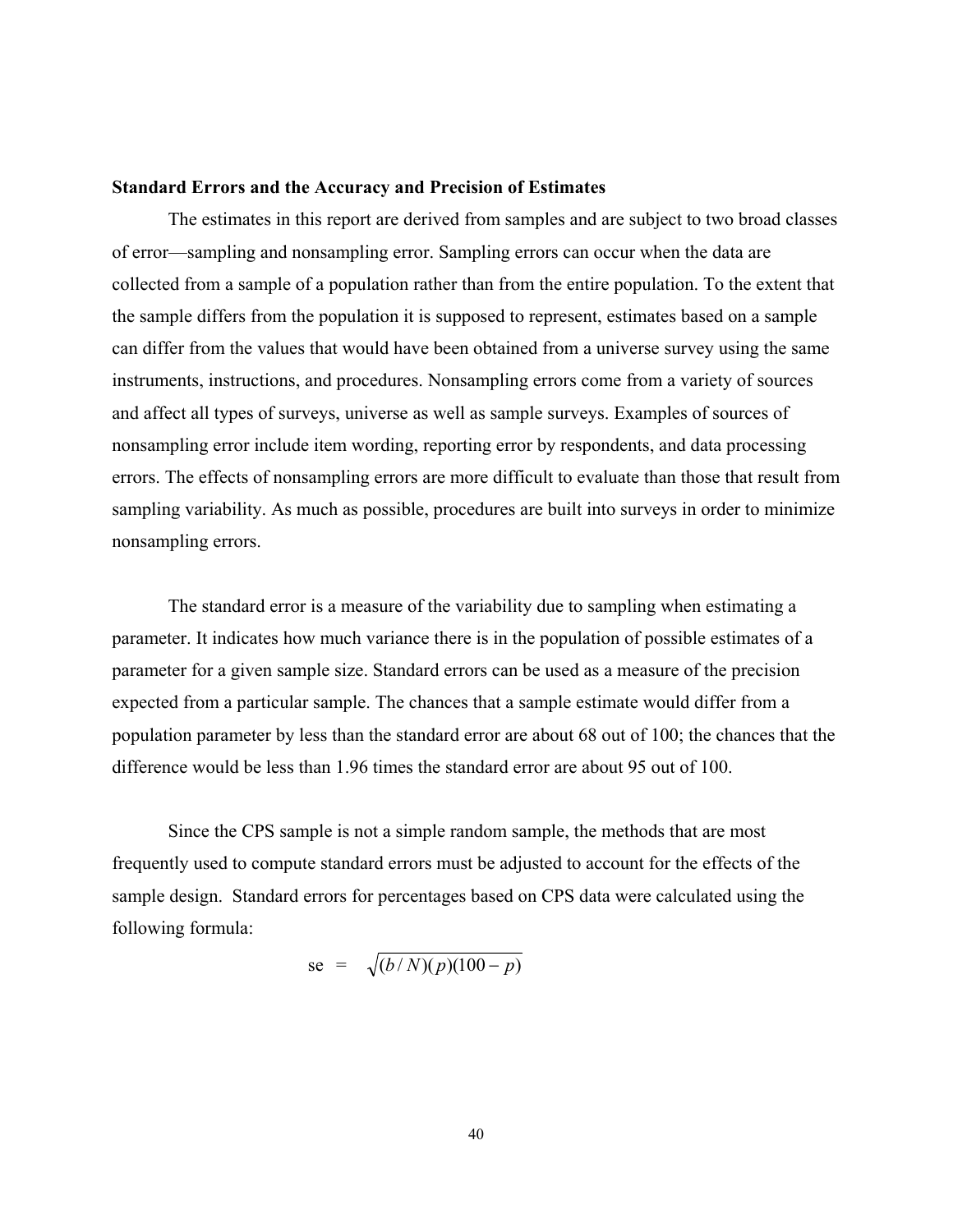where  $b =$  the parameter associated with the characteristic,  $19$ 

 $N =$  the population on which the percentage is based, and

 $p =$  the percentage (0 \cdot p \le 100).

 For example, where table 1 shows an estimate that 89.5 percent of persons ages 5–17 use computers, the standard error is calculated as follows. The variable b is 5211 (this can be found in the Census Bureau technical report previously cited); the N is 53,013,000, and the percentage is 89.5. Using the formula given above, the standard error is .30.

$$
.30 = \sqrt{(5211/53,013,000)(89.5)(100 - 89.5)}
$$

#### **Response Rates**

1

The unweighted response rate for the September 2001 core CPS was 93.5 percent, and the response rate for the computer and Internet use supplement was 92.1 percent, for an overall response rate on the supplement of 86.1 percent.

#### **Method and Statistical Procedures for the Comparison of Estimates**

The comparisons in the text have all been tested for statistical significance to ensure that the differences are larger than those that might be expected due to sampling error. Four types of comparisons have been made in the text. All statistical comparisons in this report were tested for significance at the 95 percent confidence level  $(p<0.05)$ , and all reported differences are statistically significant, unless otherwise noted. One type of comparison tests the significance of a statistic's relationship to a specified value, such as 50 percent. A 95 percent confidence interval is computed and the statistic is treated as though the true value falls within this range, supporting a statement that the statistic is more than, less than, or not distinguishable from a specified value. The confidence interval for an estimate is determined by the following formula:

$$
CI = x \pm t (se)
$$

<span id="page-51-0"></span><sup>19</sup> These parameters and their use are explained in U.S. Census Bureau, *Source and Accuracy Statement for the September 2001 CPS Microdata File for Internet and Computer Use in the U.S.*, Washington, DC, 2002. Available at http://www.bls.census.gov/cps/computer/2001/ssrcacc.htm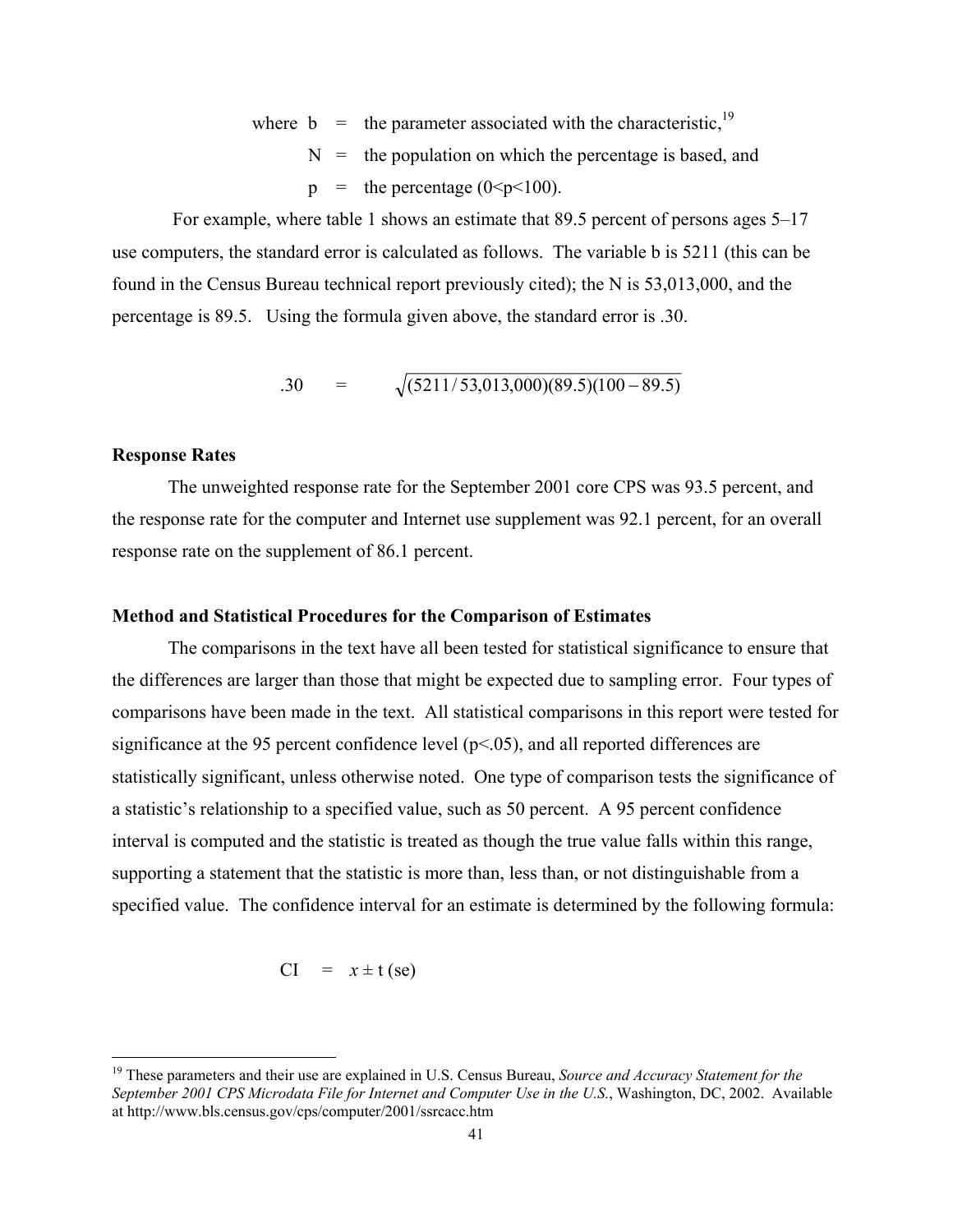where 
$$
x
$$
 = the estimate for which the confidence interval is desired  
\n $t$  = the critical value, which is 1.96 for a 95 percent interval  
\n $se$  = the standard error of the estimate

For example, the statement on page [3](#page-13-1) of this report that "among high-school-age youth (ages 15–17), more than 90 percent use computers," was tested as follows:

CI = 
$$
x \pm t
$$
 (se)  
CI = 93.4 ± 1.96 (0.52)  
92.4 to 94.4 = 93.4 ± 1.0

In repeated sampling, the population parameter (i.e., the "true" value) can be expected to fall within the range of the 95 percent confidence interval 95 percent of the time. In the previous example, the true value is expected to be between 92.4 and 94.4, so the statement in the text that "among high-school-age youth (ages 15–17), more than 90 percent use computers" is supported. Had the confidence interval included the range 89.0 to 97.8, for example, the statement would not have been supported because the range extends below 90 percent.

The second type of comparison tests the hypothesis that there is a linear relationship between two variables with multiple categories. A bivariate linear regression model is specified, and a statistically significant regression coefficient supports the hypothesis that there is a linear association between the dependent and independent variables. To account for the complex sampling methods of the CPS, a weighted least squares (WLS) regression is used in which the model (e.g. the percentage of children who use computers) is weighted by the variance of the dependent variable.

The third type of comparison tests the statistical significance of the difference of two statistics. The student's *t* statistic can be used to test the likelihood that the differences between two percentages are larger than would be expected by sampling error alone.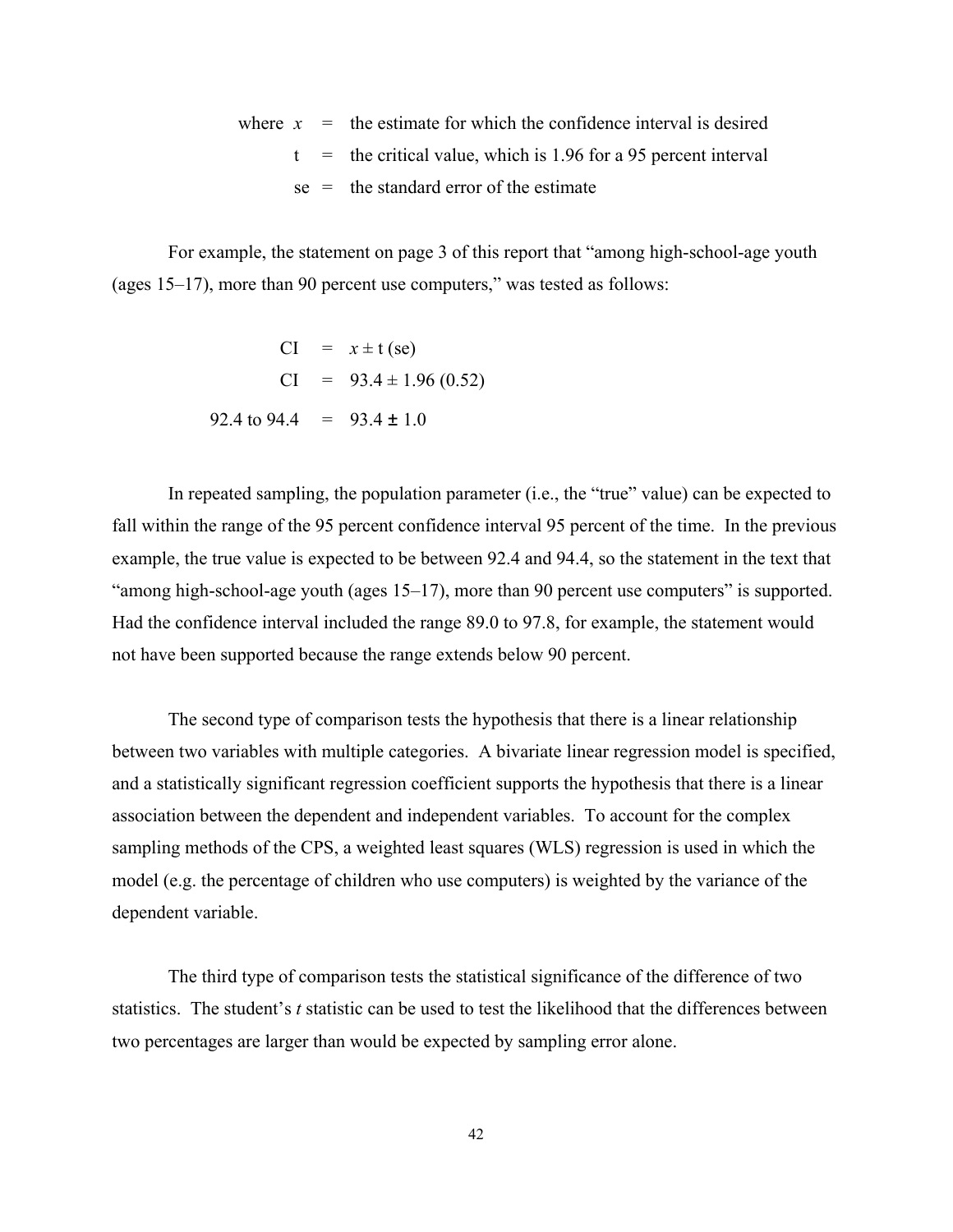$$
t = \frac{P_1 - P_2}{\sqrt{se_1^2 + se_2^2}}
$$

where  $P_1$  and  $P_2$  are the estimates to be compared and se<sub>1</sub> and se<sub>2</sub> are their respective standard errors.

For example, the statement on page 6 of this report that "those who are not disabled are more likely to use computers… than those with disabilities" was tested as follows. The estimate for the percentage of non-disabled children and adolescents ages 5–17 who use computers is 89.8 percent, and the standard error of this estimate is .32 percent; the estimate and standard error for disabled children and adolescents in the same age group are 80.0 percent and 3.65 percent, respectively (table 1). The t value is 2.67, as shown below.

$$
t = \frac{89.8 - 80.0}{\sqrt{0.32^2 + 3.65^2}} = 2.67
$$

Since the t value exceeds the critical value of 1.96, readers can conclude that children and adolescents who are not disabled are more likely to use computers than those with disabilities.

As the number of comparisons on the same set of data increases, the likelihood that the *t* value for at least one of the comparisons will exceed 1.96 simply due to sampling error increases. For a single comparison, there is a 5 percent chance that the *t* value will exceed 1.96 due to sampling error. For five tests, the risk of getting at least one *t* value that high increases to 23 percent, and for 20 comparisons, to 64 percent.

One way to compensate for this danger when making multiple comparisons is to adjust the alpha level to take into account the number of comparisons being made. The alpha rate is the probability of falsely rejecting the hypothesis that there are no differences between groups in the population. For example, rather than establishing an alpha level of 0.05 for a single comparison, the alpha level is set to ensure that the likelihood is less than 0.05 that the *t* value for any of the comparisons exceeds the critical value by chance alone when there are truly no differences for any of the comparisons. For this report, the alpha level is reduced using the Bonferroni adjustment. The adjustment is calculated by dividing the desired alpha level by the number of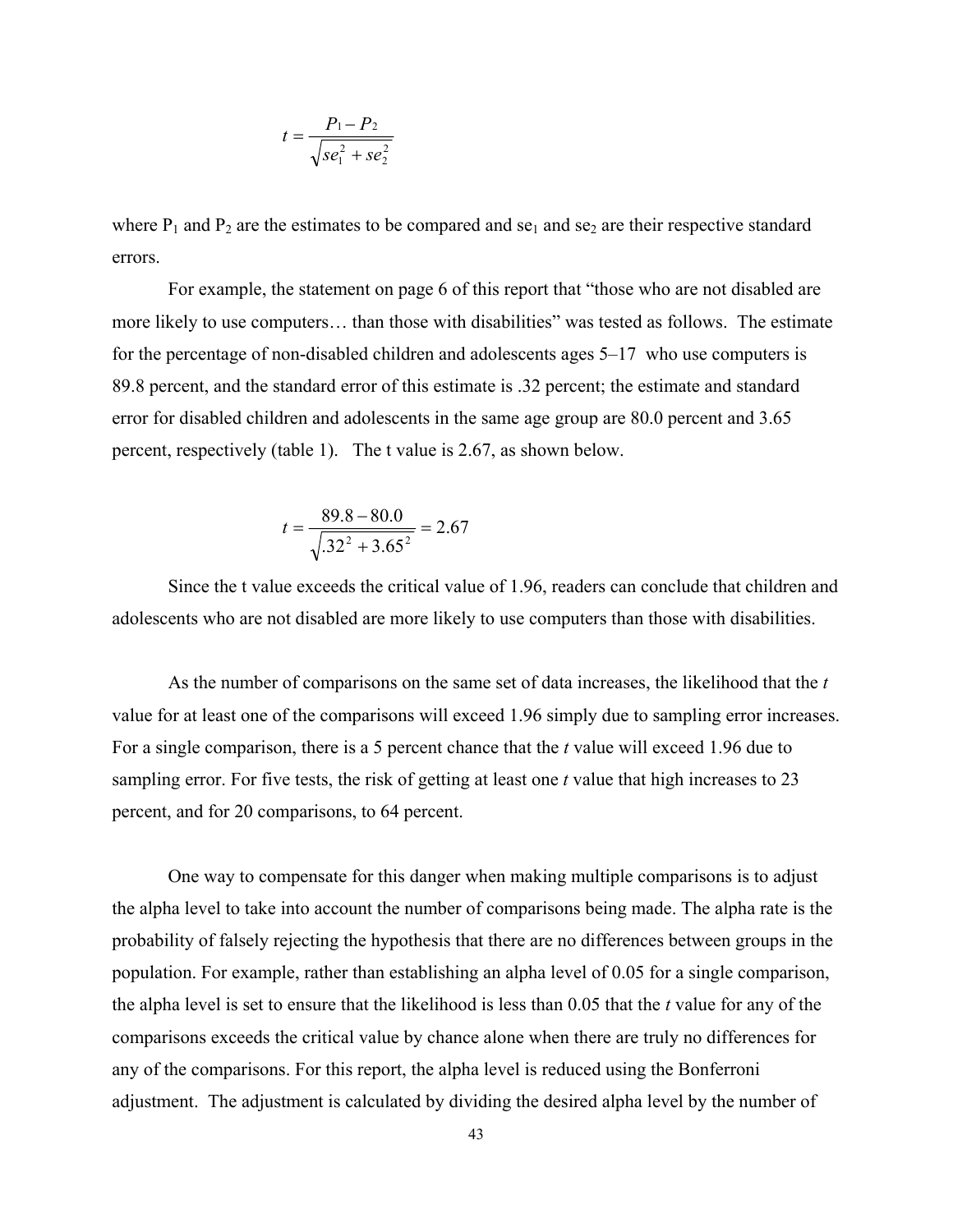possible comparisons, based on the variable(s) being compared (Dunn, 1961). The *t* value corresponding to the revised, lower alpha level must be exceeded in order for any of the comparisons to be considered significant. For example, to test for differences in computer use rates among non-Hispanic Whites, non-Hispanic Blacks, and Hispanics, the following steps would be taken:

- Establish the number of comparisons. The number of two-way comparisons that can be made equals  $[(n)(n-1)]/2$ , where n is the number of variable categories. Thus, with three categories (Whites, Blacks, and Hispanics) the number of possible comparisons is  $[(3)(2)]/2 = 3$  (Whites and Blacks, Whites and Hispanics, Blacks and Hispanics).
- Divide the desired alpha level,  $0.05$ , by the number of comparisons (e.g. 3) to obtain the new alpha level  $(0.05/3 = 0.0167)$ .
- Consult a table of *t* statistics (or the standard normal table for *z* values if the N is large) to find the *t* value that corresponds to that alpha ( $t = 2.39$  for alpha = 0.0167).

All *t* test comparisons in this report were tested using the Bonferroni adjustment. Where categories of two variables were involved, the number of comparisons to make the number of comparisons used to make the Bonferroni adjustment was based on the relationship(s) being tested. This technique reduces the frequency of Type I errors (rejecting the null hypothesis when it is true) while increasing Type II errors (failing to reject the null hypothesis when it is false).

The fourth type of comparison is an equivalence test (Rogers, Howard, and Vessey 1993), which determines whether there is any substantive difference between two statistics.

This test requires an *a priori* determination of the minimum difference considered substantively important (delta). Equivalence tests in this report were conducted with a delta value of two percentage points, meaning that differences smaller than this are not considered meaningful. A delta of two percentage points is commensurate with the statistical properties of the data presented in this report; considering the sources of non-sampling error that affect survey data, including proxy reporting errors and data processing errors, it may not be reasonable to attribute substantive importance to differences smaller than about two percentage points.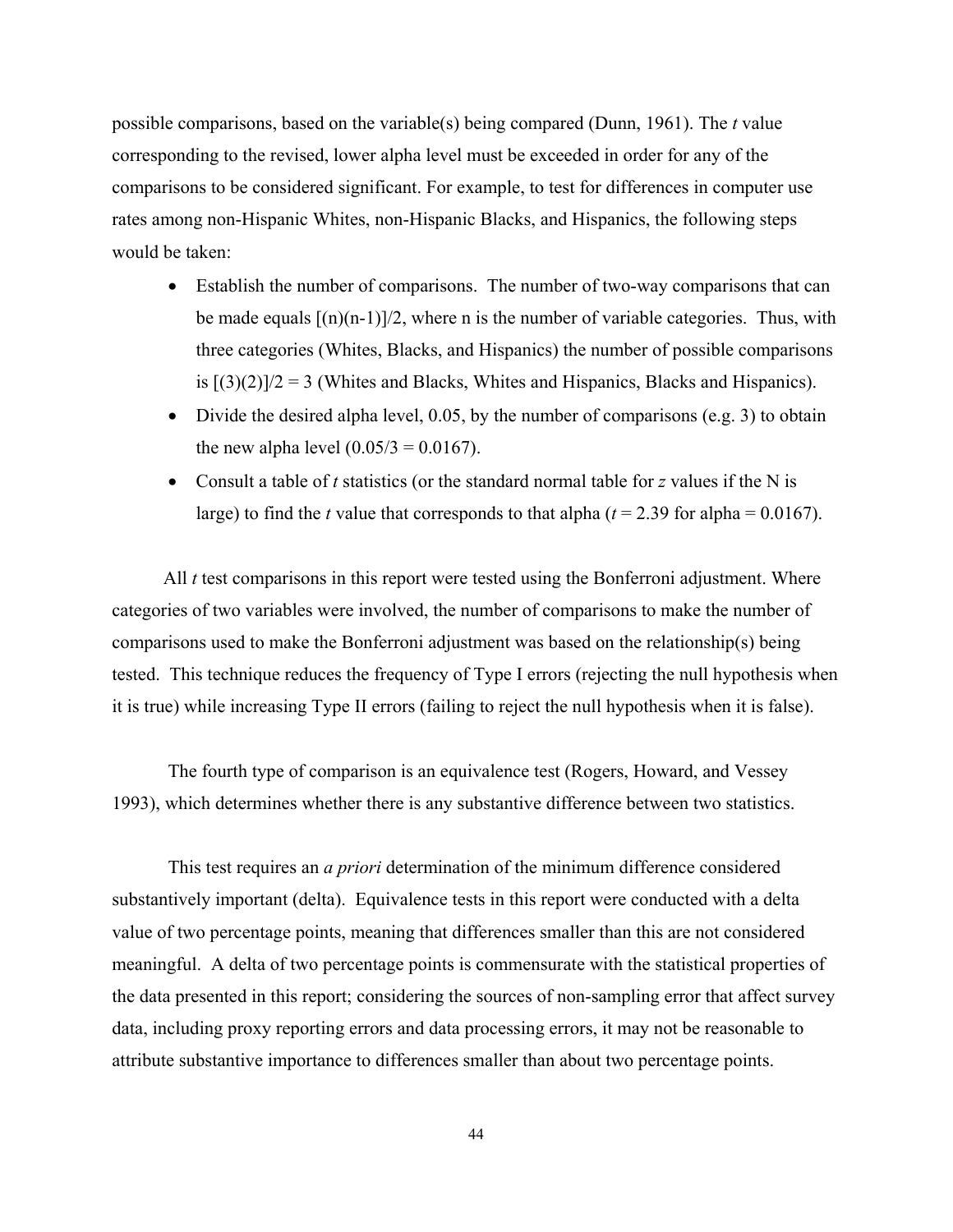The equivalence test uses one-tailed t-tests to construct a confidence interval for the difference between two statistics. This confidence interval is compared to the minimum substantively significant difference described by delta and negative delta. If the confidence interval is within the range of negative delta and delta—that is, if the upper bound of the confidence interval is less than delta and the lower bound of the interval is more than negative delta—this indicates that the difference between the two statistics is less than the smallest difference that can be considered important, so the two statistics are equivalent.

The formula for the confidence interval of the difference is as follows:

$$
CI = p_1 - p_2 \pm t(s.e.)
$$

where  $p_1$  = the first statistic being compared  $p_2$  = the second statistic being compared t = the critical value<sup>20</sup> s.e. = the standard error of the difference of  $p_1$  and  $p_2$ 

In this report the estimate of the percentage of females age 5–17 who use computers is 90.0 percent (s.e.  $= 0.43$ ) and the estimate for males is 89.1 percent (s.e.  $= 0.43$ ). The difference is 0.9 percent (s.e.  $= 0.61$ ). To test the equivalence of these two statistics at the 95 percent confidence level when the minimum substantively important difference, delta, is two percentage points, compare confidence interval for the difference to delta. In this case the confidence interval for the difference is  $-0.10$  to 1.90. Since this interval is within the delta interval of  $-2$  to 2, the percentages of males and females age 5–17 who use computers are about the same.

#### **Logistic Regression Analysis**

<u>.</u>

Regression is a procedure that uses one or more independent variables to predict the values of a dependent variable and to reveal each independent variable's association with the variable being predicted. In the two analyses presented in table 2, computer use and Internet use

<span id="page-55-0"></span><sup>&</sup>lt;sup>20</sup> For 95 percent confidence in equivalency, using a one-tailed test, the critical value is 1.645.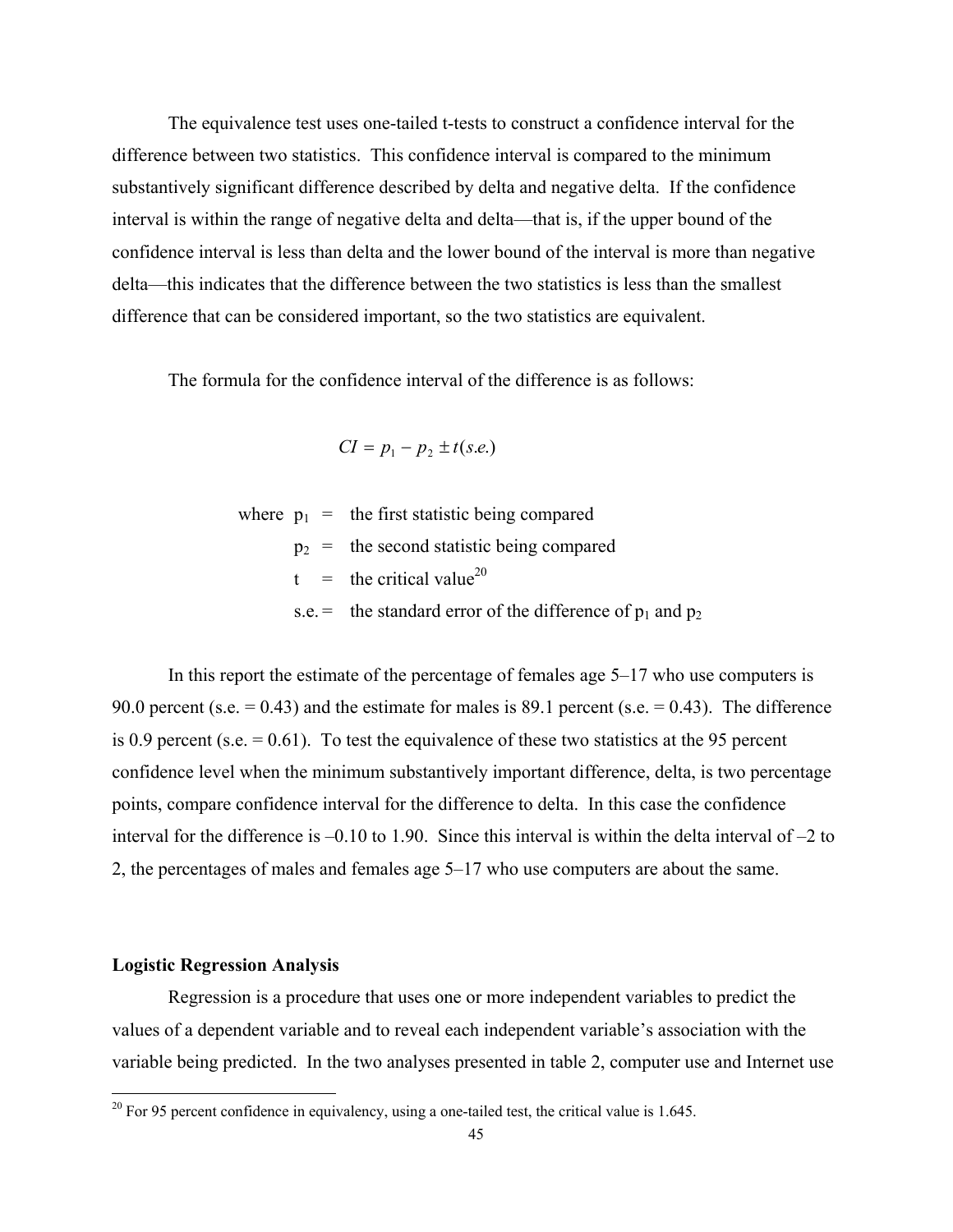(the dependent variables) were analyzed using several independent variables that have previously been found to be associated with the use of information technologies.

Logistic regression is a form of regression used when the dependent variable is dichotomous (that is, when it can take only two different values, such as "computer user" or "computer non-user"). In logistic regression, the equation predicts the natural log of the odds (the "log odds") of an event occurring, such as the sampled individual being a computer user.<sup>21</sup>

The form of the equation is as follows:

<u>.</u>

$$
Log[P/(1-P)] = B_0 + B_1X_1 + ... + B_pX_p
$$

In this equation, the value  $B_0$  is a constant. The X values are the observed values of independent variables such as age or income, and the corresponding B values are parameters indicating the effect of a one-unit change in X on the log odds of the event. The B parameters indicate the association between the independent variable and the dependent variable when all the other independent variables are statistically controlled, or held constant.

*Dichotomous independent variables and the "reference category."* Most of the independent variables in the logistic regression equations are treated as dichotomous. For example, the five categories of race/ethnicity are included in the regressions as four variables: Black, non-Hispanic; Hispanic; Asian or Pacific Islander, non-Hispanic, and American Indian, Aleut, or Eskimo, non-Hispanic. White, non-Hispanic is the "reference category." The indicated parameter estimate and odds ratio (explained below) are interpreted in comparison with the reference category. For example, since the male parameter estimate in the computer use analysis is negative (or, since the odds ratio is less than one), this indicates that males are less likely than females (the reference category) to use computers. (However, the association is not statistically

<span id="page-56-0"></span><sup>&</sup>lt;sup>21</sup> Odds are the probability of an event occurring divided by the probability of it not occurring. For example, consider the data reported in table 1 indicating that 58.5 percent of children 5–17 years old use the Internet. The odds of someone from this population using the Internet are  $(.585)/(1-.585) = 1.41$  to one. This means that someone 5–17 is 1.41 times more likely to use the Internet than to not use the Internet.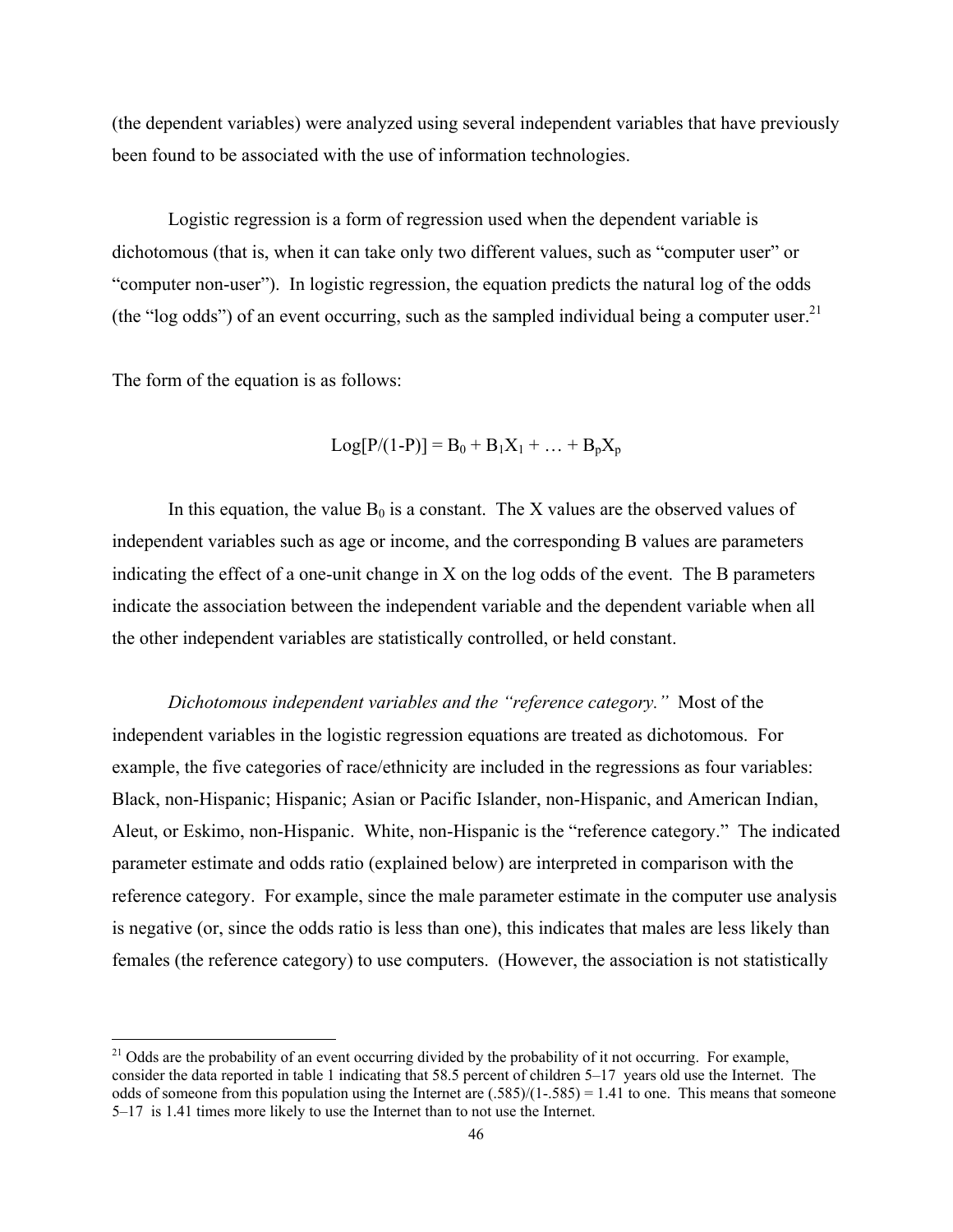significant.) Similarly, the negative parameter estimate for "Black, non-Hispanic" (or the odds ratio less than one) indicates that a Black child is less likely to use computers than a White child.

*Odds ratio*. The results of the regression analysis include an "odds ratio" for each independent variable. The odds ratio shows each independent variable's statistical relationship to the dependent variable when all of the other independent variables are held constant. More specifically, it shows how the odds of the dependent variable event occurring (i.e. the odds of a child being a computer user or being an Internet user) change when the independent variable changes. For example, table 2 shows that a child from a family in the highest income group is about two and a half times as likely to use the Internet as a child from a family in the lowest income group, all else being equal. This is indicated by the odds ratio of 2.46 for the highest income category.

*Continuous independent variables*. Continuous variables do not have a reference category. Age is the only continuous variable in this analysis. The odds ratio and parameter estimate for this variable describe the statistical effect of a one-unit change in age on the dependent variable. For example, the odds ratio shows that a child who is one year older than another child is estimated to be 1.15 times more likely to use computers than the younger child (table 2), all else being equal.

*Significance tests and CPS sample design*. Significance tests were conducted after adjusting for the effects of the CPS sample design. Since the CPS sample is not a simple random sample, the methods that are normally used to compute the significance of parameter estimates in regression must be adjusted to account for the sample design. Adjustments were made to the weight variable to reflect design effects before the regression analysis was conducted. The new weight variable used in the regression analyses was calculated as follows:

$$
w_n = \frac{w}{\overline{w} \times DEFF}
$$

where  $w =$  the new final weight for a case used in regression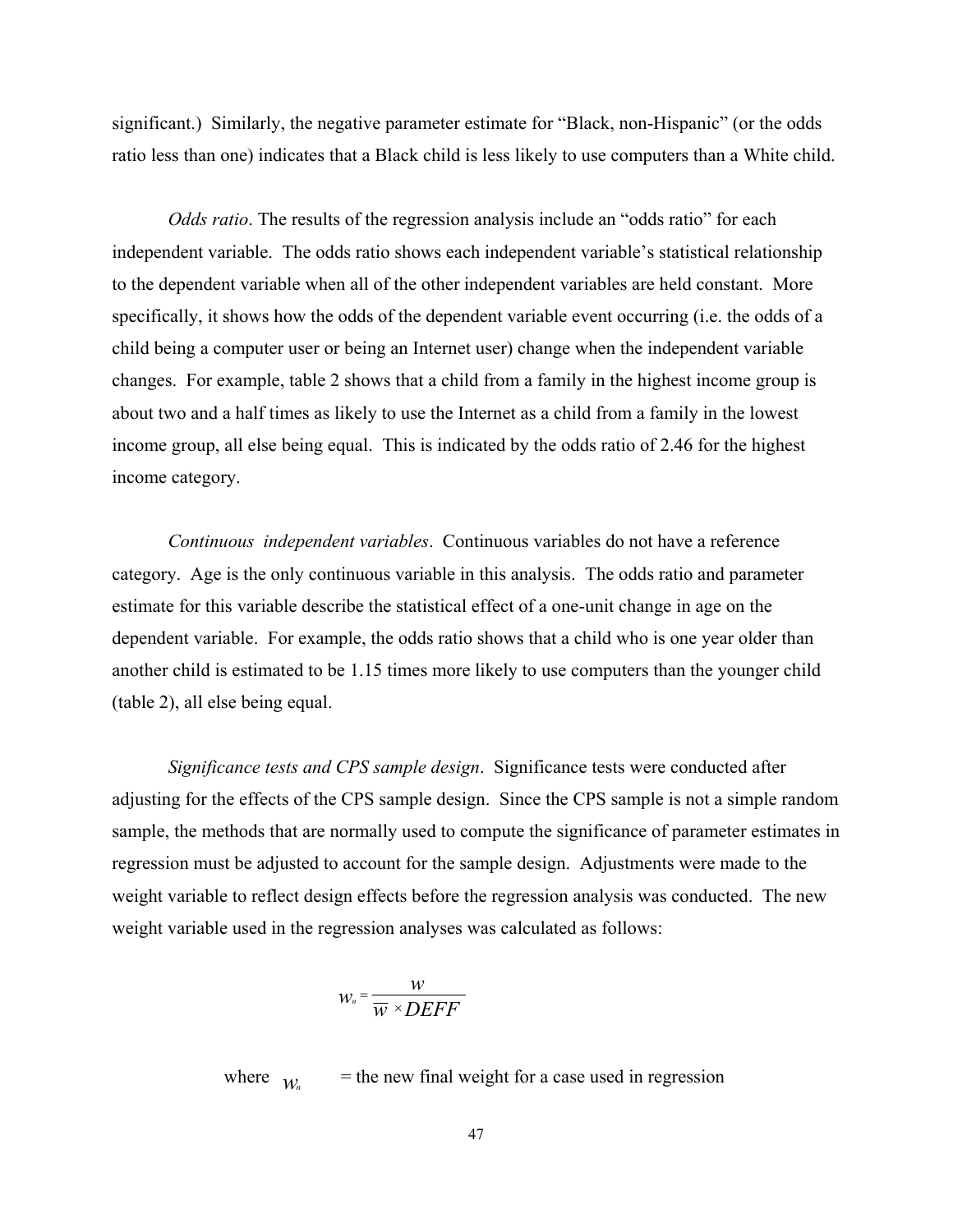$w =$  the original final weight for the case  $\overline{w}$  = the mean of the original final weight, or 1748.3414  $DEF$  = the design effect for the case

The DEFF is the square of the factor by which standard errors are inflated due to the characteristics of the complex sample design used in the Current Population Survey. The DEFF equals the product of two parameters that account for race and urbanicity (which are factors in the CPS sample design) divided by the survey sampling interval, which is 2,255. The parameters for White, non-Hispanic; Black, non-Hispanic; Hispanic; and other non-Hispanic are, respectively, 5,211, 7,486, 12,616, and 5,211. These parameters are increased by a factor of 1.5 for persons living in non-metropolitan areas and are unchanged for persons living in metropolitan areas. The DEFF ranges from 2.31 for a White or other non-Hispanic child living in a metropolitan area  $(5,211/2,255 = 2.31)$  to 8.39 for a Hispanic child living in a nonmetropolitan area  $(12,616 \times 1.5 / 2,255 = 8.39)$ .

#### **Variables Used in the Analysis**

*Race/Ethnicity*: The race/ethnicity variable is derived from two CPS questions that ask the subject's race (classified as White, Black, American Indian/Aleut/Eskimo, Asian or Pacific Islander, or other) and whether or not he or she is Hispanic. These data were used to derive a race/ethnicity variable with five mutually exclusive categories: White, non-Hispanic; Black, non-Hispanic; Asian or Pacific Islander, non-Hispanic; American Indian, Aleut, or Eskimo, non-Hispanic, and Hispanic.

*Parent Educational Attainment*: The CPS collects data about the highest level of school completed or the highest degree received for each person over the age of 15. Household respondents are also asked if subjects have taken any graduate or professional coursework since completing a bachelor's degree. Responses for these two variables were collapsed into an education variable with categories corresponding to five levels of educational attainment: less than a high school diploma, a high school diploma or equivalent (GED), some college education but no bachelor's degree (including people with an associate's degree), college degree (i.e. people with a bachelor's degree), and graduate education beyond a bachelor's degree, including

48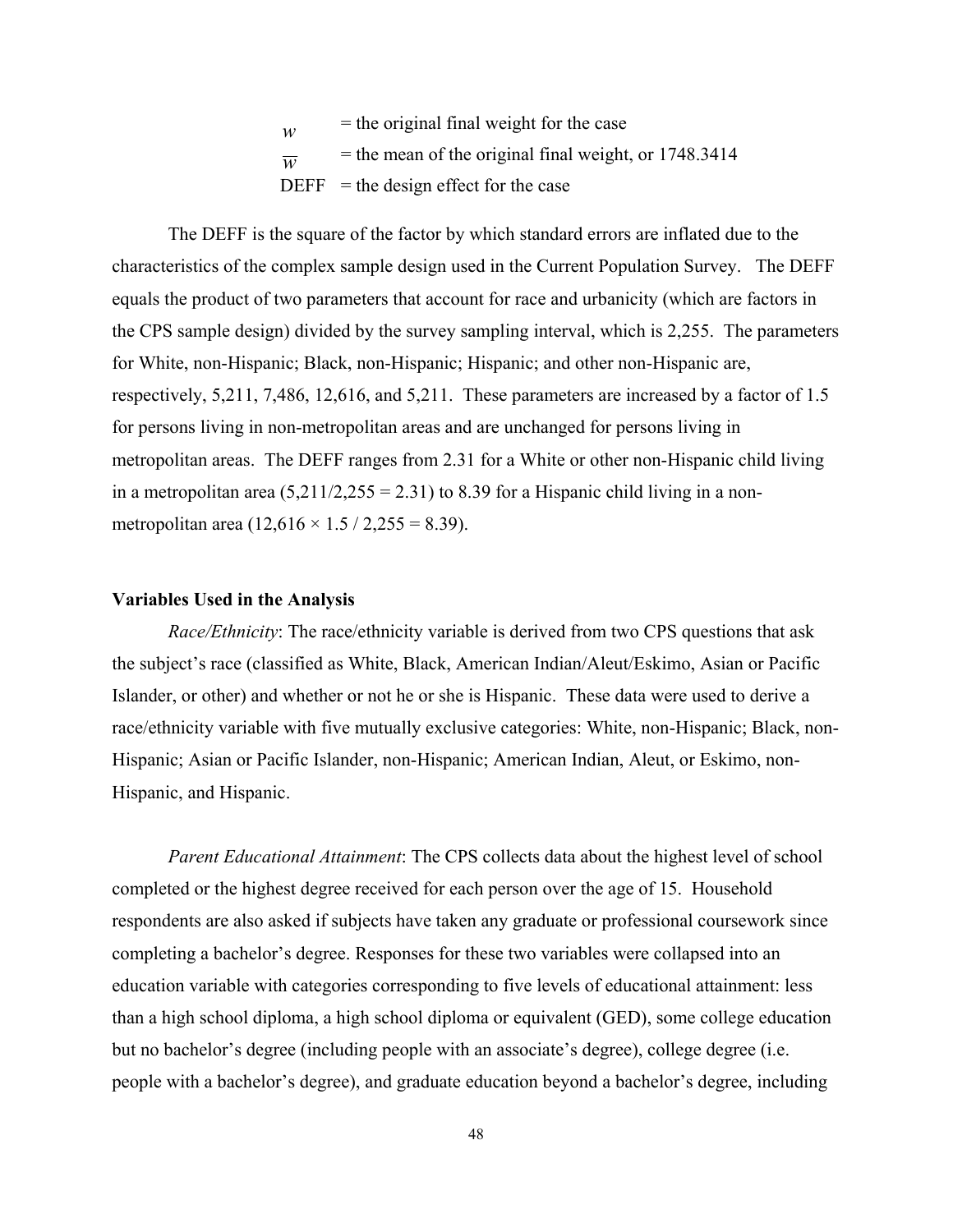people who have taken graduate coursework but have not earned a degree. These data were then grouped by parent-child relationship and the highest level of education achieved by either parent residing with the child was assigned as the level of parent educational attainment. Those children and adolescents who do not reside with a parent are dropped from the analysis of parental education, and parents who do not live with their children are not included in the computation of parent educational attainment.

*Family/Household Type*: Each household in the sample is classified as one of four types. In a "two-parent household" the child or adolescent lives with a married couple. In "male householder" or "female householder" households the child or adolescent lives with an unmarried male or female adult. Children and adolescents whose housing arrangements fit none of these categories are classified as an "other arrangement."

*Household Language*: Households are classified according to whether or not Spanish is the only language spoken by all members of the household who are 15 years of age or older.

*Disability Status*: Each child and adolescent is classified as disabled or not disabled. Subjects who were reported to have any one or more of the following "long-lasting physical conditions" were classified as disabled: "blindness or a severe vision impairment even with glasses or contact lenses;" "deafness or a severe hearing impairment even with a hearing aid;" "a physical condition that substantially limits [the person's] ability to walk or climb stairs;" or "a condition that makes it difficult to type on an ordinary typewriter or traditional computer keyboard." Note that it is not possible to infer that children and adolescents identified as disabled in this report receive any services or accommodation as a result of disability.

*Family Income*: Family income is derived from a single question asked of the household respondent. Income includes money from all sources including jobs, business, interest, rent, social security payments, and so forth that was received in the preceding 12 months. The income of all family members 15 years old and over is included. Income is reported in fourteen categories ranging from "less than \$5,000" to "\$75,000 or more." For convenience in tabular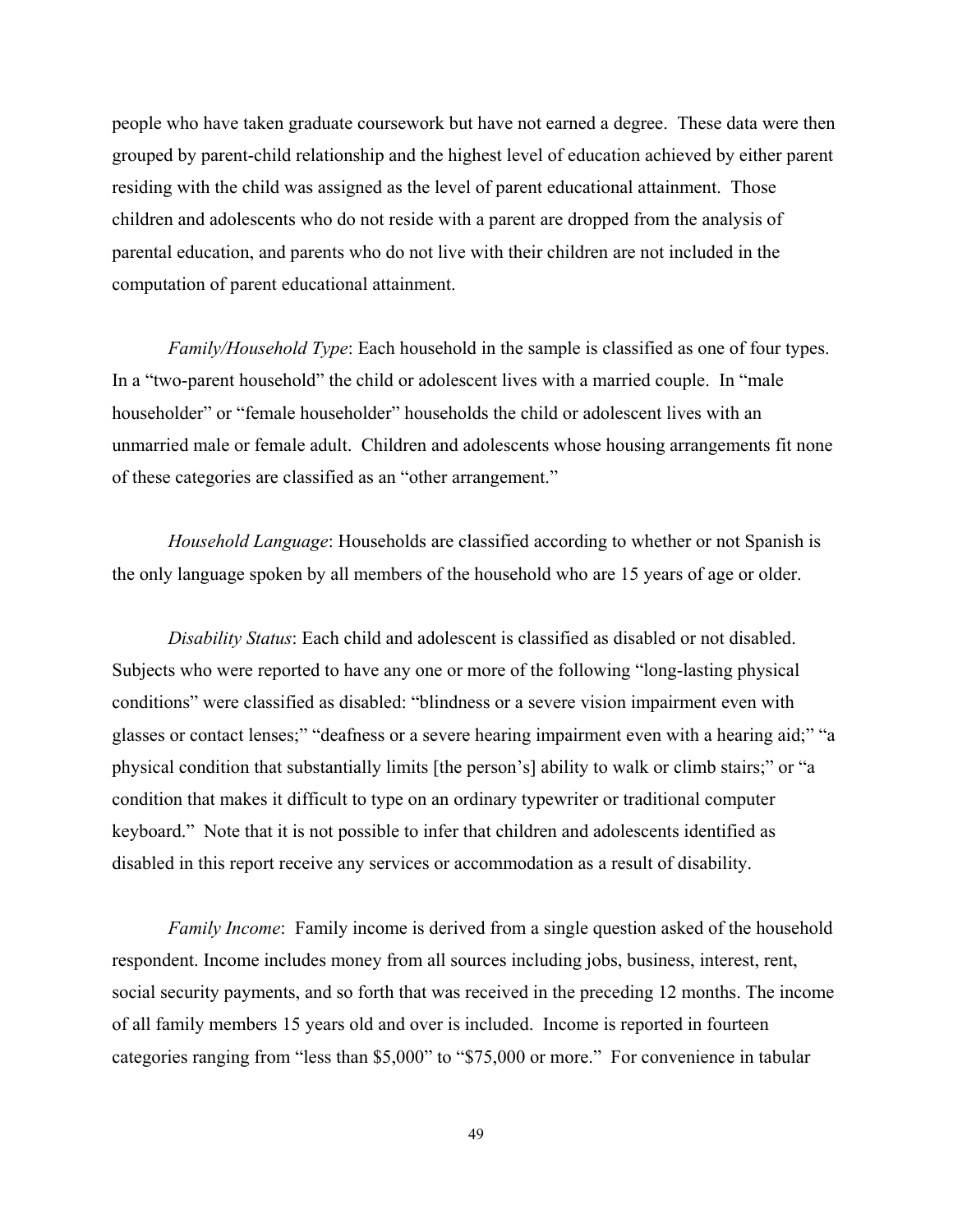presentation, these fourteen categories were collapsed to five: under \$20,000, \$20,000-\$34,999, \$35,000-49,999, \$50,000-\$74,999, and \$75,000 or more.

*Poverty Status*: Poverty status is deduced from household size and reported household income categories. Households with reported income in categories below the poverty threshold for their household size (as currently defined by the U.S. Census Bureau for 2001) were classified as poor, and those households with income categories above the poverty threshold were classified as not poor. Some households reported income in a range that straddles the poverty threshold. It is likely that some of these households meet the Census Bureau definition of poverty and that some do not, but the CPS data do not allow discrimination between poor and non-poor status for these households. For the purposes of this analysis, all households in an income category that straddles a poverty threshold were classified as poor.<sup>22</sup>

*Urbanicity*: The location of each subject's residence is considered metropolitan and part of a central city, metropolitan and not part of a central city, or non-metropolitan. Metropolitan status is defined by the Office of Management and Budget and indicates that an area has a total population of at least 75,000 in New England or 100,000 elsewhere and also contains a place with a population of at least 50,000 or an area that meets the Census Bureau's definition of an "urbanized" area. Metropolitan areas often include several counties and may include territory in more than one state. Central cities usually are one or more of the most populous areas in each metropolitan area.

 $\overline{a}$ 

<span id="page-60-0"></span> $22$  For example, the poverty threshold for a family of three persons including one related child is currently \$14,255. A family of three that reported an income in the category "\$12,500 to \$14,999" is classified as poor in this analysis.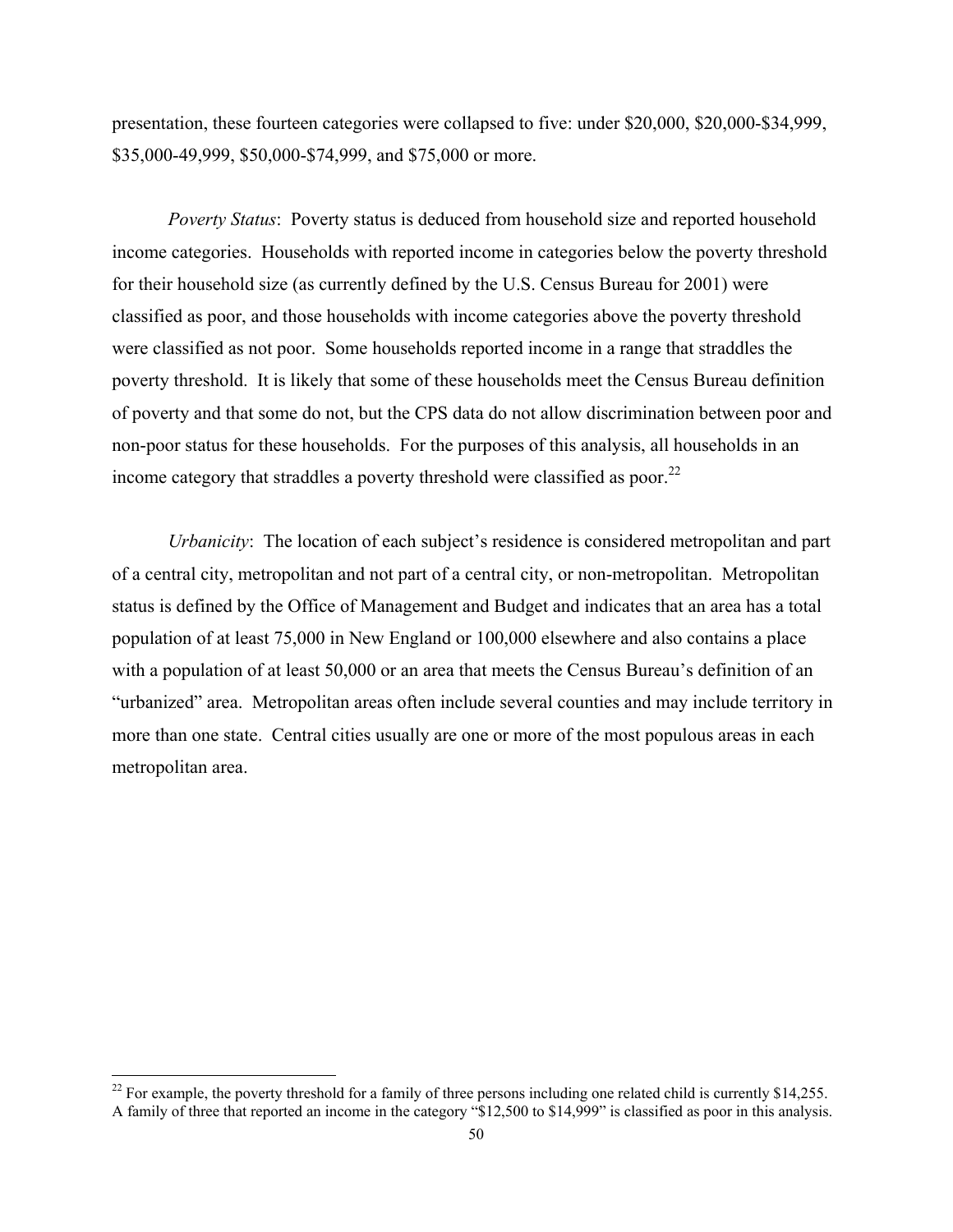# <span id="page-61-0"></span>**References**

Cattagni, A., and Farris, E. (2001). *Internet Access in U.S. Public Schools and Classrooms: 1994-2000*. NCES 2001-071. Washington, DC: U.S. Department of Education, National Center for Education Statistics.

Clemente, P. C. (1998). *State of the Net: The New Frontier*. New York: McGraw-Hill.

- Dunn, O.J. (1961). Multiple Comparisons Among Means. *Journal of the American Statistical Association*, 56: 52-64.
- Gerber, E., and Kirchner, C. (2001). Who's Surfing? Internet Access and Computer Use by Visually Impaired Youths and Adults. *Journal of Visual Impairment and Blindness*, 95(3): 176-181.
- Jackson, L.A., Ervin, K.S., Gardner, P.D., and Schmitt, N. (2001). Gender and the Internet: Women Communicating and Men Searching. *Sex Roles*, 44(5-6): 363-379.
- Levin, D., Hurst, D., and Burns, S. (2000). *Computer and Internet Access in Private Schools and Classrooms: 1995 and 1998*. Stats in Brief. NCES-2000-044. Washington, DC: U.S. Department of Education, National Center for Education Statistics.
- Miller, L.M., Schweingruber, H., and Brandenburg, C.L. (2001). Middle School Students' Technology Practices and Preferences: Re-examining Gender Differences. *Journal of Educational Multimedia & Hypermedia*, 10(2): 125-140.
- Newburger, E.C. (2001). *Home Computers and Internet Use in the United States: August 2000*. Washington, DC: U.S. Department of Commerce.
- Norris, P. (2001). *Digital Divide: Civic Engagement, Information Poverty, and the Internet Worldwide*. New York: Cambridge University Press.
- Odell, P.M., Korgen, K.O., Schumacher, P., and Delucchi, M. (2000). Internet Use Among Female and Male College Students. *CyberPsychology and Behavior*, 3(5): 855-862.
- Parsad, B., Skinner, R., and Farris, L. (2001). *Advanced Telecommunications in U.S. Private Schools: 1998-99*. NCES 2001-037. Washington, DC: U.S. Department of Education, National Center for Education Statistics.
- Rathbun, A.H., and West, J. (2003). *Young Children's Access to Computers in the Home and at School in 1999 and 2000*. NCES 2003-036. Washington, DC: U.S. Department of Education, National Center for Education Statistics.
- Riccobono, J.A. (1986). *Use of Electronic Information Technologies for Non-School Learning in American Households: Report of Findings From the 1985 Home Information Technology*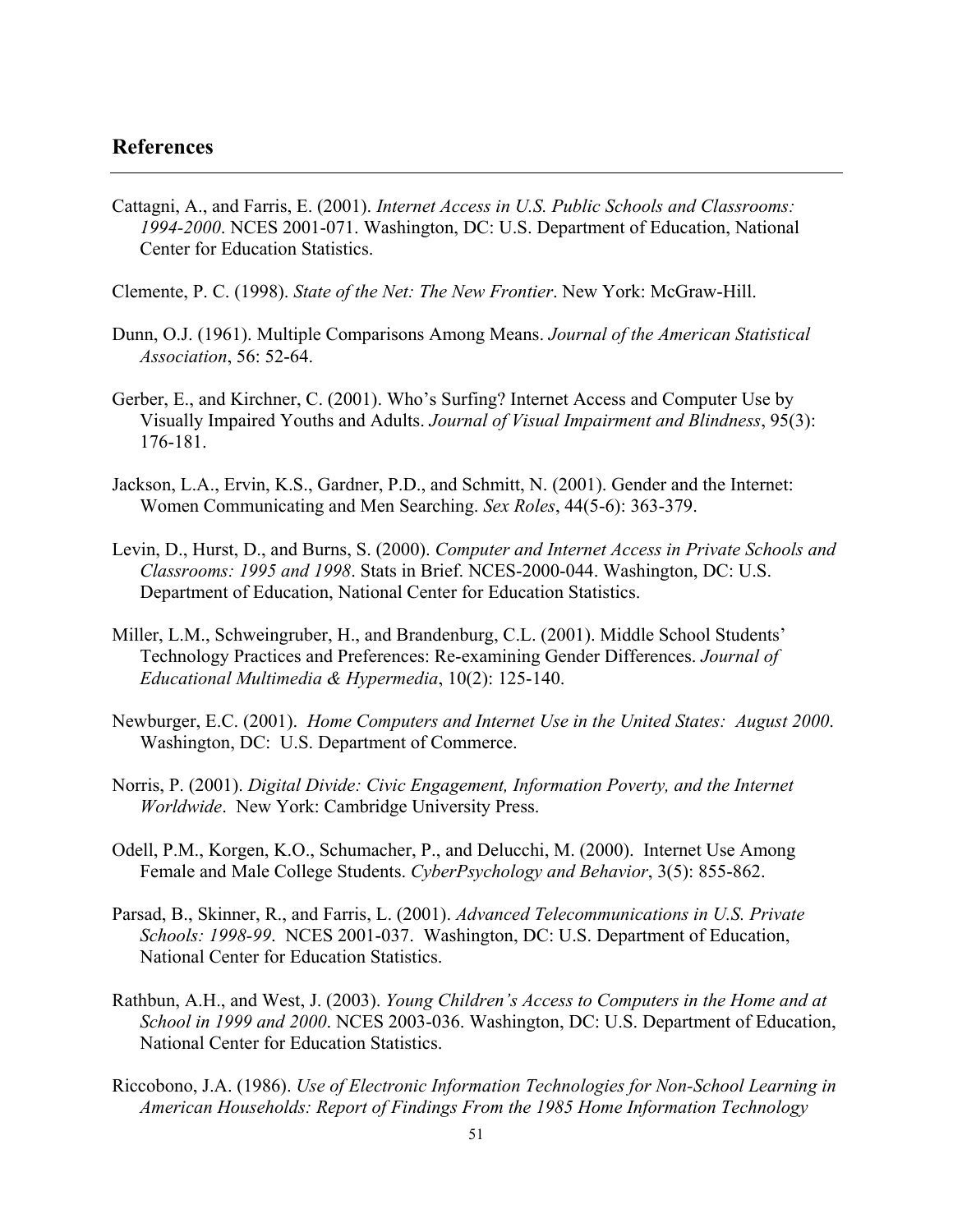*Study (HITS)*. CS-86-215. Washington, DC: U.S. Department of Education, Center for Statistics.

- Rogers, J.L., Howard, K. I., and Vessey, J. T. (1993). Using significance tests to evaluate equivalence between two experimental groups. *Psychological Bulletin*, 113: 553-565.
- Schumacher, P. and Morahan-Martin, J. (2001). Gender, Internet, and Computer Attitudes and Experiences. *Computers in Human Behavior*, 17(1): 95-110.
- Singh, S. (2002). Gender and the Use of the Internet at Home. *New Media & Society*, 3(4): 395- 415.
- U.S. Department of Commerce (1998). *Falling Through the Net II: New Data on the Digital Divide*. Washington, DC.
- U.S. Department of Commerce (2000). *Falling Through the Net: Toward Digital Inclusion*. Washington, DC.
- U.S. Department of Commerce (2002). *A Nation Online: How Americans are Expanding their Use of the Internet*. Washington, DC.
- U.S. Department of Education (2000). *Office of Educational Technology, Progress Report on Educational Technology*. Washington, DC.
- U.S. Department of Education (1999). *National Center for Education Statistics, The Condition of Education 1999*. NCES 2000–062, Washington, DC.
- Weiser, E.B. (2000). Gender Differences in Internet Use Patterns and Internet Application Preferences: A Two-Sample Comparison. *CyberPsychology & Behavior*, 3(2): 167–17 8.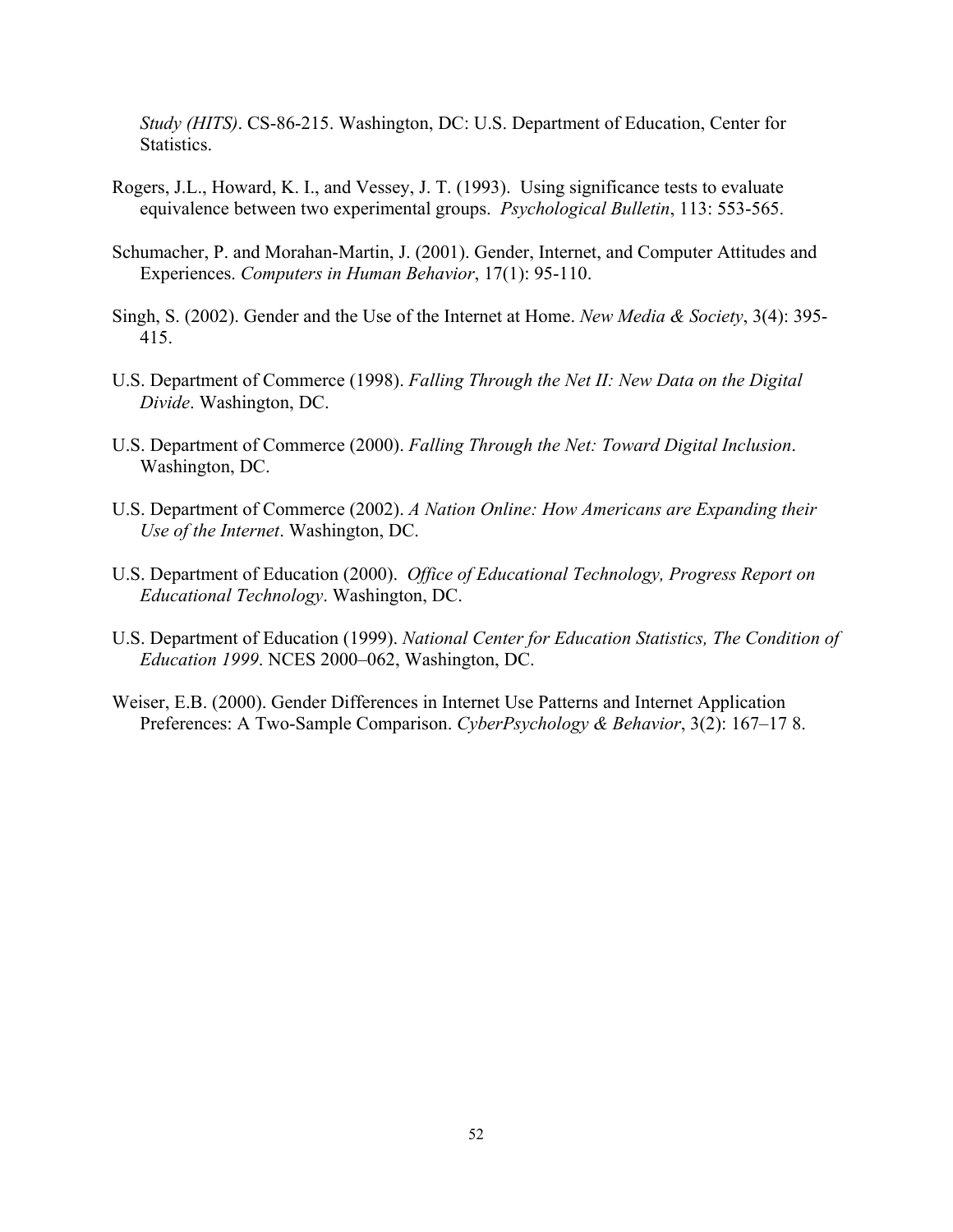|                             | Number of<br>children | Percent using<br>computers |      | Percent using the<br>Internet |      |  |
|-----------------------------|-----------------------|----------------------------|------|-------------------------------|------|--|
| Characteristics             | (in thousands)        | Percent                    | s.e. | Percent                       | s.e. |  |
| Total (persons age $5-17$ ) | 53,013                | 89.5                       | 0.30 | 58.5                          | 0.49 |  |
| Age                         |                       |                            |      |                               |      |  |
| 5                           | 3,992                 | 73.4                       | 1.60 | 25.0                          | 1.56 |  |
| 6                           | 3,989                 | 81.9                       | 1.39 | 30.1                          | 1.66 |  |
| 7                           | 4,009                 | 86.1                       | 1.25 | 39.0                          | 1.76 |  |
| 8                           | 3,905                 | 88.6                       | 1.16 | 44.6                          | 1.82 |  |
| 9                           | 4,201                 | 91.4                       | 0.99 | 55.1                          | 1.75 |  |
| 10                          | 4,350                 | 91.3                       | 0.98 | 59.8                          | 1.70 |  |
| 11                          | 4,263                 | 91.7                       | 0.96 | 63.4                          | 1.68 |  |
| 12                          | 4,179                 | 92.5                       | 0.93 | 67.2                          | 1.66 |  |
| 13                          | 4,103                 | 92.8                       | 0.92 | 71.7                          | 1.61 |  |
| 14                          | 3,948                 | 93.4                       | 0.90 | 71.1                          | 1.65 |  |
| 15                          | 4,016                 | 94.2                       | 0.84 | 76.8                          | 1.52 |  |
| 16                          | 4,003                 | 94.7                       | 0.81 | 78.7                          | 1.48 |  |
| 17                          | 4,055                 | 91.2                       | 1.02 | 75.8                          | 1.54 |  |

 age: 2001 Table A1. Percentage of children and adolescents age 5–17 who use computers and the Internet, by

NOTE: s.e. is standard error. Detail may not sum to total due to rounding.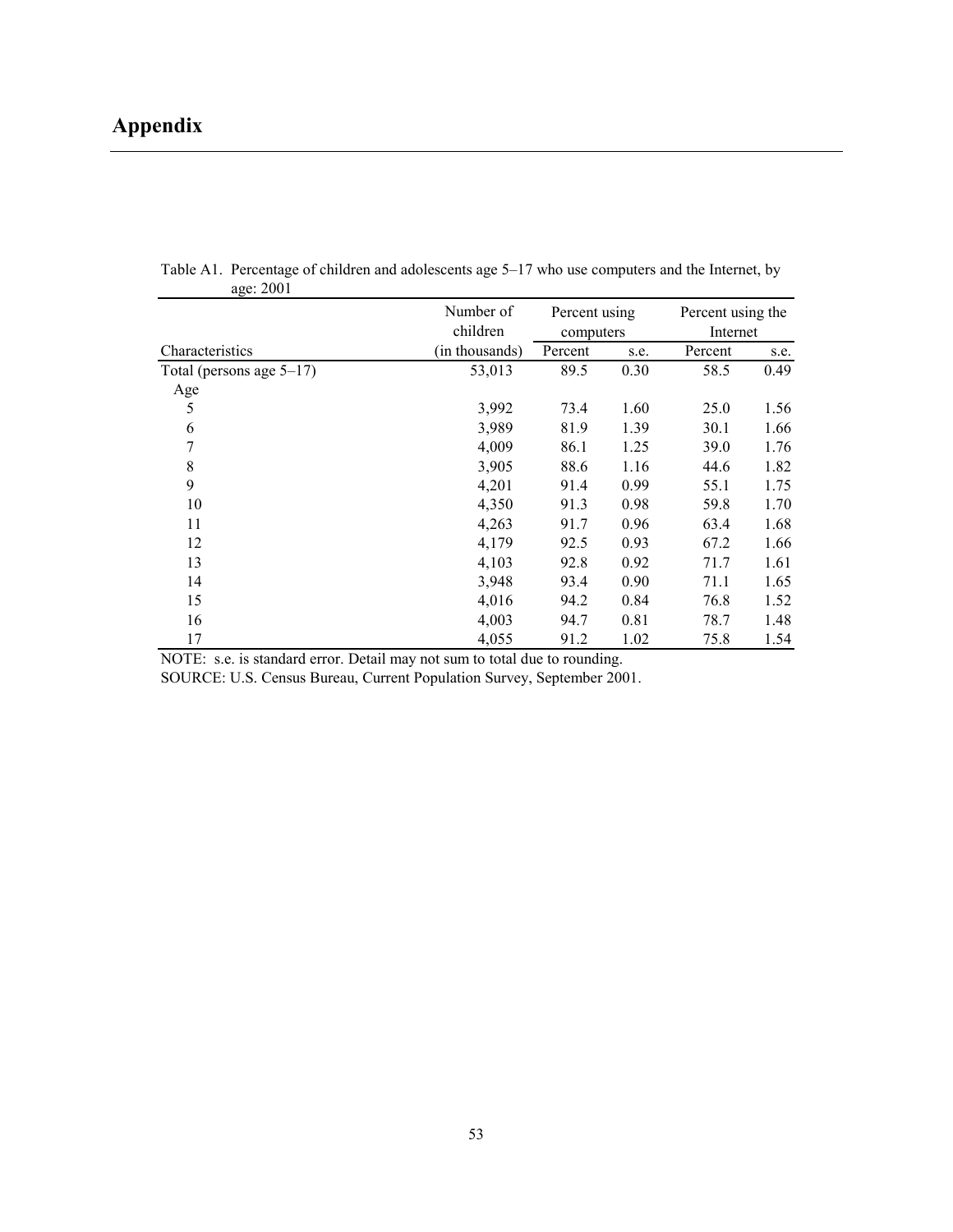|                                    | Number of      | Percent using |      | Percent using the<br>Internet |      |  |
|------------------------------------|----------------|---------------|------|-------------------------------|------|--|
|                                    | adults         | computers     |      |                               |      |  |
| Characteristics                    | (in thousands) | Percent       | s.e. | Percent                       | s.e. |  |
| Total (persons age 18 and over)    | 204,299        | 60.1          | 0.25 | 54.2                          | 0.25 |  |
| Adult characteristics              |                |               |      |                               |      |  |
| Age                                |                |               |      |                               |      |  |
| 18-29                              | 44,717         | 70.6          | 0.49 | 65.0                          | 0.51 |  |
| 30-39                              | 40,927         | 71.4          | 0.51 | 65.3                          | 0.54 |  |
| 40-49                              | 43,384         | 69.3          | 0.51 | 62.3                          | 0.53 |  |
| 50-64                              | 42,430         | 58.2          | 0.55 | 51.2                          | 0.55 |  |
| 65 and over                        | 32,842         | 22.1          | 0.52 | 18.7                          | 0.49 |  |
| Sex                                |                |               |      |                               |      |  |
| Male                               | 97,970         | 59.7          | 0.36 | 54.3                          | 0.36 |  |
| Female                             | 106,329        | 60.5          | 0.34 | 54.1                          | 0.35 |  |
| Race/ethnicity <sup>1</sup>        |                |               |      |                               |      |  |
| White                              | 148,620        | 65.2          | 0.28 | 59.7                          | 0.29 |  |
| <b>Black</b>                       | 23,826         | 46.5          | 0.88 | 39.2                          | 0.87 |  |
| Hispanic                           | 22,221         | 38.7          | 1.16 | 31.1                          | 1.10 |  |
| Asian                              | 8,083          | 67.0          | 1.19 | 61.2                          | 1.24 |  |
| American Indian                    | 1,548          | 50.5          | 2.90 | 45.8                          | 2.89 |  |
| Disability status                  |                |               |      |                               |      |  |
| Disabled                           | 17,302         | 27.7          | 0.78 | 24.4                          | 0.75 |  |
| Not disabled                       | 160,947        | 62.6          | 0.28 | 56.8                          | 0.28 |  |
| <b>Educational attainment</b>      |                |               |      |                               |      |  |
| Less than high school credential   | 32,451         | 21.3          | 0.52 | 16.6                          | 0.47 |  |
| High school credential             | 67,305         | 49.4          | 0.44 | 42.2                          | 0.43 |  |
| Some college                       | 55,421         | 73.0          | 0.43 | 65.8                          | 0.46 |  |
| Bachelor's degree                  | 23,539         | 84.3          | 0.54 | 80.2                          | 0.59 |  |
| Graduate education                 | 25,582         | 87.4          | 0.47 | 84.3                          | 0.52 |  |
| Family & household characteristics |                |               |      |                               |      |  |
| Household language                 |                |               |      |                               |      |  |
| Spanish-only                       | 7,478          | 26.7          | 1.17 | 21.4                          | 1.08 |  |
| Not Spanish-only                   | 196,821        | 61.4          | 0.25 | 55.4                          | 0.26 |  |
| Poverty status                     |                |               |      |                               |      |  |
| In poverty                         | 23,414         | 29.6          | 0.96 | 24.8                          | 0.91 |  |
| Not in poverty                     | 147,060        | 67.3          | 0.39 | 61.3                          | 0.41 |  |
| Family income                      |                |               |      |                               |      |  |
| <b>Under \$20,000</b>              | 32,652         | 28.4          | 0.57 | 24.1                          | 0.54 |  |
| \$20,000-\$34,999                  | 33,721         | 47.8          | 0.62 | 40.9                          | 0.61 |  |
| \$35,000-\$49,999                  | 27,411         | 64.9          | 0.66 | 57.5                          | 0.68 |  |
| \$50,000-\$74,999                  | 33,851         | 76.1          | 0.53 | 69.2                          | 0.57 |  |
| \$75,000 or more                   | 42,839         | 86.5          | 0.38 | 82.1                          | 0.42 |  |
| Urbanicity                         |                |               |      |                               |      |  |
| Metropolitan, city center          | 49,076         | 55.9          | 0.51 | 49.8                          | 0.52 |  |
| Metropolitan, not city center      | 88,223         | 65.5          | 0.37 | 59.9                          | 0.38 |  |
| Non-metropolitan                   | 38,087         | 52.6          | 0.72 | 46.3                          | 0.71 |  |

Table A2. Percentage of adults who use computers and the Internet, by selected characteristics: 2001

<sup>1</sup> White, Black, Asian, and American Indian respectively indicate White, non-Hispanic; Black, non-Hispanic; Asian or Pacific Islander, non-Hispanic; and American Indian, Aleut, or Eskimo, non-Hispanic.

NOTE: s.e. is standard error. Detail may not sum to total due to rounding or missing data. Estimates are based on public-use data and may differ from estimates based on restricted-use data.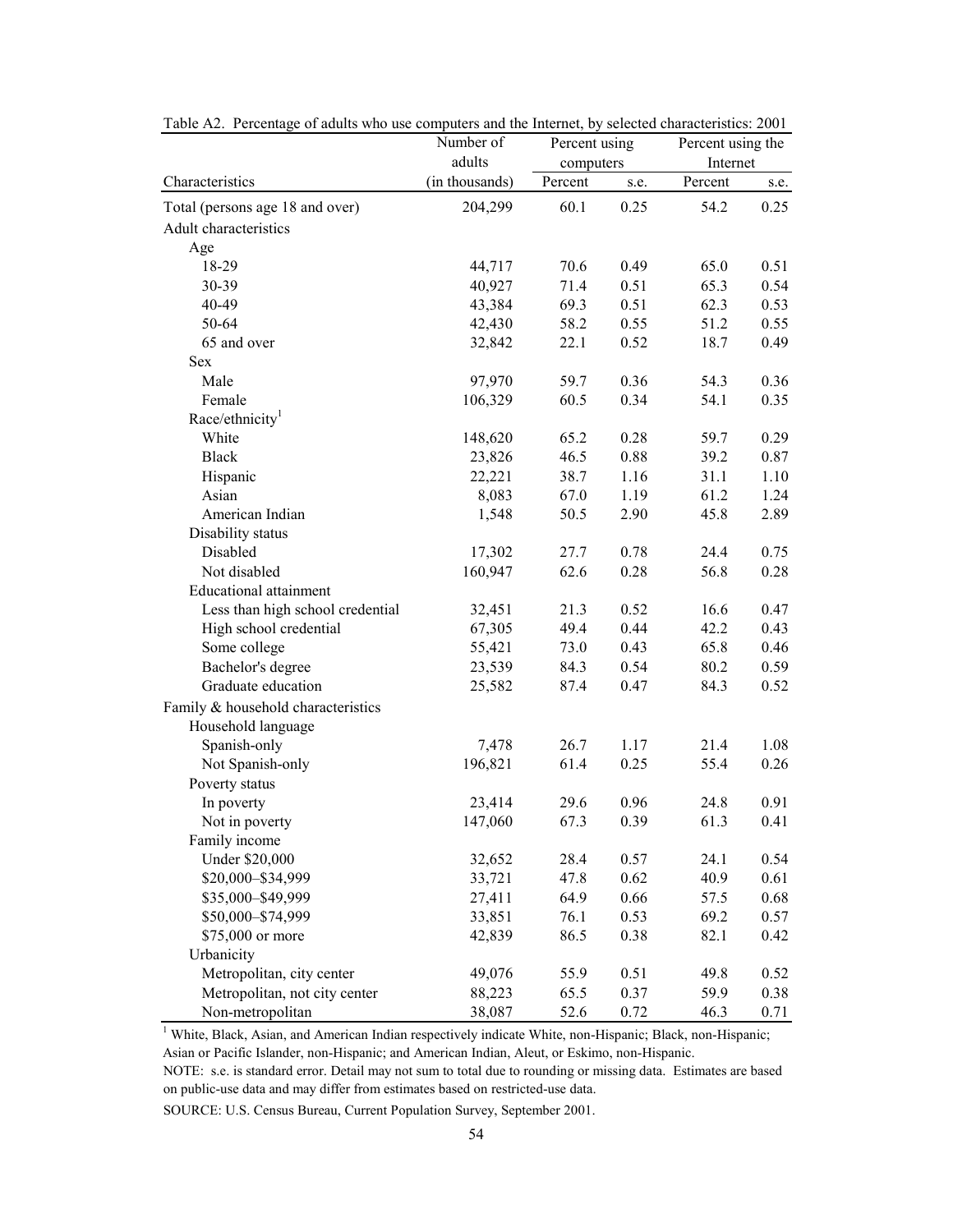|                                    | Number of<br>children | All persons age<br>$5 - 17$ |      | Computer users |      | Computer non-<br>users |      | Internet users |      | Internet non-<br>users |      |
|------------------------------------|-----------------------|-----------------------------|------|----------------|------|------------------------|------|----------------|------|------------------------|------|
| Characteristics                    | (in thousands)        | Percent                     | s.e. | Percent        | s.e. | Percent                | s.e. | Percent        | s.e. | Percent                | s.e. |
| Child characteristics              |                       |                             |      |                |      |                        |      |                |      |                        |      |
| Age                                |                       |                             |      |                |      |                        |      |                |      |                        |      |
| $5 - 7$                            | 11.990                | 22.6                        | 0.41 | 20.3           | 0.42 | 42.2                   | 1.51 | 12.2           | 0.42 | 37.3                   | 0.74 |
| $8 - 10$                           | 12,455                | 23.5                        | 0.42 | 23.8           | 0.45 | 21.3                   | 1.26 | 21.5           | 0.53 | 26.3                   | 0.68 |
| $11 - 14$                          | 16,493                | 31.1                        | 0.46 | 32.2           | 0.49 | 22.0                   | 1.27 | 36.3           | 0.62 | 23.8                   | 0.66 |
| $15 - 17$                          | 12,075                | 22.8                        | 0.42 | 23.7           | 0.45 | 14.5                   | 1.08 | 30.0           | 0.59 | 12.6                   | 0.51 |
| Sex                                |                       |                             |      |                |      |                        |      |                |      |                        |      |
| Female                             | 25,835                | 48.7                        | 0.50 | 49.0           | 0.52 | 46.4                   | 1.53 | 48.9           | 0.65 | 48.5                   | 0.77 |
| Male                               | 27,178                | 51.3                        | 0.50 | 51.0           | 0.52 | 53.6                   | 1.53 | 51.1           | 0.65 | 51.5                   | 0.77 |
| Race/ethnicity <sup>1</sup>        |                       |                             |      |                |      |                        |      |                |      |                        |      |
| White                              | 33,433                | 63.1                        | 0.48 | 65.8           | 0.50 | 40.1                   | 1.50 | 72.0           | 0.58 | 50.5                   | 0.77 |
| <b>Black</b>                       | 8,275                 | 15.6                        | 0.43 | 14.8           | 0.45 | 22.3                   | 1.53 | 12.1           | 0.51 | 20.6                   | 0.75 |
| Hispanic                           | 8,400                 | 15.8                        | 0.56 | 13.9           | 0.56 | 32.2                   | 2.23 | 10.1           | 0.61 | 24.0                   | 1.02 |
| Asian                              | 2,268                 | 4.3                         | 0.20 | 4.3            | 0.21 | 4.2                    | 0.61 | 4.7            | 0.27 | 3.6                    | 0.29 |
| American Indian                    | 637                   | 1.2                         | 0.11 | 1.2            | 0.11 | 1.2                    | 0.33 | 1.1            | 0.14 | 1.3                    | 0.17 |
| Disability status                  |                       |                             |      |                |      |                        |      |                |      |                        |      |
| Disabled                           | 626                   | 1.4                         | 0.12 | 1.2            | 0.12 | 2.6                    | 0.53 | 1.1            | 0.14 | 1.7                    | 0.22 |
| Not disabled                       | 45,416                | 98.6                        | 0.12 | 98.8           | 0.12 | 97.4                   | 0.53 | 98.9           | 0.14 | 98.3                   | 0.22 |
|                                    |                       |                             |      |                |      |                        |      |                |      |                        |      |
| Family & household characteristics |                       |                             |      |                |      |                        |      |                |      |                        |      |
| Parent educational attainment      |                       |                             |      |                |      |                        |      |                |      |                        |      |
| Less than h. s. credential         | 5,450                 | 10.8                        | 0.32 | 9.1            | 0.31 | 26.3                   | 1.41 | 5.8            | 0.31 | 18.0                   | 0.61 |
| High school credential             | 13,611                | 26.9                        | 0.45 | 26.1           | 0.47 | 34.6                   | 1.53 | 22.9           | 0.55 | 32.8                   | 0.75 |
| Some college                       | 15,665                | 31.0                        | 0.47 | 31.7           | 0.50 | 24.9                   | 1.39 | 33.1           | 0.62 | 27.9                   | 0.71 |
| Bachelor's degree                  | 6,712                 | 13.3                        | 0.34 | 13.9           | 0.37 | 7.7                    | 0.86 | 15.6           | 0.48 | 10.0                   | 0.48 |
| Graduate education                 | 9,114                 | 18.0                        | 0.39 | 19.3           | 0.42 | 6.5                    | 0.79 | 22.7           | 0.55 | 11.3                   | 0.50 |
| Family/household type              |                       |                             |      |                |      |                        |      |                |      |                        |      |
| Two parent household               | 37,230                | 70.2                        | 0.45 | 71.6           | 0.47 | 58.3                   | 1.51 | 74.7           | 0.56 | 64.0                   | 0.74 |
| Male householder                   | 2,715                 | 5.1                         | 0.22 | 5.0            | 0.23 | 6.4                    | 0.75 | 4.8            | 0.28 | 5.6                    | 0.35 |
| Female householder                 | 12,440                | 23.5                        | 0.42 | 22.4           | 0.44 | 32.5                   | 1.44 | 19.6           | 0.51 | 28.9                   | 0.70 |
| Other arrangement                  | 628                   | 1.2                         | 0.11 | 1.0            | 0.10 | 2.8                    | 0.51 | 1.0            | 0.13 | 1.5                    | 0.19 |
| Household language                 |                       |                             |      |                |      |                        |      |                |      |                        |      |
| Spanish-only                       | 2,549                 | 4.8                         | 0.21 | 3.8            | 0.20 | 13.6                   | 1.05 | 2.4            | 0.20 | 8.3                    | 0.42 |
| Not Spanish-only                   | 50,464                | 95.2                        | 0.21 | 96.2           | 0.20 | 86.4                   | 1.05 | 97.6           | 0.20 | 91.7                   | 0.42 |
| Poverty status                     |                       |                             |      |                |      |                        |      |                |      |                        |      |
| In poverty                         | 9,277                 | 20.1                        | 0.60 | 17.9           | 0.61 | 39.9                   | 2.34 | 12.4           | 0.64 | 31.4                   | 1.09 |
| Not in poverty                     | 36,904                | 79.9                        | 0.60 | 82.1           | 0.61 | 60.1                   | 2.34 | 87.6           | 0.64 | 68.6                   | 1.09 |
| Family income                      |                       |                             |      |                |      |                        |      |                |      |                        |      |
| <b>Under \$20,000</b>              | 8,344                 | 18.1                        | 0.41 | 16.1           | 0.41 | 36.5                   | 1.63 | 11.1           | 0.43 | 28.4                   | 0.75 |
| \$20,000-\$34,999                  | 8,852                 | 19.2                        | 0.42 | 18.3           | 0.43 | 26.8                   | 1.50 | 15.7           | 0.50 | 24.3                   | 0.72 |
| \$35,000-\$49,999                  | 7,438                 | 16.1                        | 0.39 | 16.4           | 0.41 | 13.1                   | 1.14 | 17.0           | 0.52 | 14.8                   | 0.59 |
| \$50,000-\$74,999                  | 9,530                 | 20.6                        | 0.43 | 21.4           | 0.46 | 13.5                   | 1.16 | 23.3           | 0.58 | 16.8                   | 0.62 |
| \$75,000 or more                   | 12,018                | 26.0                        | 0.47 | 27.8           | 0.50 | 10.1                   | 1.02 | 33.0           | 0.65 | 15.8                   | 0.61 |
| Urbanicity                         |                       |                             |      |                |      |                        |      |                |      |                        |      |
| Metropolitan, city center          | 12,249                | 27.0                        | 0.48 | 25.5           | 0.49 | 39.2                   | 1.61 | 23.0           | 0.59 | 32.5                   | 0.77 |
| Metropolitan, not city center      | 23,566                | 51.9                        | 0.54 | 52.9           | 0.57 | 43.5                   | 1.63 | 55.3           | 0.70 | 47.2                   | 0.83 |
| Non-metropolitan                   | 9,609                 | 21.2                        | 0.54 | 21.6           | 0.57 | 17.3                   | 1.52 | 21.7           | 0.71 | 20.3                   | 0.81 |

<sup>1</sup> White, Black, Asian, and American Indian respectively indicate White, non-Hispanic; Black, non-Hispanic; Asian or Pacific Islander, non-Hispanic; and American Indian, Aleut, or Eskimo, non-Hispanic.

NOTE: s.e. is standard error. Detail may not sum to total due to rounding or missing data.